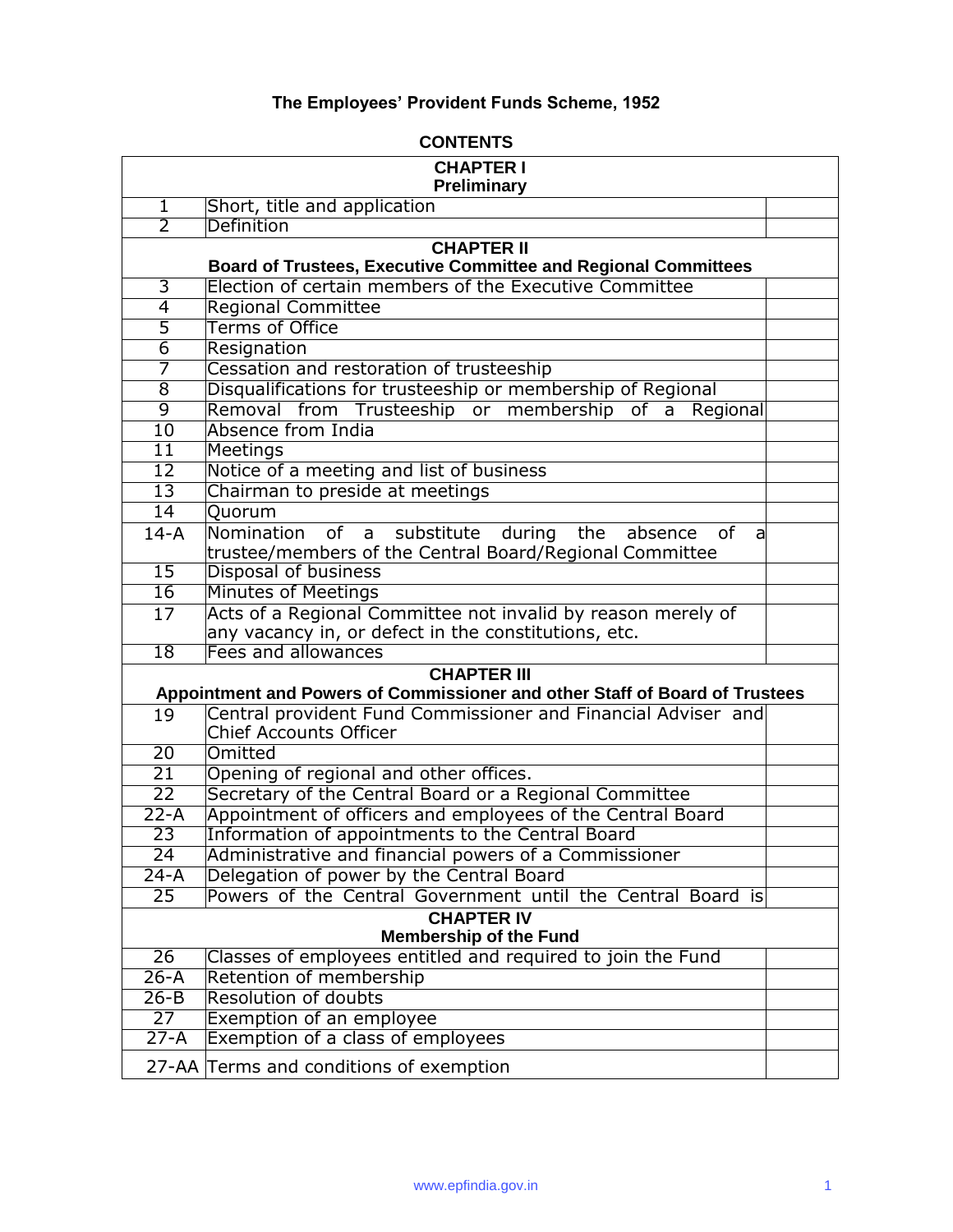# Transfer of accumulations from existing Provident Funds

# **CHAPTER V**

# **Contributions**

| 29              | Contributions                                                     |  |
|-----------------|-------------------------------------------------------------------|--|
| $30\,$          | Payment of contribution                                           |  |
| 31              | Employer's share not to be deducted from the members              |  |
| $\overline{32}$ | Recovery of a member's share or contribution                      |  |
| $32-A$          | Recovery of damages for default in payment of any contribution    |  |
| $32 - B$        | Terms and contributions for reduction or waiver of damages        |  |
|                 | <b>CHAPTER VI</b>                                                 |  |
|                 | <b>Declaration, Contribution Cards and Returns</b>                |  |
| 33              | Declaration by persons already employed at the time of the        |  |
|                 | linstitution of the Fund                                          |  |
| $\overline{3}4$ | Declaration by persons taking up employment after the Fund has    |  |
|                 | been established                                                  |  |
| $\overline{35}$ | Preparation of contribution cards                                 |  |
| $\overline{36}$ | Duties of employers                                               |  |
| $36-A$          | Employer to furnish particulars of ownership                      |  |
| $36 - B$        | Duties of Contractors                                             |  |
| $\overline{37}$ | <b>Allotment of Account Number</b>                                |  |
| $\overline{38}$ | Mode of payment of contribution                                   |  |
| 39              | Fixation of administration charges                                |  |
| $\overline{40}$ | Contributions to be entered in the contribution card              |  |
| $40 - A$        | Supply of Pass Books to the members                               |  |
| 41              | Currency of contribution cards                                    |  |
| $\overline{42}$ | Renewal of contribution cards                                     |  |
| 43              | Submission of contribution cards to the Commissioner              |  |
| 44              | Custody of contribution cards                                     |  |
| 45              | Inspection of cards by members                                    |  |
| 46              | Production of<br>cards and<br>records for inspection<br>by<br>the |  |
| $\overline{47}$ | Commissioner or Inspector                                         |  |
| 48              | Supply of cards and forms to employers<br><b>Current Account</b>  |  |
|                 | <b>CHAPTER VII</b>                                                |  |
|                 | <b>Administration of the Fund, Accounts and Audit</b>             |  |
| 49              | <b>Administration Account</b>                                     |  |
| $\overline{50}$ | <b>Provident Fund Account</b>                                     |  |
| $\overline{51}$ | <b>Interest Account</b>                                           |  |
| 52              | Investment of moneys belonging to Employees' Provident Fund       |  |
| 53              | Disposal of the Fund                                              |  |
| 54              | <b>Expenses of administration</b>                                 |  |
| 55              | Form and manner of maintenance of accounts                        |  |
| 56              | Audit                                                             |  |
| 57              | <b>Inter-State transfer of members</b>                            |  |
| $\overline{58}$ | Budget                                                            |  |
| $\overline{59}$ | <b>Member's Accounts</b>                                          |  |
| 60              | Interest                                                          |  |
|                 | <b>CHAPTER VIII</b>                                               |  |

## **Nominations, Payments and Withdrawals from the Fund**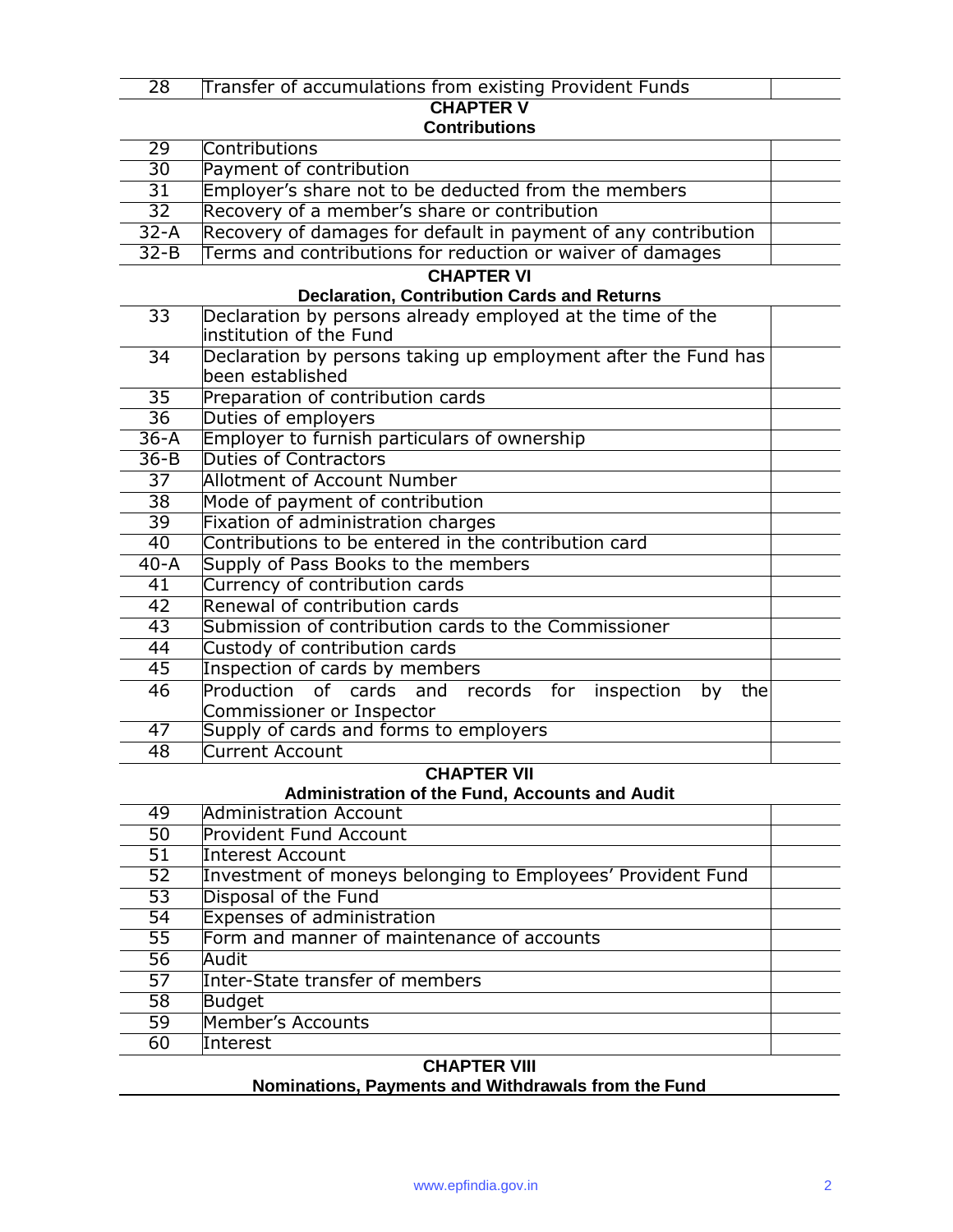| 61                | Nomination                                                            |  |
|-------------------|-----------------------------------------------------------------------|--|
| 62                | Financing of Member's Life Insurance Policies                         |  |
| 63                | Conversion of Policy into a paid-up one and payment of late fee       |  |
| 64                | Assignment of Policies to the Fund                                    |  |
| 65                | Bonus on policy to be adjusted against payments made from the         |  |
| 66                | Reassignment of policies                                              |  |
| 67                | Recovery of amounts paid towards Insurance Policies                   |  |
| 68                | Omitted                                                               |  |
| $68 - A$          | Omitted                                                               |  |
| $68 - B$          | Withdrawal from the Fund for the purchase of a dwelling               |  |
|                   | house/flat or for the construction of a dwelling house including      |  |
|                   | the acquisition of a suitable site for the purpose                    |  |
|                   | 68-BB Withdrawal from the Fund for repayment of loans in special      |  |
|                   | 68-BC Withdrawal/financing front the Fund for the purchase of a       |  |
|                   | dwelling house/flat or the construction of a dwelling house           |  |
|                   | including the acquisition of a suitable site by the member            |  |
|                   | 68-BD Withdrawal of, and financing from, the Fund for purchase of     |  |
|                   | dwelling house or flat or the construction of a dwelling house        |  |
|                   |                                                                       |  |
| $68-C$            | Omitted                                                               |  |
| $68-D$            | Omitted                                                               |  |
| $68-E$            | Computation of period of membership                                   |  |
| $68-F$            | Omitted                                                               |  |
| $68-G$            | Omitted                                                               |  |
| $68 - GG$         | Omitted                                                               |  |
| $68-H$            | Grant of advances in special cases                                    |  |
| $68 - 1$          | Omitted                                                               |  |
| $68 - J$          | Advance from the Fund for illness in certain cases                    |  |
| $68-K$            | Advance from the Fund for marriages or post-matriculation             |  |
|                   | education of children                                                 |  |
| $68 - L$          | Grant of advances in abnormal conditions                              |  |
| $68 - M$          | Grant of advance to members affected by cut in the supply of          |  |
| $68-N$            | Grant of advance to members who are physically handicapped            |  |
|                   | 68-NN Withdrawal within one year before the retirement                |  |
|                   | 68-NNN Option for withdrawal at the age of 55 years for investment in |  |
|                   | Varishtha Pension Bima Yojana                                         |  |
| $68 - 0$          | Payment of withdrawal or advance                                      |  |
| 69                | Circumstances in which accumulations in the Fund are payable          |  |
|                   | to member                                                             |  |
| $\overline{70}$   | Accumulation of a deceased member to whom payable                     |  |
| $70-A$            | Payment of provident fund accumulations in the case of a              |  |
|                   | person charged with the offence of murder                             |  |
| 71                | Omitted                                                               |  |
| 72                | Payment of Provident Fund                                             |  |
| $\overline{73}$   | Annual statement of member's account                                  |  |
| 73-A              | Omitted                                                               |  |
|                   |                                                                       |  |
| <b>CHAPVER IX</b> |                                                                       |  |
|                   | <b>Miscellaneous</b>                                                  |  |
| 74                | Annual Report on the work and activities of the Board and its         |  |
|                   | audited accounts                                                      |  |
| $\overline{75}$   | Issue of copies of Member's Accounts, Annual Reports, etc.            |  |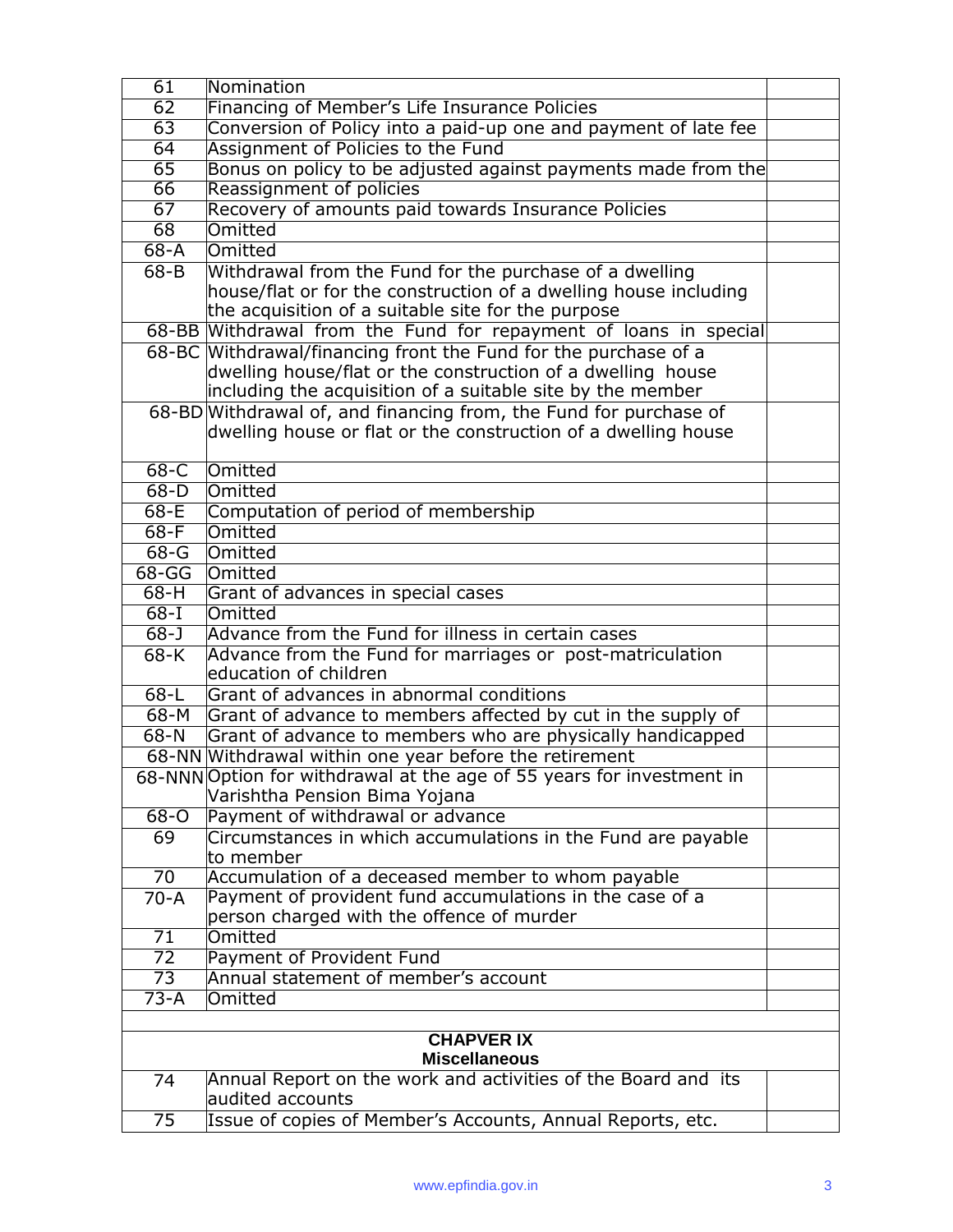| 76               | Punishment for failure to pay contributions etc.                 |  |
|------------------|------------------------------------------------------------------|--|
| 77               | Conduct of business of the Central Board                         |  |
| 78               | Power of issue directions                                        |  |
| 79               | Special provisions relating to factories or other establishments |  |
|                  | in respect of which applications for exemption are received      |  |
| 79-A             | Filling application for review                                   |  |
| 79-B             | Time-limit for communicating the views of the Central Board to   |  |
|                  | the appropriate Government on a proposal for grant of            |  |
|                  | exemption to an establishment                                    |  |
|                  | 79-C Composition of the Board of Trustees of the exempted        |  |
|                  | establishments and the terms and conditions of service of the    |  |
| <b>CHAPTER X</b> |                                                                  |  |
| 80               | Special provisions in the case of newspaper establishments and   |  |
|                  | newspaper employees                                              |  |
| 81               | Special provisions in the case of Cine-Workers                   |  |
| 82               | Special provisions in respect of certain employees               |  |
| $\overline{83}$  | Special provision in respect of International Workers            |  |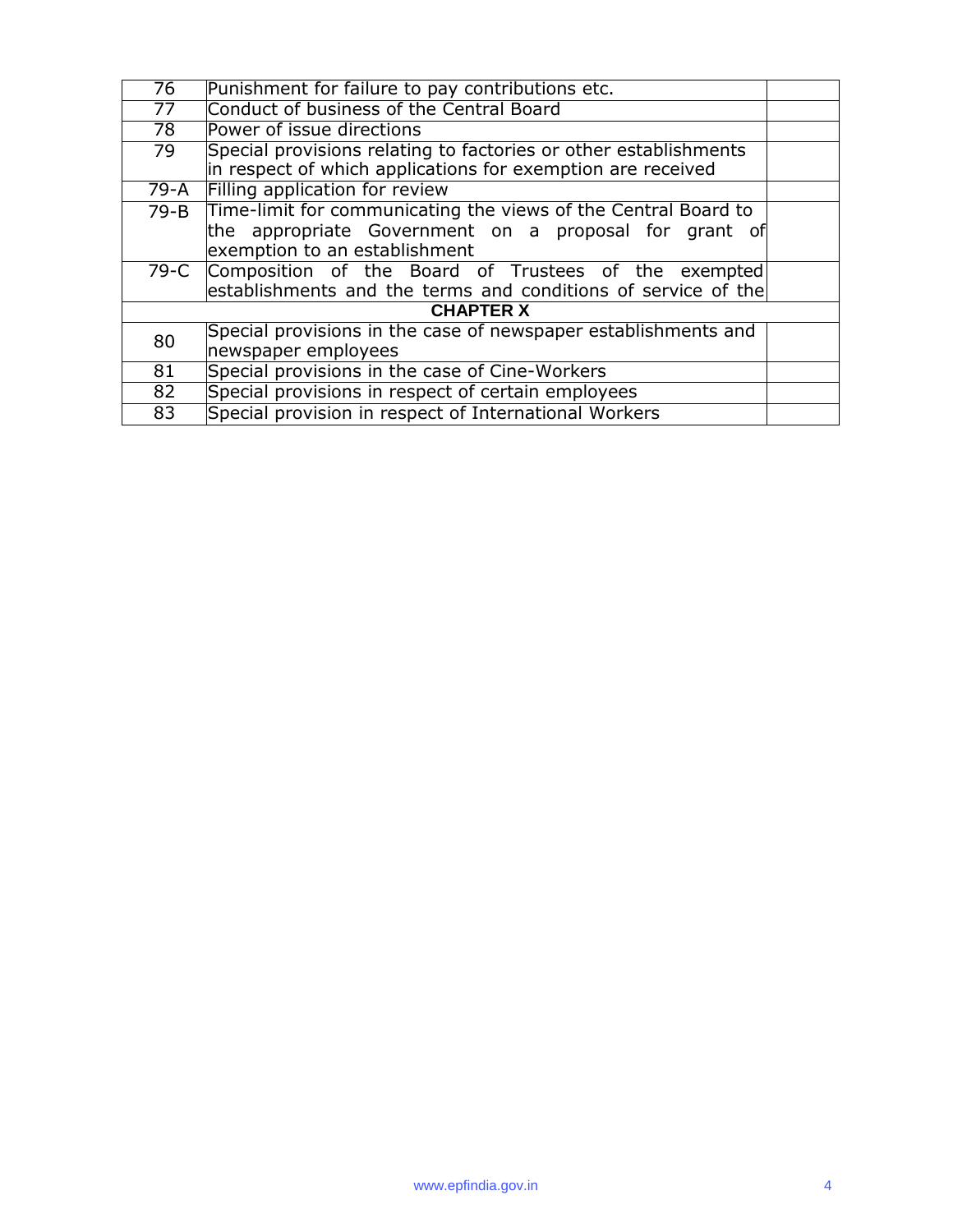#### **EMPLOYEES' PROVIDENT FUNDS SCHEME, 1952**

*In exercise of the powers conferred by section 5 of the Employees' Provident Funds Act, 1952 (19 of 1952), the Central Government hereby frames the following Employees' Provident Funds Scheme, 1952, namely: —*

### **CHAPTER I Preliminary**

#### **1. Short title and application.**

(1) This Scheme may be called the Employees' Provident Funds Scheme, 1952.

(2) [Save as otherwise provided in the Scheme, this Chapter] and Chapters II and III shall come into force at once and the remaining provisions shall come into force on such date or dates as the Central Government may by notification in the Official Gazette appoint and different states may be appointed for different provisions.

(3) (a) Subject to provisions of sections 16 and 17 of the Act, this Scheme shall apply to all factories [and other establishments] to which the Act applies or is applied under sub-section (3) [or sub-section 4(1) of section 1 or section 3 thereof]:

Provided that the provisions of this scheme shall not apply to:

- (i) [\*\*\*]
- $(iii)$   $[***!]$
- (iii) tea factories in the State of Assam.

(b) Provisions of this Scheme shall—

(i) as respects every establishment which is a factory engaged in any industry mentioned herein, namely, cement, cigarettes, electrical, mechanical or general engineering products, iron and steel, paper and textiles (made wholly or in part of cotton or wool or jute or silk, whether natural or artificial) be deemed to have come into force, with effect from 2nd day of September, 1952;

(ia) as respects factories relating to the industries added to Schedule I of the Act, by notification of the Government of India in the Ministry of Labour, No. S.R.O. 1566, dated 4th July, 1956, come into force on the 31st day of July, 1956;

(ii) as respects factories relating to the industries added to Schedule I of the Act, by notification of the Government of India in the Ministry of Labour, No. S.R.O. 2026, dated 3rd September, 1956, come into force on the 30th day of September, 1956;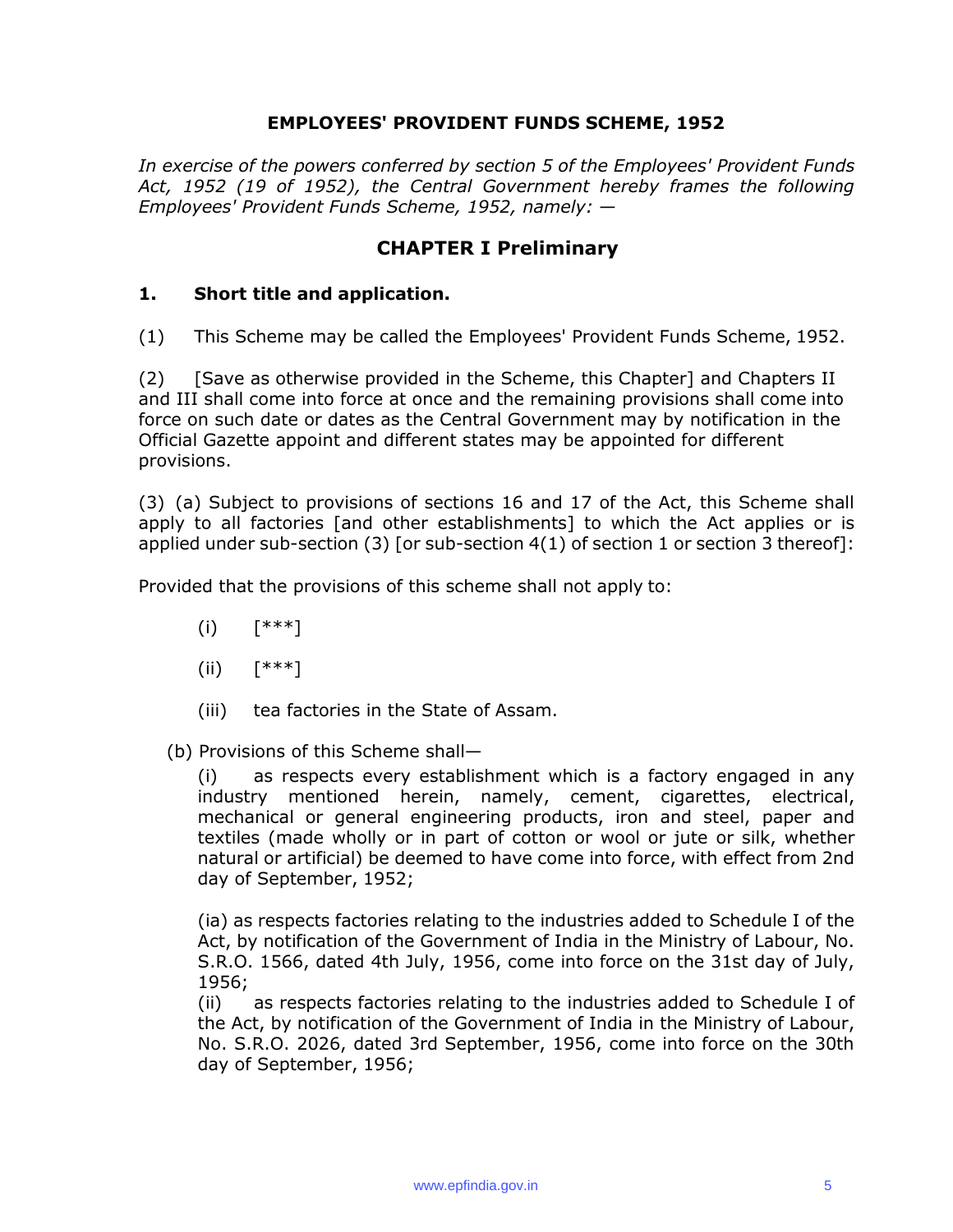(iii) as respects factories relating to the mineral oil refining industry added to Schedule I of the Act by notification of the Government of India in the Ministry of Labour, No. S.R.O. 218, dated the 19th January, 1957, come into force on the 31st day of January, 1957;

(iv) as respects plantations of tea (other than tea plantations in the State of Assam, coffee, rubber, cardamom and pepper, covered by the notification of the Government of India in the Ministry of Labour, No. S.R.O. 529, dated the 16th February, 1957, come into force on the 30th day of April, 1957;

(v) as respects factories relating to the oxygen, acetylene and carbon dioxide gases in industry added to Schedule I of the Act as item (x) under the head "Heavy and Fine Chemicals" by the notification of the Government of India in the Ministry of Labour and Employment, No. S.R.O. 1976, dated the 15th June, 1957, come into force on the 31st day of July, 1957;

(vi) as respects iron ore, limestone, manganese and gold mines, covered by the notification of the Government of India in the Ministry of Labour and Employment, No. S.R.O. 2705, dated the 24th August, 1957, come into force on the 30th day of November, 1957;

(vii) as respects factories relating to the Industrial and Power Alcohol and Asbestos Cement Sheets Industries added to Schedule I of the Act by the notification of the Government of India in the Ministry of Labour and Employment, No. S.R.O. 3067, dated the 28th September, 1957, come into force on the 30th day of November, 1957;

(viii) as respects coffee curing establishments covered by the notification of the Government of India in the Ministry of Labour and Employment, No. S.R.O. 3411, dated the 26th October, 1957, come into force on the 30th day of November, 1957;

(ix) as respects factories relating to the biscuit making industry including composite units making biscuits and products such as bread, confectionery and milk and milk powder, added to Schedule I of the Act, vide Government of India, Ministry of Labour and Employment, Notification No.

G.S.R. 170, dated the 12<sup>th</sup> March, 1958, come into force on the 30th day of April, 1958;

(x) as respects motor roads transport establishments covered by the notification of the Government of India in the Ministry of Labour and Employment, No. G.S.R. 399, dated the 24th March, 1959, come into force on the 30th day of April, 1959;

(xi) as respects mica mines and mica industry covered by the notifications of the Government of India in the Ministry of Labour and Employment, Nos. G.S.R.312 and 313, dated the 5th March, 1960, respectively, come into force on the 31st day of May, 1960;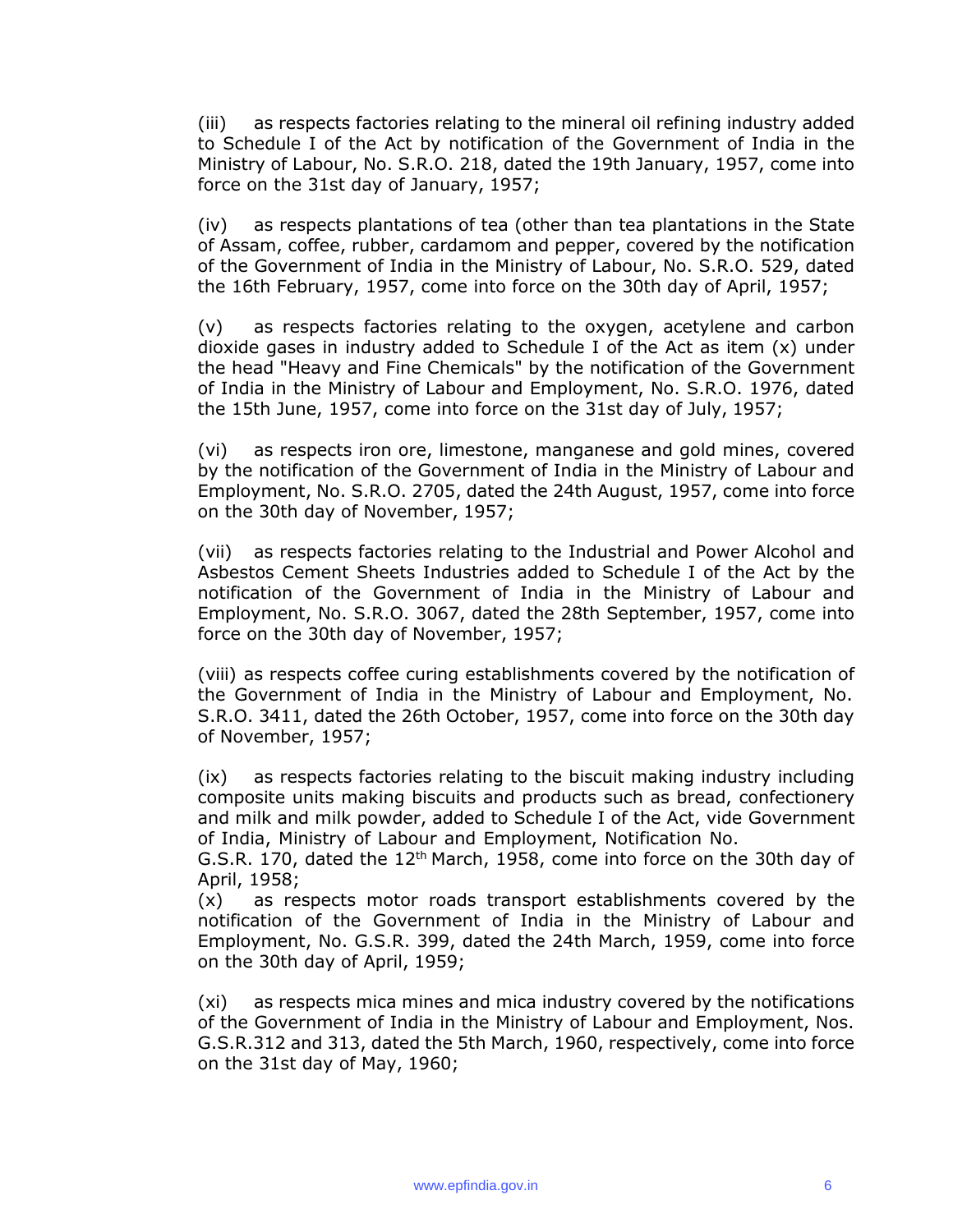(xii) as respects factories relating to the plywood industry covered by the notification of the Government of India in the Ministry of Labour and Employment, No. G.S.R. 632, dated the 30th May, 1960, come into force on the 30th day of June, 1960;

(xiii) as respects factories relating to the automobile repairing and servicing industry covered by the notification of the Government of India in the Ministry of Labour and Employment, No. G.S.R. 683, dated the 9th June, 1960, come into force on the 30th day of June, 1960;

(xiv) as respects any cane farm owned by a sugar factory covered by the notification of the Government of India in the Ministry of Labour and Employment, No. G.S.R. 1274, dated the 21st October, 1960, come into force on the 30th day of November, 1960;

(xv) as respects factories relating to rice, flour and dal milling industries covered by the notification of the Government of India in the Ministry of Labour and Employment, No. G.S.R. 1443, dated the 24th November, 1960, come into force on the 31st December, 1960;

(xvi) as respects factories relating to the starch industry covered by the notification of the Government of India in the Ministry of Labour and Employment, No. G.S.R. 535, dated the 10th April, 1961, come into force on the 31st May, 1961;

(xvii) as respects hotels and restaurants covered by the notification of the Government of India in the Ministry of Labour and Employment, No. G.S.R. 704, dated the 19th May, 1961, come into force on the 30th day of June, 1961;

(xviii) as respects factories relating to petroleum or natural gas exploration, prospecting, drilling or production and petroleum or natural gas refining and establishments engaged in the storage or transport or distribution of petroleum or natural gas or products of either petroleum or natural gas covered by the notifications of the Government of India in the Ministry of Labour and Employment Nos. G.S.R. 705 and 706, dated the 16th May, 1961, respectively, come into force on the 30th day of June, 1961;

(xix) as respects the establishments covered by the notification of the Government of India in the Ministry of Labour and Employment, No. G.S.R. 827, dated the 19th June, 1961, come into force on the 31st day of July, 1961;

(xx) as respects the establishments covered by the notification of the Government of India in the Ministry of Labour and Employment, No. G.S.R. 1013, dated the 29th July, 1961, come into force on the 31st day of July, 1961;

(xxi) as respects the factories relating to the leather and leather products industry covered by the notification of the Government of India in the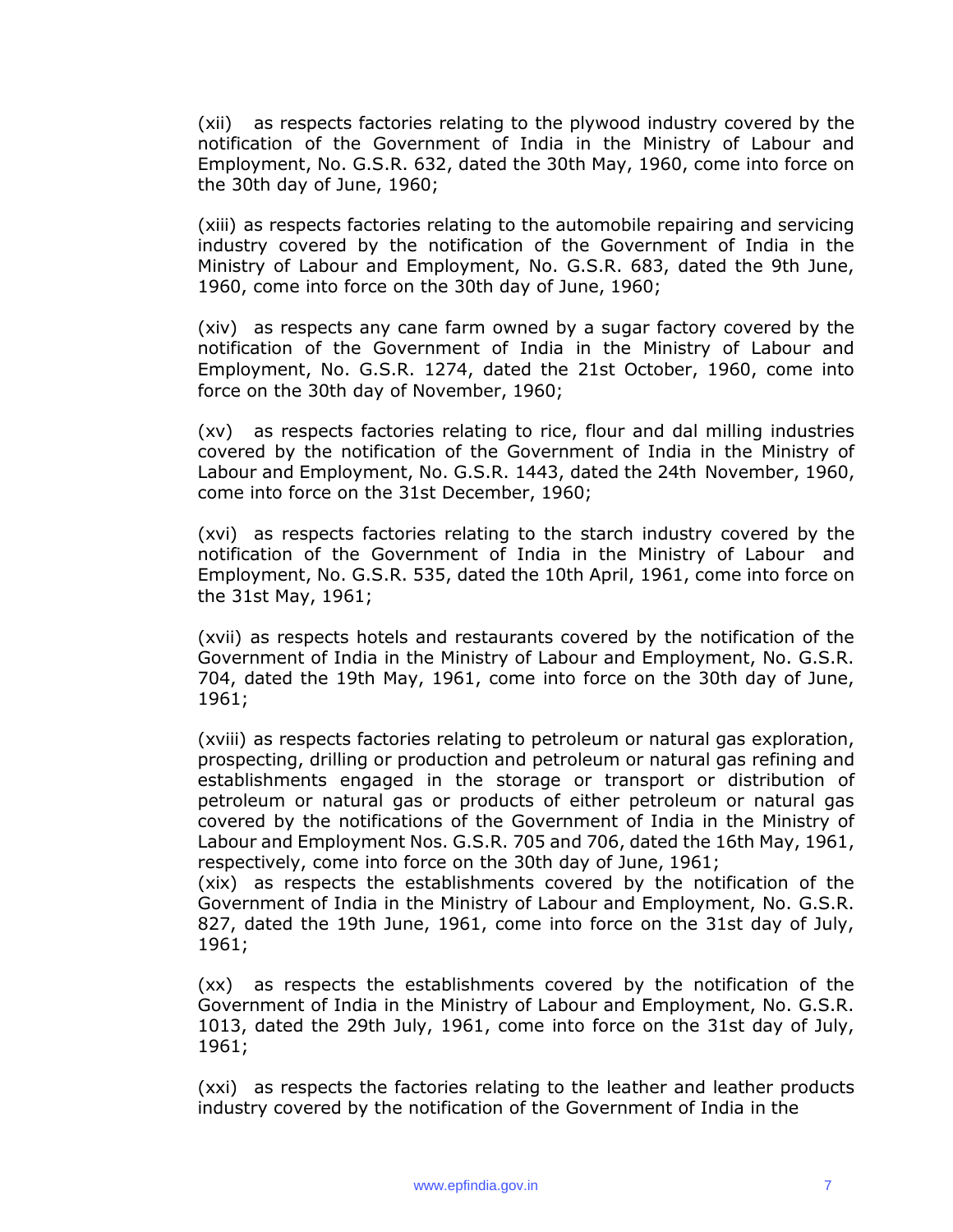Ministry of Labour and Employment, No. G.S.R. 993, dated the 29th July, 1961, come into force on the 31st day of August, 1961;

(xxii) as respects the factories relating to the stoneware jars and crockery industries covered by the notification of the Government of India in the Ministry of Labour and Employment, No. G.S.R. 1382, dated the 4th November, 1961, come into force on the 30th day of November, 1961;

(xxiii) as respects the establishments covered by the notification of the Government of India in the Ministry of Labour and Employment, No. G.S.R. 1458, dated the 2nd December, 1961, but not including the establishments referred to in sub-clause (xiv), come into force on the 31st December, 1961;

(xxiv) as respects every trading and commercial establishment engaged in the purchase, sale or storage of any goods including establishments of exporters, importers, advertisers, commission agents and brokers, and commodity and stock exchanges, but not including banks or warehouses established under any Central or State Act, covered by the notification of the Government of India in the Ministry of Labour and Employment, No. G.S.R. 346, dated the 7th March, 1962, come into force on the 30th day of April, 1962;

(xxv) as respects the factories relating to fruit and vegetable preservation industry covered by the notification of the Government of India, in the Ministry of Labour and Employment, No. G.S.R. 786, dated the 6th June, 1962 [as amended by the notification No. G.S.R. 1461, dated the 29th August, 1963], come into force on the 30th June, 1962;

(xxvi) as respects the factories relating to cashewnut industry covered by the notification of the Government of India in the Ministry of Labour and Employment, No. G.S.R. 1125, dated the 18th August, 1962, come into force on the 30th September, 1962;

(xxvii)as respects the establishment specified in the notification of the Government of India in the Ministry of Labour and Employment, No. G.S.R. 1232, dated the 7th September, 1962, come into force on the 31st October, 1962;

(xxviii)as respects bauxite mines covered by the notification of the Government of India in the Ministry of Labour and Employment, No. G.S.R. 1625, dated the 23rd November, 1962, come into force on the 31st December, 1962;

(xxix)as respects the confectionery industry come into force on the 31st March, 1963;

(xxx) as respects establishment engaged in laundry and laundry services referred to in the notification of the Government of India in the Ministry of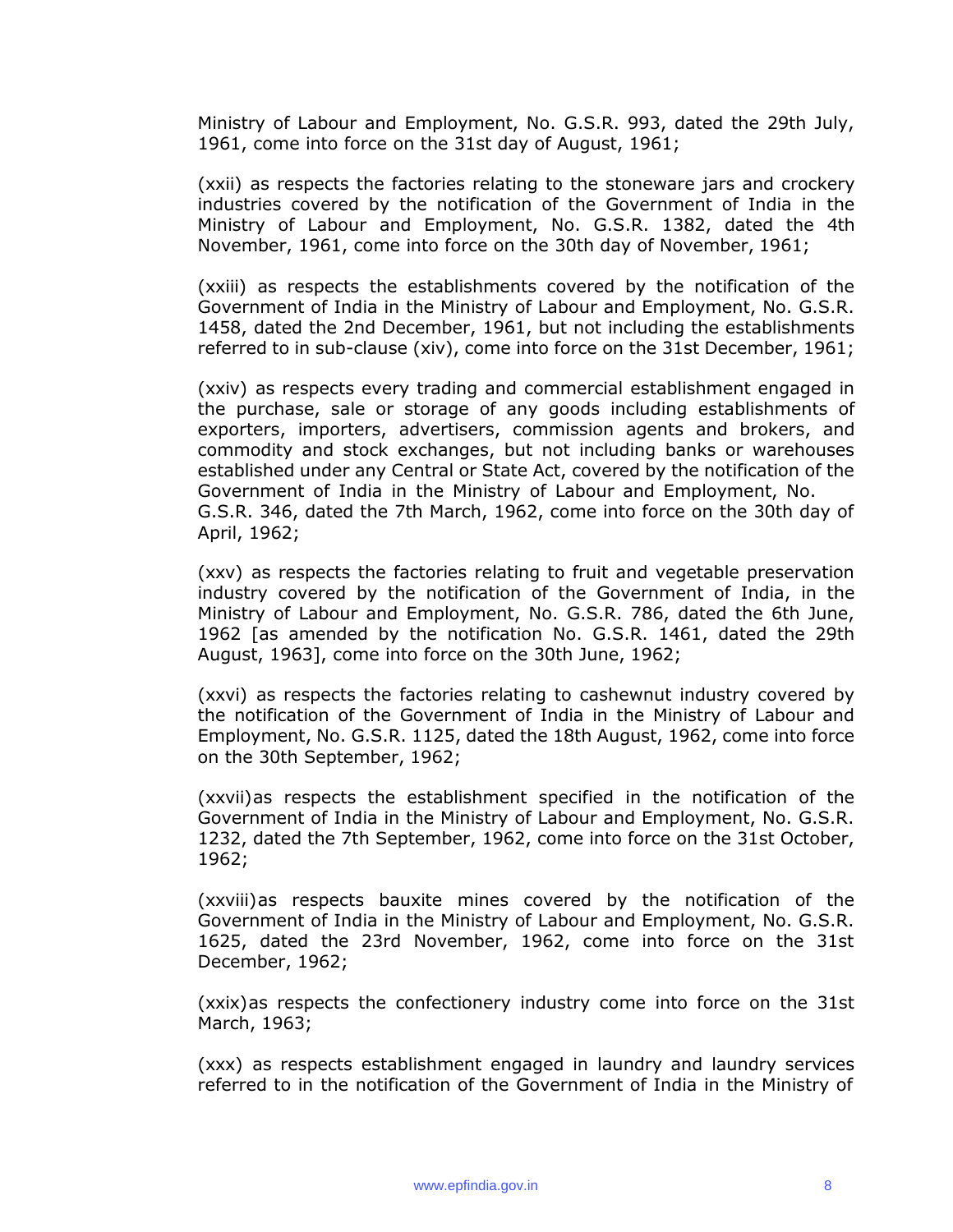Labour and Employment, No. G.S.R. 561, dated the 23rd March, 1963, come into force on the 30th April, 1963;

(xxxi) as respects the industries engaged in the manufacture of buttons, brushes, plastic and plastic products and stationery products, come into force on the 30th day of April, 1963;

(xxxii)as respects the establishments covered by the notification of the Government of India in the Ministry of Labour and Employment, No. G.S.R. 728,dated the 20th April, 1963, come into force on the 31st day of May, 1963;

(xxxiii) as respects canteens covered by the notification of the Government of India in the Ministry of Labour and Employment, No. G.S.R. 1285, dated the 29th July, 1963, come into force on 31st day of August, 1963;

(xxxiv) as respects aerated water industry, that is to say, any industry, engaged in the manufacture of aerated water, soft drinks, carbonated water, come into force on 31st day of August, 1963;

(xxxv) as respects distilling and rectifying of spirits (not falling under industrial and power alcohol) and blending of spirits industry, come into force on the 31st day of October, 1963;

(xxxvi) as respects the establishments in Pondicherry territory covered under the Employees' Provident Funds Act, 1952 (19 of 1952), by virtue of the Pondicherry (Laws) Regulation, 1963 (7 of 1963), come into force on the 31st day of October, 1963;

(xxxvii) as respects the paint and varnish industry come into force on the 31st day of January, 1964;

(xxxviii) as respects bone crushing industry come into force on the 31st day of January, 1964;

(xxxix) as respects china clay mines come into force on the 30th day of June, 1964;

(xl) as respects pikers industry come into force on the 30th day of June, 1964;

(xli) as respects the establishments in the Union territory of Goa, Daman and Diu in which territory the Employees' Provident Funds Act, 1952 (19 of 1952), has been enforced from the 1st July, 1964 by the notification of the Government of Goa, Daman and Diu, Industries and Labour Department No. LC/6/64, dated the 24th June, 1964, come into force on the 31st day of July, 1964;

(xlii) as respects the establishments specified in the notification of the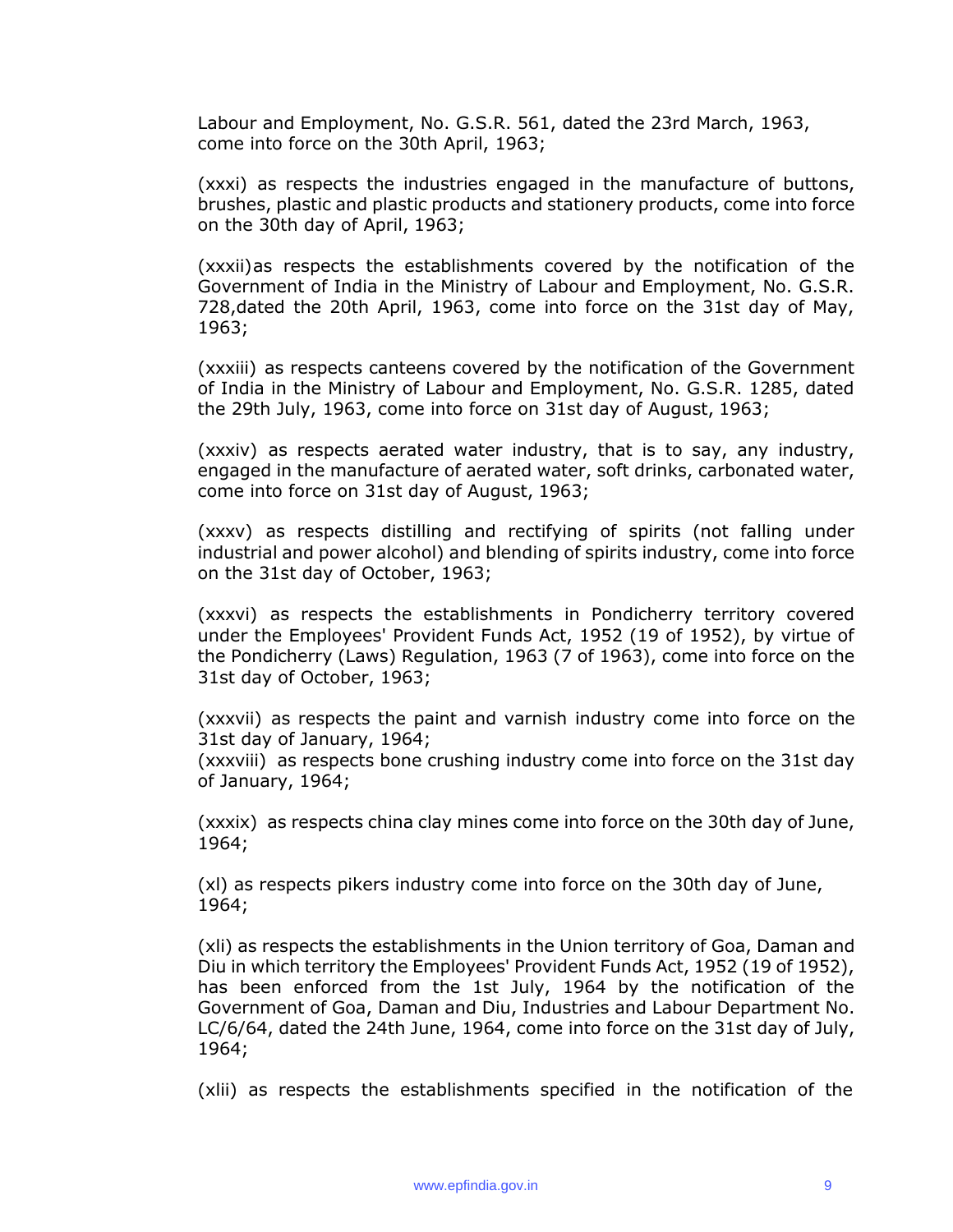Government of India in the Department of Social Security, No. G.S.R. 1398, dated the 17th September, 1964, come into force on the 31st day of October, 1964;

(xliii) as respects milk and milk products industry specified in the notification of the Government of India in the Department of Social Security, No. G.S.R.1723, dated the 27th November, 1964, come into force on the 31st day of December, 1964;

(xliv) as respects (1) travel agencies engaged in the (i) booking of international air and sea passages and other travel arrangements, (ii) booking of internal air and mail passages and other travel arrangements, and (iii) forwarding and clearing of cargo from and to overseas and within India; and (2) forwarding agencies engaged in the collection, packing, forwarding or delivery of any goods including, carloading, break-bulk service and foreign freight service specified in the notification of the Government of India in the Department of Social Security, No. G.S.R. 1796, dated the 9th December, 1964, come into force on the 31st day of January, 1965;

(xlv) as respects non-ferrous metals and alloys in the form of ingots industry specified in the notification of the Government of India in the Department of Social Security, No. G.S.R. 1795, dated the 9th December, 1964, come into force on the 31st day of January, 1965;

(xlvi) as respects bread industry specified in the notification of the Government of India in the Department of Social Security, No. G.S.R. 402, dated the 2nd March, 1965, come into force on the 31st day of March, 1965; (xlvii) as respects the stemming or redrying of tobacco leaf industry, that is to say, any industry engaged in the stemming, redrying, handling, sorting, grading or packing of tobacco leaf specified in the notification of the Government of India in the Department of Social Security, No. G.S.R. 768, dated the 18th May, 1965, come into force on the 30th day of June, 1965;

(xlviii) as respects agarbatee (including dhoop and dhoop batee) industry specified in the notification of the Government of India in the Department of Social Security, No. G.S.R. 910, dated the 23rd June, 1965, come into force on the 31st day of July, 1965;

(xlix) as respects coir (excluding the spinning sector) industry specified in the notification of the Government of India in the Department of Social Security, No. G.S.R. 952, dated the 3rd July, 1965, come into force on the 30th day of September, 1965;

(l) as respects magnesite mines covered by the notification of the Government of India in the Department of Social Security, No. G.S.R. 1166, dated the 9th August, 1965, come into force on the 31st day of August, 1965;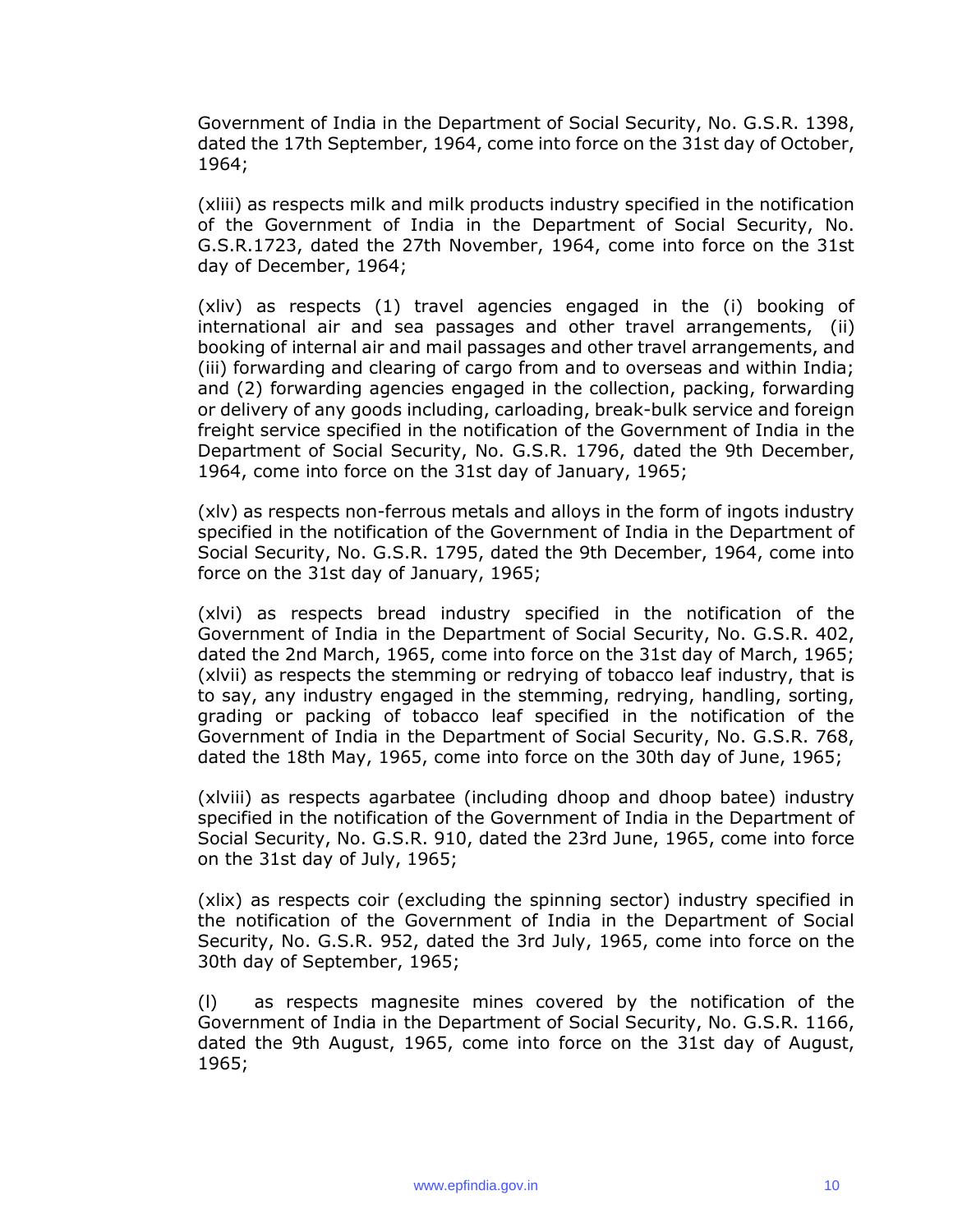(li) as respects stone quarries producing roof and floor slabs, dimension stones, monumental stones and mosaic chips covered by the notification of the Government of India in the Department of Social Security, No. G.S.R. 1779, dated the 27th November, 1965, come into force on the 31st day of December, 1965;

(lii) as respects [banks other than the nationalised banks established under any Central or State Act] covered by the notification of the Government of India in the Department of Social Security, No. G.S.R. 2, dated the 18th December, 1965, come into force on the 31st day of January, 1966;

(liii) as respects the tobacco industry, that is to say, any industry engaged in the manufacture of cigars, zarda, snuff, quivam and guraku from tobacco covered by the notification of the Government of India in the Ministry of Labour, Employment and Rehabilitation (Department of Labour and Employment), No. G.S.R. 895, dated the 1st June, 1966, come into force on the 30th day of June, 1966;

(liv) as respects paper products industry covered by the notification of the Government of India in the Ministry of Labour, Employment and Rehabilitation (Department of Labour and Employment), No. G.S.R. 1119, dated the 11th July, 1966, come into force on the 31st day of July, 1966; (Iv) as respects licensed salt industry covered by the notification of the Government of India in the Ministry of Labour, Employment and Rehabilitation (Department of Labour and Employment), No. G.S.R. 1362, dated 30th August, 1966, come into force on the 30th day of September, 1966;

(lvi) as respects linoleum and indoleum industries specified in the notification of the Government of India in the Ministry of Labour, Employment and Rehabilitation (Department of Labour and Employment), No. G.S.R. 437, dated the 27th March, 1967, come into force on the 30th day of April, 1967;

(lvii) as respects explosives industry, come into force on the 31st day of July, 1967;

(lviii) as respects Jute bailing or pressing industry specified in the notification of the Government of India in the Ministry of Labour, Employment and Rehabilitation (Department of Labour and Employment), No. G.S.R. 1226, dated the 5th August, 1967, come into force on the 31st day of August, 1967;

(lix) as respects fireworks and percussion cap works industry specified in the notification of the Government of India in the Ministry of Labour, Employment and Rehabilitation (Department of Labour and Employment), No. G.S.R. 1530, dated the 5th October, 1967, come into force on the 31st day of October, 1967;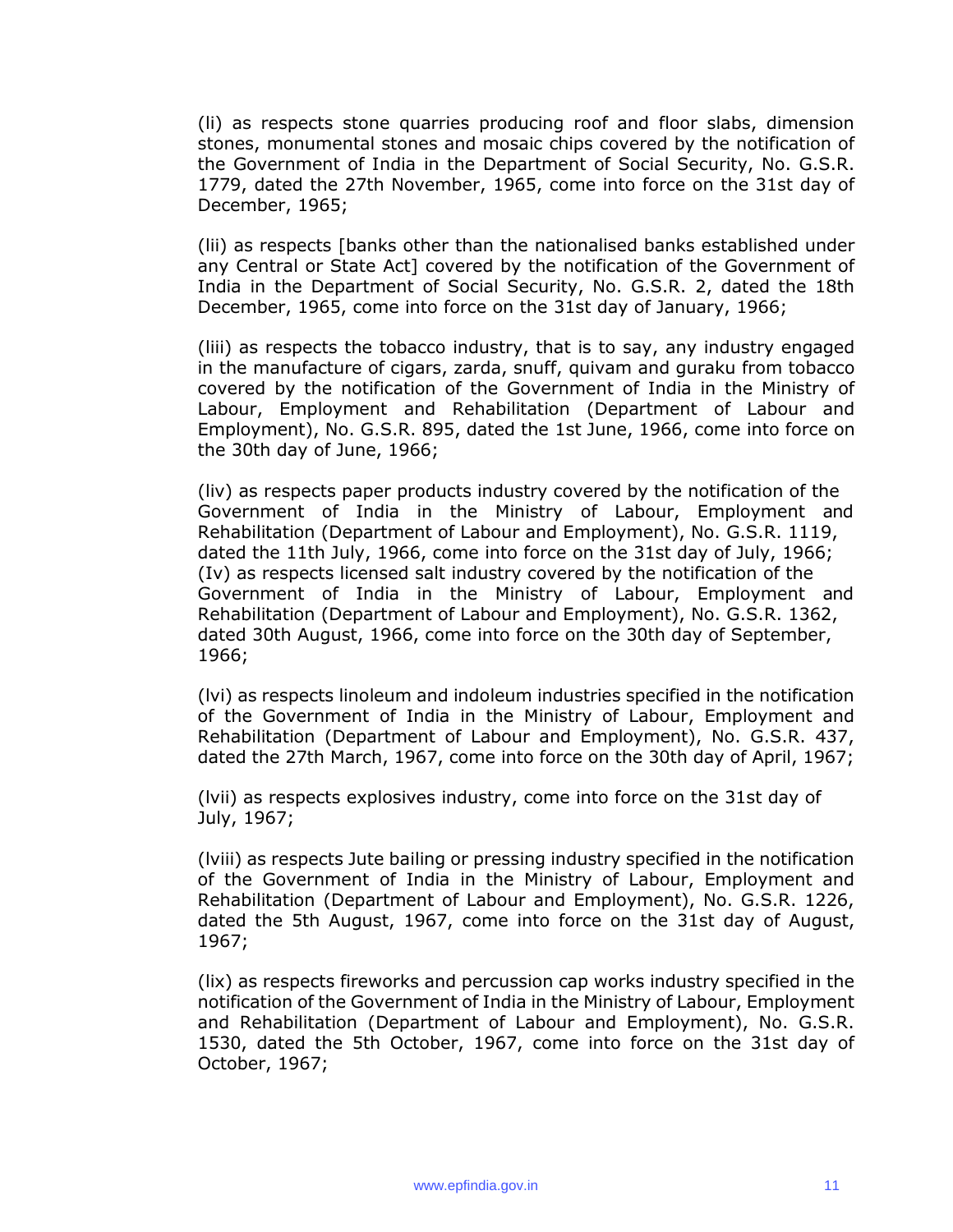(lx) as respects tent making industry specified in the notification of the Government of India in the Ministry of Labour, Employment and Rehabilitation (Department of Labour and Employment), No. G.S.R. 1716, dated the 3rd November, 1967, come into force on the 30th day of November, 1967;

(lxi) as respects the barytes, dolomite, fireclay, gypsum, kyanite, siliminite and steatite mines, come into force on the 31st day of August, 1968;

(lxii) as respects Chinchona plantations, come into force on the 31st day of December, 1968;

(lxiii) as respects ferro-manganese industry, come into force on the 30th day of April, 1969;

(lxiv) as respect ice or ice-cream industry, come into force on the 30th day of June, 1969;

(lxv) as respects diamond mines come into force on the 30th day of June, 1969;

(Ixvi) as respects establishments which are exclusively or principally engaged in general insurance business, come into force on the 31st day of January, 1970;

(lxvii) as respects establishments rendering expert services, come into force on the 31st day of May, 1971;

(lxviii) as respects factories engaged in the winding of thread and yarn reeling covered by the notification of the Government of India in the Ministry of Labour, Employment and Rehabilitation (Department of Labour and Employment), No. G.S.R. 1988, dated the 22nd November, 1971, come into force on the 30th day of November, 1971;

(lxix) as respects Railway Booking Agencies run by the contractors or by other private establishments on commission basis specified in the notification of the Government of India in the Department of Labour and Employment, No. 4/3/65-P.F.11.(i) dated the 17th March, 1972, come into force on the 31st day of March, 1972;

(lxx) as respects cotton ginning, bailing and pressing industry specified in the notification of the Government of India in the Ministry of Labour, Employment and Rehabilitation (Department of Labour and Employment), No. G.S.R. 1251, dated the 23rd September, 1972, come into force on the 30th day of September, 1972;

(lxxi) as respects messes other than military messes covered by the notification of the Government of India in the Ministry of Labour, Employment and Rehabilitation (Department of Labour and Employment), No. G.S.R. 299, dated the 24th March, 1973, come into force on the 31st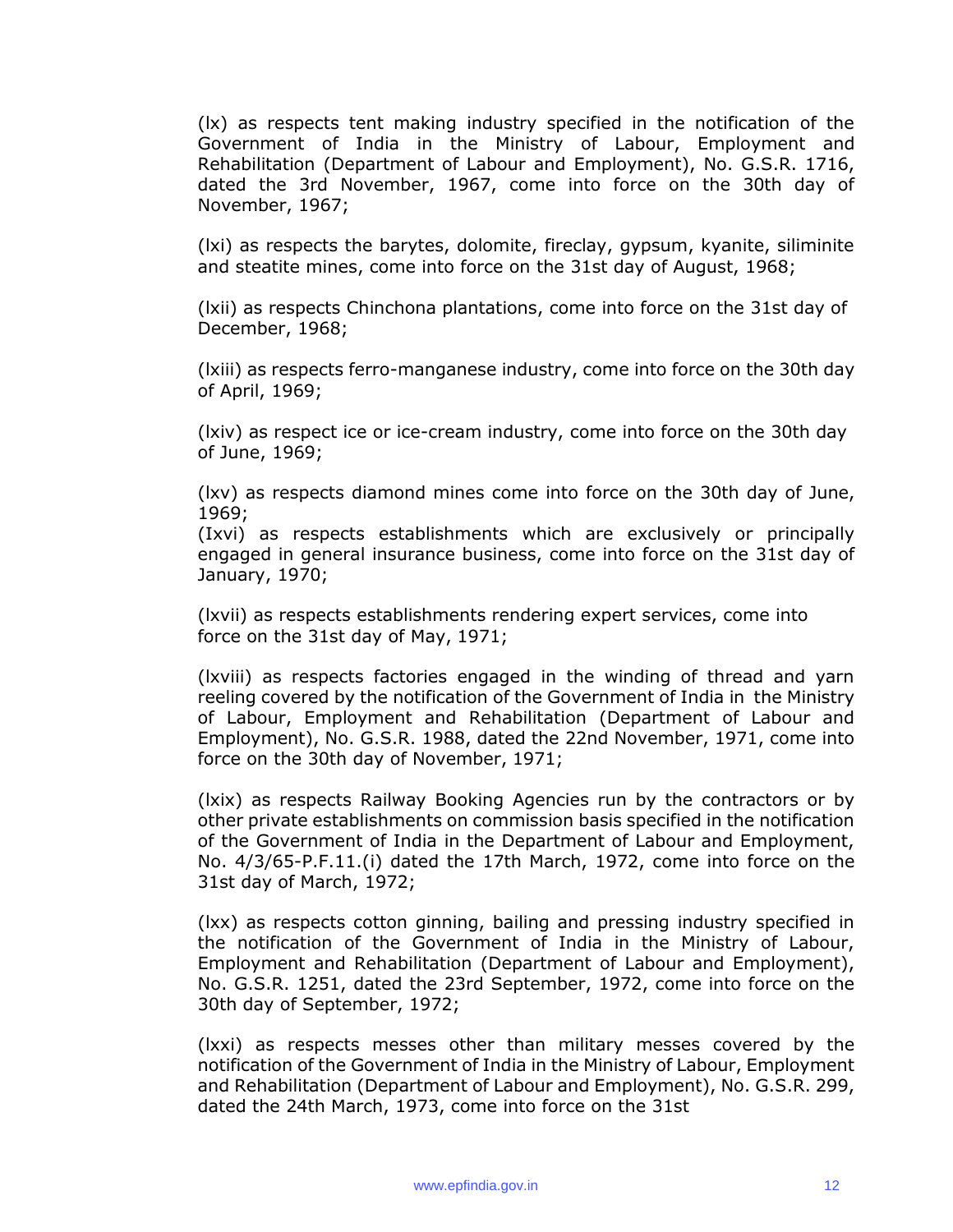March, 1973;

(lxxii) [\*\*\*]

(lxxiii)as respects factories relating to "Katha" making industry covered by the notification of the Government of India in the Ministry of Labour, Employment and Rehabilitation (Department of Labour and Employment), No. G.S.R.503, dated the 2nd May, 1973, come into force on 31st day of May, 1973;

(lxxiv)as respects the establishments known as hospitals specified in the notification of the Government of India in the Ministry of Labour, Employment and Rehabilitation (Department of Labour and Employment), No. G.S.R. 1082, dated the 29th September, 1973, come into force on the 31st August, 1973;

(lxxv) as respects the employees of the beer manufacturing industry, that is to say, any industry engaged in the manufacture of the product of alcoholic fermentation of a mash in potable water of malted barley and hops, or of hops concentrated with or without the addition of other malted or unmalted cereals or other carbohydrate preparations, specified in the notification of the Government of India in the Ministry of Labour, No. G.S.R. 428, dated the 27th April, 1974, come into force on the 30th April, 1974;

(lxxvi)as respects the establishments engaged in sorting, cleaning and teasing of cotton waste specified in the notification of the Government of India, in the Ministry of Labour, No. G.S.R. 1094, dated the 26th September, 1974, come into force on the 30th day of September, 1974;

(lxxvii)as respect societies, clubs, or associations which render service to their members without charging any fee over and above the subscription fee or membership fee specified in the notification of the Government of India in the Ministry of Labour, No. G.S.R. 1294, dated 16th November, 1974, come into force on the 30th day of November, 1974;

(lxxviii)as respects every garments making factory specified in the notification of the Government of India in the Ministry of Labour No. G.S.R. 1295, dated 23rd November, 1974, come into force on the 30th day of November, 1974;

(lxxix)as respects the Agricultural Farms, Fruit, Orchards, Botanical gardens, and Zoological Gardens specified in the notification of the Government of India in the Ministry of Labour No. G.S.R. 1315, dated 27th November, 1974, come into force on the 31st day of December, 1974;

(lxxx) as respects soap stone mines and establishment engaged in the grinding of soap stone covered by the notification of the Government of India in the Ministry of Labour, S.O. 1955, dated the 21st June, 1975,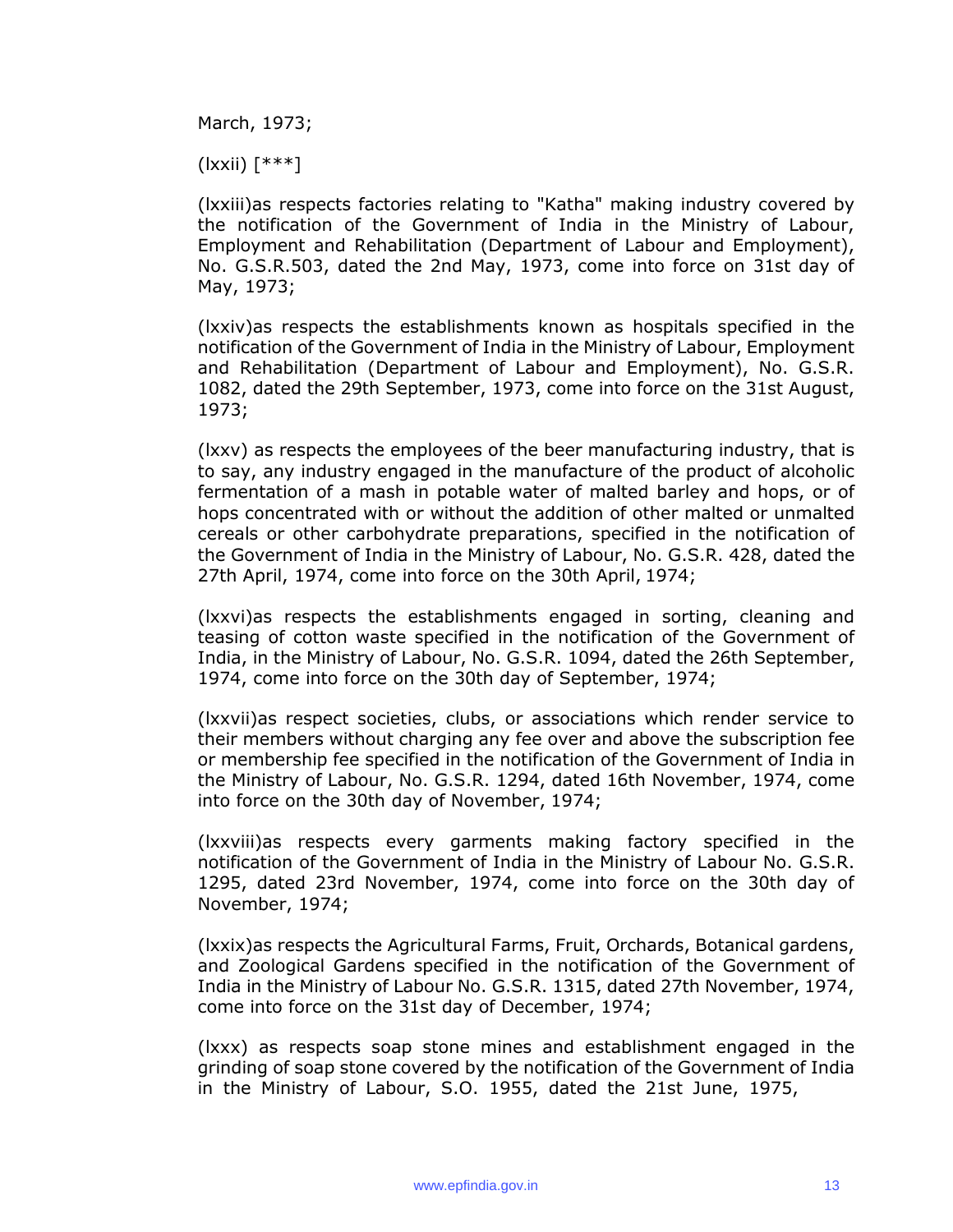come into force on the 30th June, 1975;

(lxxxi)as respects the apatite, asbestos, calcite, ball clay, corundum, emerald, feldspar, silica (sand), quartz, ochre, Chromite, graphite and flourite mines covered by the notification of the Government of India in the Ministry of Labour, No. G.S.R. 1102, dated the 24th July, 1976, come into force on the 30th September, 1976;

(lxxxii)as respects,—

(1) establishments which are factories engaged in the manufacture of glue and gelatine,

(2)stone quarries producing stone chips, stone sets, stone boulders, and ballasts, and

(3)establishments engaged in fish processing and nonvegetable food preservation industry including bacon factories and pork preservation plants, covered by the notification of the Government of India in the Ministry of Labour, No. G.S.R. 204, dated the 31st January, 1977, come into force on the 28th February, 1977;

(lxxxiii) as respects the beedi industry, that is to say, any industry engaged in the manufacture of beedies, specified in the notification of the Government of India in the Ministry of Labour, No. G.S.R. 660, dated the 17th May, 1977, come into force on the 31st May, 1977;

(lxxxiv) as respects the financial establishment (other than banks) engaged in the activities of borrowing, lending, advancing of money and dealing with other monetary transactions with a view to earn interest not being the Unit Trust of India established under the Unit Trust of India Act, 1963 (52 of 1963), the Agricultural Refinance Corporation established under the Agricultural Refinance Corporation Act, 1963 (10 of 1963), the Industrial Development Bank of India established under the Industrial Development Bank of India Act, 1964 (18 of 1964), the Industrial Finance Corporation of India established under the Industrial Finance Corporation Act, 1948 (15 of 1948) and State Finance Corporations established under the State Finance Corporation Acts specified in the notification of the Government of India in the Ministry of Labour No. G.S.R. 1458, dated the 18th November, 1978, come into force on the day of  $31<sup>st</sup>$  day of December, 1978;

(lxxxv) as respects lignite mines specified in the notification of the Government of India in the Ministry of Labour, No. G.S.R. 31, dated the 16<sup>th</sup> December, 1978, come into force on the 6th January, 1979;

(lxxxvi) as respects the Ferro Chrome Industry, that is to say, any industry engaged in the manufacture of Ferro Chrome, specified in the notification of the Government of India in the Ministry of Labour No. G.S.R. 938, dated the 25th June, 1978, come into force on the 31st July, 1979;

(lxxxvii) as respects the Diamond Cutting Industry, that is to say, any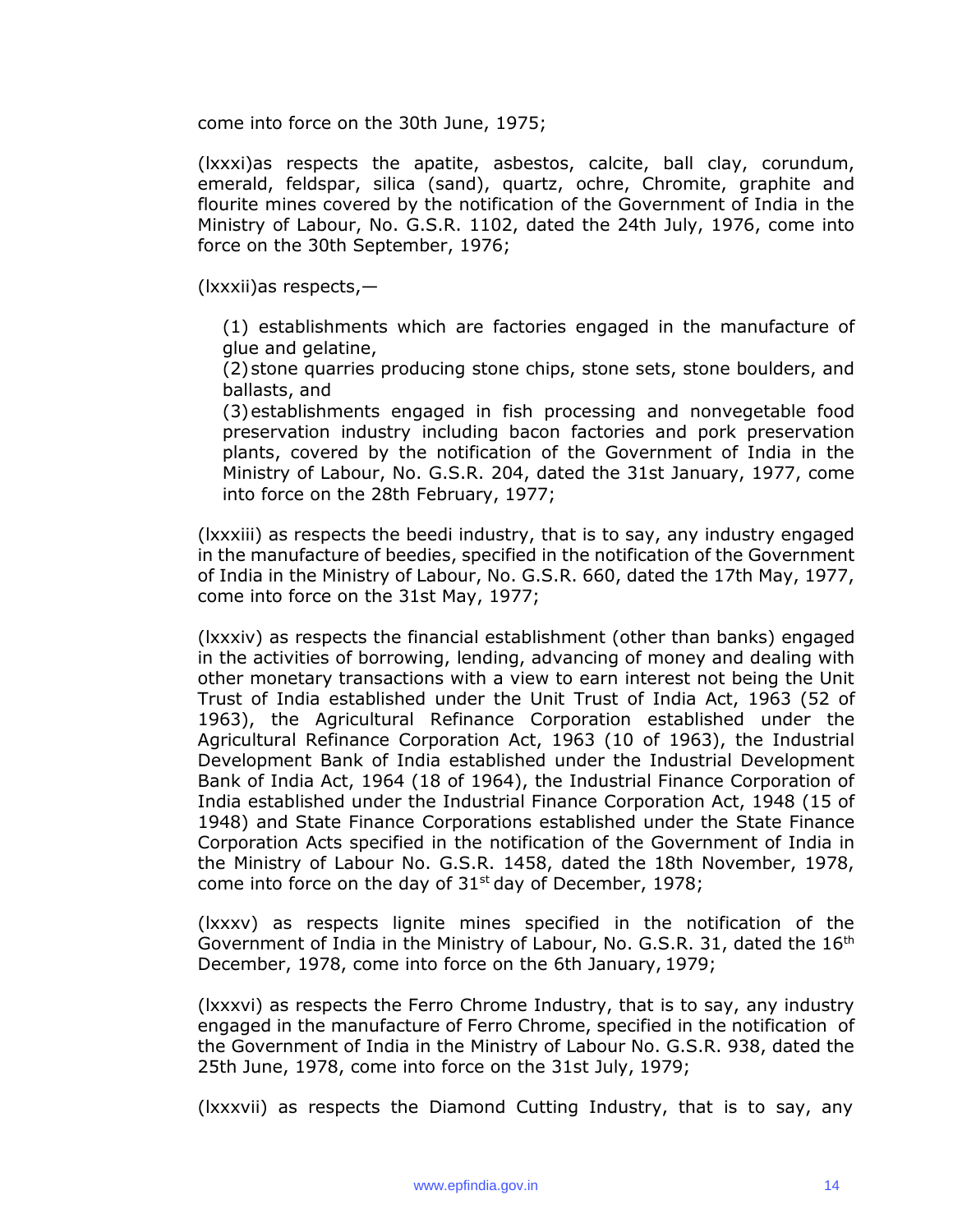industry engaged in the cutting of diamond, specified in the notification of the Government of India in the Ministry of Labour, No. G.S.R. 564, dated the 17th May, 1980, come into force on the 31st May, 1980;

(Ixxxviii) as respects the quartzite mines covered by the notification of the Government of India in the Ministry of Labour, No. G.S.R. 563, dated the 17th May, 1980, come into force on the 31st May, 1980;

(lxxxix) as respects the inland water transport establishments, that is to say, any establishment engaged in the activities of inland water transport specified in the notification of the Government of India in the Ministry of Labour, No. G.S.R. 565, dated the 17th May, 1980, come into force on the 31st May, 1980;

(xc) as respects the establishments engaged in Building and Construction Industry specified in the notification of the Government of India in the Ministry of Labour, No. G.S.R. 1069, dated the 11th October, 1980, come into force on the 31st October, 1980;

(xci) as respects factories relating to the Myrobalan Extract Power, Myrobalan Extract Solid, and Vegetable Tannin Blended Extract Industries, specified in the notification of the Government of India in the Ministry of Labour No. G.S.R. 613(E), dated the 30th October, 1980, come into force on the 31st October, 1980;

(xcii) as respects the Brick Industry, that is to say, any industry engaged in the manufacture of bricks, specified in the notification of the Government of India in the Ministry of Labour, No. G.S.R. 662(E), dated the 27th November, 1980, come into force on the 30th November, 1980;

(xciii) as respects the establishments engaged in stevedoring, loading and unloading of ships specified in the notification of the Government of India in the Ministry of Labour, No. G.S.R. 611(E), dated the 23rd November, 1981, published in Part II, Section 3, sub-section (i) of the *Gazette of India,*  Extraordinary, dated the 23rd November, 1981;

(xciv) as respects establishments engaged in poultry farming specified in the notification of the Government of India in the Ministry of Labour, No. G.S.R.643(E), dated the 7th December, 1981 published at page 1834 in Part II, Section 3, sub-section (i) of the *Gazette of India*, Extraordinary, dated the 7th December, 1981;

(xcv) as respects the establishments engaged in Cattle Feed Industry specified in the notification of the Government of India in the Ministry of Labour, No. G.S.R. 644(E), dated the 7th December, 1981, published at page 1834 in Part II, Section 3, sub-section (i) of the *Gazette of India*, Extraordinary, dated the 7th December, 1981;

(xcvi) as respects the educational, scientific, research and training institutions specified in the notification of the Government of India in the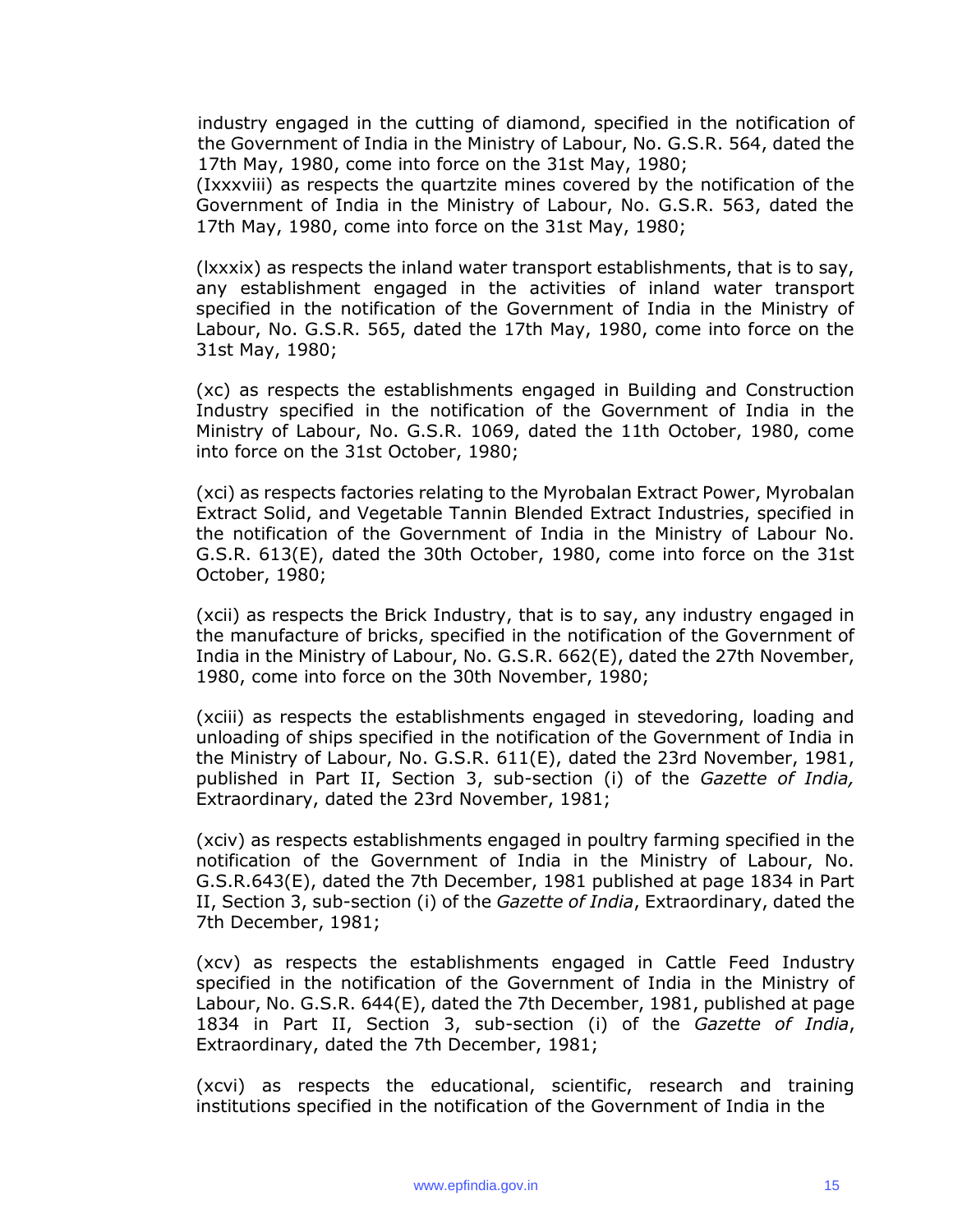Ministry of Labour, No. S.O. 986, dated the 19th February, 1981, published in Part II, Section 3, sub-section (ii) of the *Gazette of India,* dated 6th March, 1982;

(xcvii) as respects the industries based on asbestos as principal raw material, specified in the notification of the Government of India in the Ministry of Labour and Rehabilitation No. S.O. 2459, dated the 21st May, 1983, published in Part II, Section 3, sub-section (ii) of the *Gazette of India,* dated the 4th June, 1983;

(xcviii) as respect the cinema theatres employing 5 or more workers as specified in section 24 of the Cine-Workers and Cinema Theatre Workers (Regulations of Employment) Act, 1981 (50 of 1981) be deemed to have come into force with effect from the 1st day of October, 1984;

(xcix) as respects the Iron Ore pellets industry as specified in the notification of the Government of India in the Ministry of Labour, No. S.O. 2276, dated 30th August, 1989, published in Part II, Section 3, sub-section (ii) of the *Gazette of India,* dated 16th September, 1989;

(xcx) as respects the establishments engaged in Guar Gum Factories, Marble Mines and Diamond Saw Mills specified in the notification of the Government of India, in the Ministry of Labour, No. G.S.R. 170, dated 25th March, 1992, published in Part II, Section 3, sub-section (ii) of the *Gazette of India,* dated 11th April, 1992;

(ci) as respects the establishments engaged in rendering—

(i) courier services,

(ii) aircraft or airlines other than the aircrafts or air-lines owned or controlled by the Central or State Government, and

(iii) cleaning and sweeping services, specified in the notification of Government of India in the Ministry of Labour, No. S.O. 746, dated 22nd March, 2001, published in Part II, Section 3, sub-section (ii) of the Gazette of India dated 7th April, 2001; come into force with effect from 1st April, 2001;

(xxvi) With respect to the establishments engaged in Railways for construction, maintenance, operation and commercial activities of Railways, excluding Indian Railways exclusively managed by Government of India whose employees are in enjoyment of the Provident Fund, Pension and other retiral benefits under the rules made by the Central Government; specified in notification of the Government of India in the Ministry of Labour and Employment, G.S.R. 401, dated 10.11.2005 published in Part II of Section 3, sub-section (i) of the Gazette of India dated 19.11.2005 comes into force from the date of publication.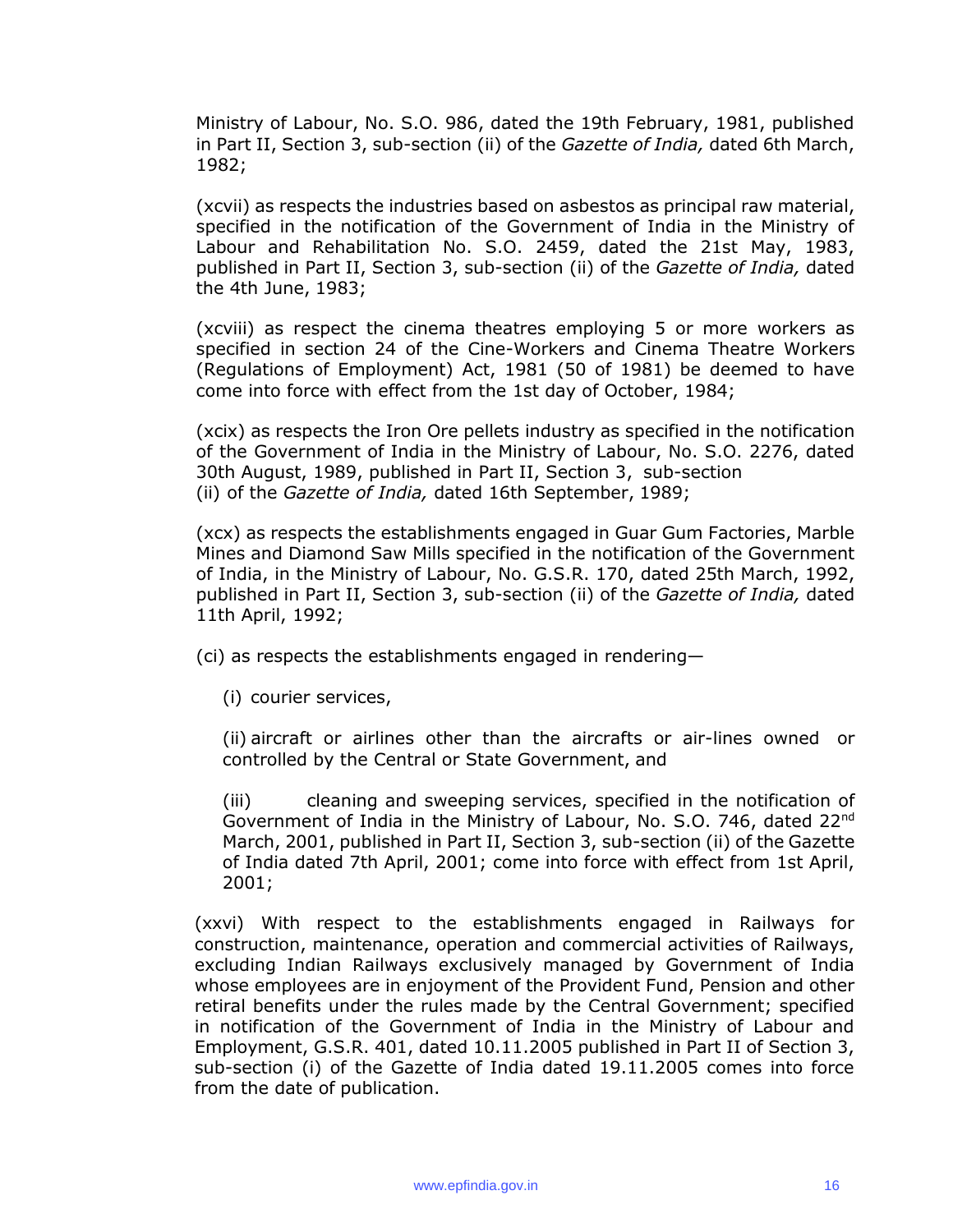With respect to the establishment engaged in manufacture, marketing, servicing and usage of a computer as defined in clause (i) of subsection (1) of Section 2 of the Information Technology Act (21 of 2000)/or deriving any form of output there from/or employing it for any type of processing services including software product companies, Internet and E-commerce Companies, Information Technology Services and Remote Maintenance Companies, Research and Development Companies, Systems Intergrators, On-site Services Companies and Off-shore Software Development Companies etc. specified in the notification S.0.1190(E) of Ministry of Labour and Employment New Delhi dated 27<sup>th</sup> July 2006.

With respect to the class of establishment to which the Act shall apply, with effect from 28 December 2008 the date of publication of this notification in the official Gazette, namely:-

- i) companies offering life insurance, annuities etc. other than life Insurance Corporation of India;
- ii) private airports and joint venture airports;
- iii) electronic media companies in private sector; and
- iv) lodging houses, service apartments and condominiums.

as specified in S.O.3456 notification dated 16 November 2007. (S.O.1190(E): establishment engaged in manufacture, marketing, servicing and usage of a computer{as defined in clause (i) of sub-section  $(1)$ of Section 2 of the Information Technology Act (21 of 2000)}/or deriving any form of output therefrom/or employing it for any type of processing services including software product companies, Internet and E-Commerce Companies, Information Technology Services and Remote Maintenance Companies, Research and Development Companies, Systems Integrators, On-site Services Companies and Offshore Software Development Companies etc.}

- {S.O.3456 establishments employing twenty or more persons as the class of establishments to which the Act shall apply, with regard to –
	- i. companies offering life insurance annuities, etc. other than Life Insurance Corporation of India :
	- ii. private airports and joint venture airports:
	- iii. electronic media companies in private sector : and
	- iv. lodging houses, service apartments and condominiums.}
- {S.O. 30(E) following establishments employing twenty or more persons as the class of establishments to which the said Act shall apply, with effect from the date of publications of this notification in the Official Gazette, namely:-

"Municipal Councils and Municipal Corporations constituted under sub-clauses (b) and (c) of clause (1) of article 243-Q of the Constitution of India}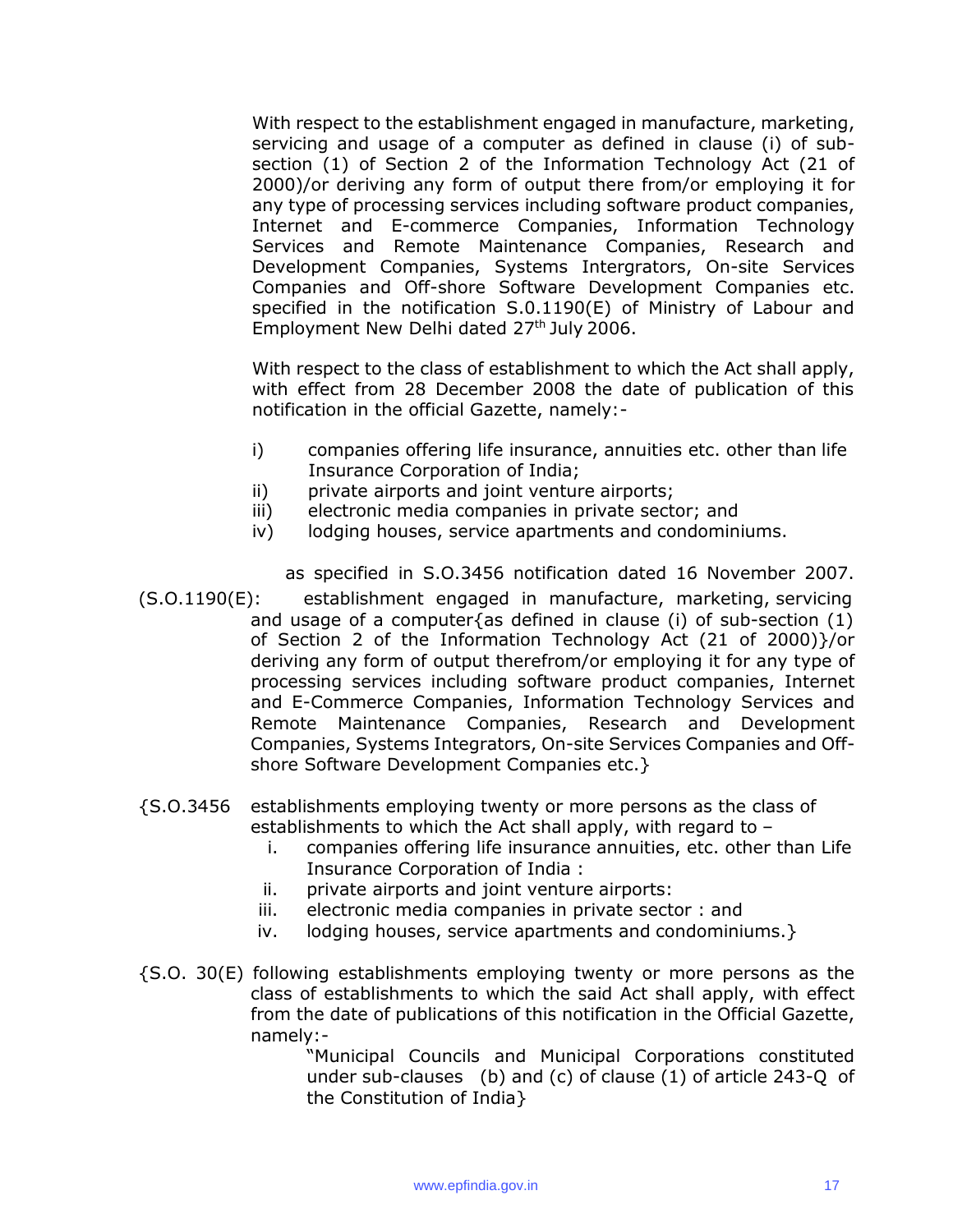{S.O.444 (E) In exercise of the powers conferred by clause (b) of sub- section (3) of Section I read with section 16 of the Employees' Provident Funds and Miscellaneous Provisions Act, 1952 (19 of 1952), the Central Government hereby specifies that the said Act shall apply to all banks employing twenty or more number of persons as a class of establishment in respect of those employees who are not entitled to the benefit of Contributory Provident Fund or old age pension in accordance with any Scheme or rule framed by the Central Government or by the respective banks established under the Banking Regulations Act 1949(10 of 1949).

#### **2. Definition**

In this Scheme, unless the context otherwise requires: —

- (a) "Act" means the Employees' [Provident Funds and Family Pension Fund] Act, 1952 (19 of 1952);
- (b) [\*\*\*]
- (c) "Children" means legitimate children and includes adopted children if the Commissioner is satisfied that under the personal law of the member adoption of a child is legally recognized;
- (d) "Commissioner" means a Commissioner for Employees' Provident Fund appointed under section 5D of the Act and includes a Deputy Provident Fund Commissioner and a Regional Provident Fund Commissioner; "continuous service" means uninterrupted service and includes service which is interrupted by sickness, accident, authorised leave, strike which is not illegal or cessation of work not due to the employee's fault;
	- (f) "excluded employee" means—

(i) an employee who, having been a member of the Fund, withdrew the full amount of his accumulations in the Fund under clause (a) or (c) of sub-paragraph (1) of paragraph 69;

(ii) an employee whose pay at the time he is otherwise entitled to become a member of the Fund, exceeds [fifteen thousand rupees] per month;

*Explanation :* --'Pay' includes basic wages with dearness allowance [retaining allowance (if any) and cash value of food concessions admissible thereon;]

- (iii) [omitted];
- (iv) an apprentice.

*Explanation* :-- An apprentice means a person who, according to the certified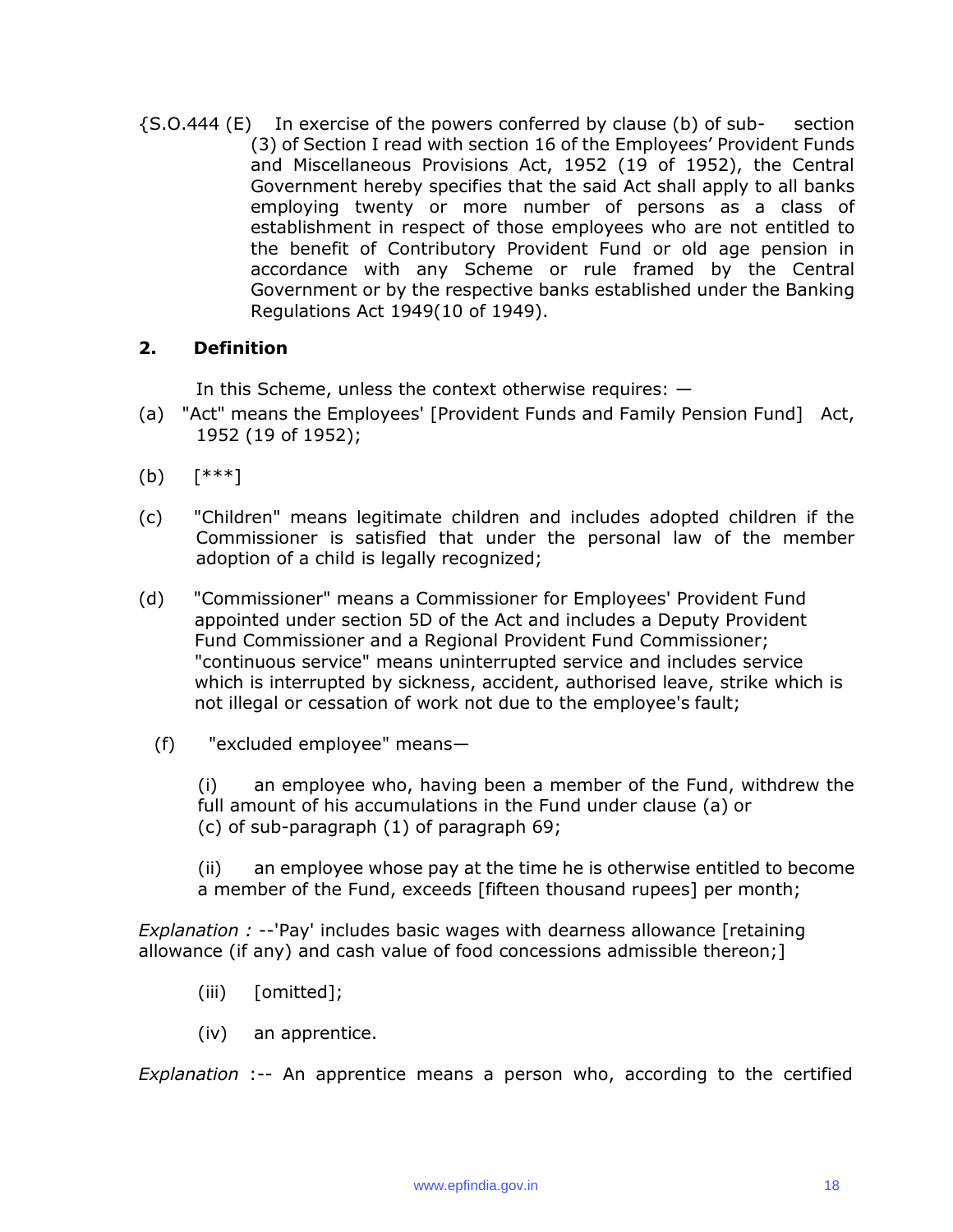standing orders applicable to the factory or establishment, is an apprentice, or who is declared to be an apprentice by the authority specified in this behalf by the appropriate Government;

(g) "family" means—

(i) in the case of a male member, his wife, his children, whether married or unmarried, his dependant parents and his deceased son's widow and children:

Provided that if a member proves that his wife has ceased, under the personal law governing him or the customary law of the community to which the spouses belong, to be entitled to maintenance she shall no longer be deemed to be a part of the member's family for the purpose of this Scheme, unless the member subsequently intimates by express notice in writing to the Commissioner that she shall continue to be so regarded; and

(ii) in the case of a female member, her husband, her children, whether married or unmarried, her dependant parents, her husband's dependant parents and her deceased son's widow and children:

Provided that if a member by notice in writing to the Commissioner expresses her desire to exclude her husband from the family, the husband and his dependent parents shall no longer be deemed to be a part of the member's family for the purpose of this Scheme, unless the member subsequently cancels in writing any such notice.

*Explanation --* In either of the above two cases, if the child of a member [or as the case may be, the child of a deceased son of the member] has been adopted by another person and if, under the personal law of the adopter, adoption is legally recognized, such a child shall be considered as excluded from the family of the member;

- (h) "financial year" means the year commencing on the first day of April;
- (i) "Government security" shall have the meaning assigned to it in the Public Debts Act, 1944 (18 of 1944);
- (j) "Inspector" means a person appointed as such under section 13 of the Act;
- (k) "quarter" means a period of three months commencing on the first day of January, the first day of April, the first day of July and the first day of October of each year;

(kk) 'seasonal factory' means a factory which is exclusively engaged in the manufacture of tea, sugar, rubber, [turpentine, resin], [indigo], [lac, fruit and vegetable preservation industry, rice milling industry, dal milling industry], [cashewnut industry], [stemming or redrying of tobacco leaf industry, tiles industry, hosiery industry], [oil milling industry], [licensed salt industry], [jute bailing or pressing industry], [fireworks and percussion cap works industry, ice or ice cream industry or cotton ginning, baling and pressing industry];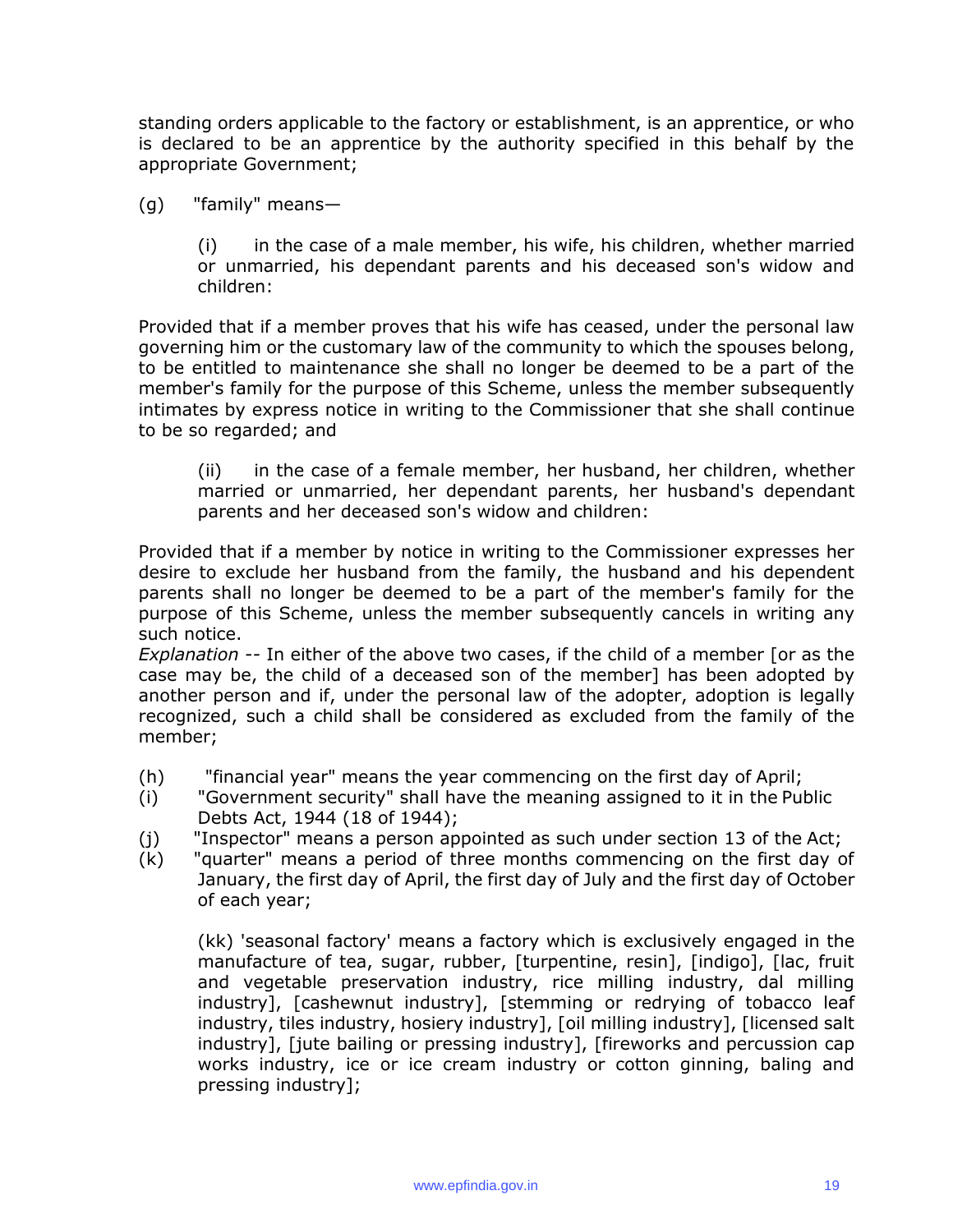(kkk) "seasonal establishment" means a plantation of tea, coffee, rubber, cardamom or pepper, a coffee curing establishment, a fireclay mine or a gypsum mine;

(l) "Trustee" means a member of a Board of Trustees; and

(m) all other words and expressions shall have the meanings respectively assigned to them in the Act.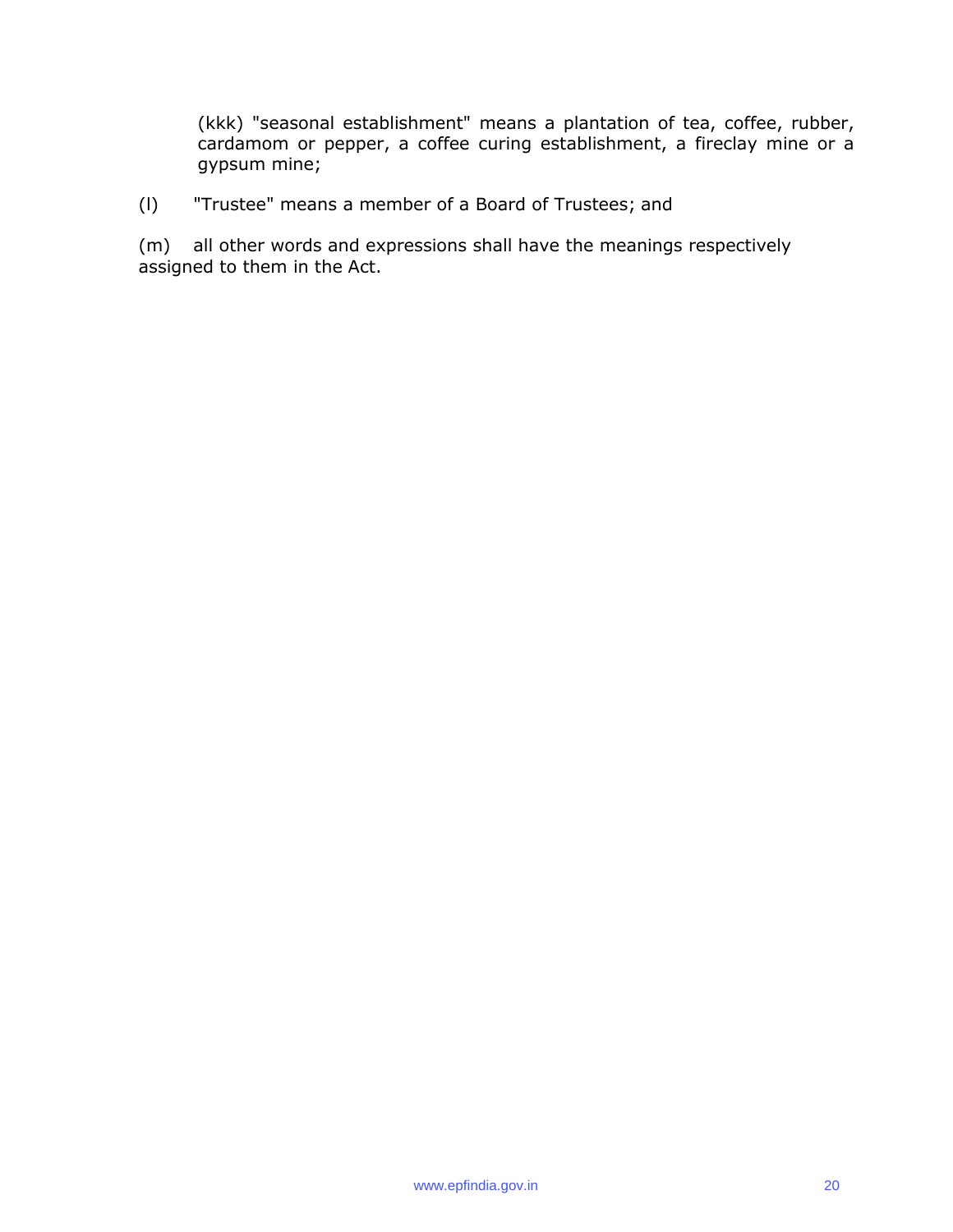# **CHAPTER II**

## **Board of Trustees, Executive Committee and Regional Committees**

#### **3. Election of certain members of the Executive Committee**

(1) The Chairman of the Central Board shall call a meeting of the Board for the purpose of election to the Executive Committee of the members representing the employer or, as the case may be, the employees referred to in clauses (d) and (e) of sub-section (2) of section 5AA of the Act.

(2) In the meeting referred to in sub-paragraph (1), the Chairman of the Central Board may invite the members to propose the names of those members who represent the employers or, as the case may be, the employees and every such proposal shall be duly seconded by another member of the Board.

(3) If the number of persons proposed and seconded for election under subparagraph (2) does not exceed the number of vacancies to be filled up from amongst the persons representing the employers, or, as the case may be, the employees, the persons whose names have been so proposed and seconded in relation to the category of employers or employees, shall be declared elected to the Executive Committee.

(4) If the number of persons proposed and seconded for election under subparagraph (2) exceeds the number of vacancies to be filled up from amongst the persons representing the employers or, as the case may be, the employees, each member of the Board present at the meeting shall be given a ballot paper containing the names of all the candidates so proposed and seconded and he may record his votes thereon for as many candidates belonging to the categories of employers or employees, as there are vacancies to be filled up in relation to each such category, but not more than one vote shall be given in favour of any one candidate. If any member votes for more candidates than the number of vacancies in relation to the categories of employers or employees or given more than one vote in favour of any one candidate, all his votes shall be deemed to be invalid.

(5) The persons getting the highest number of votes shall be declared by the Chairman as duly elected to the Executive Committee at the same meeting or as soon thereafter as possible:

Provided that where there is an equality of votes between any candidates, and the addition of one vote will entitle any of the candidates to be declared elected, such candidate shall be selected by lot to be drawn in the presence of the Chairman in such manner as he may determine.

(6) If any question arises as to the validity of any election, it shall be referred to the Central Government, who shall decide the same.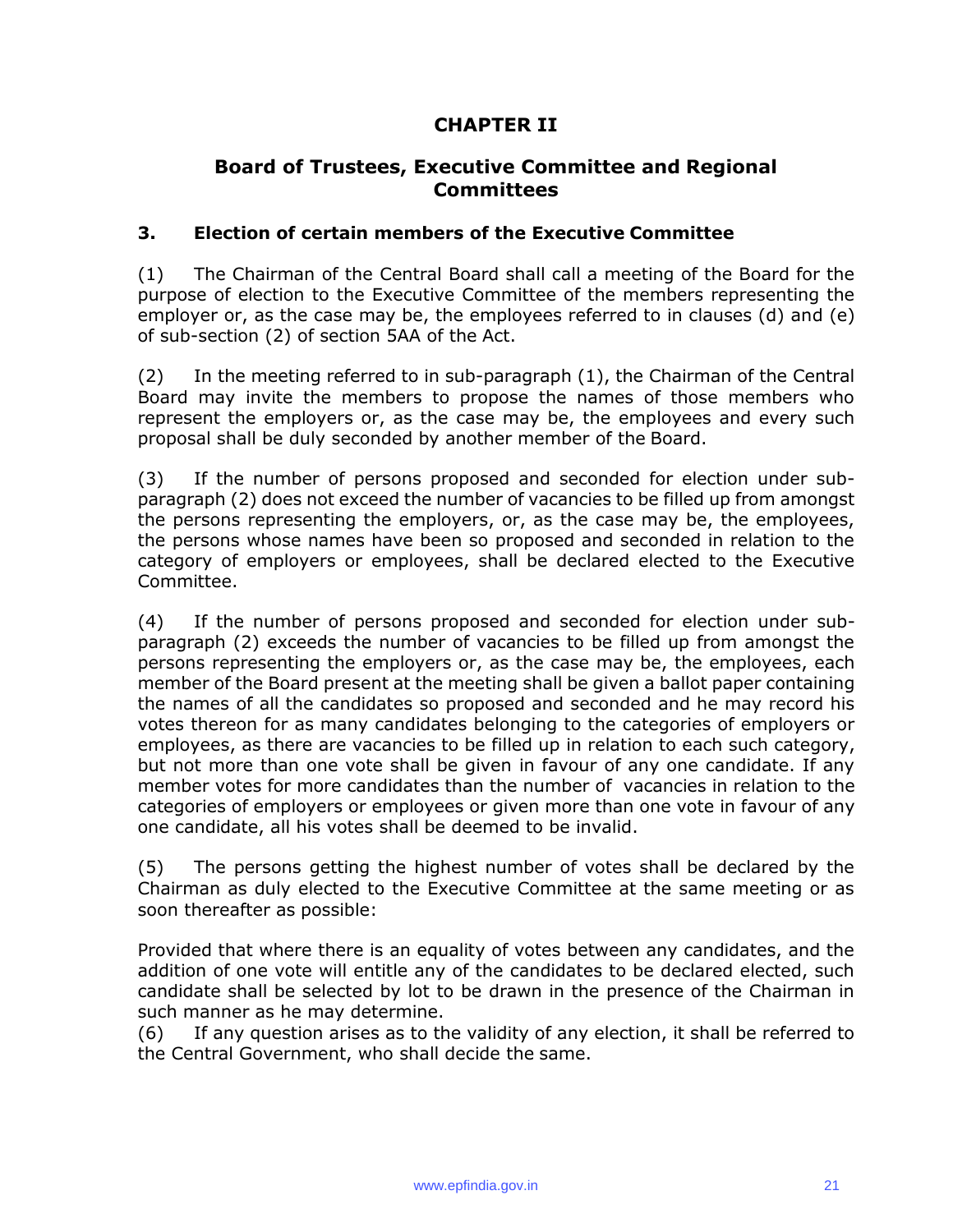### **4. Regional Committee**

(1) Until such time as a State Board is constituted for a State, the [Chairman of the Central Board] may, [by notification in the Official Gazette,] set up a Regional Committee for the State, which will function under the control of the Central Board. The Regional Committee shall consist of the following persons, namely: —

(a) a Chairman [appointed] by the [Chairman of the Central Board];

(b) Two persons [appointed] by the [Chairman of the Central Board] on the recommendation of the State Government;

(c) [two persons] representing employers in the [industries or establishments] to which this Scheme applies in the State [appointed by the Chairman of the Central Board] in consultation with such organisations of employers in the State as may be recognised for the purpose by the Central Government;

(d) [two persons] representing employees in the [industries or establishments] to which this Scheme applies in the State [appointed by the Chairman of the Central Board] in consultation with such organisations of employees in the State as may be recognised for the purpose by the Central Government; and

(e) the non-official members of the Central Board ordinarily resident in the State:

Provided that where the Chairman of the Central Board considers it expedient so to do, he may appoint up to [five] additional representatives of the employers or, as the case may be, the employees.

(2) A Regional Committee shall advise the Central Board—

(i) on such matters as the Central Board may refer to it from time to time;

(ii) generally, on all matters connected with the administration of the Scheme in the State and, in particular on—

- (a) progress of recovery of provident fund contributions and other charges,
- (b) expeditious disposal of prosecutions,
- (c) speedy settlement of claims,
- (d) annual rendering of accounts to members of the Fund, and
- (e) speedy sanction of advances.

(3) As soon as a State Board is constituted for any State, the Regional Committee constituted for that State under this paragraph shall stand dissolved.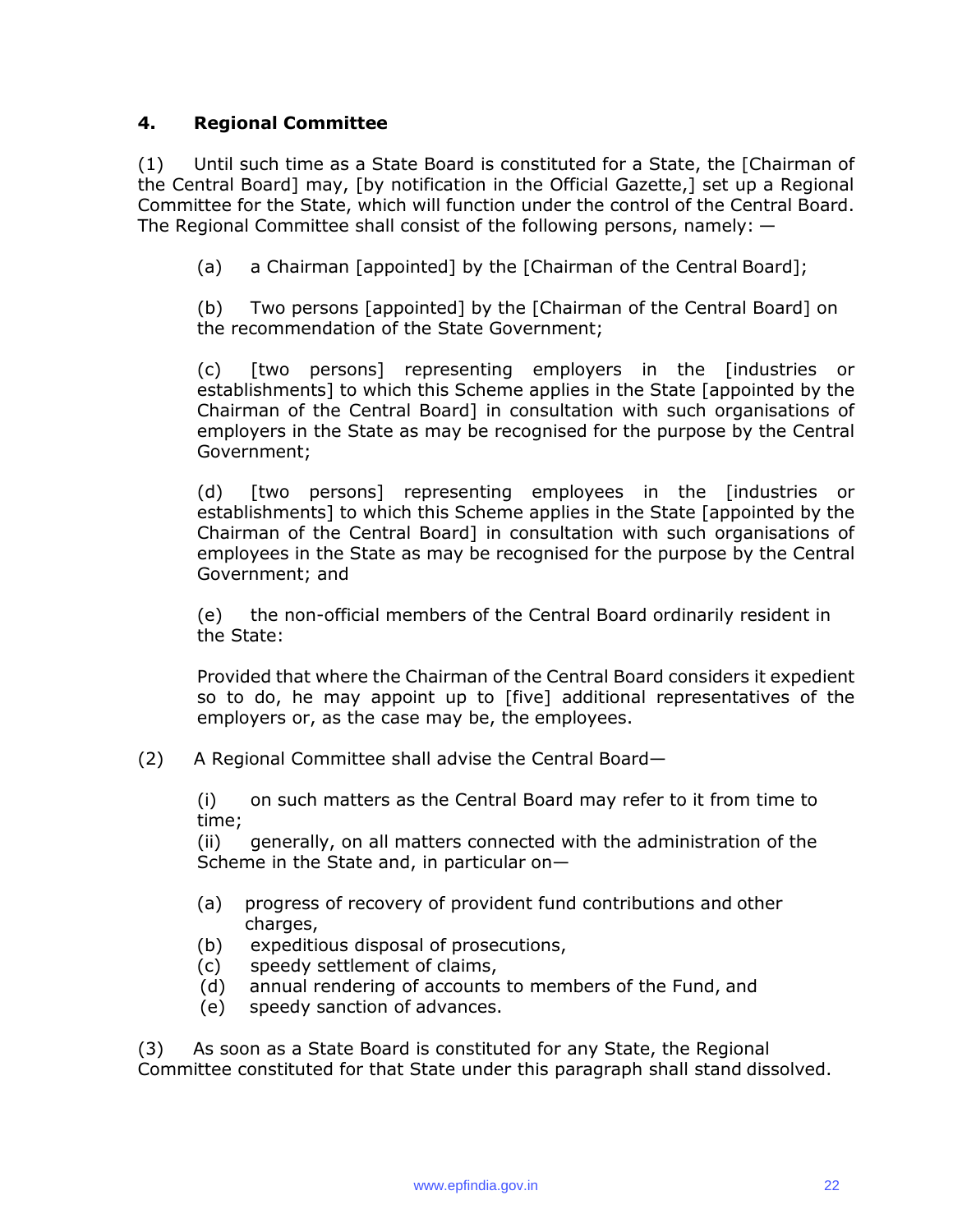### **5. Terms of office**

(1) The term of office of the Chairman, Vice-Chairman and every Trustee of the Central Board referred to in clauses (b), (c), (d) and (e) of sub-section (1) of section 5A of the Act shall be five years commencing on and from the date on which their appointment is notified in the Official Gazette.

(2) The term of office of the Chairman and every Member of the Executive Committee referred to in clauses (b), (c), (d) and (e) of sub-section (2) of section 5-AA shall be two years and six months commencing on and from the date on which their appointment is notified in the Official Gazette.

(2A) The term of office of the Chairman and every Member of a Regional Committee referred to in clauses (b), (c) and (d) of sub-paragraph (1) of paragraph 4 shall be three years commencing on and from the date on which their appointment is notified in the Official Gazette.

(2B) Notwithstanding anything contained in sub-paragraphs (1), (2) and (2- A) every Trustee or Member shall continue to hold office until the appointment of his successor is notified in the Official Gazette:

Provided that a member of the Executive Committee shall cease to hold office when he ceases to be a member of the Central Board.

(3) A Trustee or a member referred to in [sub-paragraphs  $(1)$ ,  $(2)$  and  $(2A)$ ] appointed to fill a casual vacancy shall hold office for the remaining period of the term of office of the Trustee or Member in whose place he is appointed and shall continue to hold office on the expiry of the term of office until the appointment of his successor is notified in the Official Gazette.

(4) An outgoing Trustee or Member shall be eligible for re-appointment as member of the Central Board or the Regional Committee, as the case may be, for a maximum of not more than two terms:

Provided that the limitation mentioned above shall not apply to an official trustee or member:

Provided further that a non-official member who has already completed two or more terms of the Central Board or the Regional Committee, as the case may be, may continue his present term subject to the provisions of the Scheme.

#### **6. Resignation**

(1) A Trustee of the Central Board or a member of [the Executive Committee] may resign his office by letter in writing addressed to the Central Government and his office shall fall vacant from the date on which his resignation is accepted by the Central Government. [A member of a Regional Committee may resign his office by a letter in writing addressed to the Chairman, Central Board, and his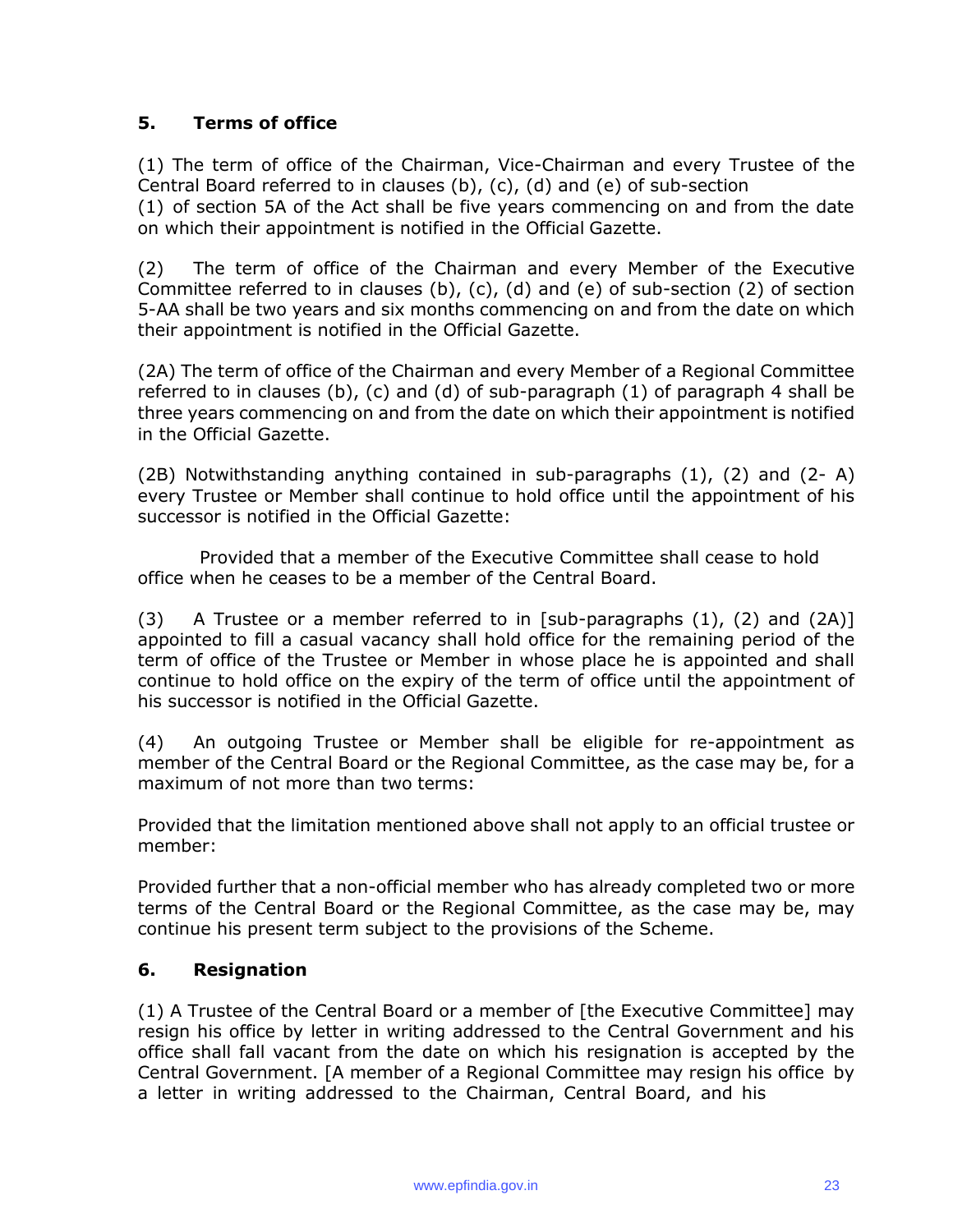office shall fall vacant from the date on which his resignation is accepted by the Chairman, Central Board.]

### **7. Cessation and restoration of trusteeship**

If a trustee or a member of [the Executive Committee or a Regional Committee] fails to attend three consecutive meetings of the Board or Committee, as the case may be, without obtaining leave of absence from the Chairman of the Board or Committee, he shall cease to be a trustee or member of the Committee:

Provided that the Central Government in the case of the Central Board [or the Executive Committee and the Chairman, Central Board in the case of any Regional Committee may restore him to trusteeship or membership of the Executive Committee or of] the Regional Committee, as the case may be, if it is satisfied that there were reasonable grounds for the absence.

#### **8. Disqualifications for trusteeship or membership of Regional Committee**

(1) A person shall be disqualified for being [appointed] as, or for being a trustee or member of a Regional Committee: —

- (i) if he is declared to be of unsound mind by a competent court; or
- (ii) if he is an undischarged insolvent; or

(iii) if before or after the commencement of the Act he has been convicted of an offence involving moral turpitude; [or]

(iv) if he as an employer in relation to an exempted establishment or an establishment to which the Scheme applies has defaulted in the payment of any dues to the Central Board or the Fund recoverable from him under the Act or the Scheme, as the case may be.]

(2) If any question arises whether any person is disqualified under subparagraph (1), it shall be referred to the Central Government and the decision of the Central Government on any such question shall be final.

#### **9. Removal from trusteeship or membership of a Regional Committee**

The Central Government may remove from office any trustee of the Central Board or the Chairman, Central Board, may remove from office any member of a Regional Committee—

(i) if, in the opinion of the Central Government or the Chairman, Central Board, such trustee or member has ceased to represent the interest which he purports to represent on the Board or Committee, as the case may be; or

(ii) if he as an employer in relation to an exempted establishment or an establishment to which the Scheme applies has defaulted in the payment of any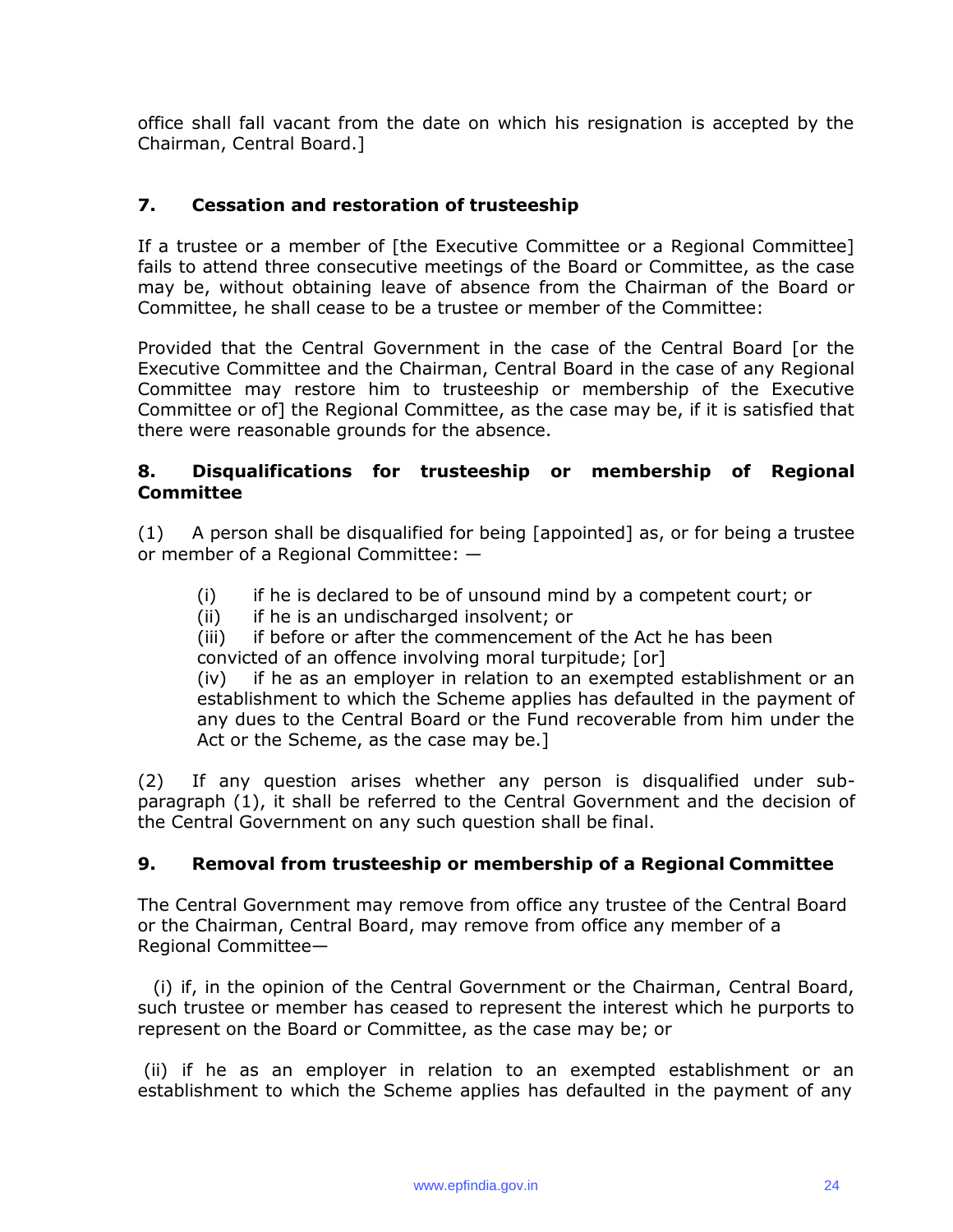dues to the Board or the Fund recoverable from him under the Act or the Scheme, as the case may be:

Provided that no such trustee or member shall be removed from office unless a reasonable opportunity is given to such trustee or member and the body whom he represents, of making any representation against the proposed action.

### **10. Absence from India**

(1) Before a non-official trustee or a member of a Regional Committee, leaves India: —

(a) he shall intimate to the Chairman of the [Central Board] or of the Committee, as the case may be, of the dates of his departure from and expected return to India, or

(b) if he intends to absent himself for a period longer than six months, he shall tender his resignation.

(2) If any Trustee or a Member of a Regional Committee leaves India for a period of six months or more without intimation to the Chairman of the [Central Board] or of the Regional Committee, as the case may be, he shall be deemed to have resigned from the [Central Board] or the Committee.

### **11. Meetings**

(1) The [Central Board] or Trustees [or the Executive Committee] or Regional Committee shall, subject to the provisions of paragraph 12, meet at such place and time as may be appointed by the Chairman:

Provided that the Central Board or the Regional Committee shall meet at least twice in each financial year and the Executive Committee shall meet at least four times in each financial year.

(2) The Chairman, may, whenever he thinks fit, and shall within fifteen days of the receipt of a requisition in writing from not less than one-third of the members in the case of the [Central Board] [or the Executive Committee] and not less than three members excluding the Chairman in the case of [a Regional Committee] call a meeting thereof.

# **12. Notice of meeting and list of business**

Notice of not less than 15 days from the date of posting, containing the date, time and place of every ordinary meeting together with a list of business to be conducted at the meeting shall be dispatched by registered post or by special messenger to each trustee or a member of [the Executive Committee or] the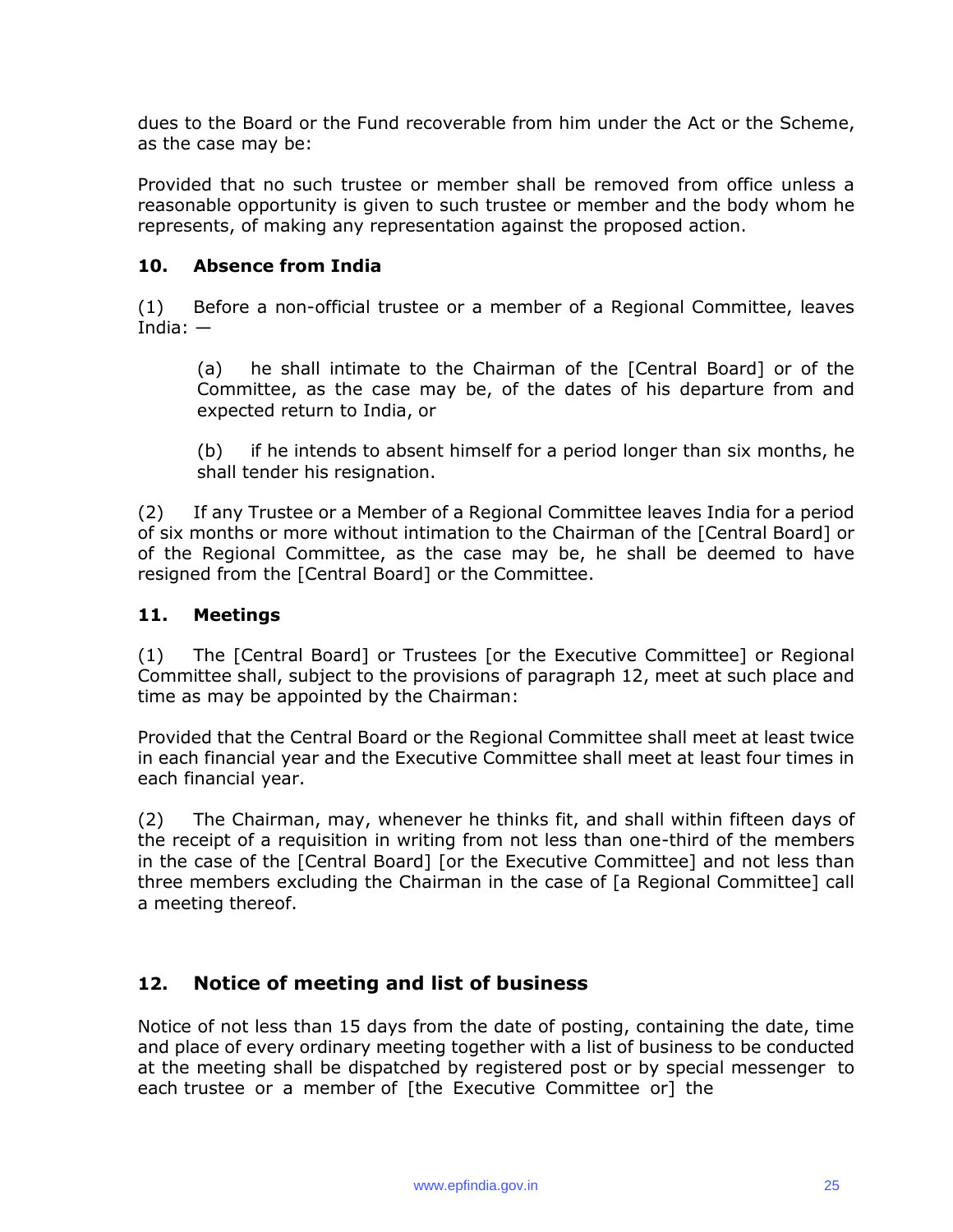Regional Committee, as the case may be, present in India:

Provided that when the Chairman calls a meeting for considering any matter which in his opinion is urgent, a notice giving such reasonable time as he may consider necessary, shall be deemed sufficient.

## **13. Chairman to preside at meetings**

The Chairman of the Central Board or the Executive Committee or a Regional Committee shall preside at every meeting of the Central Board or the Executive Committee or the Regional Committee, as the case may be, at which he is present. If the Chairman of the Central Board is absent at any time, the Vice- Chairman thereof shall preside over the meeting of the Central Board and exercise all the powers of the Chairman at the meeting. If the Vice-Chairman of the Central Board or the Chairman of the Executive Committee or of a Regional Committee is absent at any time, the trustees or members present shall elect one of the trustees or, as the case may be, the members to preside over the meeting and the trustee or member so elected, shall exercise all the powers of the Chairman at the meeting.

#### **14. Quorum**

(1) No business shall be transacted at a meeting of the Central Board [or the Executive Committee or a Regional Committee unless at least eleven trustees or four members of the Executive Committee or a Regional Committee, as the case may be] are present, of whom:-

(a) in the case of the Central Board at least one each shall be from among those appointed under clauses (d) and (e) respectively of sub- section (1) of section 5A of the Act;

(aa) in the case of the Executive Committee at least one each shall be from among those appointed under clauses (c) and at least one from among those appointed under clause (d) and (e) of sub-section (2) of section 5-AA of the Act;

(b) in the case of Regional Committee, at least one shall be from among those [appointed] under clause (c) and at least one from among those [appointed] under clause (d) of sub-paragraph (1) of paragraph 4.

(2) If at any meeting the number of trustees or members of [the Executive Committee or] a Regional Committee is less than the required quorum, the Chairman shall adjourn the meeting to a date not later than seven days from the date of the original meeting informing the trustees or members of [the Executive Committee or] the Regional Committee, as the case may be, of the date, time and place of the adjourned meeting and it shall thereupon be lawful to dispose of the business at such adjourned meeting irrespective of the number of trustees or members of [the Executive Committee or] the Regional Committee present.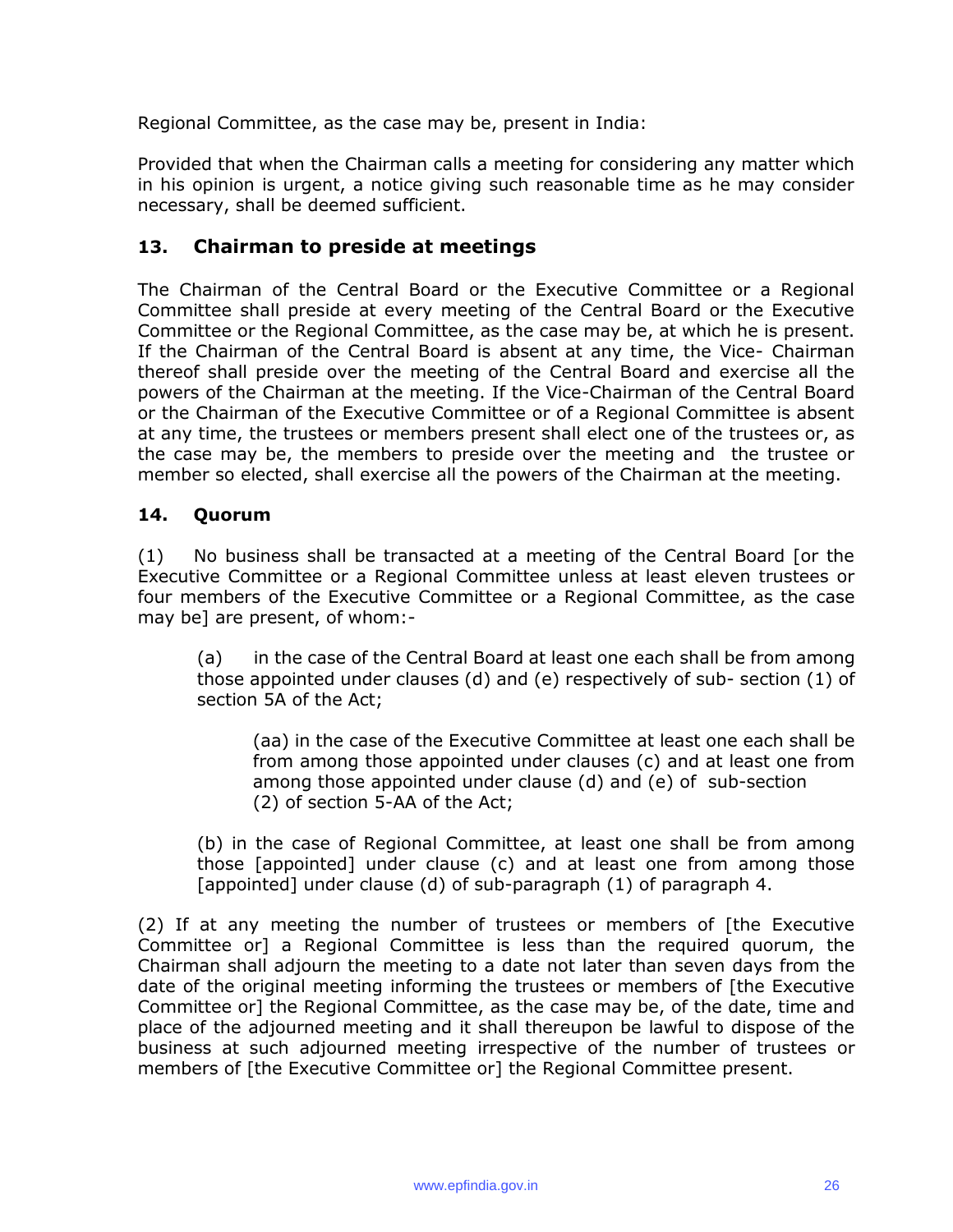#### **14A. Nomination of a substitute during the absence of a trustee/member of the [Central Board]/Regional Committee**

(1) If a trustee or a member is unable to attend any meeting of the [Central Board] or the Regional Committee, as the case may be, he may, by a written instrument, signed by him, addressed to the Chairman of the [Central Board] or the Regional Committee, as the case may be, and explaining the reasons for his inability to attend the meeting, appoint any representative of the Organisation, which he represents on the [Central Board] or the Regional Committee, as his substitute for attending that meeting of the [Central Board] or the Regional Committee in his place:

Provided that no such appointment shall be valid unless—

(i) such appointment has been approved by the Chairman of the [Central Board] or the Regional Committee as the case may be; and

(ii) the instrument making such appointment has been received by the Chairman of the [Central Board] or the Regional Committee, as the case may be before the date fixed for the meeting.

(2) A substitute validly appointed under sub-paragraph (1) shall have all the rights and powers of a Trustee or a member, in relation to the meeting of the [Central Board] or the Regional Committee, in respect of which he is appointed and shall receive allowances, and be under obligations as if he were a Trustee or a member appointed under the Act and the Scheme respectively.

(3) A Trustee or a member appointing a substitute for attending any meeting of the [Central Board] or the Regional Committee, as the case may be, shall, notwithstanding anything contained in this paragraph, continue to be liable for the misappropriation or misapplication of the Fund by the substitute and shall also be liable for any act of misfeasance or non-feasance committed in relation to the Fund by the substitute appointed by him.

#### **15. Disposal of business**

Every question considered at a meeting of [the Central Board] [or the Executive Committee] or a Regional Committee shall be decided by a majority of the votes of the trustees or [members of the Executive Committee or a Regional Committee] present and voting. In the event of an equality of votes the Chairman shall exercise a casting vote:

Provided that the Chairman may, if he thinks fit, direct that any question shall be decided by the circulation of necessary papers to trustees or [members of the Executive Committee or a Regional Committee] present in India and by securing their opinions in writing. Any such question shall be decided in accordance with the opinion of the majority of trustees or members received within the time-limit allowed and if the opinions are equally divided, the opinion of the Chairman shall prevail: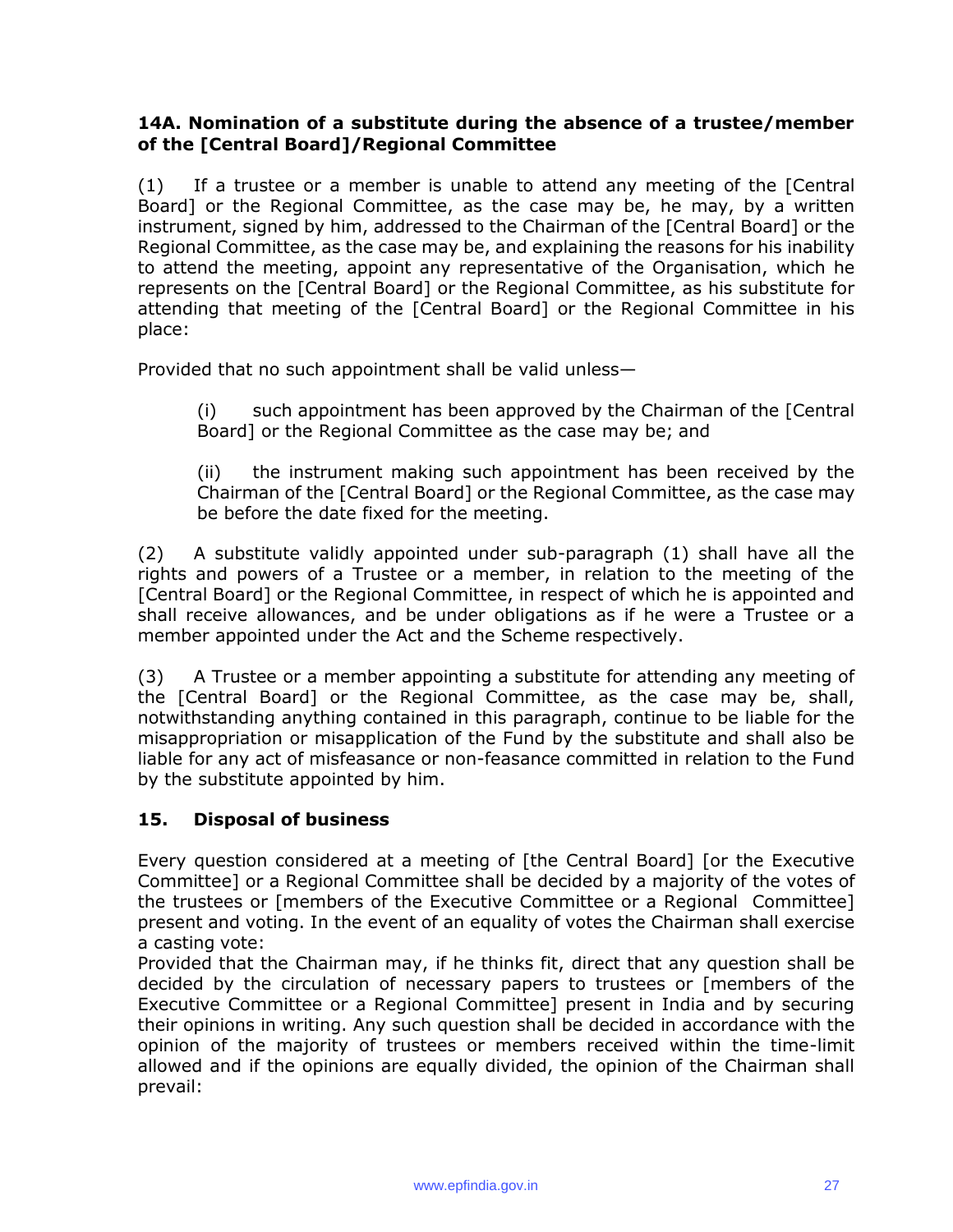Provided further that any trustee or member of [the Executive Committee or] Regional Committee may request that the question referred to trustees or, members of the [Executive Committee or a Regional Committee], as the case may be, for written opinion be considered at a meeting of the [Central Board], [or the Executive Committee] or a Regional Committee and thereupon the Chairman may, and if the request is made by not less than three Trustees or [members of the Executive Committee or a Regional Committee], shall direct that it be so considered.

### **16. Minutes of meetings**

(1) The minutes of a meeting of [the Central Board] [or the Executive Committee] or a Regional Committee showing *inter alia* the names of the trustees or members of [Executive Committee or a Regional Committee] present thereat shall be circulated to all trustees or members of [Executive Committee or a Regional Committee] present in India not later than one month from the date of the meeting. The minutes shall thereafter be recorded in minute book as a permanent record:

Provided that if another meeting is held within a period of one month and ten days, the minutes shall be circulated so as to reach the trustees or members at least ten days before such meeting.

(2) The records of the minutes of each meeting shall be signed by the Chairman after confirmation with such modifications, if any, as may be considered necessary at the next meeting.

#### **17. Acts of a Regional Committee not invalid by reason merely of any vacancy in, or defect in the constitution, etc.**

No act or proceeding of a Regional Committee shall be deemed to be invalid by reason merely of any vacancy in or any defect in the constitution of the Regional Committee.

#### **18. Fees and allowances**

(1) The [travelling allowance and daily allowance of an official trustee or official member of the Executive Committee or a Regional Committee] shall be governed by the rules applicable to him for journeys performed on official duties and shall be paid by the authority paying his salary.

(2) Subject to the provisions of sub-paragraphs (3) and (4), every nonofficial trustee or non-official member of the Executive Committee or a Regional Committee shall be allowed travelling and daily allowances for attending the meeting of the Central Board or the Executive Committee or the Regional Committee, as the case may be, at the following rates, namely:  $-$ 

*(i) Travelling allowance: —*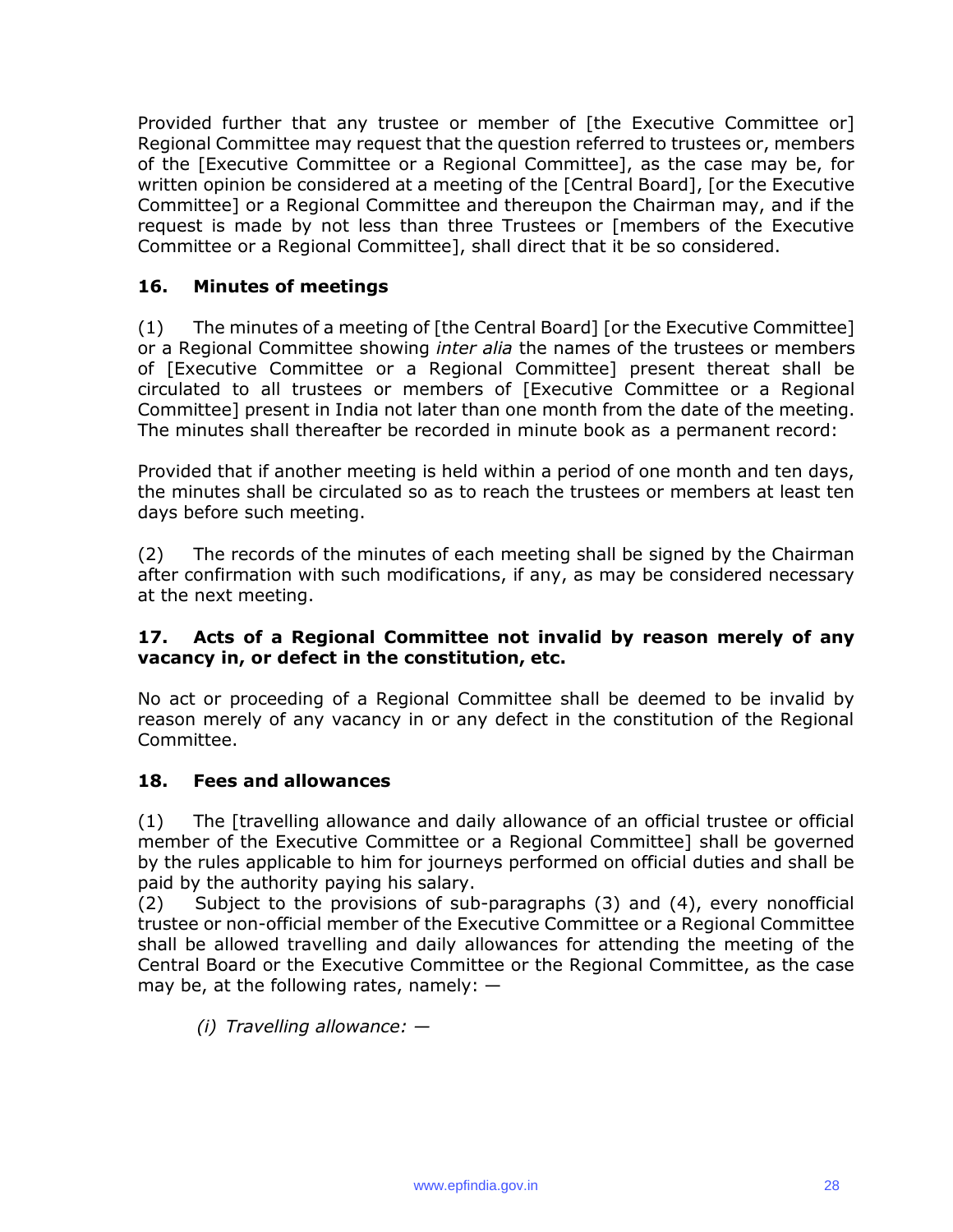(A) a non-official trustee or member residing at the place where a meeting is held shall be allowed the actual expenditure incurred by him on conveyance, subject to the maximum of rupees fifty for each day on which he attends one or more meetings,

(B) a non-official trustee or member not residing at the place where a meeting is held, shall be allowed,—

(a) actual expenditure incurred by him on air journey by economy (tourist) class;

(b) actual expenditure incurred by him on single return journey fare by rail [by first air-conditioned class or] by 2nd A.C., two-tier sleeper or first class, as the case may be;

(c) actual fare or expenditure incurred by him on road journey by taxi or own car or auto-rickshaw or bus (other than an air- conditioned bus) but not exceeding the rates notified by the concerned Director of Transport for journey by taxi or auto-rickshaw. When the journey is performed between places connected by rail, the fare will be limited to what would have been admissible to the trustee or member under clause (b) of this item.

*(ii) Daily allowance:—*

(A) a non-official trustee or member residing at a place where a meeting is held shall not be entitled to any daily allowance.

(B) a non-official trustee or member not residing at the place where a meeting is held shall be paid daily allowance at the rate of Rs.1500/- per day if the member stays in a hotel and Rs.200/- per day if the member does not stay in a hotel:

Where such Trustee or member being a member of a State Legislature attends a meeting of the [Central Board] or [the Executive Committee or] the Regional Committee, as the case may be, he shall be entitled—

- (i) when the State Legislature is not in session, to such travelling and daily allowances as are admissible to Grade I Officers of the State Government; and
- (ii) when the State Legislature is in session, to such travelling and daily allowances as are admissible to the members of that Legislature for attending meetings of the Legislature.

(3) Where such trustee or member being a member of either House of Parliament attends a meeting of the [Central Board] or [the Executive Committee or] the Regional Committee, as the case may be, he shall be entitled to such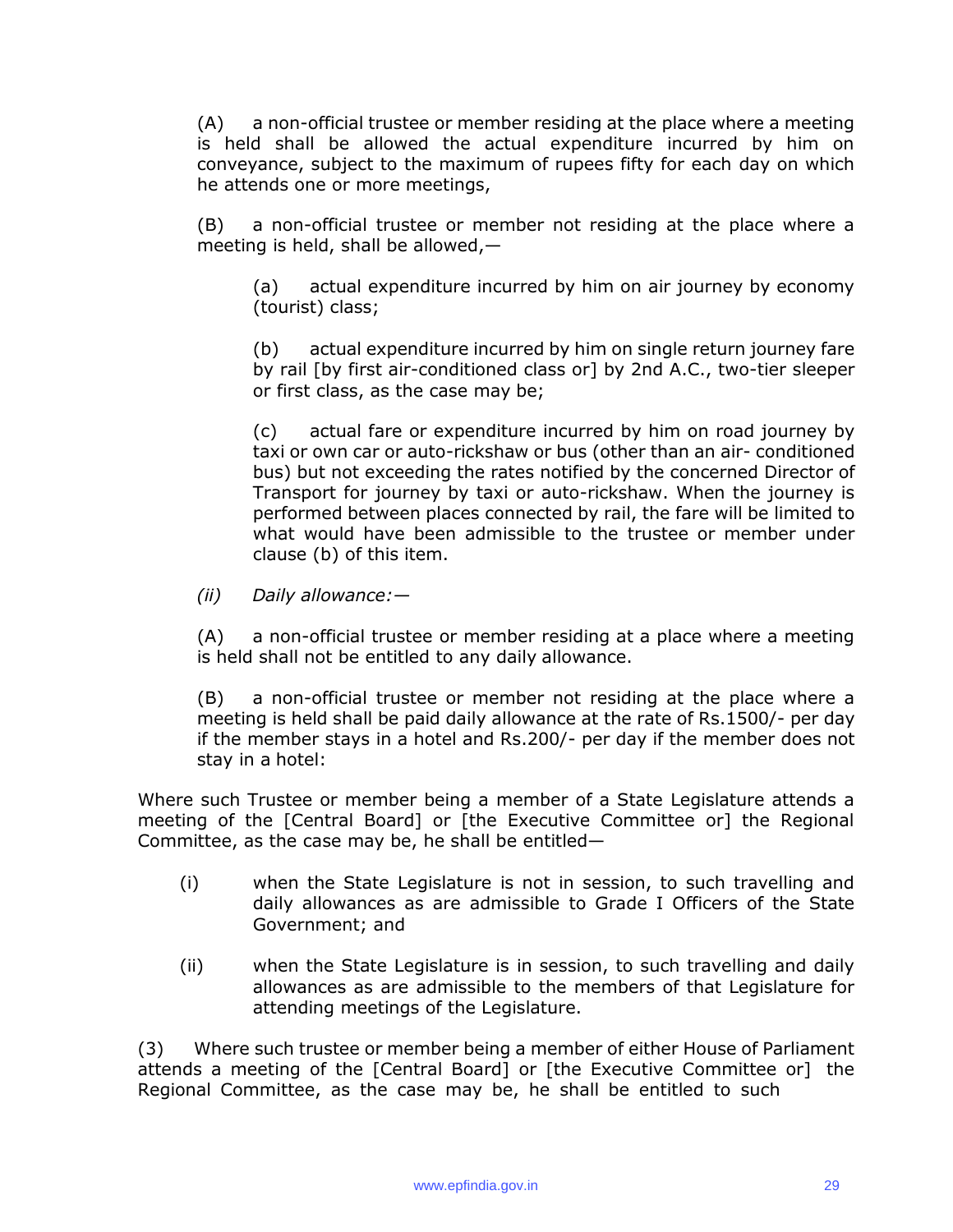travelling and daily allowances as may be admissible to him under the rules laid down by the Central Government on the subject from time to time:

Provided that when a Minister is appointed as Chairman or member of the Board or of [the Executive Committee or of the Regional Committee], and attends a meeting of such Central Board or [the Executive Committee or] Regional Committee, as the case may be, his travelling and daily allowance shall be governed by the rules applicable to him for journeys performed on official duties and shall be paid by the authority paying his salary.

(4) [\*\*\*]

*Explanation I:* No daily or travelling allowance in respect of any day journey, as the case may be, shall be claimed under this paragraph by a trustee or member of [the Executive Committee or] a Regional Committee if he has drawn or will draw allowance for the same from his employer or as a member of [the Executive Committee or] any Legislature or of any Committee or Conference constituted or convened by Government and no travelling allowance shall be claimed if he uses a means of transport provided at the expense of Government or his employer.

Explanation II. [\*\*\*]

# **CHAPTER III**

### **Appointment and Powers of Commissioner and other staff of Board of Trustees**

#### **19. Central Provident Fund Commissioner and Financial Adviser and Chief Accounts Officer**

The Central Provident Fund Commissioner and the Financial Adviser and Chief Accounts Officer shall not undertake any work unconnected with their office without the previous sanction of the Central Government;

20 [\*\*\*]

#### **21. Opening of regional and other offices**

The Central Board may, open such regional and local offices as it may consider desirable for the proper implementation of the Scheme. It may also define the functions and duties of the regional and local offices.

#### **22. Secretary of the Central Board or a Regional Committee**

(1) The Central Provident Fund Commissioner shall be the Secretary of the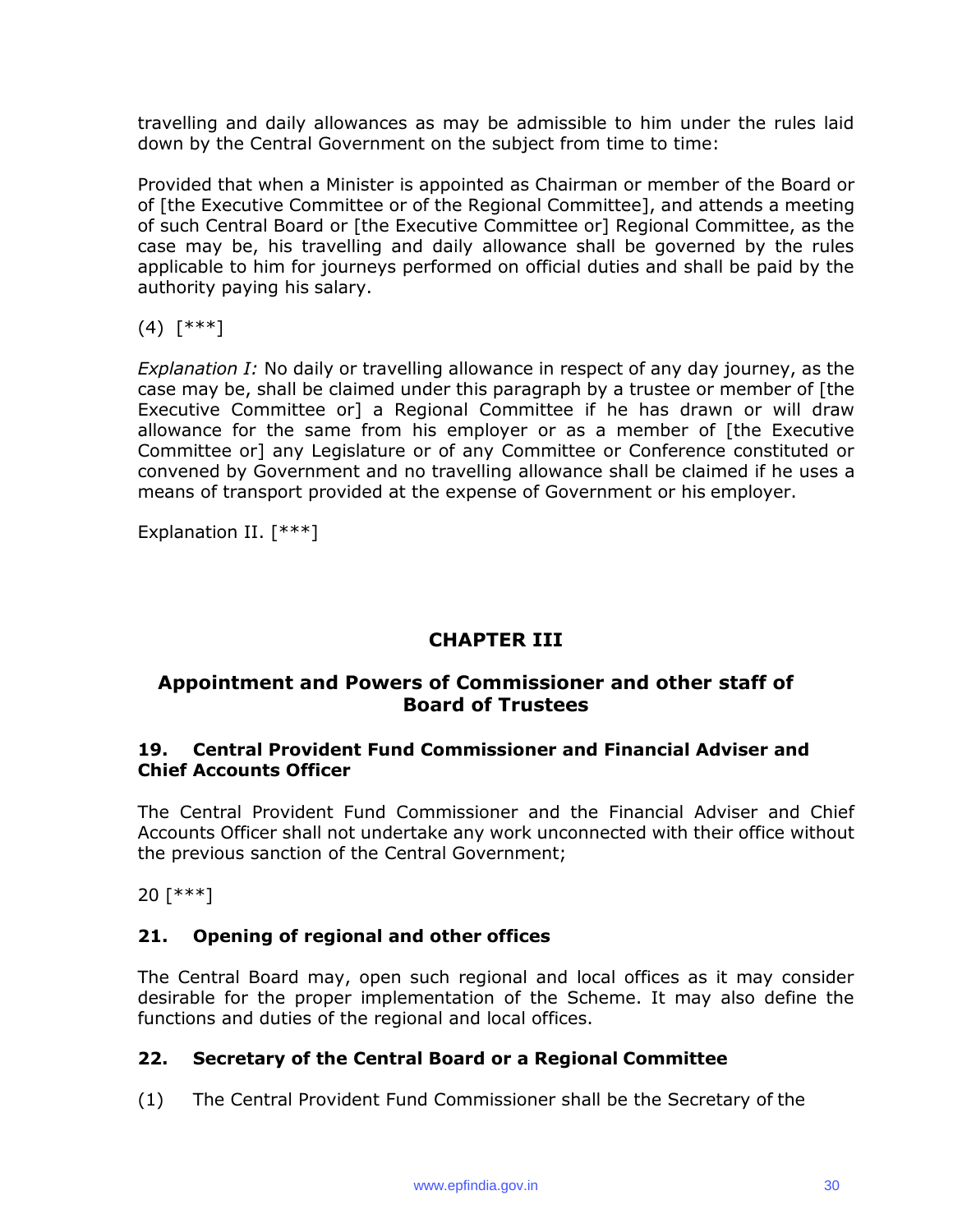Central Board and of the Executive Committee. The Regional Provident Fund Commissioner-in-charge of the region shall be the Secretary of the Regional Committee of the State/Union Territory within his jurisdiction.

(2) The Secretary to the Central Board or [the Executive Committee or] a Regional Committee shall, in consultation with the Chairman, convene meetings of the Central Board or [the Executive Committee or] the Regional Committee, as the case may be, keep a record of its minutes and shall take the necessary steps for carrying out the decisions of the Central Board or [the Executive Committee or] the Regional Committee, as the case may be.

## **22A. Appointment of officers and employees of the Central Board**

The power of appointment vested in the Central Board under sub-section (3) of section 5D of the Act shall be exercised by the Board in relation to posts equivalent to Joint Secretary of the Government of India.

### **23. Information of appointments to the Central Board**

References relating to all appointments of officers of the [level of the Regional Provident Fund Commissioners and above made by the Chairman, Central Board] shall be placed before the next meeting of the Central Board for information.

#### **24. Administrative and financial powers of a Commissioner**

(1) A Commissioner may, without reference to the [Central Board], sanction expenditure on contingencies, supplies and services and purchase of articles required for administering the Fund subject to financial provision in the budget and subject to the limits up to which a Commissioner may be authorized to sanction expenditure on any single item from time to time by the Central Board.

(2) A Commissioner may also exercise such administrative and financial powers other than those specified in sub-paragraph (1) above, as may be delegated to him from time to time by the Central Board.

(3) A Commissioner may delegate from time to time the administrative and financial powers delegated to him by the Central Board to any officer under his control or superintendence to the extent considered suitable by him for the administration of the Scheme. A statement of such delegation shall be placed before the next meeting of the Central Board for information.

#### **24A. Delegation of power by the Central Board**

(1) The Central Board may, by a resolution, empower its Chairman to sanction expenditure on any item, whether in the nature of capital expenditure or revenue expenditure, as it may deem necessary for the efficient administration of the Fund, subject to financial provisions in the Budget, where such expenditure is beyond the limits upto, which the Commissioner is authorised to sanction expenditure on any single item.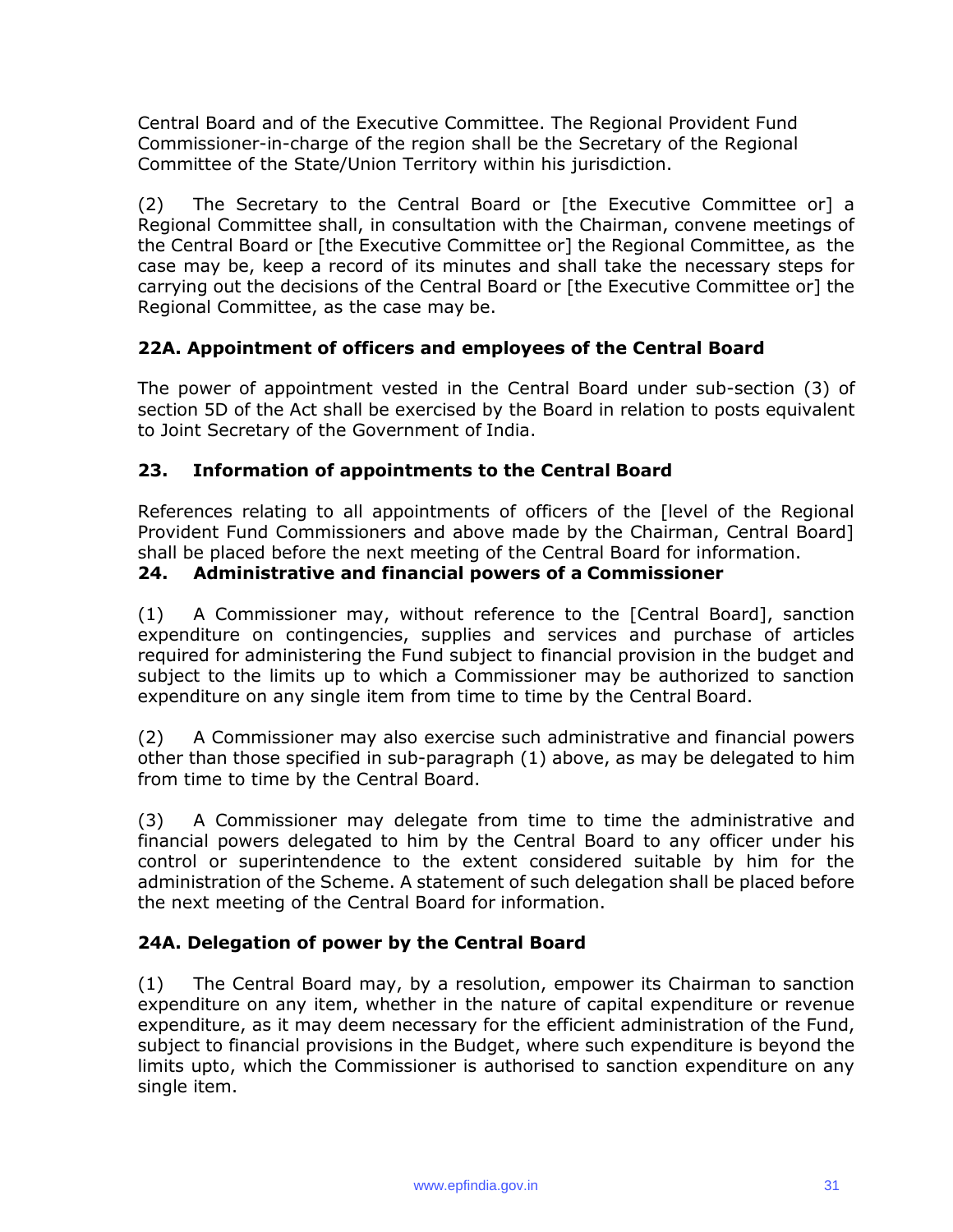(2) The Central Board may also, by a resolution, empower its Chairman to such officers and employees other than those mentioned in sub-sections (1) and (2) of section 5D of the Act, as he may consider necessary for the efficient administration of the Scheme.

(3) All sanctions of expenditure made by the Chairman in pursuance of subparagraph (1) shall be reported to the Central Board as soon as possible after the sanction of the expenditure.

#### **25. Powers of the Central Government until the Central Board is constituted**

Until the Central Board is constituted, the Central Government shall administer the Fund and may exercise any of the powers and discharge any of the functions of the Board:

Provided that on the constitution of the Central Board, the Central Government shall transfer amounts standing to the credit of the Fund to the Central Board.

# **CHAPTER IV**

# **Membership of the Fund**

## **26. Classes of employees entitled and required to join the fund**

(1) (a) Every employee employed in or in connection with the work of a factory or other establishment to which this scheme applies, other than an excluded employee, shall be entitled and required to become a member of the Fund from the day this paragraph comes into force in such factory or other establishment.

(b) Every employee employed in or in connection with the work of a factory or other establishment to which this Scheme applies, other than an excluded employee, shall also be entitled and required to become a member of the fund from the day this paragraph comes into force in such factory or other establishment if on the date of such coming into force, such employee is a subscriber to a provident fund maintained in respect of the factory or other establishment or in respect of any other factory or establishment (to which the Act applies) under the same employer:

Provided that where the Scheme applies to a factory or other establishment on the expiry or cancellation of an order of exemption under section 17 of the Act, every employee who but for the exemption would have become and continued as a member of the Fund, shall become a member of the Fund forthwith.

(2) After this paragraph comes into force in a factory or other establishment,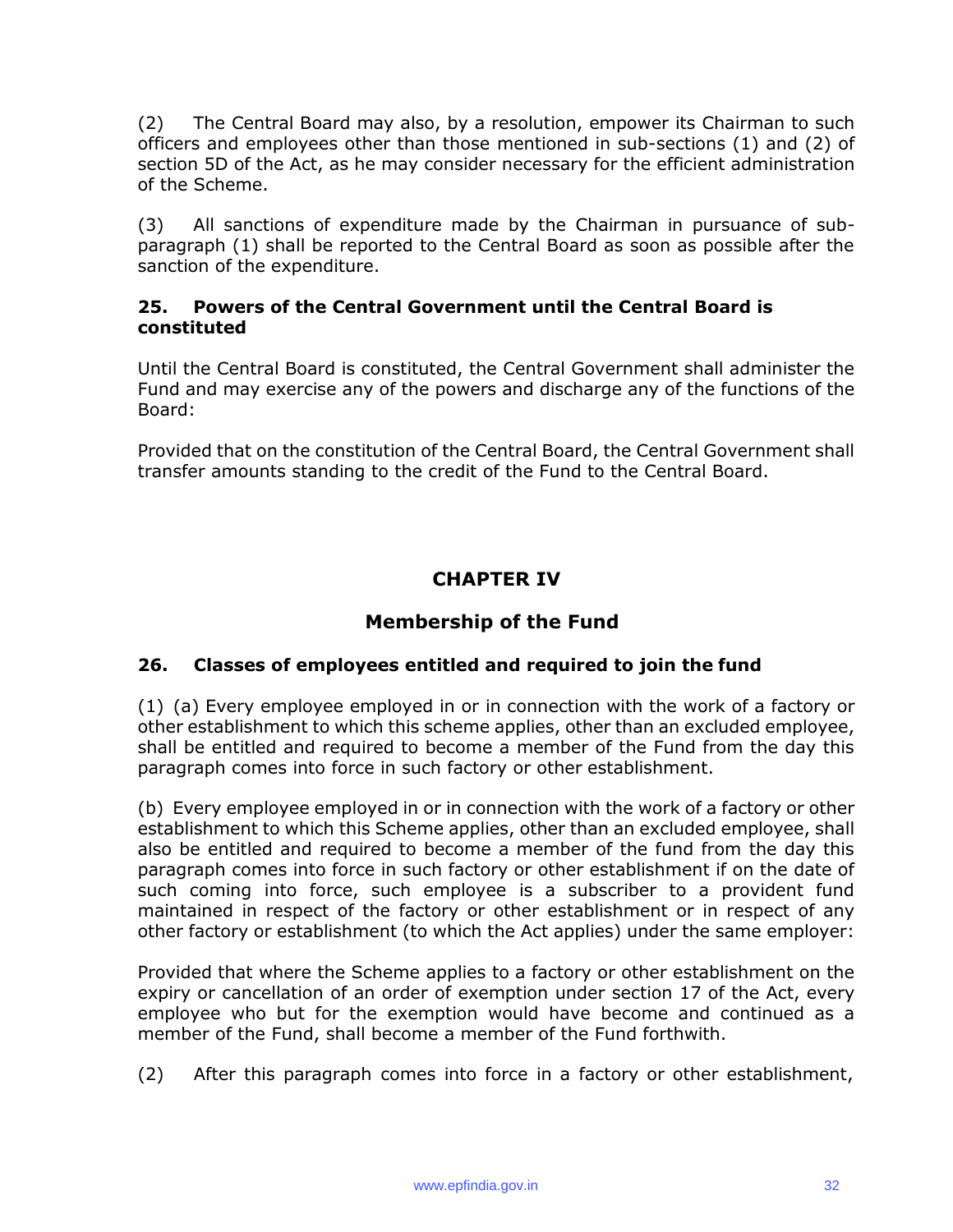every employee employed in or in connection with the work or that factory or establishment, other than an excluded employee, who has not become a member already shall also be entitled and required to become a member of the Fund from the date of joining the factory or establishment.

(3) An excluded employee employed in or in connection with the work of a factory or other establishment, to which this Scheme applies shall, on ceasing to be such an employee, be entitled and required to become a member of the Fund from the date he ceased to be such employee.

(4) On re-election of an employee or a class of employees exempted under paragraph 27 or paragraph 27-A to join the Fund or on the expiry or cancellation of an order under that paragraph, every employee shall forthwith become a member thereof.

(5) Every employee who is a member of a private provident fund maintained in respect of an exempted factory or other establishment and who but for exemption would have become and continued as a member of the fund shall, on joining a factory or other establishment to which this Scheme applies, become a member of the fund forthwith.

(6) Notwithstanding anything contained in this paragraph [an officer not below the rank of an Assistant Provident Fund Commissioner] may, on the joint request in writing, of any employee of a factory or other establishment to which this Scheme applies and his employer, enroll such employee as a member or allow him to contribute more than rupees [fifteen thousand rupees] of his pay per month if he is already a member of the Fund and thereupon such employee shall be entitled to the benefits and shall be subject to the conditions of the Fund, provided that the employer gives an undertaking in writing that he shall pay the administrative charges payable and shall comply with all statutory provisions in respect of such employee.

#### **26A. Retention of membership**

(1) A member of the Fund shall continue to be member until he withdraws under paragraph 69 the amount standing to his credit in the Fund or is covered by a notification of exemption under section 17 of the Act or an order of exemption under paragraph 27 or paragraph 27A.

(2) Every member employed as an employee other than an excluded employee, in a factory or other establishment to which this Scheme applies, shall contribute to the Fund, and the contribution shall be payable to the Fund in respect of him by the employer. Such contribution shall be in accordance with the rate specified in paragraph 29:

Provided that subject to the provisions contained in sub-paragraph (6) of paragraph 26 and [in paragraph 27], or sub-paragraph (1) of paragraph 27- A, where the monthly pay of such a member exceeds [fifteen thousand rupees] the contribution payable by him, and in respect of him by the employer, shall be limited to the amounts payable on a monthly pay of [fifteen thousand rupees]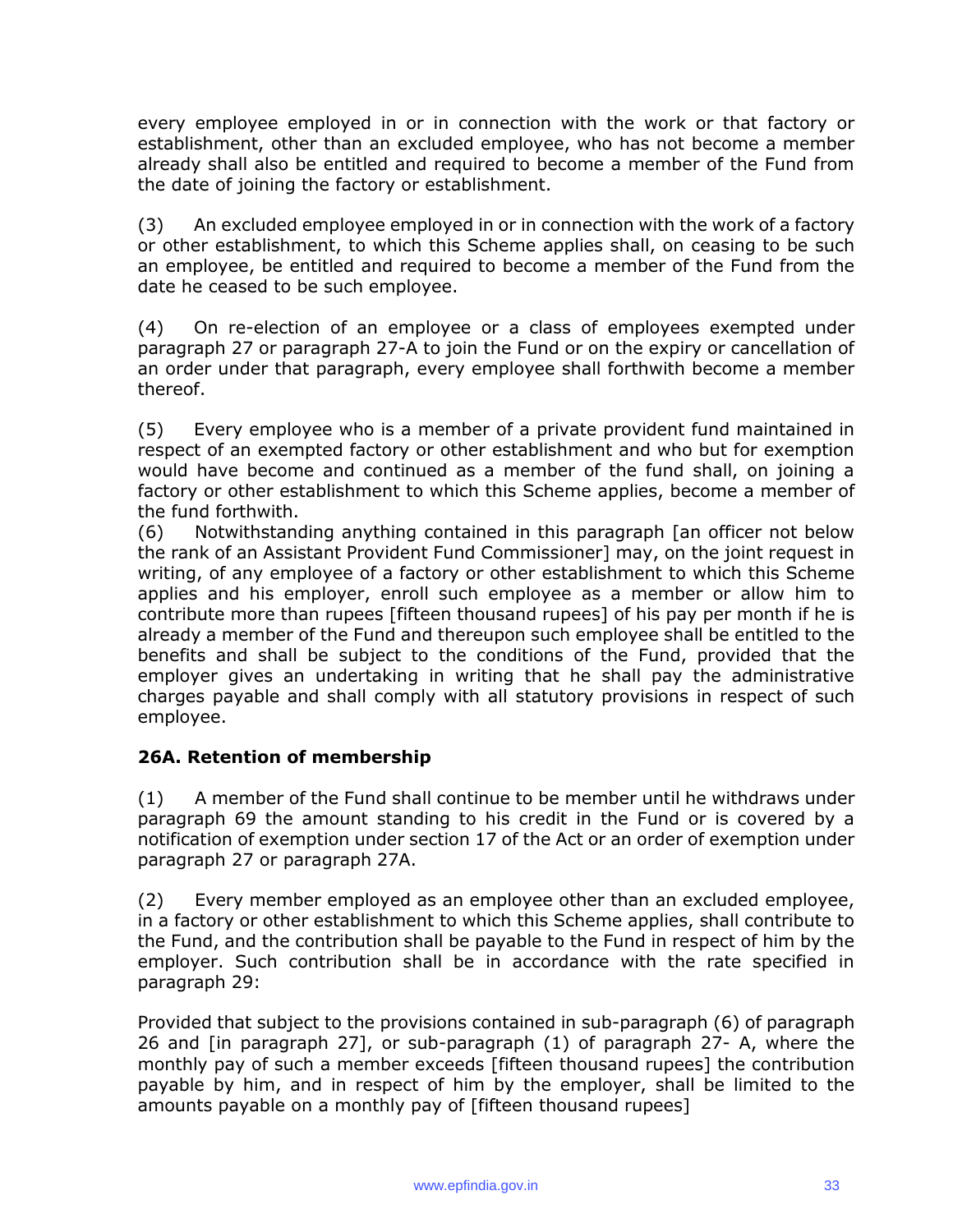including [dearness allowance, retaining allowance (if any) and] cash value of food concession]

### **26-B.Resolution of doubts**

If any question arises whether an employee is entitled or required to become or continue as a member, or as regards the date from which he is so entitled or required to become a member, the same shall be referred to the Regional Provident Fund Commissioner who shall decided the same.

Provided that both the employer and the employee shall be heard before passing any order in the matter.

#### **27. Exemption of an employee**

(1) A Commissioner may by order and subject to such conditions as may be specified in the order exempt from the operation of all or any of the provisions of this Scheme an employee to whom the Scheme applies on receipt of application in Form I from such an employee:

Provided that such an employee is entitled to benefits in the nature of Provident Fund, gratuity or old age pension according to the rules of the factory or other establishment and such benefits separately or jointly are on the whole not less favourable than the benefits provided under the Act and the Scheme.

(2) Where an employee is exempted as aforesaid, the employer shall in respect of such employee maintain such account, submit such returns, provide such facilities for inspection, pay such inspection charges and invest provident fund collections in such manner as the Central Government may direct.

Provided that the above mentioned returns shall be submitted by the employer in electronic format also, in such form and manner, as may be specified by the Commissioner.

(3) An employee exempted under sub-paragraph (1) may by an application to the Commissioner make a declaration that he shall become a member of the Fund.

(4) No employee shall be granted exemption or permitted to apply out of exemption more than once on each account.

#### **27A. Exemption of a class of employees**

(1) [The appropriate Government] may by order and subject to such conditions as may be specified in the order exempt from the operation of all or any of the provisions of this Scheme any class of employees to whom the Scheme applies:

Provided that such class of employees are entitled to benefits in the nature of provident fund, gratuity or old age pension according to the rules of the [factory or other establishment] and such benefits separately or jointly or on the whole not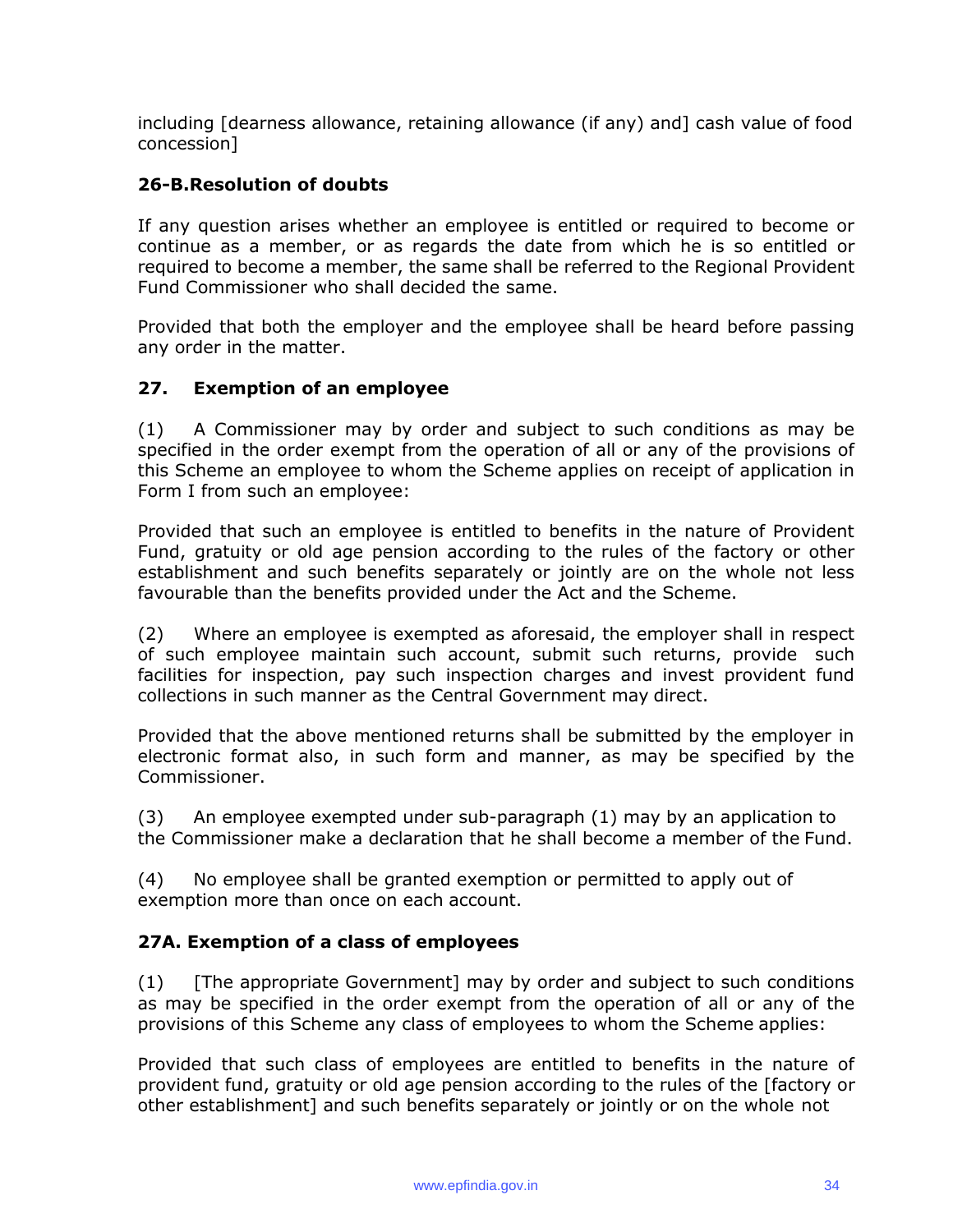less favourable than the benefit provided under the Act and this Scheme.

(2) Where any class of employees is exempted as aforesaid, the employer shall in respect of such class of employees maintain such account, submit such returns, provide such facilities for inspection, pay such inspection charges and invest provident fund collections in such manner as the Central Government may direct.

(3) A class of employees exempted under sub-paragraph (1) or the majority of employees constituting such class may by an application to the Commissioner make a declaration that the class desires to join the Fund and thereupon such class of employees shall become members of the Fund.

(4) No class of employees shall be granted exemption or permitted to apply out of exemption more than once on each account.

(5) The provisions of this paragraph shall be deemed to have come into force with effect from the 14th of October, 1953.

### **27AA. Terms and conditions of exemption**

All exemptions already granted or to be granted hereafter under section 17 of the Act or under paragraph 27A of the scheme shall be subject to the terms and conditions as given in the Appendix A.

#### **Appendix "A"**

1. The employer shall establish a Board of Trustees under his Chairmanship for the management of the Provident Fund according to such directions as may be given by the Central Government or the Central Provident Fund Commissioner, as the case may be, from time to time. The Provident Fund shall vest in the Board of Trustees who will be responsible for and accountable to the employees' Provident Fund Organisation, inter alia, for proper accounts of the receipts into and payment from the Provident fund and the balance in the custody. For the purpose, the "employer" shall mean-

- i) In relation to an establishment, which is factory, the owner or occupier of the factory; and
- ii) In relation to any other establishment, the person who, or the authority, that has the ultimate control over the affarirs of the establishments.

2. The Board of Trustees shall meet atleast once in every three months and shall function in the accordance with the guidelines that may be issued from time to time by the Central Government/Central Provident Fund Commissioner (CPFC) or an officer authorized by him.

3. All employees, as defined in section 2(f) of the Act, who have been eligible to become members of the Provident Fund, had the establishment not been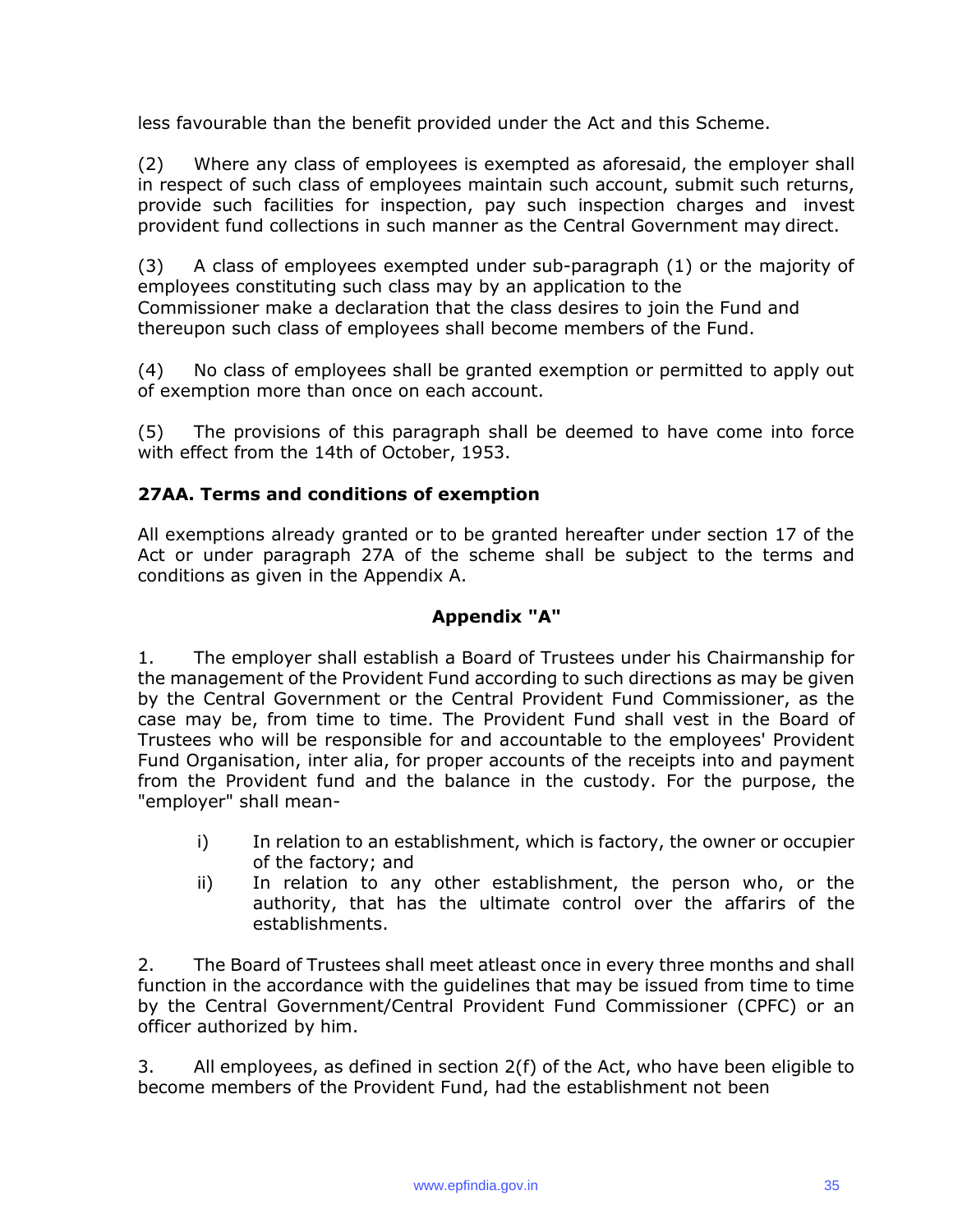granted exemption, shall be enrolled as members.

4. Where an employee who is already a member of Employees' Provident Fund or a provident fund of any other emempted establishment is employed in his establishment, the employer shall immediately enroll him as a member of the fund. The employer should also arrange to have the accumulations in the provident fund account of such employee with his previous employer transferred and credited into his account.

5. the employer shall transfer to the Board of Trustees the contributions payable to the provident fund by himself and employees at the rate prescribed under the Act from time to time by the  $15<sup>th</sup>$  of each month following the month for which the contributions are payable. The employer shall be liable to pay simple interest in terms of the provisions of section 7Q of the Act for any delay in payment of any dues towards the Board of Trustees.

6. The employer shall bear all the expenses of the administration of the Provident Fund and also make good any other loss that may be caused to the Provident Fund due to theft, burglary, defalcation, misappropriation or any other reason.

7. Any deficiency in the interest declared by the Board of Trustees is to be made good by the employer to bring it up the statutory limit.

8. The employer shall display on the notice board of the establishment, a copy of the rules of the funds as approved by the appropriate authority and as and when amended thereto along with a translation in the language of the majority of the employees.

9. the rate of contribution payable, the conditions and quantum of advances and other matters laid down under the provident fund rules of the establishment and the interest credited to the account of each member, calculated on the monthly running balance of the member and declared by the Board of Trustees shall not be lower than those declared by the Central Government under the various provisions prescribed in the Act and the Scheme framed there under.

10. Any amendment to the Scheme, which is more beneficial to the employees than the existing rules of the establishment, shall be made applicable to them automatically pending formal amendment of the Rules of the Trust.

11. No amendment in the rules shall be made by the employer without the prior approval of the Regional Provident Fund Commissioner (referred to as RPFC hereafter). The RPFC shall before giving his approval give a reasonable opportunity to the employees to explain their point of view.

12. All claims for withdrawals, advance and transfer should be settled expeditiously, within the maximum time frame prescribed by the Employees' Provident Fund Organisation.

13. The Board of Trustees shall maintain detailed accounts to show the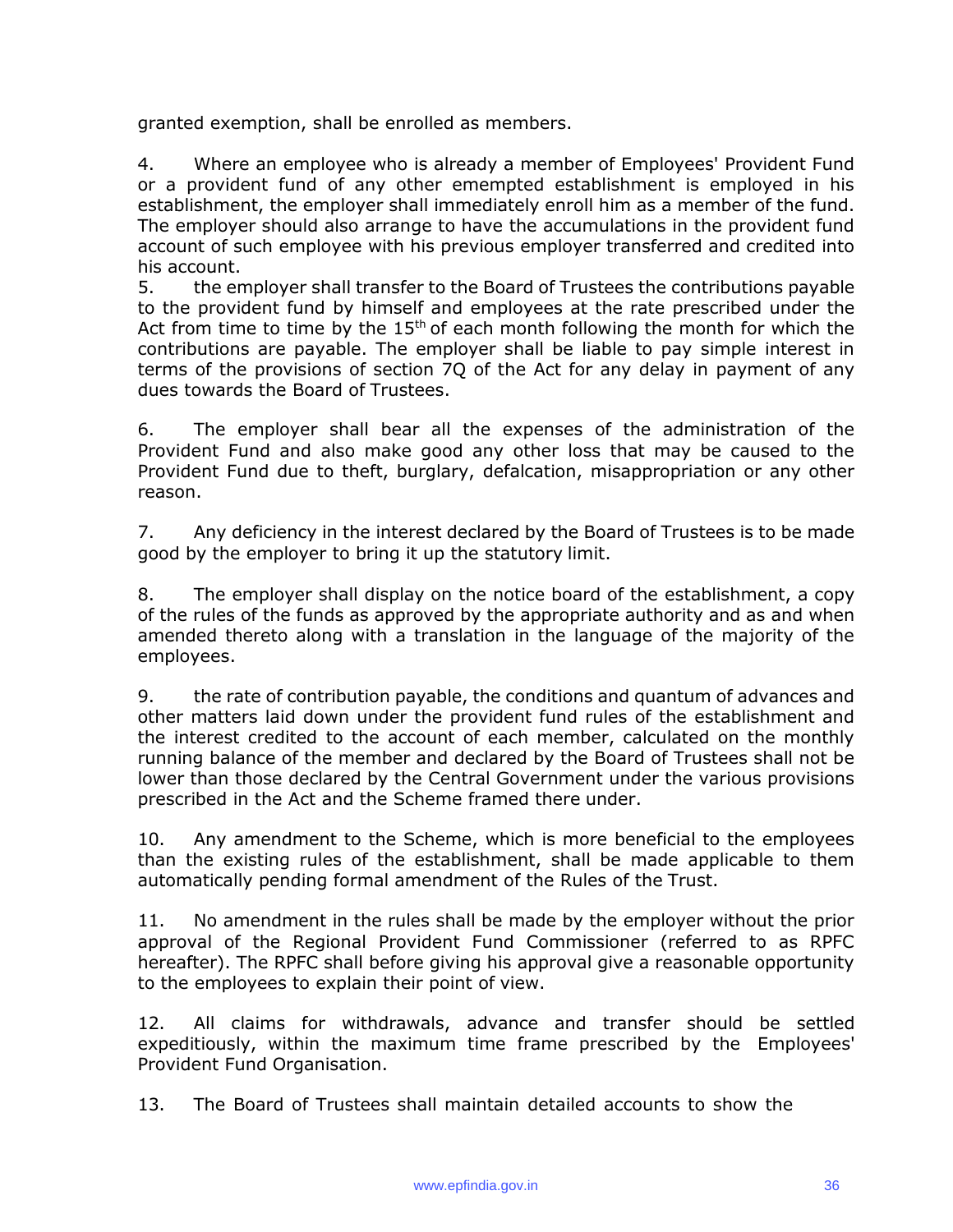contribution credited, withdrawal and interest in respect of each employee. The maintenance of such records should preferably be done electronically. The establishments should periodically transmit the details of members' accounts electronically as and when direct by the CPFC/RPFC.

14. The Board of Trustees shall issue an annual statement of accounts or pass books to every employee within six months of the close of financial/accounting year free of cost once in the year. Additional printouts can be made available as and when the members want, subject to nominal charges. In case of passbook, the same shall remain in custody of employee to be updated periodically by the trustees when presented to them.

15. the employer shall make necessary provisions to enable all the members to be able to see their account balance from the computers terminals as and when required by them.

16. The Board of Trustees and the employer shall file such returns monthly/annually as may be prescribed by the Employees' Provident Fund Organization within the specified time-limit, failing which it will be deemed as a default and the Board of Trustees and employer will jointly and separately be liable for suitable penal action by the Employees' Provident Fund Organisation.

Provided that above mentioned return shall be filed by the employer in electronic format also, in such form and manner, as may be specified by the Commissioner.

17. the Board of Trustees shall invest the monies of the provident fund as per the directions of the government from time to time. Failure to make investments as per directions of the Government shall made the Board of Trustees separately and jointly liable to surcharge as may be imposed by the Central Provident Fund Commissioner or his representative.

18. (a) The securities shall be obtained in the name of Trust. The securities so obtained should be in dematerialized (DEMAT) form and in case the required facility is not available in the area where the trust operates, the Board of Trustees shall inform the Regional Provident Fund Commissioner concerned about the same.

b) the Board of Trustees shall maintain a script wise register and ensure timely realization of interest.

c) The DEMAT Account should be opened through depository participants approved by Reserve Bank of India and Central Government in accordance with the instruction issued by the Central government in this regard.

d) The cost of maintaining DEMAT account should be treated as incidental cost of investment by the Trust. Also all types of Cost of investment like brokerage for purchase of securities etc. shall be treated as incidental cost of investment by the Trust.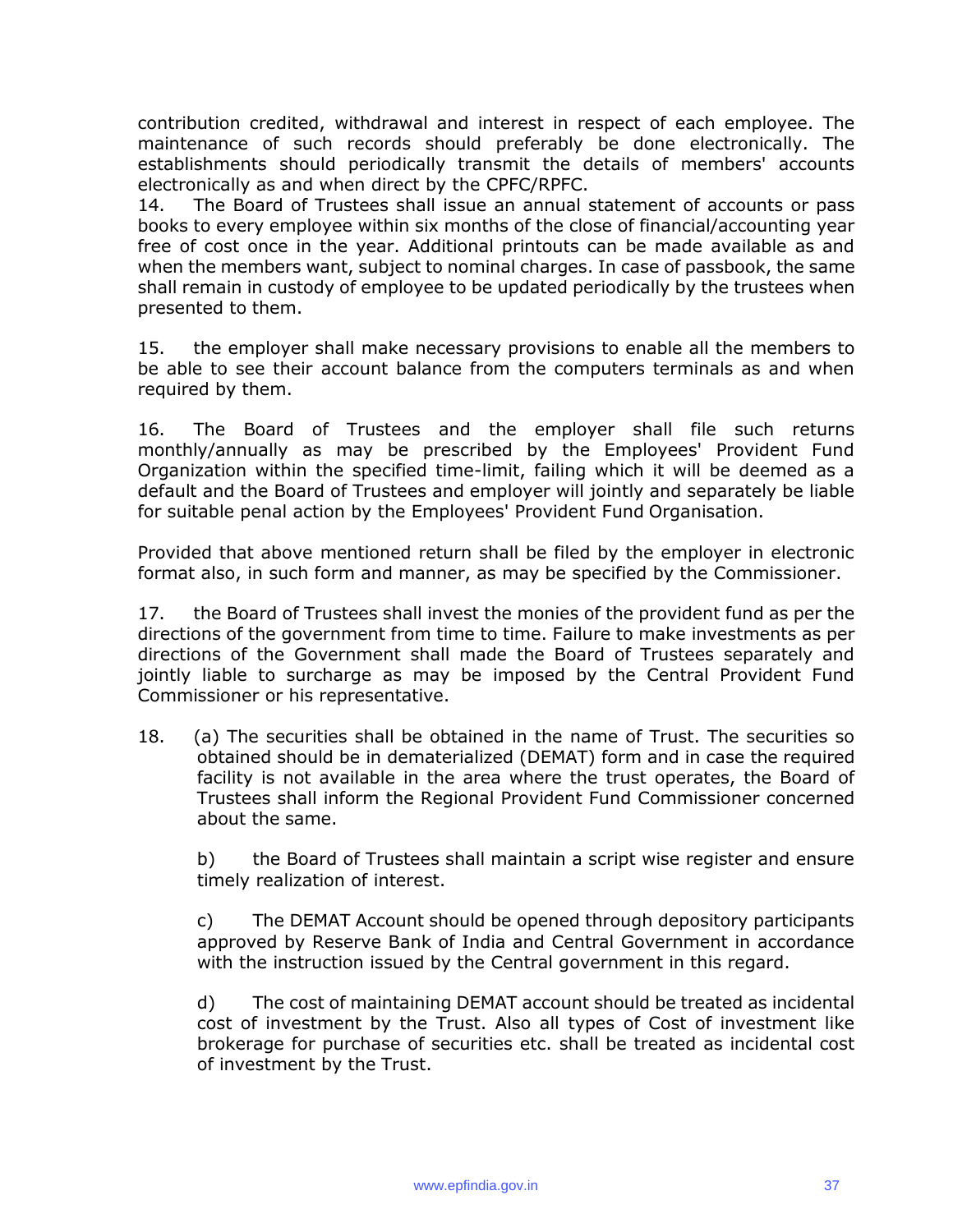19. All such investment6 made, like purchase of securities and bonds, should be lodged in the safe custody of depository participants, approved by reserve bank of India and Central Government, who shall be the custodian of the same. On closure of establishment or liquidation or cancellation of exemption from EPF Scheme, 1952, such custodian shall transfer the investment obtained in the name of the Trust and standing in its credit to the RPFC concerned directly on receipt of request from the RPFC concerned to that effect.

20. The exempted establishment shall intimate to the RPFC concerned the details of depository participants (approved by the Reserve Bank of India and Central Government), with whom and in whose safe custody, the investments made in the name of trust, viz., Investments made in securities, bonds, etc. have been lodged. However, the Board of Trustees may raise such sum or sums of money as may be required for meeting obligatory expenses such as settlement of claims, grant of advances as per rules and transfer of member's P.F. accumulations in the events of his/her leaving service of the employer and any other receipts by sale of the securities or other investments standing in the name of the Fund subject to the prior approval of the Regional Provident Fund Commissioner.

21. Any commission, incentive, bonus, or other pecuniary rewards given by any financial or other institutions for the investments made by the Trust should be credited to its account.

22. The employer and the members of the Board of Trustees, at the time of grant of exemption, shall furnish a written undertaking to the RPFC in such format as may be prescribed from time to time, inter alia, agreeing to abide by the conditions which are specified and this shall be legally binding on the employer and Board of Trustees, including their successors and assignees, or such conditions as may be specified latter for continuation of exemption.

23. The employer and the Board of Trustees shall also give an undertaking to transfer the funds promptly within the time limit prescribed by the concerned RPFC in the event of cancellation of exemption. This shall be legally binding on them and will make them liable for prosecution in the event of any delay in the transfer of funds.

24. (a) The account of the Provident Fund maintained by the Board of Trustees shall be subject to audit by a qualified independent chartered accountant annually. Where considered necessary, the CPFC or the RPFC in-charge of the Region shall have the right to have the accounts re-audited by any other qualified auditor and the expenses so incurred shall be borne by the employer.

(b) A copy of the Auditor's report along with the audited balance sheet should be submitted to the RPFC concerned by the Auditors directly within six months after the closing of the financial year from  $1<sup>st</sup>$  April to  $31<sup>st</sup>$  March. The format of the balance sheet and the information to be furnished in the report shall be as prescribed by the Employees' Provident Fund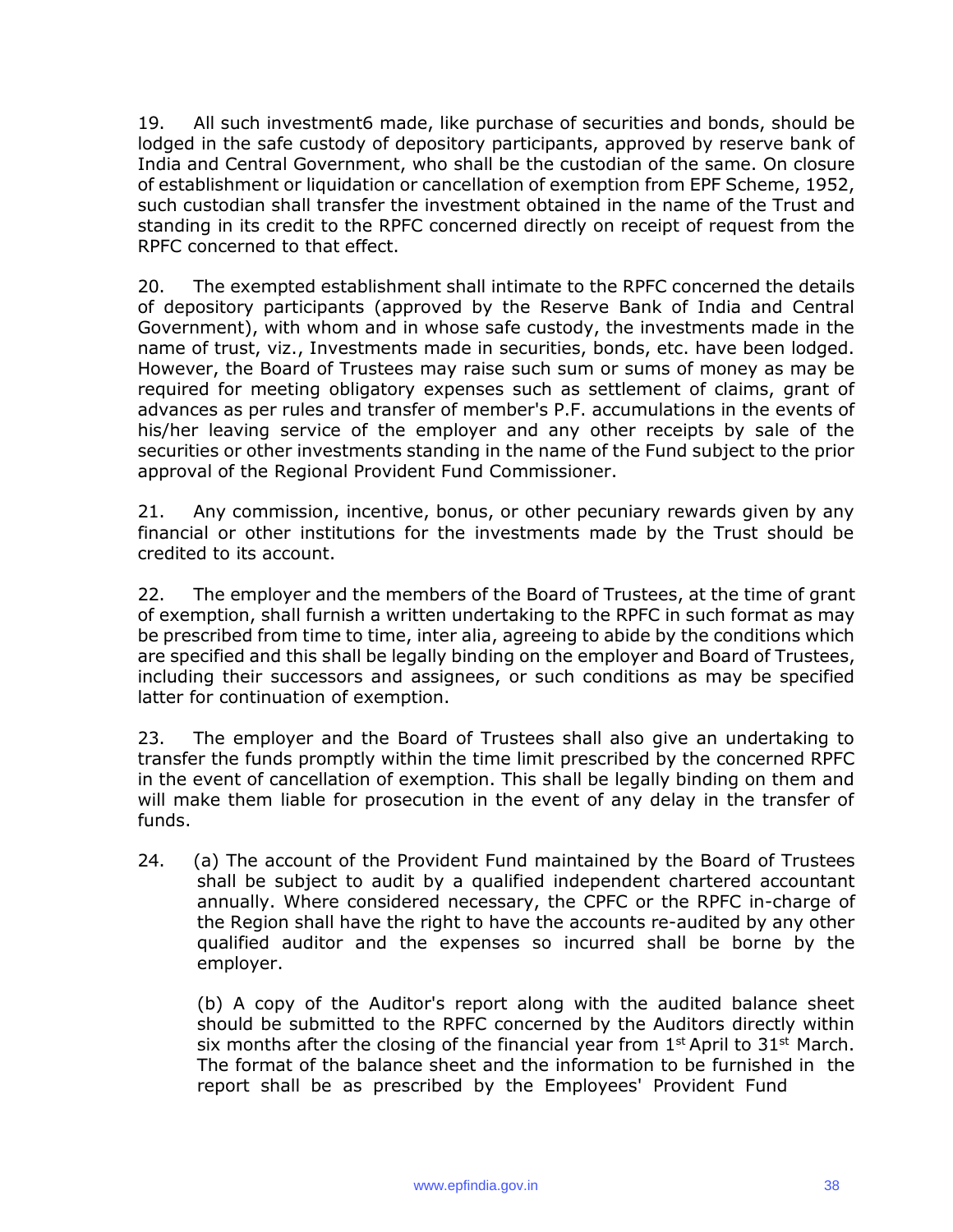Organisation and made available with the RPFC Office in electronic format as well as a signed hard copy.

(c) The same auditors should not be appointed for two consecutive years and not more than two years in a block of six years.

25. A company reporting loss for three consecutive financial years or erosion in their capital base shall have their exemption withdrawn from the first day of the next/succeeding financial year.

26. The employer in relation to the exempted establishment shall provide for such facilities for inspection and pay such inspection charges as the Central Government may from time to time direct under clause (a) of subsection (3) of section 17 of the Act within 15 days from the close of every month.

27. In the event of any violation of the conditions for grant of exemption, by the employer or the Board of Trustees, the exemption granted may be cancelled after issuing a show cause notice in this regard to the concerned persons.

28. In the event of any loss to the trust as a result of any fraud, defalcation, wrong investment decisions etc. the employer shall be liable to make good the loss.

29. In case of any change of legal status of the establishment, which has been granted exemption, as a result of merger, demerger, acquisition, sale amalgamation, formation of a subsidiary, whether wholly owned or not, etc., the exemption granted shall stand revoked and the establishment should promptly report the matter to the RPFC concerned for grant of fresh exemption.

30. In case, there are more than one unit/establishment participating in the common Provident Fund Trust which has been granted exemption, all the trustees shall be jointly and separately liable/responsible for any default committed by any of the trustees/employer of any of the participating units and the RPFC shall take suitable legal action against all the trustees of the common Provident Fund Trust.

31. The Central government may lay down any further condition for continuation of exemption of the establishments.

## **28. Transfer of accumulations from existing Provident Funds**

(1) Every authority in charge of, or entrusted with the management of, any Provident Fund in existence the accumulations wherein are to be transferred to the Fund under sub-section (2) of section 15 of the Act, [or sub-section (5) of section 17 thereof, as the case may be] shall  $-$ 

(1) send to the Commissioner a statement showing the amount standing to the credit of each subscriber on the date of the transfer, the total accumulations to the credit of subscribers generally on that date and the advances, if any, taken by the subscribers [within twenty-five days of the application of the Scheme, or cancellation of exemption, as the case may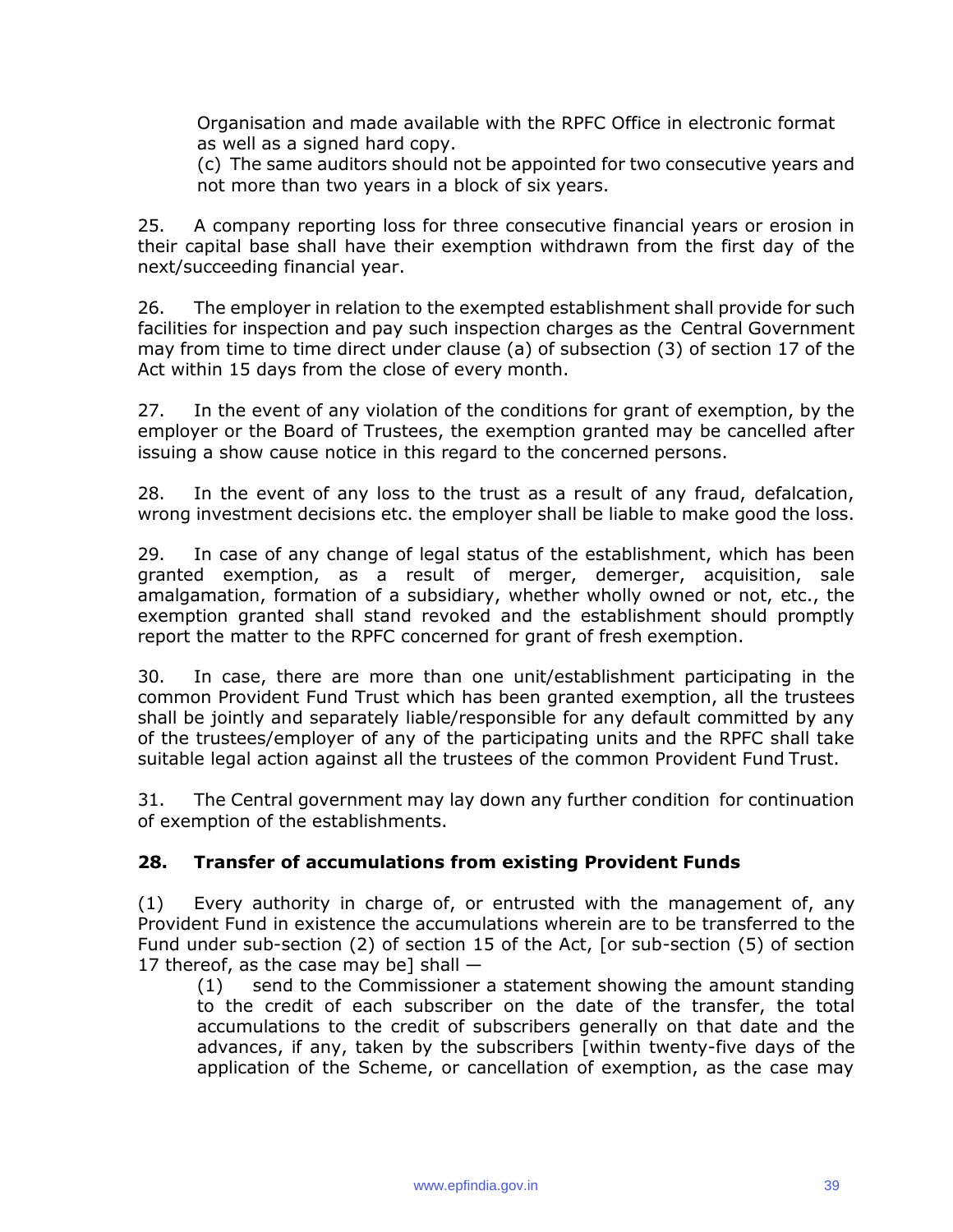be],

(ii) transfer to the Fund in the manner specified in sub-paragraph (2) the total accumulations standing to the credit of the subscribers in relation to each factory or other establishment [within ten days of the application of the Scheme, or cancellation of the exemption, as the case may be, in case of liquid cash in bank and within thirty days in case of securities], and

(iii) transfer to the [Central Board] all pass books, books of account and other documents relating to the said accumulations.

(2) All accumulations standing to the credit of the subscribers, howsoever invested, shall be transferred to the Fund by the authority aforesaid in cash:

Provided that where the whole or any part of such accumulations consists of investments in Government securities, [or in securities guaranteed by appropriate Government as regards repayment of principal and payment of interest or in both], the authority making the transfer to the Fund shall transfer those securities at the price for which they were actually purchased or transfer a sum equivalent to such price. In case, however, the whole or any part of such accumulations is invested in National Savings Certificates or National Plan Savings Certificates, the appreciated value of such certificates at the time of the transfer will be taken into account in determining the amount of the accumulations to be transferred, provided that the difference between the face value of such certificate and their appreciated value at the time of the transfer has already been credited to the accounts of the subscribers:

Provided further that where the whole or any part of such accumulations consists of investments in [securities bearing no guarantee of an appropriate Government as regards repayment of principal and payment of interest], the Central Government may, in exceptional cases, allow acceptance of the transfer of such securities from the authority making the transfer to the Fund at the price for which they were actually purchased.

*Explanation:* The total amount of provident fund accumulations includes interest thereon and the authority in charge of the Fund shall transfer in cash any balance of interest on investments which happens to be undistributed on the date of the transfer, or realised or realisable for the period prior to the registration of the securities in the name of the Central Board of Trustees, Employees' Provident Fund. (3) Any cash transferred under sub-paragraph (2) shall be deposited in any office or branch of the Reserve Bank of India or the [State Bank of India] to the credit of the [Central Board], and the receipt obtained in respect thereof shall be forwarded to the Commissioner:

Provided that where there is no office or branch of either of the two Banks at the place where the [factory or other establishment] is situated the amount shall be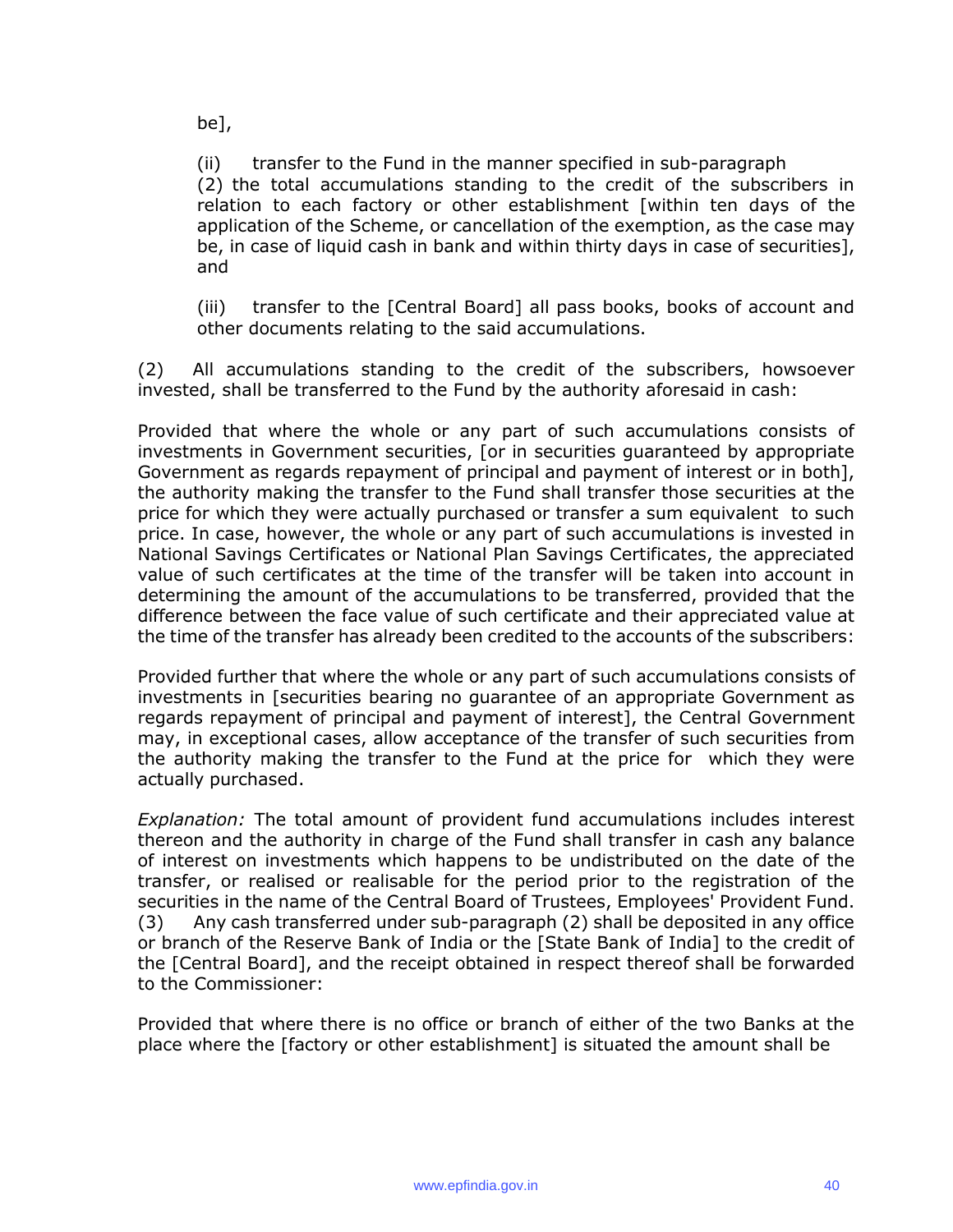credited to the Central Board by means of a Reserve Bank of India [Governmental Draft at par].

(4) The accumulations, transferred to the Fund in accordance with this paragraph shall be credited to the account of each of the members of the Fund, to the extent to which he may be entitled thereto having regard to the statement furnished by the authority aforesaid.

(5) When the accumulations in any such Provident Fund as is referred to in subparagraph (1) have been so transferred to the Fund, the Commissioner may, by notification in the Gazette of India, declare that the subscribers of such Provident Fund have now become members of the Fund and that the accumulations aforesaid have now become vested in the Central Board.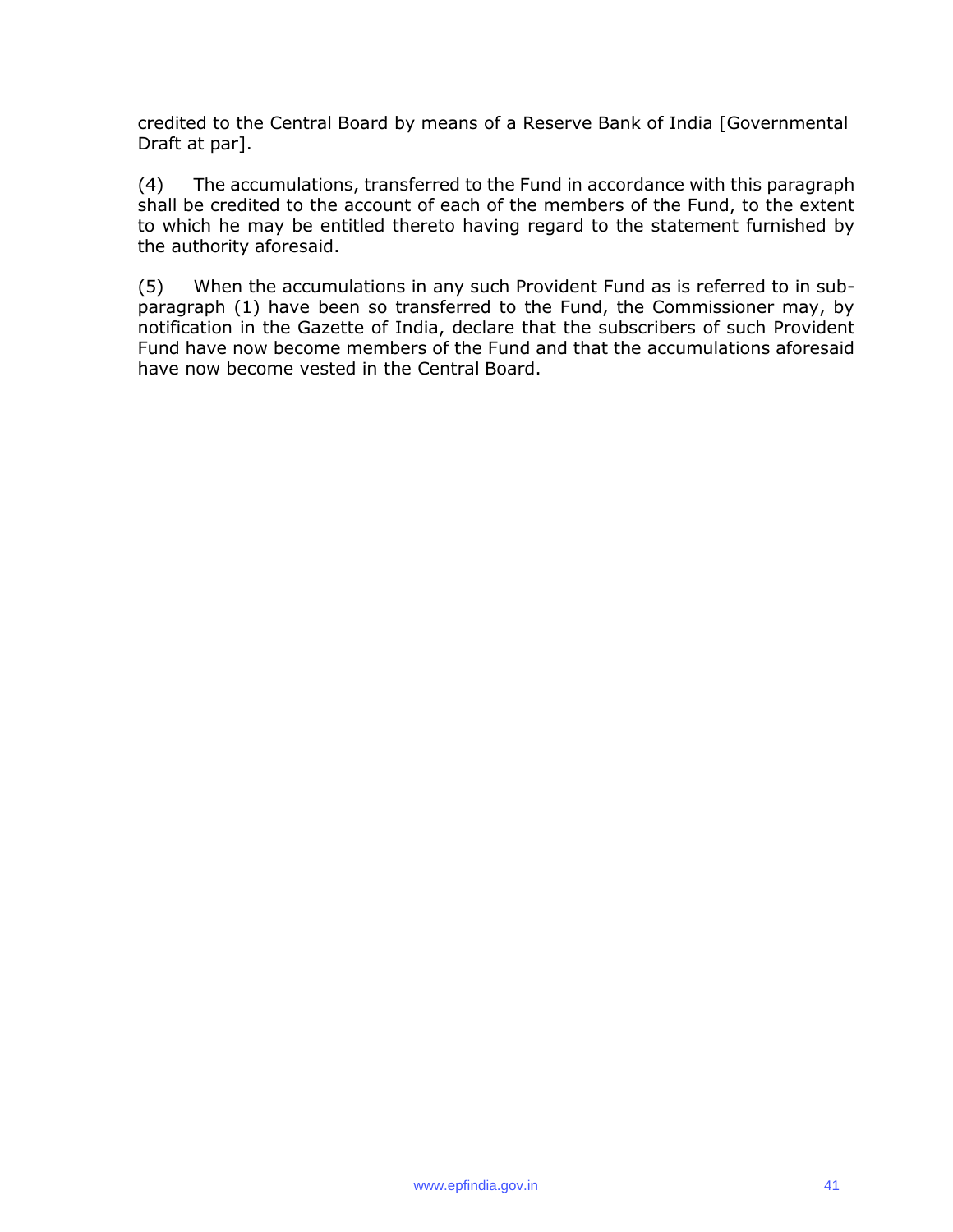# **CHAPTER V**

## **Contributions**

### **29. Contributions**

(1) The contributions payable by the employer under the Scheme shall be at the rate of [ten per cent] of the [basic wages, dearness allowance (including the cash value of any food concession) and retaining allowance (if any)] payable to each employee to whom the Scheme applies:

Provided that the above rate of contribution shall be [twelve] per cent in respect of any establishment or class of establishments which the Central Government may specify in the Official Gazette from time to time under the first proviso to sub-section (1) of section 6 of the Act.

(2) The contribution payable by the employee under the Scheme, shall be equal to the contribution payable by the employer in respect of such employee:

Provided that in respect of any employee to whom the Scheme applies, the contribution payable by him may, if he so desires, be an amount exceeding [ten per cent] or [twelve per cent], as the case may be, of his basic wages, dearness allowance and retaining allowance (if any) subject to the condition that the employer shall not be under an obligation to pay any contribution over and above his contribution payable under the Act;

(3) The contributions shall be calculated on the basis of [basic wages, dearness allowance (including the cash value of any food concession) and retaining allowance (if any)] actually drawn during the whole month whether paid on daily, weekly, fortnightly or monthly basis.

(4) Each contribution shall be calculated to [the nearest rupee, 50 paise or more to be counted as the next higher rupee and fraction of a rupee less than 50 paise to be ignored.

#### **30. Payment of contributions**

(1) The employer shall, in the first instance, pay both the contribution payable by himself (in this Scheme referred to as the employer's contribution) and also, on behalf of the member employed by him directly or by or through a contractor, the contribution payable by such member (in this Scheme referred to as the member's contribution).

(2) In respect of employees employed by or through a contractor, the contractor shall recover the contribution payable by such employee (in this Scheme referred to as the member's contribution) and shall pay to the principal employer the amount of member's contribution so deducted together with an equal amount of contribution (in this Scheme referred to as the employer's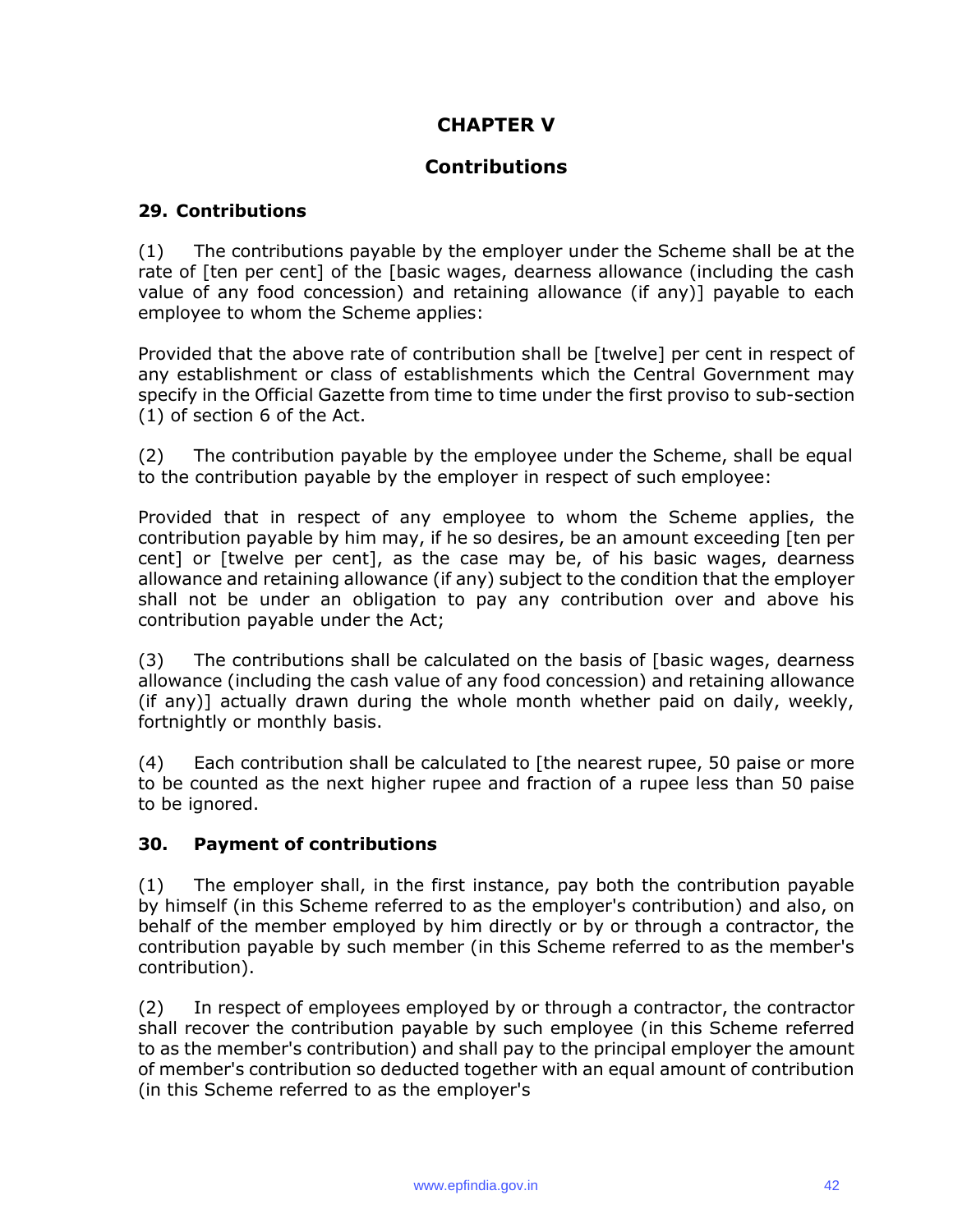contribution) and also administrative charges.

(3) It shall be the responsibility of the principal employer to pay both the contribution payable by himself in respect of the employees directly employed by him and also in respect of the employees employed by or through a contractor and also administrative charges.

#### *Explanation:* For the purposes of this paragraph the expression

"administrative charges" means such percentage of the pay (basic wages, dearness allowance, retaining allowance, if any, and cash value of food concessions admissible thereon) for the time being payable to the employees other than an excluded employee, and in respect of which Provident Fund Contribution are payable as the Central Government may, in consultation with the Central Board and having regard to the resources of the Fund for meeting its normal administrative expenses, fix.

## **31. Employer's share not to be deducted from the members**

Notwithstanding any contract to the contrary the employer shall not be entitled to deduct the employer's contribution from the wage of a member or otherwise to recover it from him.

#### **32. Recovery of a member's share of contribution**

(1) The amount of a member's contribution paid by the employer [or a contractor] shall, notwithstanding the provisions in this scheme or any law for the time being in force or any contract to the contrary, be recoverable by means of deduction from the wages of the member and not otherwise:

Provided that no such deduction may be made from any wages other than that which is paid in respect of the period or part of the period in respect of which the contribution is payable:

Provided further that the employer [or a contractor] shall be entitled to recover the employee's share from a wage other than that which is paid in respect of the period for which the contribution has been paid or is payable where the employee has in writing given a false declaration at the time of joining service with the said employer [or a contractor] that he was not already a member of the Fund:

Provided further that where no such deduction has been made on account of an accidental mistake or a clerical error, such deduction may, with the consent in writing of the Inspector, be made from the [subsequent] wages.

(2) Deduction made from the wages of a member paid on daily, weekly or fortnightly basis should be totalled up to indicate the monthly deductions.

(3) Any sum deducted by an employer [or the contractor] from the wages of an employee under this Scheme shall be deemed to have been entrusted to him for the purpose of paying the contribution in respect of which it was deducted.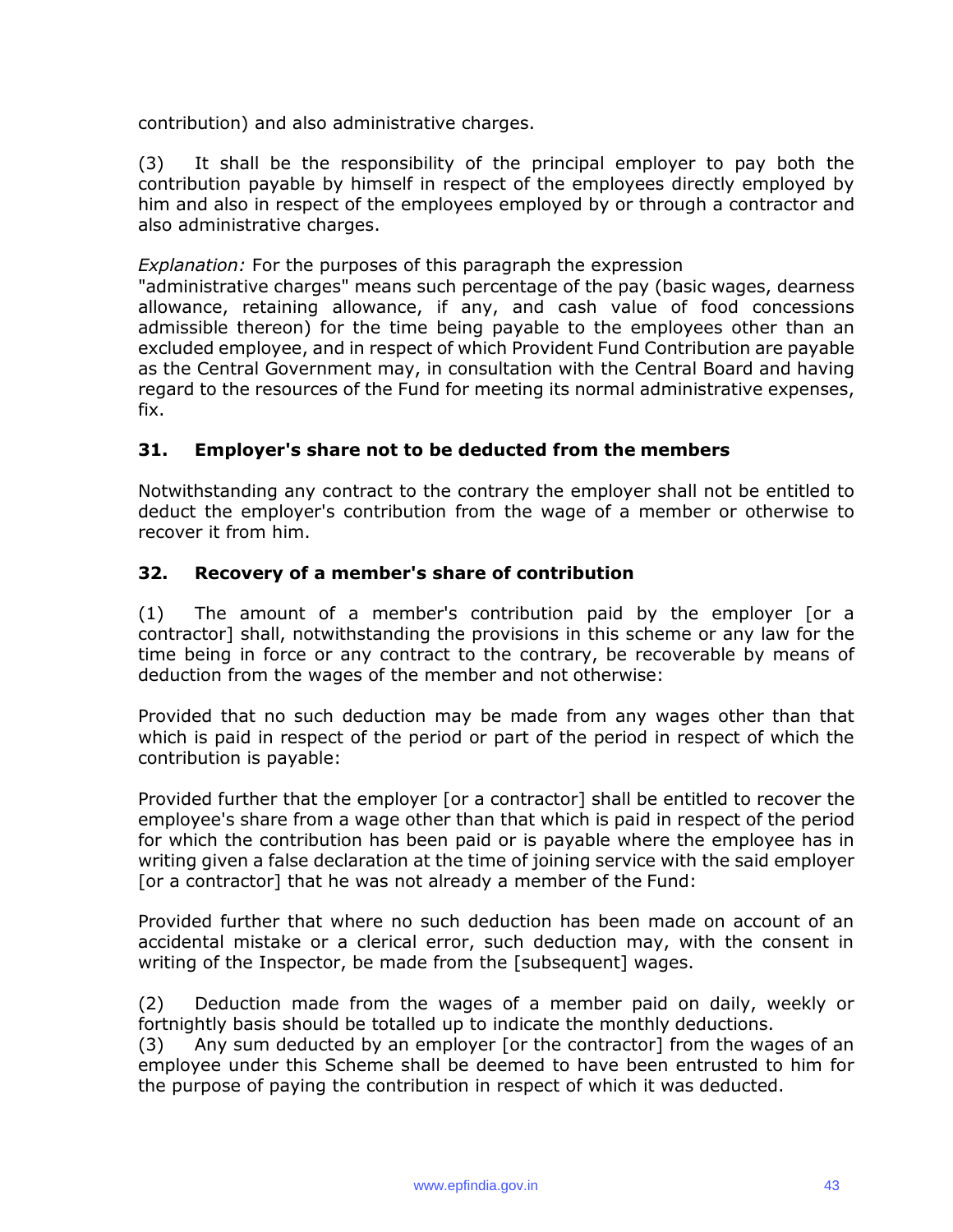## **32A. Recovery of damages for default in payment of any contribution**

(1) Where an employer makes default in the payment of any contribution to the fund, or in the transfer of accumulations required to be transferred by him under sub-section (2) of section 15 or sub-section (5) of section 17 of the Act or in the payment of any charges payable under any other provisions of the Act or Scheme or under any of the conditions specified under section 17 of the Act, the Central Provident Fund Commissioner or such officer as may be authorised by the Central Government by notification in the Official Gazette, in this behalf, may recover from the employer by way of penalty, damages at the rates given below:  $-$ 

| S.No. | Period of default                              | Rates of Damages       |
|-------|------------------------------------------------|------------------------|
| (1)   | (2)                                            | (percentage of arrears |
|       |                                                | per annum)             |
|       |                                                | (3)                    |
| ´a)   | Less than two months                           | Five                   |
| (b)   | Two months and above but less than four        | <b>Ten</b>             |
|       | months                                         |                        |
| C.    | Four months and above but less than six months | Fifteen                |
| d.    | Six months and above                           | Twenty-five            |

(2) The damages shall be calculated to the nearest rupee, 50 paise or more to be counted as the nearest higher rupee and fraction of a rupee less than 50 paise to be ignored.

#### **32B. Terms and conditions for reduction or waiver of damages**

The Central Board may reduce or waive the damages levied under section 14B of the Act in relation to an establishment specified in the second proviso to section 14B, subject to the following terms and conditions, namely:  $-$ 

(a) in case of a change of management including transfer of the undertaking to workers' co-operative and in case of merger or amalgamation of the sick industrial company with any other industrial company, complete waiver of damages may be allowed;

(b) in cases where the Board for Industrial and Financial Reconstruction, for reasons to be recorded in its schemes, in this behalf recommends, waiver of damages up to 100 per cent may be allowed;

(c) in other cases, depending on merits, reduction of damages up to 50 per cent may be allowed.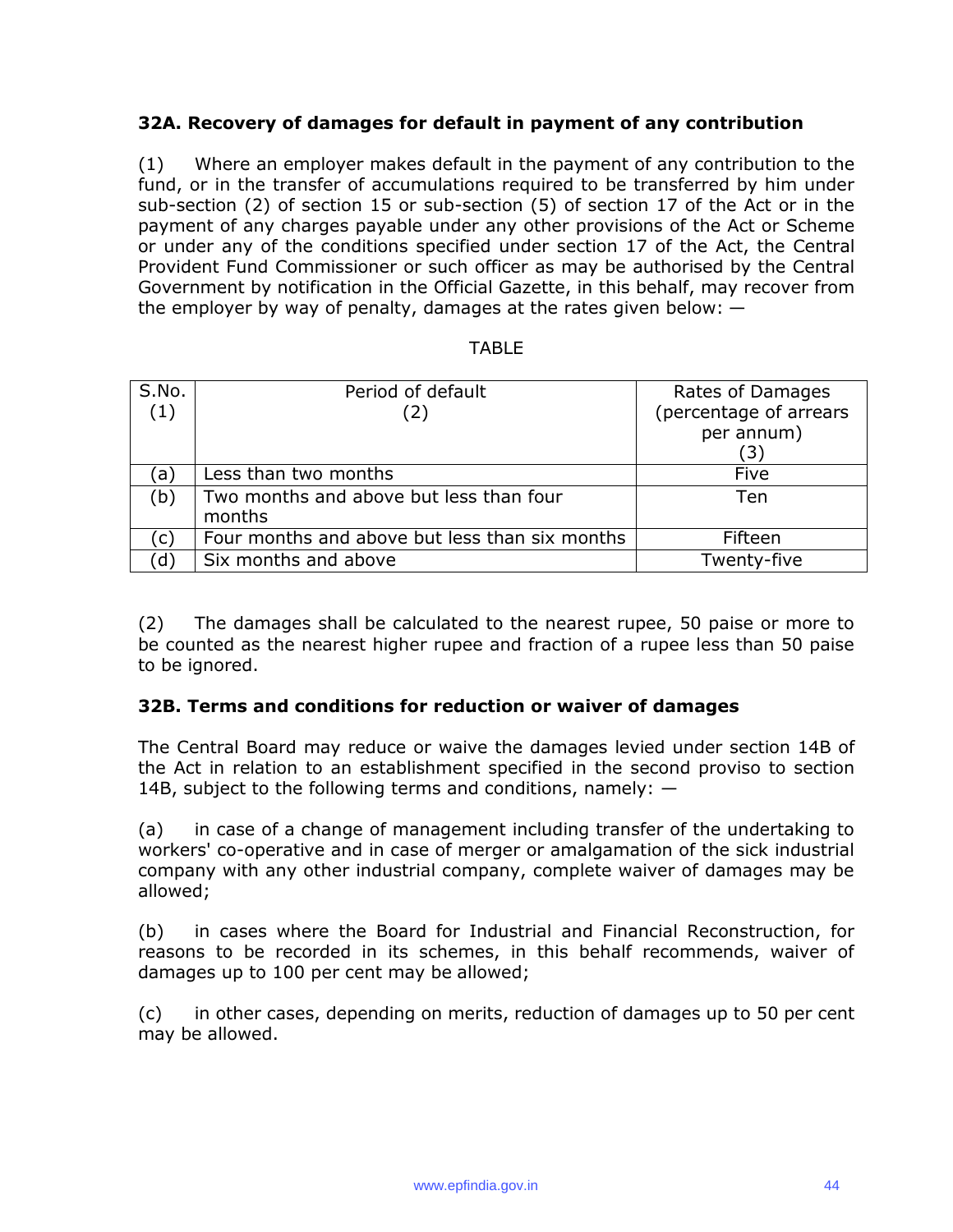# **CHAPTER VI**

## **DECLARATION, CONTRIBUTION CARDS AND RETURNS**

### **33. Declaration by persons already employed at the time of institution of the Fund**

Every person who is required or entitled to become a member of the Fund shall be asked forthwith by his employer to furnish and shall, on such demand, furnish to him, for communication to the Commissioner, particulars concerning himself and his nominee required for the declaration form in Form 2. Such employer shall enter the particulars in the declaration form and obtain the signature or thumb impression of the person concerned.

### **34. Declaration by persons taking up employment after the Fund has been established**

The employer in relation to a [factory or other establishment] shall, before taking any person into employment, ask him to state in writing whether or not he is a member of the Fund and if he is, ask for the Account Number and/or the name and particulars of the last employer. If he is unable to furnish the Account Number, he shall, require such person to furnish and such person shall, on demand, furnish to him for communication to the Commissioner, particulars regarding himself and his nominee required for the Declaration Form. Such employer shall enter the particulars in the Declaration Form and obtain the signature or thumb impression of the person concerned:

Provided that in the case of any such employee who has become a member of the Family Pension Fund under the Employees' Family Pension Scheme, 1971, the aforesaid Declaration Form shall also contain such particulars as are necessary to comply with the requirements of that Scheme.

## **35. Preparation of Contribution Cards**

The employer shall prepare a contribution card [in Form 3] [or Form 3A] as may be appropriate, in respect of every employee in his employment at the commencement of the Scheme or who is taken into employment after that date and who is required or entitled to become or is a member of the Fund including those who produce an Account Number and in respect of whom no fresh Declaration Form is prepared: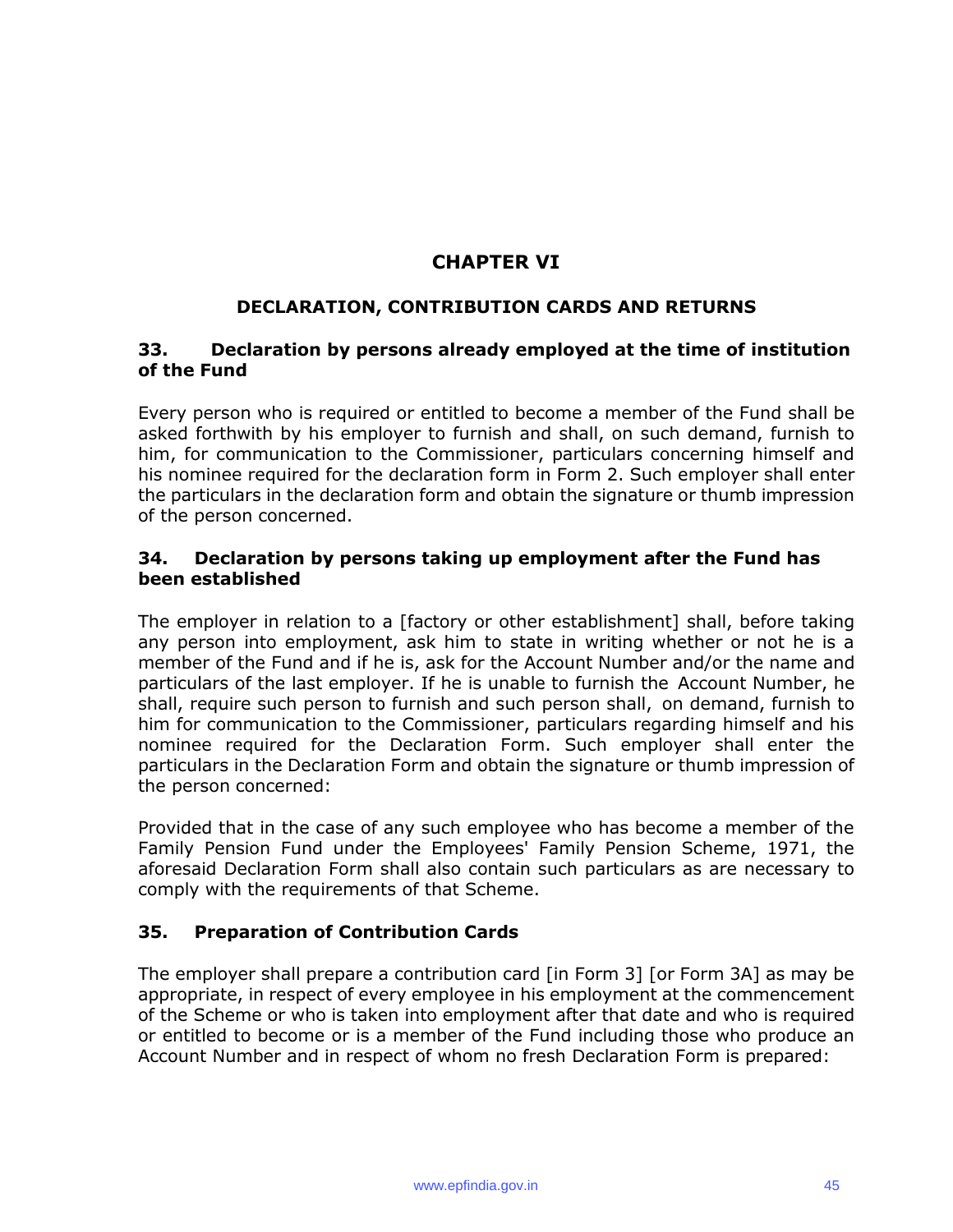Provided that in the case of any such employee who has become a member of the Family Pension Fund under the Employees' Family Pension Scheme, 1971, the aforesaid Forms shall also contain such particulars as are necessary to comply with the requirements of that Scheme.

## **36. Duties of employers**

(1) Every employer shall send to the Commissioner, within fifteen days of the commencement of this Scheme, a consolidated return in such form as the Commissioner may specify of the employees required or entitled to become members of the Fund showing the [basic wage, retaining allowance (if any) and dearness allowance including the cash value of any food concession] paid to each of such employees:

Provided that if there is no employee who is required or entitled to become a member of the Fund, the employer shall send a 'NiL' return.

(2) Every employer shall send to the Commissioner within fifteen days of the close of each month a return-

(a) in Form 5, of the employees qualifying to become members of the Fund for the first time during the preceding month together with the declarations in Form 2 furnished by such qualifying employees, and

(b) [in such form as the Commissioner may specify], of the employees leaving service of the employer during the preceding month:

Provided that if there is no employee qualifying to become a member of the Fund for the first time or there is no employee leaving service of the employer during the preceding month, the employer shall send a 'NIL' return.

(c) Provided further that a copy of the forms as mentioned in clauses (a) & (b) above shall be provided by the employer to concerned employees immediately after joining the service or at the time of leaving the service, as the case may be.

(3) [Omitted]

(4) Every employer shall maintain an inspection note book in such form as the Commissioner may specify, for an Inspector to record his observation on his visit to the establishment.

(5) Every employer shall maintain such accounts in relation to the amounts contributed to the Fund by him and by his employees as the Central Board from time to time, direct, and it shall be the duty of every employer to assist the Central Board in making such payments from the Fund to his employees as are sanctioned by or under the authority of the Central Board.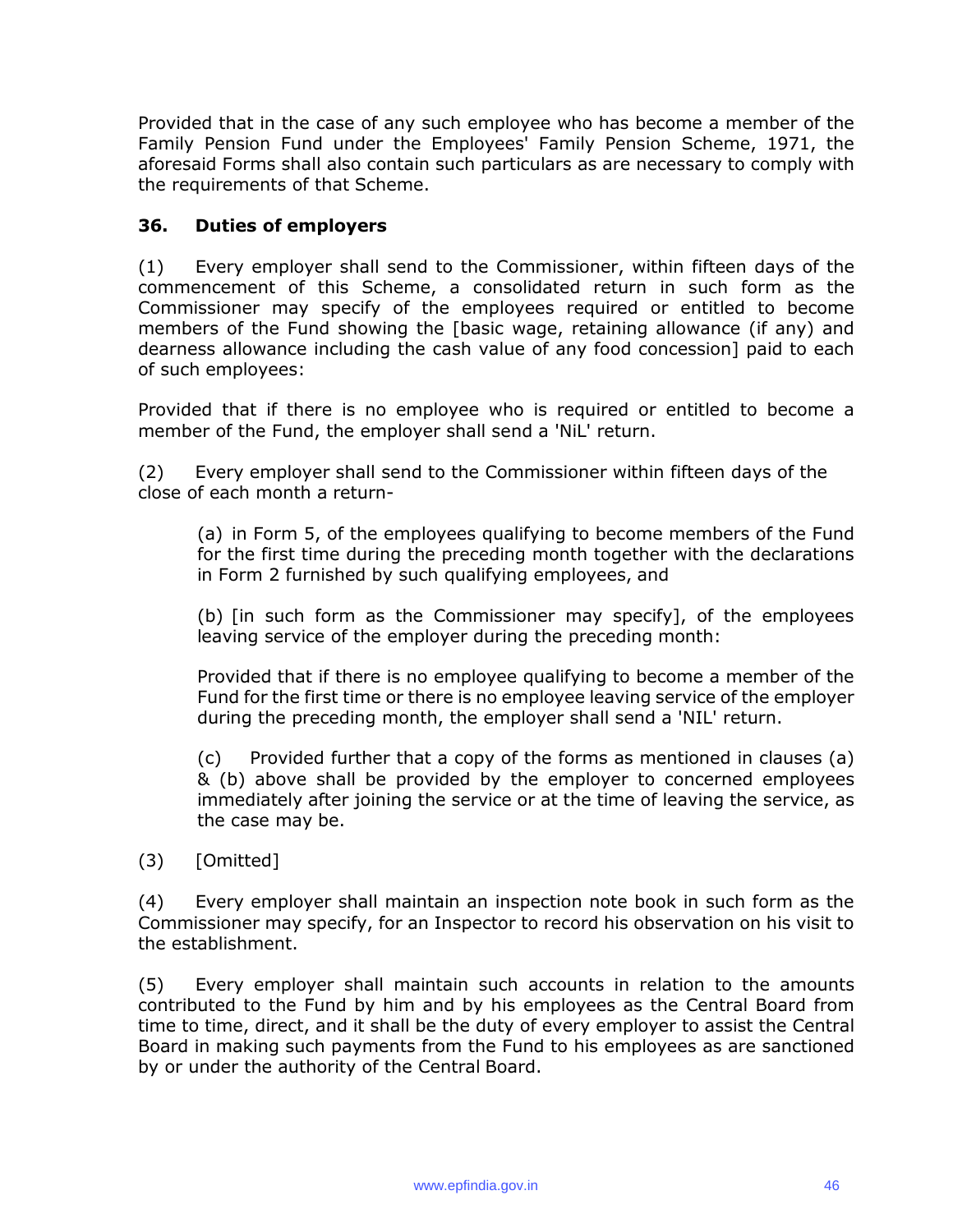(6) Notwithstanding anything hereinbefore contained in this paragraph, the Central Board may issue such directions to employers generally as it may consider necessary or proper for the purpose of implementing the Scheme, and it shall be the duty of every employer to carry out such directions.

## **36A. Employer to furnish particulars of ownership**

Every employer in relation to a factory or other establishment to which the Act applies on the date of coming into force of the Employees' Provident

Funds (Tenth Amendment) Scheme, 1961, or is applied after that date, shall furnish [in duplicate] to the Regional Commissioner in Form No. 5A annexed hereto, [particulars of all the branches and departments, owners], occupiers, directors, partners, manager or any other person or persons who have the ultimate control over the affairs of such factory or establishment and also send intimation of any change in such particulars, within fifteen days of such change, to the Regional Commissioner by registered post and in such other manner as may be specified by the Regional Commissioner:

Provided that in the case of any employer of a factory or other establishment to which the Act and the Family Pension Scheme, 1971, shall apply the aforesaid Form may be deemed to satisfy the requirements of the Employees' Family Pension Scheme, 1971, for the purpose specified above.

Provided further that above mentioned details shall be furnished by the employer in the electronic format also, in such form and manner, as may be specified by the Commissioner.

## **36-B. Duties of contractors**

Every contractor shall, within seven days of the close of every month, submit to the principal employer a statement showing the recoveries of contributions in respect of employees employed by or through him and shall also furnish to him such information as the principal employer is required to furnish under the provisions of the Scheme to the Commissioner.

## **37. Allotment of Account Numbers**

On receipt of the information referred to in paragraphs 33, 34 and 36, the Commissioner shall promptly allot an Account Number to each employee qualifying to become a member and shall communicate the Account Number to the member through the employer.

## **38. Mode of payment of contributions**

(1) The employer shall, before paying the member his wages in respect of any period or part of period for which contributions are payable, deduct the employee's contribution from his wages which together with his own contribution as well as an administrative charge of such percentage [of the pay (basic wages,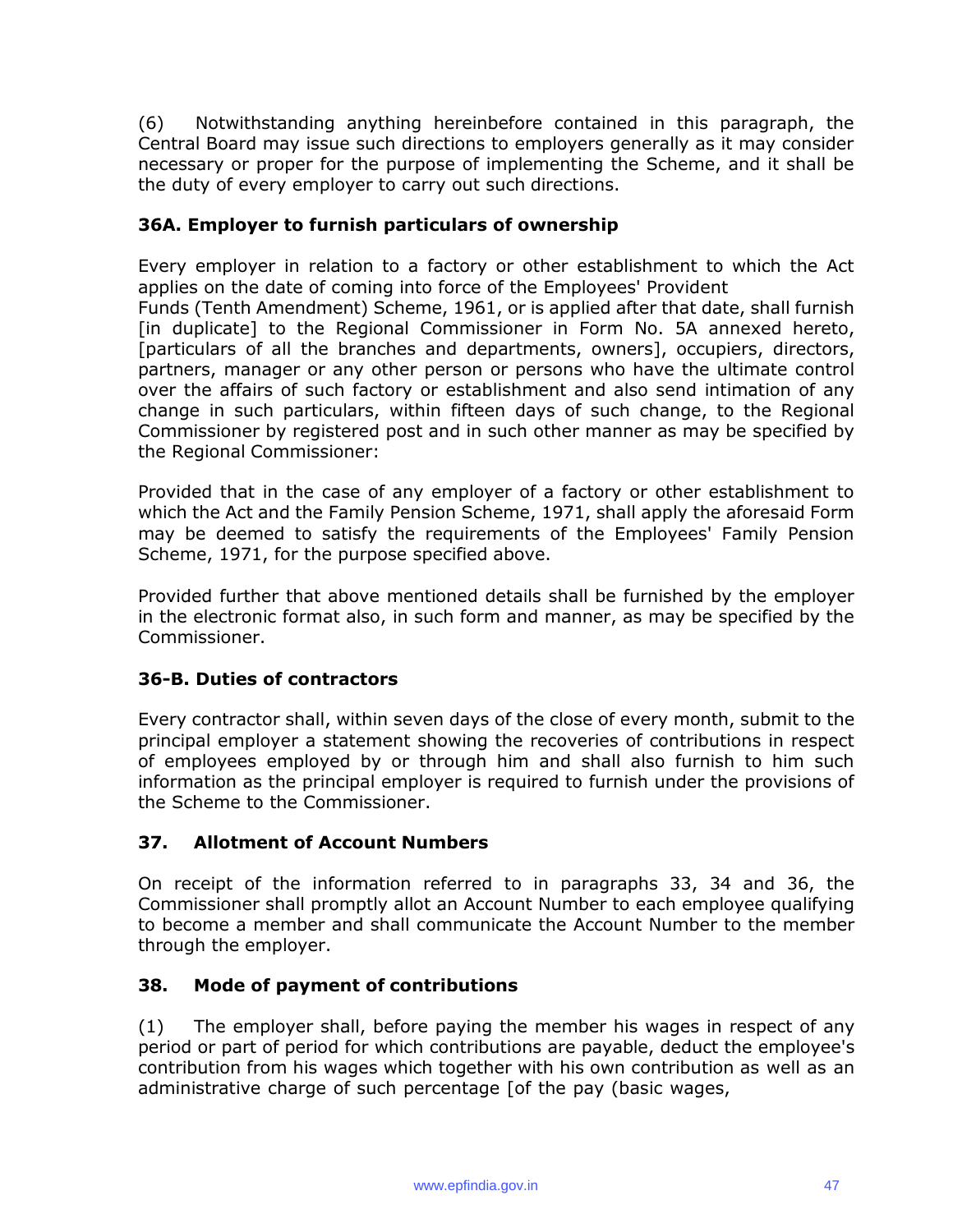dearness allowance, retaining allowance, if any, and cash value of food concessions admissible thereon) for the time being payable to the employees other than excluded employee and in respect of which provident fund contribution payable, as the Central Government may fix. He shall within fifteen days of the close of every month pay the same to the fund [electronic through internet banking of the State Bank of India or any other Nationalized Bank] [or through PayGov platform or through scheduled banks in India including private sector banks authorized for collection on account of contributions and administrative charge:

Provided that the Central Provident Fund Commissioner may for reasons to be recorded in writing, allow any employer or class of employer to deposit the contributions by any other mode other than internet banking.

(2) The employer shall forward to the Commissioner, within twenty-five days of the close of the month, a monthly abstract in such form as the Commissioner may specify showing the aggregate amount of recoveries made from the wages of all the members and the aggregate amount contributed by the employer in respect of all such members for the month:

Provided that an employer shall send a Nil return, if no such recoveries have been made from the employees :

Provided further that in the case of any such employee who has become a member of the pension fund under the Employees' Pension Scheme, 1995, the aforesaid form shall also contain such particulars as are necessary to comply with the requirements of that Scheme.

(3) The employer shall send to the Commissioner within one month of the close of the period of currency, a consolidated annual Contribution Statement in Form 6- A, showing the total amount of recoveries made during the period of currency from the wages of each member and the total amount contributed by the employer in respect of each such member for the said period. The employer shall maintain on his record duplicate copies of the aforesaid monthly abstract and consolidated annual contribution statement for production at the time of inspection by the Inspector.

[Provided that the employer shall send to the Commissioner returns or details as required under sub-paragraph (2) and (3) above, in electronic format also, in such form and manner as may be specified by the Commissioner].

#### **39. Fixation of administrative charges**

The Central Government may, in consultation with the Central Board and having regard to the resources of the Fund available for meeting its normal administrative expenses, fix the percentage of administrative charges payable under subparagraph (1) of paragraph 38 above.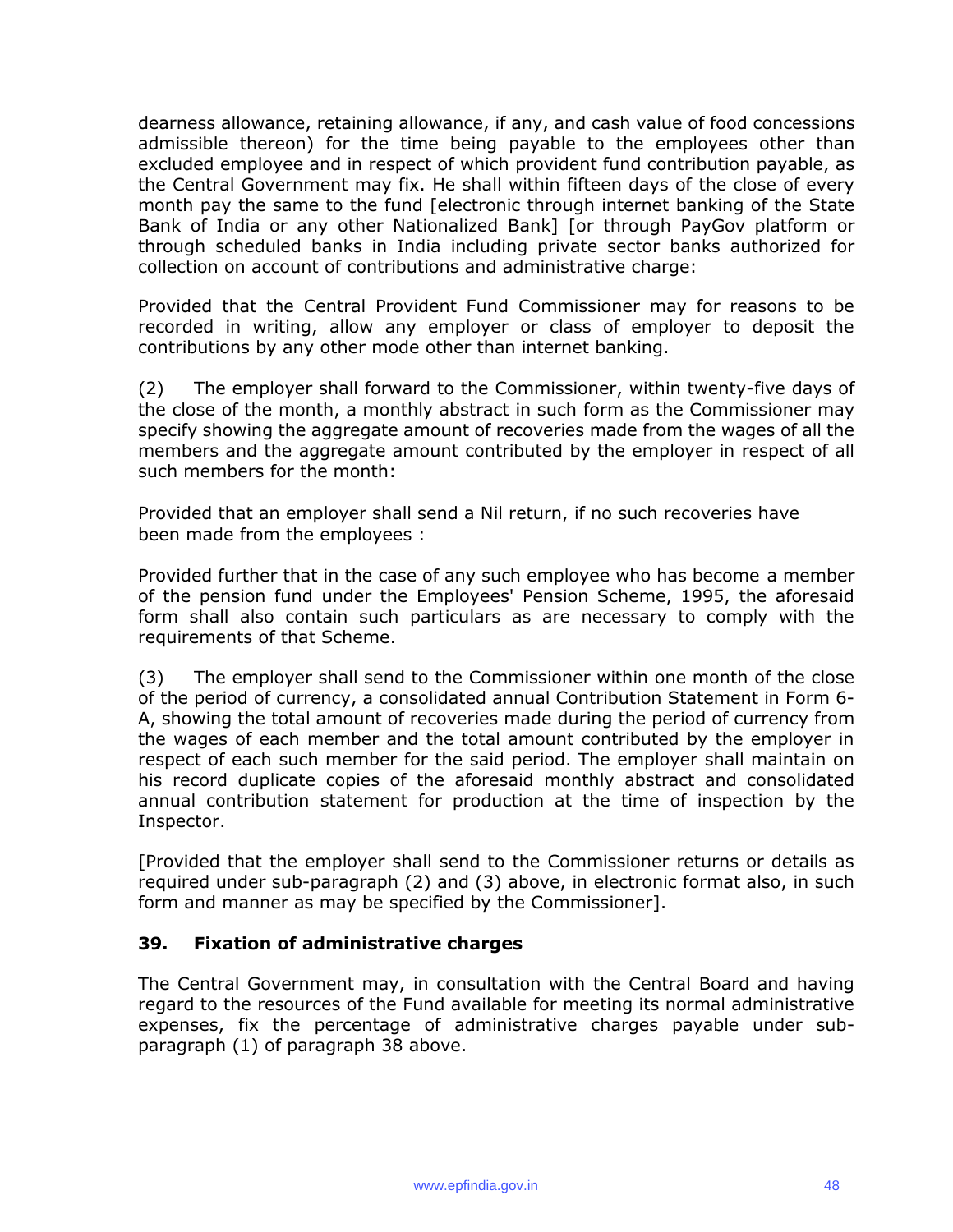## **40. Contributions to be entered in the contribution card**

The amount recovered every month from the wages of an employee as well as the contribution made by the employer in respect of each such employee shall be entered by the employer every month in the contribution card opened in the name of each member under this Scheme.

## **40-A.Supply of pass books to the members**

With effect from such date as the Commissioner may specify in this behalf, every employer shall, on an employee becoming a member of the Fund, provide a Pass Book to every such member and maintain the same in such form and manner as the Commissioner may direct from time to time:

Provided that different dates may be specified for different industries or classes of establishments or for different areas.

## **41. Currency of Contribution Cards**

The contribution cards issued under this Scheme shall be current for one year:

Provided that the said period of one year may commence and terminate at such different times, in different [factories and other establishments] as may be decided by the Commissioner from time to time:

Provided further that the cards issued—

- (i) in respect of the first contribution period, or
- (ii) in respect of the contribution period immediately preceding the date from which the establishment is notified as an annually posted establishment, may be for a period which may be less or more than a year.

#### **42. Renewal of contribution cards**

An employer shall, on or before the expiration of the period of currency of the contribution card, prepare in respect of each member employed by him a card [in Form 3] [or Form 3A] as may be appropriate, for the next period of currency:

Provided that in the case of any such employee who has become a member of the Family Pension Fund under the Employees' Family Pension Scheme, 1971, the aforesaid Form shall also contain such particulars as are necessary to comply with the requirements of that Scheme.

Provided further that above mentioned contribution card in respect of each employee shall be prepared by the employer in electronic format also, in such form and manner, as may be specified by the Commissioner.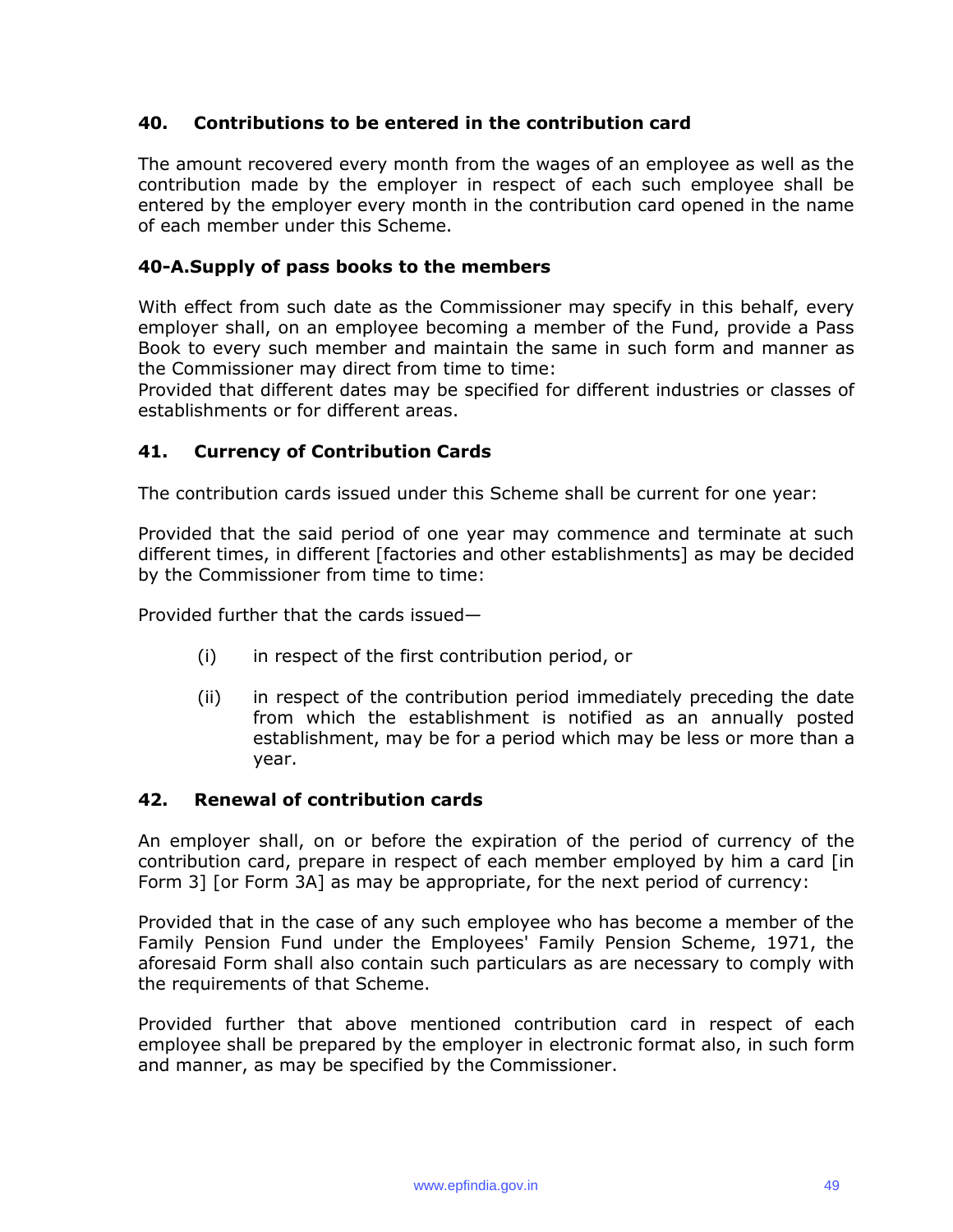## **43. Submission of contribution cards to the Commissioner**

Every employer shall within one month from the date of expiration of the period of currency of the contribution cards in respect of members employed by him, send the contribution cards to the Commissioner together with a statement in Form 6:

Provided that where a member leaves service, the employer shall send the contribution card in respect of such members before the twentieth day of the month following that in which the members left the service:

Provided further that in the case of any such employee who has become a member of the Family Pension Fund under the Employees' Family Pension Scheme, 1971, the aforesaid Form shall also contain such particulars as are necessary to comply with the requirements of the Scheme.

## **44. Custody of contribution cards**

The employer shall retain in his custody the contribution cards in respect of each member employed by him and shall take every precaution against loss or damage of the contribution cards.

## **45. Inspection of cards by members**

Any member making a request in this behalf to the employer shall be permitted to inspect his cards himself or to have the same inspected by any person duly authorised by him in writing to do so, within 72 hours of making such request provided that no such request be entertained more than once in every two calendar months.

#### **46. Production of cards and records for inspection by the Commissioner or Inspector**

Every employer shall, whenever the Commissioner or any other officer authorised by him in this behalf or an Inspector so requests, either in person or by notice in writing, produce before the Commissioner, Officer or Inspector, as the case may be, the records of any member employed by him and any card then in his possession, and if so required, by the said Commissioner, Officer or Inspector shall deliver such record to the said Commissioner, Officer or Inspector, who may, if he thinks fit, retain the record provided that he shall grant a receipt for every record retained by him.

## **47. Supply of cards and Forms to employers**

The Commissioner shall supply to employers, free of charge on demand contribution cards. [Pass books] Declaration forms and other forms referred to in this Scheme:

Provided that if any employer desires to obtain any cards, [pass books] or forms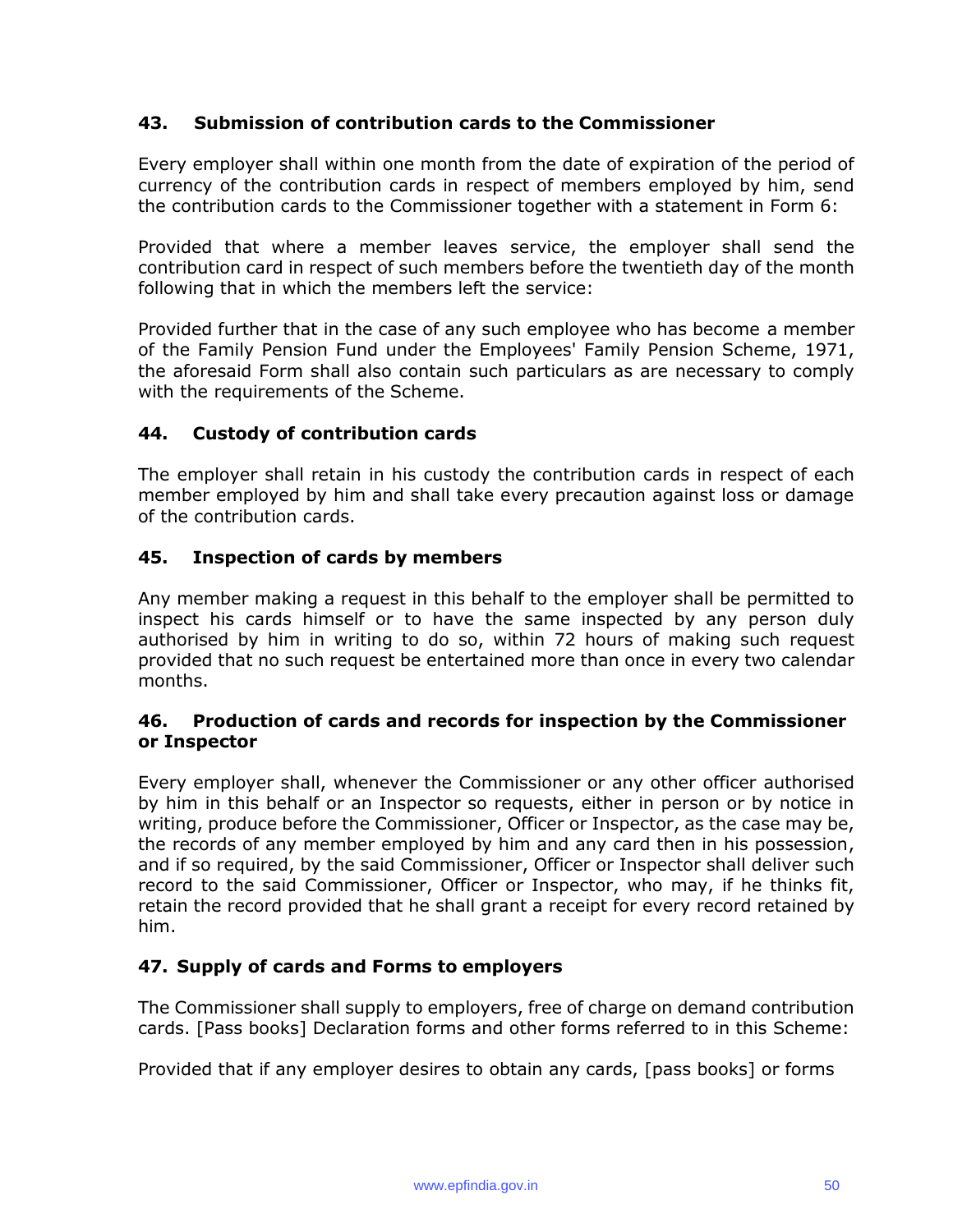in excess of the number which the Commissioner considers to be the requirements of the employer, the Commissioner may, if he thinks fit, supply such extra cards, [pass books] or forms and make such charge therefor as he considers reasonable.

### **48. Current Account**

The Commissioner shall deposit the contributions received from the employers electronically through internet banking or any other mode other than internet banking in the Reserve Bank or the State Bank of India or any other Nationalized Bank or through PayGov platform or through the scheduled banks in India including private sector banks in the Current Account of the Fund.

## **CHAPTER VII**

## **ADMINISTRATION OF THE FUND, ACCOUNTS AND AUDIT**

#### **49. Administration Accounts**

(1) A separate account shall be kept called the "Central Administration Account" for recording all administration expenses of the Fund including such administrative charges as the Fund may be authorised to levy.

(2) [\*\*\*]

## **50. Provident Fund Account**

The aggregate amount received as the employers' and the employees' contributions to the Fund shall be credited to an account to be called the "Provident Fund Account".

#### **51. Interest Account**

All interest, rent and other income realised, and net profits or losses, if any, from the sale or investments not including therein the transactions of the Administration Account, shall be credited or debited, as the case may be, to an account called the "Interest Account", and the brokerage and commission of the purchase and sale of securities and other investments, shall be included in the purchase or sale price, as the case may be, and not separately charged to the "Interest Account".

## **52. Investment of moneys belonging to Employees' Provident Fund**

(1) All moneys belonging to the Fund shall be deposited in the Reserve Bank or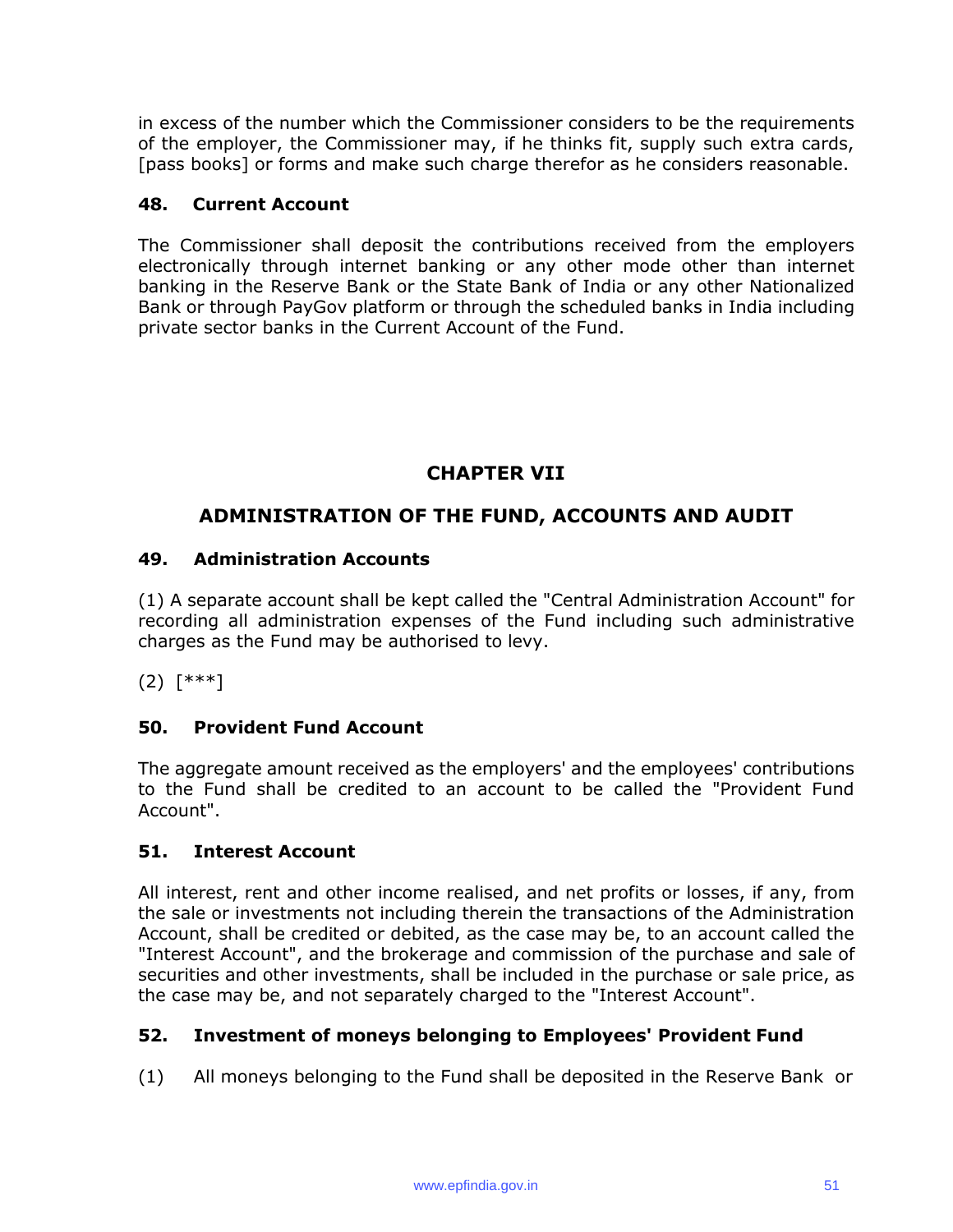the [State] Bank of India or in such other Scheduled Banks as may be approved by the Central Government from time to time or shall be invested, subject to such directions as the Central Government may from time to time give, in the securities mentioned or referred to in section 20 of the Indian Trusts Act, 1882 (11 of 1882), provided that such securities are payable both in respect of capital and in respect of interest in India.

(2) All expenses incurred in respect of, and loss, if any, arising from, any investment shall be charged to the Fund.

## **53. Disposal of the Fund**

(1) Subject to the provisions of the Act and of this Scheme, the Fund, not including therein the Administration Account, shall not, except with the previous sanction of the Central Government, be expended for any purpose other than the payment of the sums standing to the credit of individual members of the Fund or to their nominees or heirs or legal representatives in accordance with the provisions of this Scheme.

(2) The Fund shall be operated upon by such officers as may be authorized in this behalf by the [Central Board].

## **54. Expenses of Administration**

(1) All expenses relating to the administration of the Fund including those incurred on Regional Committee shall be met from the Fund.

(2) All expenses of administration of the Fund, including the fees and allowances, of the trustees of the Central Board and salaries, leave and joining time allowances, travelling and compensatory allowances, gratuities and compassionate allowances, pensions, contributions to provident fund and other benefit fund instituted for the officers and employees of the Central Board, the cost of audit of the accounts, legal expenses and cost of all stationery and forms incurred in respect of the Central Board, cost and all expenses incurred in connection with the construction of office buildings and staff quarters shall be met from the Administration Account of the Fund.

(3) The expenses incurred by the Central Government in connection with the establishment of the Fund shall be treated as a loan and such loan shall be repaid from the Administration Account.

## **55. Form and manner of maintenance of accounts**

The Central Board shall maintain proper accounts of its income and expenditure, including its administrative accounts, in Form 10, and the balance sheet in Form 11. The accounts shall be prepared for the financial year and the books shall be balanced on the Thirty First March each year.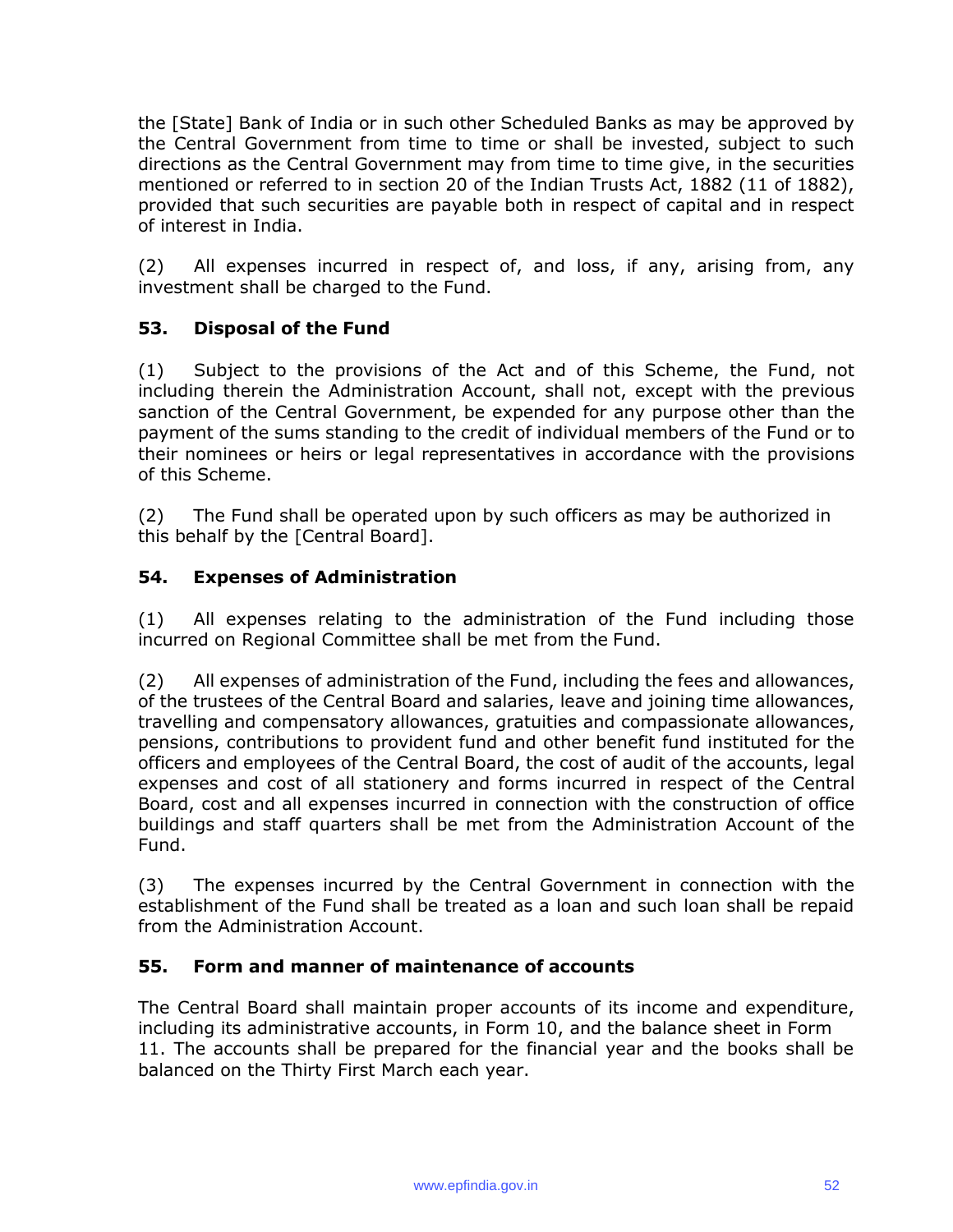## **56. Audit**

(1) The accounts of the Fund, including the Administration Account shall be audited in accordance with the instructions issued by the Central Government in consultation with the Comptroller and Auditor-General of India.

(2) The charges on account of audit shall be paid out of the Administration Account.

## **57. Inter-State transfer of members**

(1) Where a member of the Fund ceases to be employed in one region and secures employment in another region in an establishment to which this Scheme applies or which is an exempted establishment or which is not covered under the Act but has a provident funds scheme of its own, he may apply to the Commissioner within whose jurisdiction he was previously employed, in such form as the Commissioner may specify, for transfer of balance of the provident fund in his existing account to his account in the other region.

(2) Where a member of the Fund ceases to be employed in one establishment and secures employment in another establishment in the same region, he may apply to the Commissioner of the region, in such form as the Commissioner may specify for the transfer of balance of the Provident Fund in his previous account to his account in the new establishment where he takes up the employment.

## **58. Budget**

(1) The Commissioner shall place before the Central Board each year before the first fortnight of February, a budget showing separately the probable receipts from the contributions and from the levy of administrative charges and the expenditure which it proposes to incur during the following financial year. The budget as approved by the Central Board shall be submitted for sanction to the Central Government within a month of its being placed before the Central Board.

(2) The Central Government may make such modifications in the budget as it considers desirable before sanctioning it.

(3) The Commissioner may, at any time during the year, make budgetary reappropriation of funds sanctioned in the budget by the Central Government, provided that—

(i) the total amount sanctioned in the budget by the Central Government is not exceeded;

(ii) it is made only for meeting such expenses of administration as are to be met from the Administration Account in accordance with paragraph 54; and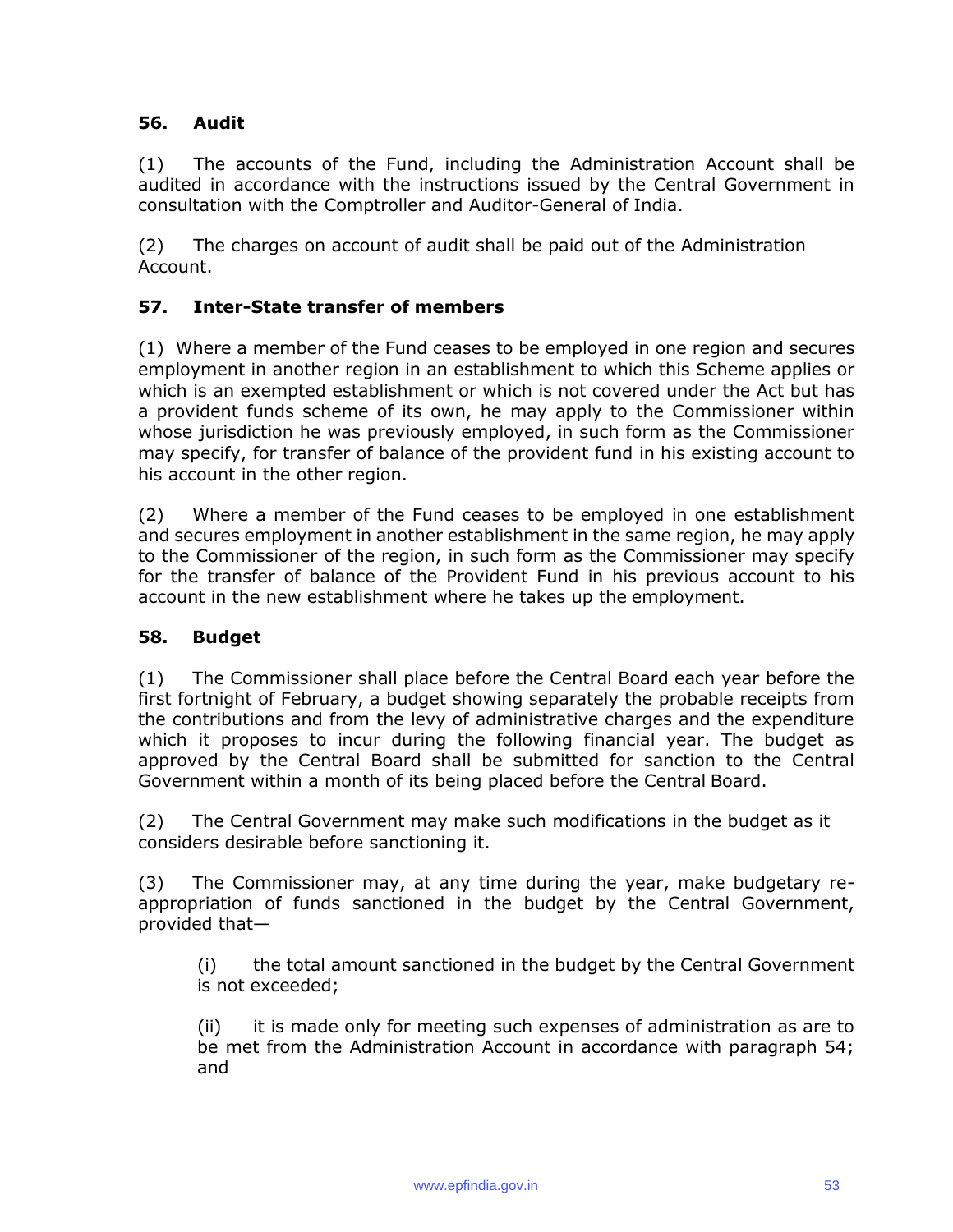(iii) every re-appropriation so made shall be reported by him to the Central Board at the next meeting of such Board.

(4) The Commissioner shall place before the Central Board a supplementary budget for a financial year, giving detailed estimates and reasons, of inescapable expenditure which are likely to be incurred during the year for which no provision has been made in the sanctioned budget and which cannot be covered under the provisions of sub-paragraph (3) of paragraph 58. The supplementary budget as approved by the Central Board shall be submitted for sanction to the Central Government within a month of its being placed before the Central Board.

(5) Any expenditure incurred by the Commissioner over and above the sanctioned budget of a financial year and not covered under the provisions of subparagraphs (3) and (4) of paragraph 58 shall be reported to the Central Board at the earliest possible moment after the excess is established for its consideration and for obtaining sanction of the Central Government.

## **59. Member's Accounts**

(1) All account shall be opened in the office of the Fund in the name of each member in which it shall be credited: —

- (a) his contributions,
- (b) the contributions made by the employer in respect of him, and
- (c) Interest as provided in paragraph 60.

(2) All items of account shall be calculated to [the nearest rupee, 50 paise or more to be counted as the next higher rupee and fraction of a rupee less than 50 paise to be ignored].

(3) On receipt of the contribution card or cards of a member from his employer or employers at the end of the period of currency of the contribution card, the Commissioner shall compare the entries made in the contribution card or cards with those made in the member's individual account in the office of the Fund and shall rectify any discrepancy found in these entries.

## **60. Interest**

(1) The Commissioner shall credit to the account of each member interest at such rate as may be determined by the Central Government in consultation with the Central Board.

(2) (a) Interest shall be credited to the member's account on monthly running balances basis with effect from the last day in each year in the following manner:—

(i) on the amount at the credit of a member on the last day of the preceding year, less any sums withdrawn during the current year— interest for twelve months;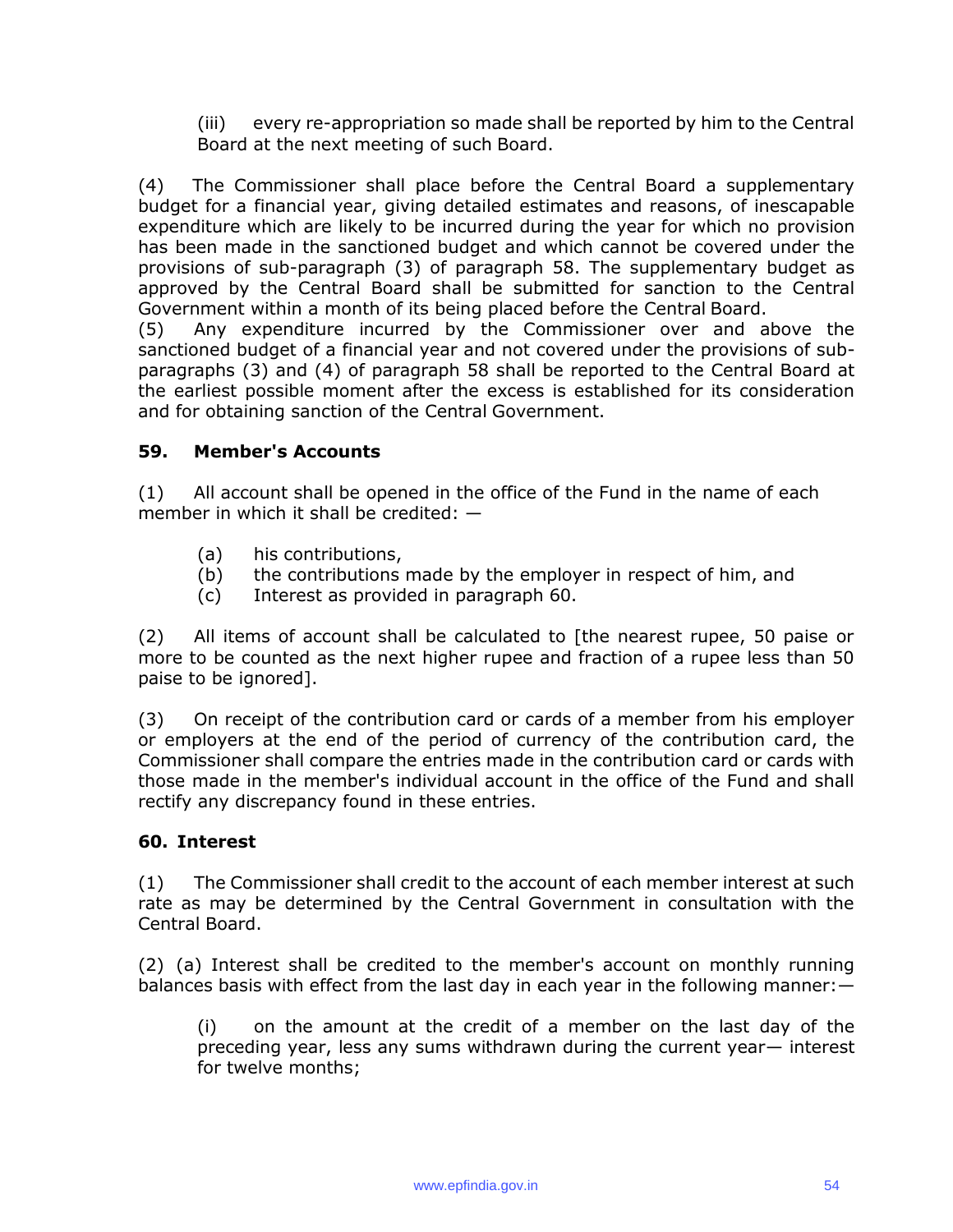(ii) on sums withdrawn during the current year— interest from the beginning of the current year upto the last day of the month preceding the month of withdrawal;

(iii) on all the sums credited to the member's account after the last day of the preceding year—interest from the 1st day of the month succeeding the month of credit to the end of the current year;

(iv) the total amount of interest shall be rounded to the nearest whole rupee (fifty paise counting as the next higher rupee).

(2) (b) In the case of a claim for the refund under paragraph 69 or 70, interest shall be payable up to the end of the month preceding the date on which the final payment is authorised irrespective of the date of receipt of the claim from the claimant concerned:

Provided that interest up to and for the current month shall be payable on the claims which are authorised on or after the 25th day of a particular month along with actual payment after the end of the current month:

Provided further that the rate of interest to be allowed on claims for refund for the broken currency period shall be the rate fixed for the financial year in which the refund is authorised.

Provided also that the rate of interest to be allowed on claims for refund for the broken currency period shall be the last declared rate on Employees' Provident Fund and if the rate declared for any current year happens to be less than the previous year's declared rate, then it would accrue as bonus to the outgoing members and it shall be incorporated into calculation for deriving the current year's rate of interest at the end of the year and the claims settled under this proviso shall be final.

*Explanation.—* If an establishment is covered for the first time under the Act/Scheme during the course of the currency period the interest shall be allowed on the sums credited to the member's account on and from the first day of the month succeeding the month of credit to the end of the current year.

(3) The aggregate amount of interest credited to the accounts of the members shall be debited to "Interest Account".

(4) In determining the rate of interest, the Central Government shall satisfy itself that there is no overdrawal on the Interest Suspense Account as a result of the debit thereto of the interest credited to the accounts of members.

(5) Interest shall not be credited to the account of a member if he informs the Commissioner in writing that he does not wish to receive it. If, however, the member subsequently asks for interest, it shall be credited to his account with effect from the first day of the period of currency in which he makes a request therefor.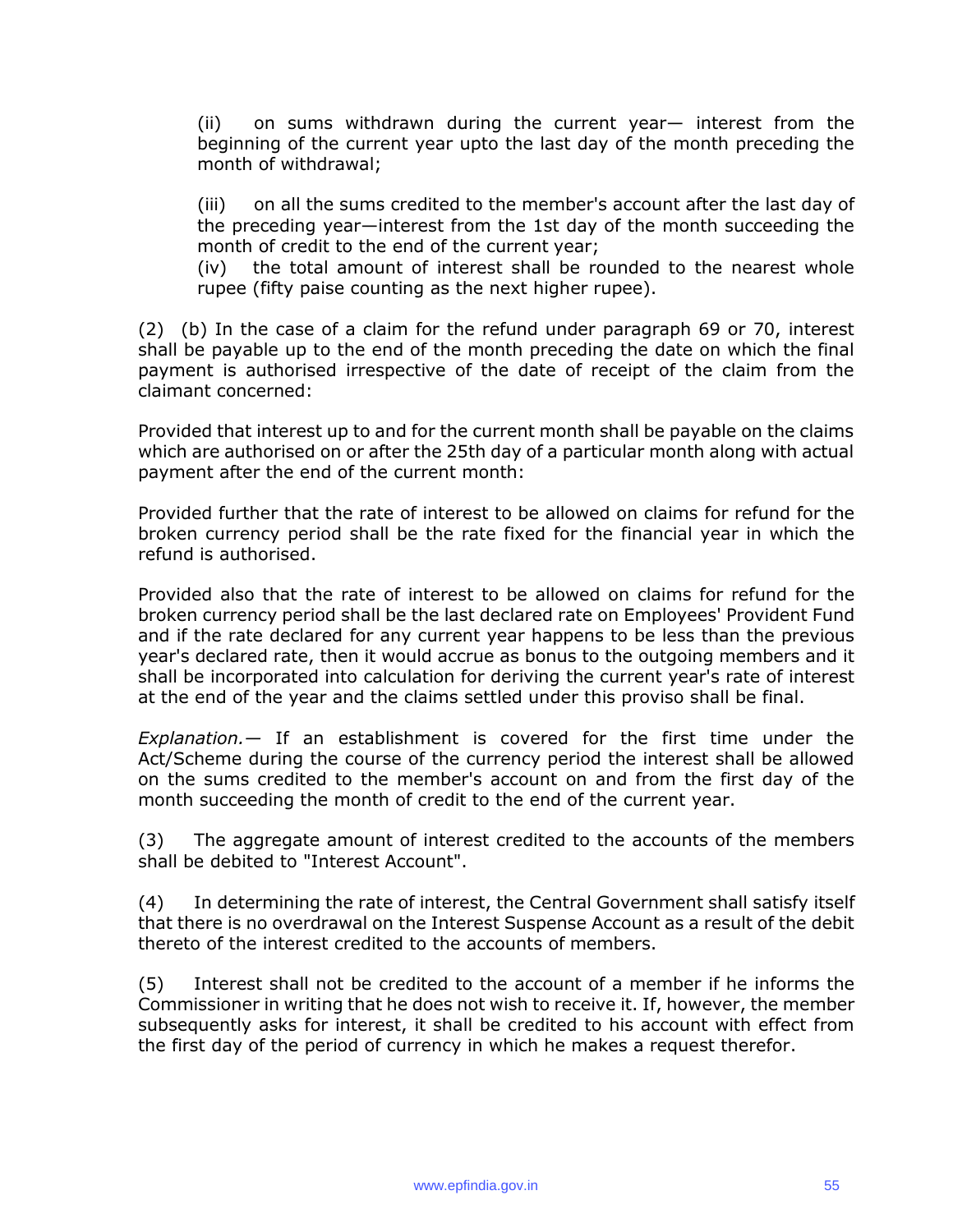(6) Interest shall not be credited to the account of a member from the date on which it has become Inoperative Account, under the provisions of sub-paragraph (6) of paragraph 72.

## **CHAPTER VIII**

## **NOMINATIONS, PAYMENTS AND WITHDRAWALS FROM THE FUND**

#### **61. Nomination**

(1) Each member shall make in his declaration in Form 2, a nomination conferring the right to receive the amount that may stand to his credit in the Fund in the event of his death before the amount standing to his credit has become payable, or where the amount has become payable , before payment has been made.

(2) A member may in his nomination distribute the amount that may stand to his credit in the Fund amongst his nominees at his own discretion.

(3) If a member has a family at the time of making a nomination, the nomination shall be in favour of one or more persons belonging to his family. Any nomination made by such member in favour of a person not belonging to his family shall be invalid.

Provided that a fresh nomination shall be made by the member on his marriage and any nomination made before such marriage shall be deemed to be invalid.

(4) If at the time of making a nomination the member has no family, the nomination may be in favour of any person or persons but if the member subsequently acquires a family, such nomination shall forthwith be deemed to be invalid and the member shall make a fresh nomination in favour of one or more persons belonging to his family.

(4A) Where the nomination is wholly or partly in favour of a minor, the member may, for the purposes of this Scheme, appoint a major person of his family, as defined in clause (g) of paragraph 2, to be the guardian of the minor nominee in the event of the member predeceasing the nominee and the guardian so appointed:

Provided that where there is no major person in the family, the member may, at his discretion, appoint any other person to be a guardian of the minor nominee.

(5) A nomination made under sub-paragraph (1) may at any time be modified by a member after giving a written notice of his intention of doing so in Form [2]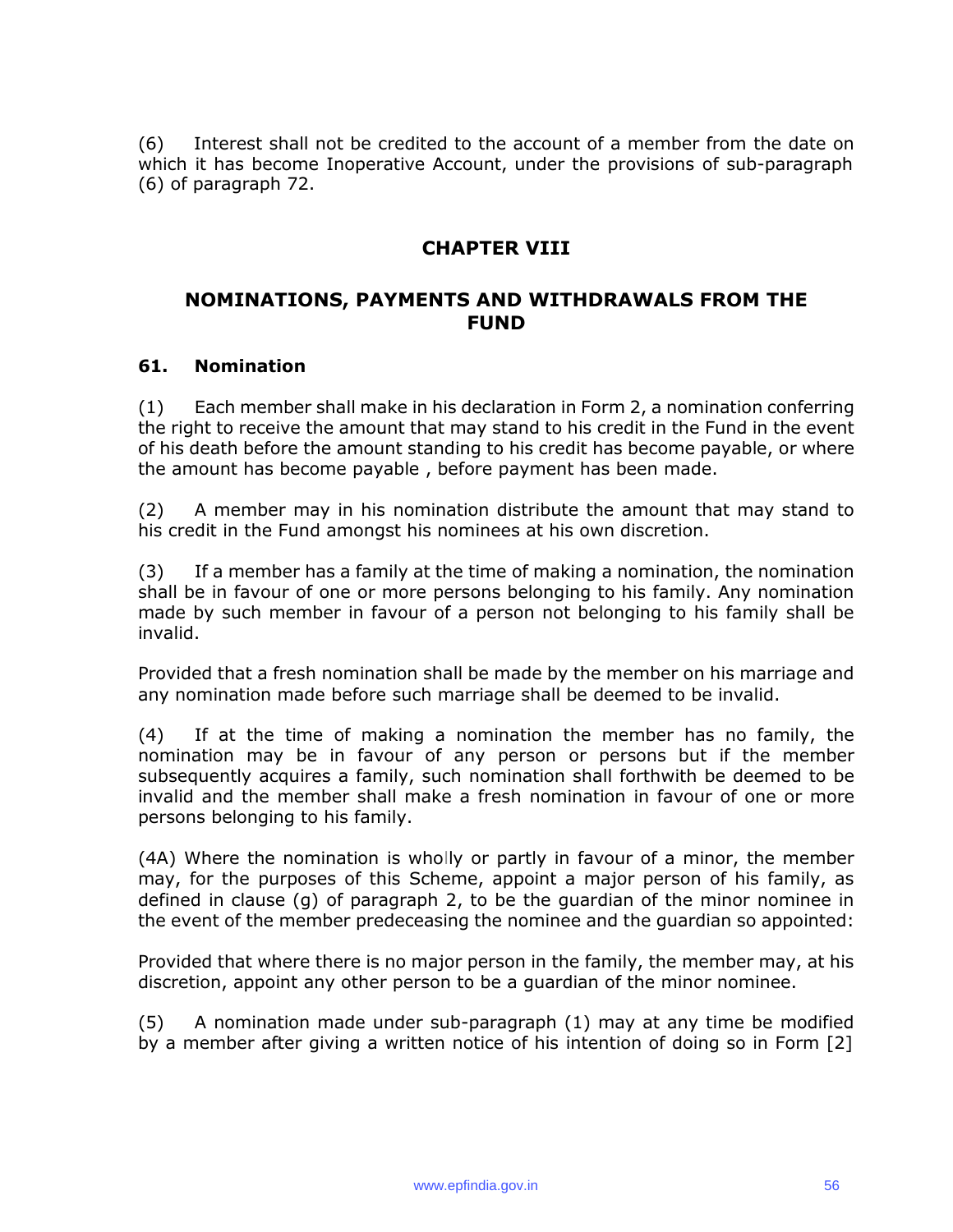annexed hereto. If a nominee predeceases the member, the interest of the nominee shall revert to the member who may make a fresh nomination in respect of such interest.

(6) A nomination or its modification shall take effect to the extent that it is valid on the date on which it is received by the Commissioner.

## **62. Financing of Members' Life Insurance Policies**

(1) Where a member desires that premium due on a policy of Life Insurance taken by him on his own life should be financed from his Provident Fund Account, he may apply in such form and in such manner as may be prescribed by the Commissioner.

(2) On receipt of such application, the Commissioner, or, where so authorised by the Commissioner, any other officer subordinate to him may make payment on behalf of the member to the Life Insurance Corporation of India towards premium due on his policy:

Provided that no such payment shall be made unless the premium is payable yearly.

(3) Any payment made under sub-paragraph (2) shall be made out of and debited to the member's own contribution with interest thereon standing to his credit in the Fund.

(4) No payment shall be made under sub-paragraph (2) unless the member's own contribution in his Provident Fund Account with interest thereon is sufficient to pay the premium; and where the payment is to be made on the first premium, sufficient to pay the premium for two years.

(5) No payment shall be made towards a policy unless it is legally assignable by the member to the Central Board.

(6) The Commissioner shall before making payment in respect of existing policies, satisfy himself by reference to the Life Insurance Corporation that no prior assignment of the policy exists and the policy is free from all encumbrances.

(7) No education endowment policy or marriage endowment policy shall be financed from the Fund, if such policy is due for payment in whole or in part before the member attains the age of 55 years.

## **63. Conversion of policy into a paid up one and payment of late fee, etc.**

Where a policy of Life Insurance of a member is financed from his Provident Fund Account, the Commissioner may,

(a) convert the Insurance Policy into a paid up one when the credit in his Provident Fund on account of his share becomes inadequate for the payment of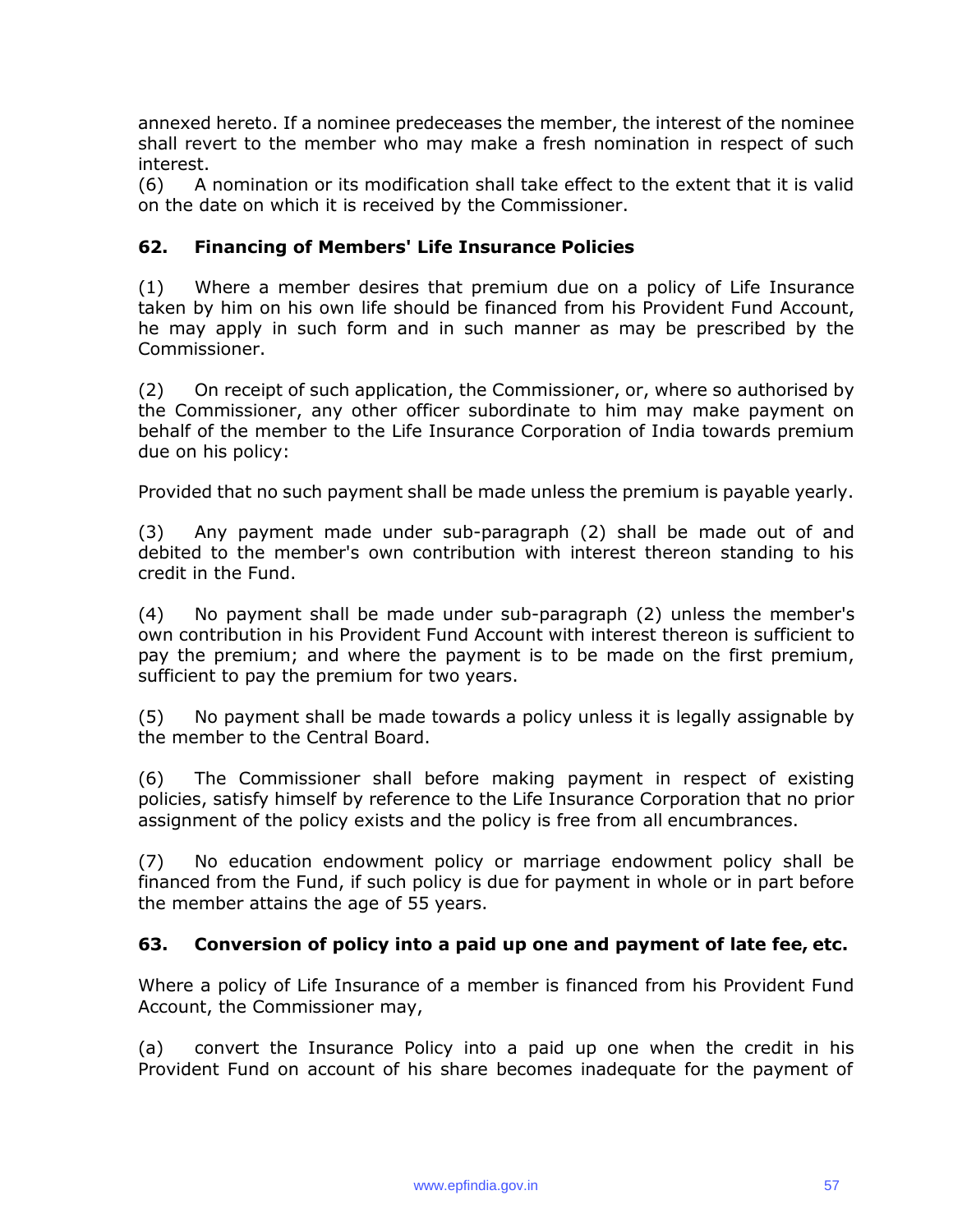any premium;

(b) pay late fee and interest out of the member's own contribution in his Provident Fund Account, if any premium cannot be remitted to the Life Insurance Corporation in time because of delay in sending to the Commissioner the policy duly assigned to the Central Board or any other reasons for which the member or his employer may be responsible.

## **64. Assignment of policies to the Fund**

(1) The policy shall, within six months of the first payment under paragraph 62, be assigned by endorsement thereon, to the Central Board and shall be delivered to the Commissioner.

(2) Notice of the assignment of the policy shall be given by the member to the Life Insurance Corporation and the acknowledgement of the said notice by the Corporation shall be sent to the Commissioner within three months of the date of assignment.

(3) The terms of the policy shall not be altered nor shall the policy be exchanged, for another policy without the prior consent of the Commissioner to whom the details of the alteration or of the new policy shall be furnished in such form as he may specify.

(4) If the policy is not assigned and delivered as required under subparagraph (1), or is assigned otherwise than to the Central Board or is charged or encumbered or lapses any amount paid from the Fund in respect of such policy shall, with interest thereon at the rate provided under paragraph 60, be repaid by the member forthwith to the Fund. In the event of default, the employer shall, on receipt of such directions as may be issued by the Commissioner in this behalf, deduct the amount in lump sum or in such instalments as the Commissioner may determine from the emoluments of the member and pay it to the Fund within such time and in such manner as may be specified by the Commissioner. The amount so repaid or recovered shall be credited to the member's account in the Fund.

## **65. Bonus on policy to be adjusted against payments made from the Fund**

So long as the policy remains assigned to the Central Board, any bonus accruing on it may be drawn by the Central Board or where authorised by the Central Board by the Commissioner, and adjusted against the payments made on behalf of the member under paragraph 62.

## **66. Reassignment of policies**

(1) Where the accumulations standing to the credit of the member are withdrawn under paragraph 69 or when the member repays to the Fund the amounts of premium paid by the Board with interest thereon at the rate provided in paragraph 60, the Central Board or where authorised by the Central Board, the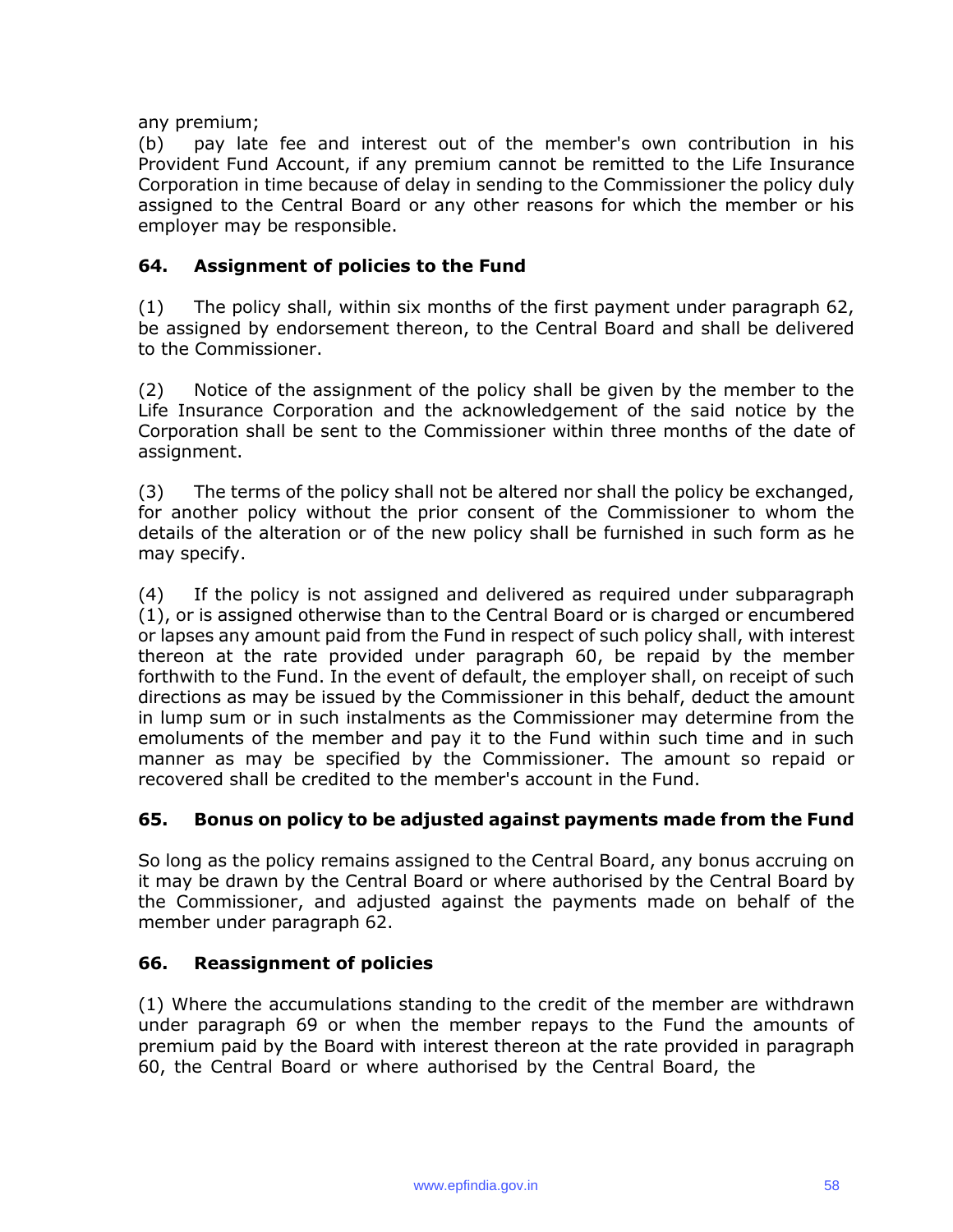Commissioner shall reassign by endorsement thereon the policy to the member together with a signed notice of reassignment addressed to the Life Insurance Corporation.

(2) If the member dies before the policy has been reassigned under subparagraph (1), the Central Board or where, authorised by the Central Board, the Commissioner shall reassign by the endorsement thereon, the policy to the nominee of the member if a valid nomination subsists, and if there be no such nominee, to such person as may be legally entitled to receive it together with a signed notice of reassignment addressed to the Life Insurance Corporation.

## **67. Recovery of amounts paid towards Insurance Policies**

If a policy matures or otherwise falls due for payment during the currency of its assignment, the Central Board or, where so authorised by the Central Board, the Commissioner shall realise the amount assured together with bonus, if any, accrued thereon place to the credit of the member the amount so realised, or the whole of the amount paid from the Fund in respect of the policy with interest thereon, whichever is less, and refund the balance, if any, to the member.

68. [\*\*\*]

68A. [\*\*\*]

#### **68B. Withdrawal from the Fund for the purchase of a dwelling house/flat or for the construction of a dwelling house including the acquisition of a suitable site for the purpose**

(1) The Commissioner, or where so authorised by the Commissioner, any officer subordinate to him, may on an application from a member in such form as may be prescribed and subject to the conditions prescribed in this paragraph sanction from the amount standing to the credit of the member in the fund, a [withdrawal]—

(a) for purchasing a dwelling house/flat, including a flat in a building owned jointly with others (outright or on hire purchase basis), or for constructing dwelling house including the acquisition of a suitable site for the purpose from the Central Government, the State Government, a cooperative society, and institution, a trust, a local body or a Housing Finance Corporation (hereinafter referred to as the agency/agencies); or

(b) for purchasing a dwelling site for the purpose of construction of a dwelling house or a ready-built dwelling house/flat from any individual or (bb) for purchasing dwelling house/flat on ownership basis from a promoter governed by the provisions of any Flats or Apartments Ownership Act or by any other analogous or similar law of the Central Government or the State Government as may be in force in any State or area for the time being and who intends to construct or constructs dwelling house or block of flats and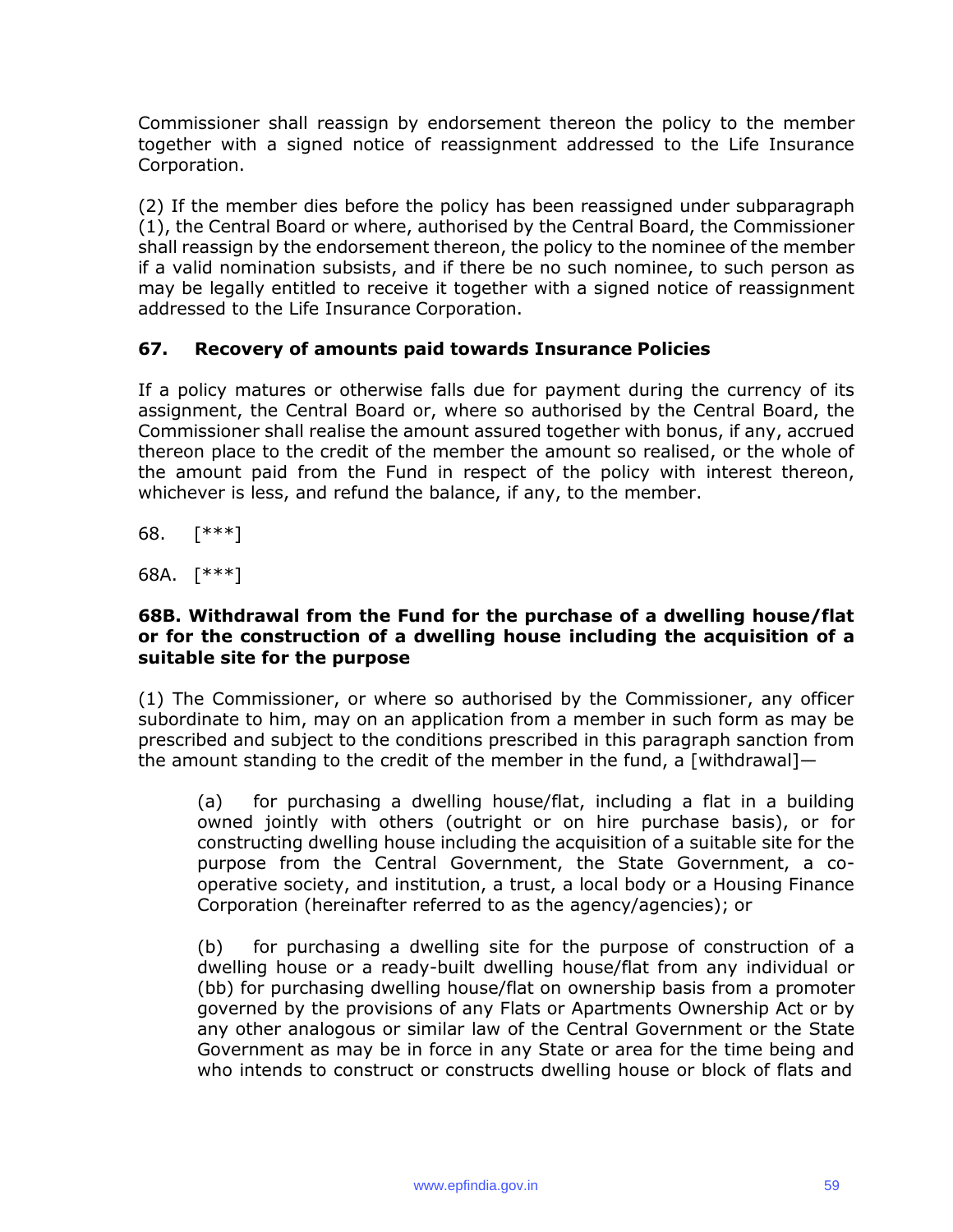the member is required to pay to the said promoter in advance for financing the said construction of the house/flat;

Provided that the member has entered into an agreement with the promoter as may be required under the Flats or Apartments Ownership Act or any other analogous or similar law of the Central Government or State Government which may be in force in any State or any area and the said agreement is registered under the Indian Registration Act, 1908; or

(c) for the construction of a dwelling house on a site owned by the member or the spouse of the member or jointly by the member and the spouse, or for completing/continuing the construction of a dwelling house already commenced by the member or the spouse, on such site, [or for purchase of a house/flat in the joint name of the member and the spouse under clauses (a) and (b) above].

*Explanation I* : In this paragraph, the expression, 'co-operative society' means a society registered or deemed to be registered under the Cooperative Societies Act, 1912 (2 of 1912), or under any other law for the time being in force in any State relating to co-operative societies.

Explanation 2.- $[***]$ 

(2) (a) For the purpose of purchase of a site for construction of house thereon, the amount of withdrawal shall not exceed the member's basic wages and dearness allowance for twenty-four months or the member's own share of contributions, together with the employer's share of contributions with interest thereon or the actual cost towards the acquisition of the dwelling site, whichever is the least.

(b) For the purpose of acquisition of a ready built house/flat or for construction of a house/flat, the withdrawal shall not exceed the member's basic wages and dearness allowance for thirty-six months or the member's own share of contributions, together with the employer's share of contributions, with interest thereon, or the total cost of construction, whichever is the least.

(3) (a) No withdrawal under this paragraph shall be granted unless:

(i) the member has completed five years' membership of the Fund;

(ii) the member's own share of contributions, with interest thereon in the amount standing to his credit in the Fund is not less than one thousand rupees;

(iii) a declaration from the member that the dwelling site or the dwelling house/flat or the house under construction is free from encumbrances and the same is under title of the member and/or the spouse:

Provided that where a dwelling site or a dwelling house/flat is mortgaged to any of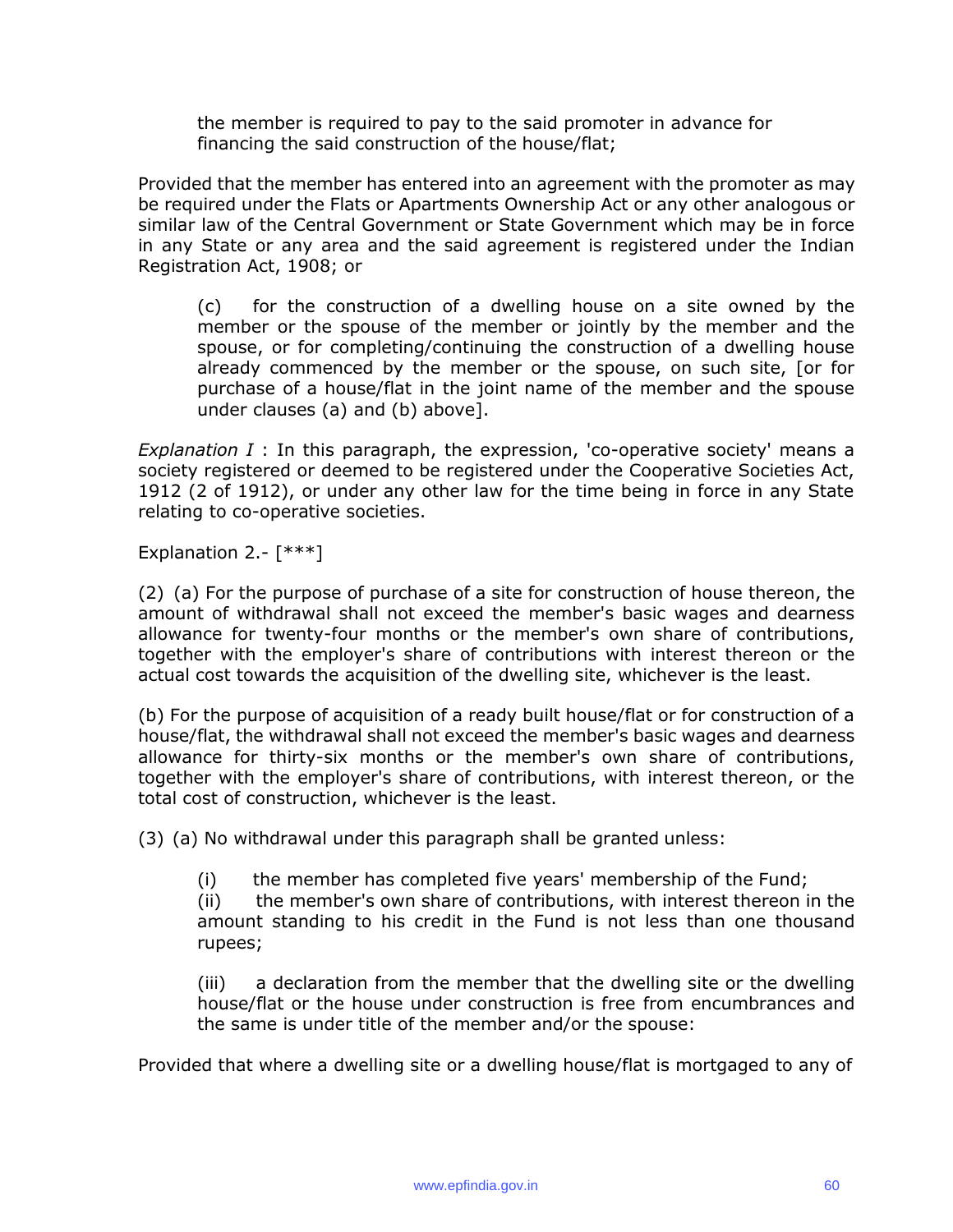the agencies, referred to in clause (a) of sub-paragraph (1), solely for having obtained funds for the purchase of a dwelling house/flat or for the construction of a dwelling house including the requisition of a suitable site for the purpose, such a dwelling site or a dwelling house/flat, as the case may be, shall not be deemed to be an encumbered property:

Provided further that a land acquired on a perpetual lease or on lease for a period of not less than 30 years for constructing a dwelling house/flat or a house/flat built on such a leased land, shall also not be deemed to be an encumbered property:

Provided also that where the site of the dwelling house/flat is held in the name of any agency, referred to in clause (a) of sub-paragraph (1) and the allottee is precluded from transferring or otherwise disposing of, the house/flat, without the prior approval of such agency, the mere fact that the allottee does not have absolute right of ownership of the house/flat and the site is held in the name of the agency, shall not be a bar to the giving of a withdrawal under clause (a) of sub-paragraph (1), if the other conditions mentioned in this paragraph are satisfied.

(b) No withdrawal shall be granted for purchasing a share in a joint property or for constructing a house on a site owned jointly except on a site owned jointly with the spouse.

- (4) Subject to the limitation prescribed in sub-paragraph  $(2)$ -
	- (a) where the withdrawal is for the purchase of a dwelling house/flat or a dwelling site from an agency referred to in clause (a) of sub-paragraph (1), the payment of withdrawal shall not be made to the member but shall be made direct to the agency in one or more instalments, as may be authorised by the member;
	- (b) where the withdrawal is for the construction of a dwelling house, it may be sanctioned in such number of instalments as the Commissioner or where so authorised by the Commissioner, any officer subordinate to him, thinks fit;
	- (c) [\*\*\*]
	- (d) where the withdrawal is for purchasing a dwelling house/flat on ownership basis from a promoter as referred to in clause (bb) of sub- paragraph (1), the payment or withdrawal shall be made to the member in one or more instalments as may be required to be paid by the said promoter and as authorised by the member.

*Explanation:* "Promoter" includes a person who constructs or causes to be constructed a block or building of flats or apartments for the purpose of selling some or all of them to other persons or to a Company, Co-operative Society or other association of persons and his assignees and where the person who builds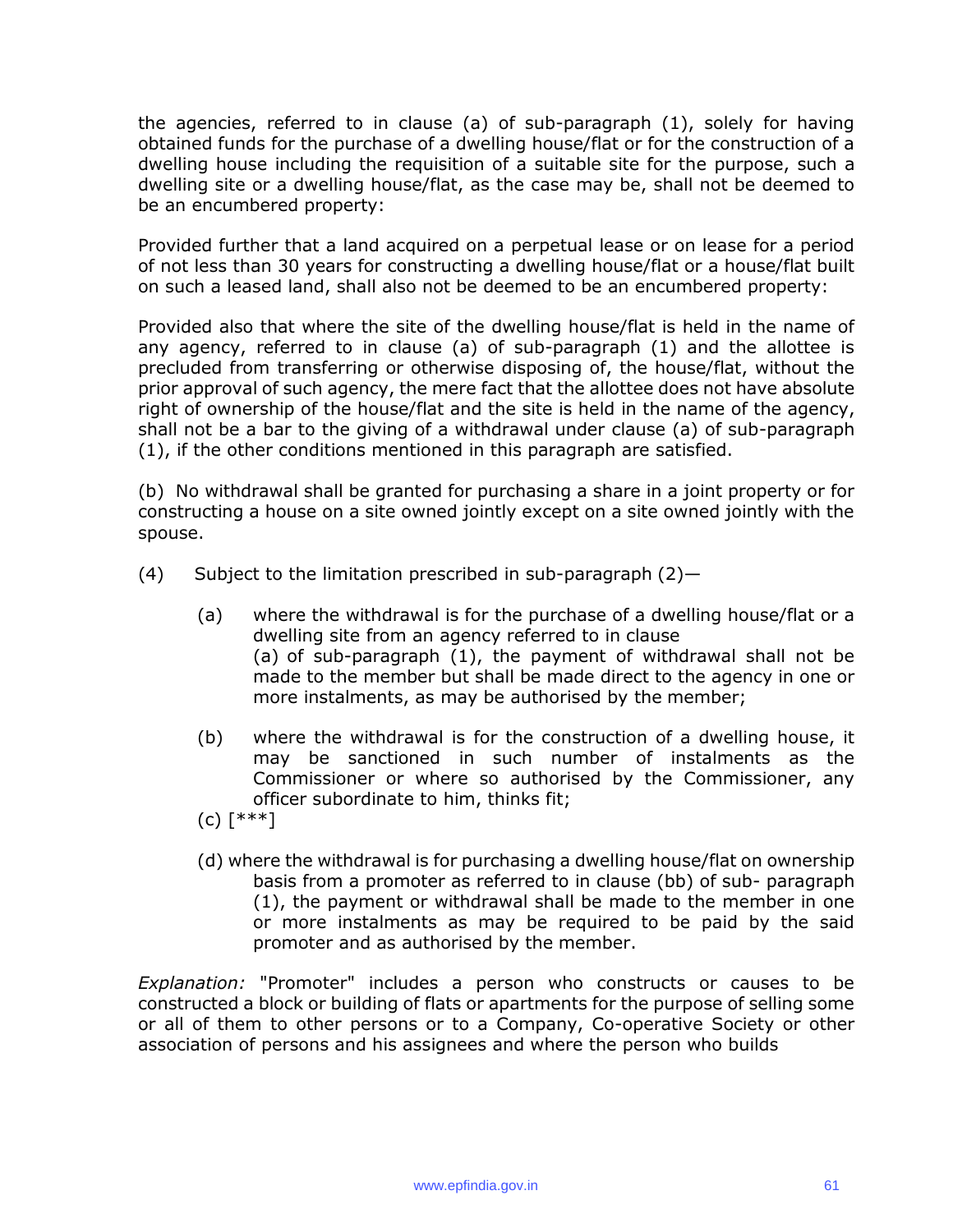and the person who sells are different persons, the term "promoter" includes both.

(5) Where a withdrawal is sanctioned for the construction of a dwelling house, the construction shall commence within six months of the withdrawal of the first instalment and shall be completed within twelve months of the withdrawal of the final instalment. Where the withdrawal is sanctioned for the purchase of a dwelling house/flat or for the acquisition of a dwelling site, the purchase or acquisition, as the case may be, shall be completed within six months of the withdrawal of the amount:

Provided that this provision shall not be applicable in case of purchase of a dwelling house/flat on hire-purchase basis and in cases where a dwelling site is to be acquired or houses are to be constructed by a co-operative society on behalf of its members with a view to their allotment to the members.

(6) Except in the cases specified in sub-paragraphs (7) [and (7A)], no further withdrawal shall be admissible to a member under this paragraph.

(7) An additional withdrawal upto [twelve months] basic wages and dearness allowance or the member's own share of contributions with interest thereon, in the amount standing to his credit in the Fund, whichever is less, may be granted in one instalment only, for additions, substantial alterations or improvements necessary to the dwelling house owned by the member or by the spouse or jointly by the member and the spouse:

Provided that the withdrawal shall be admissible only after a period of five years from the date of completion of the dwelling house.

(7A) A further withdrawal equivalent to the amount of difference between the amount of withdrawal admissible to a member under sub-paragraph (2) above as on the date of fresh application and the amount of withdrawal that was drawn by a member under this paragraph any time during 6 years preceding 3rd October, 1981, may be granted to such a member (i) who had availed of the earlier withdrawal for purchase of a dwelling site and has now proposed to construct a dwelling house on the land so purchased or (ii) who had availed of the earlier withdrawal for making initial payment towards the allotment/purchase of a house/flat from any agency as referred to in clause

(a) of sub-paragraph (1) above and has now proposed to avail of an advance for completing the transaction to get the sole ownership of the house/flat so purchased or (iii) who had availed the earlier advance for construction of a house but could not complete the construction in the time due to lack of funds.

(7B) A further withdrawal up to twelve months basic wages and dearness allowance or member's own share of contribution with interest thereon in his account, whichever is the least, may be granted for addition, alteration, improvement or repair of the dwelling house owned by the member or by the spouse or jointly by the member and the spouse, after ten years of withdrawal, under sub-paragraph (7).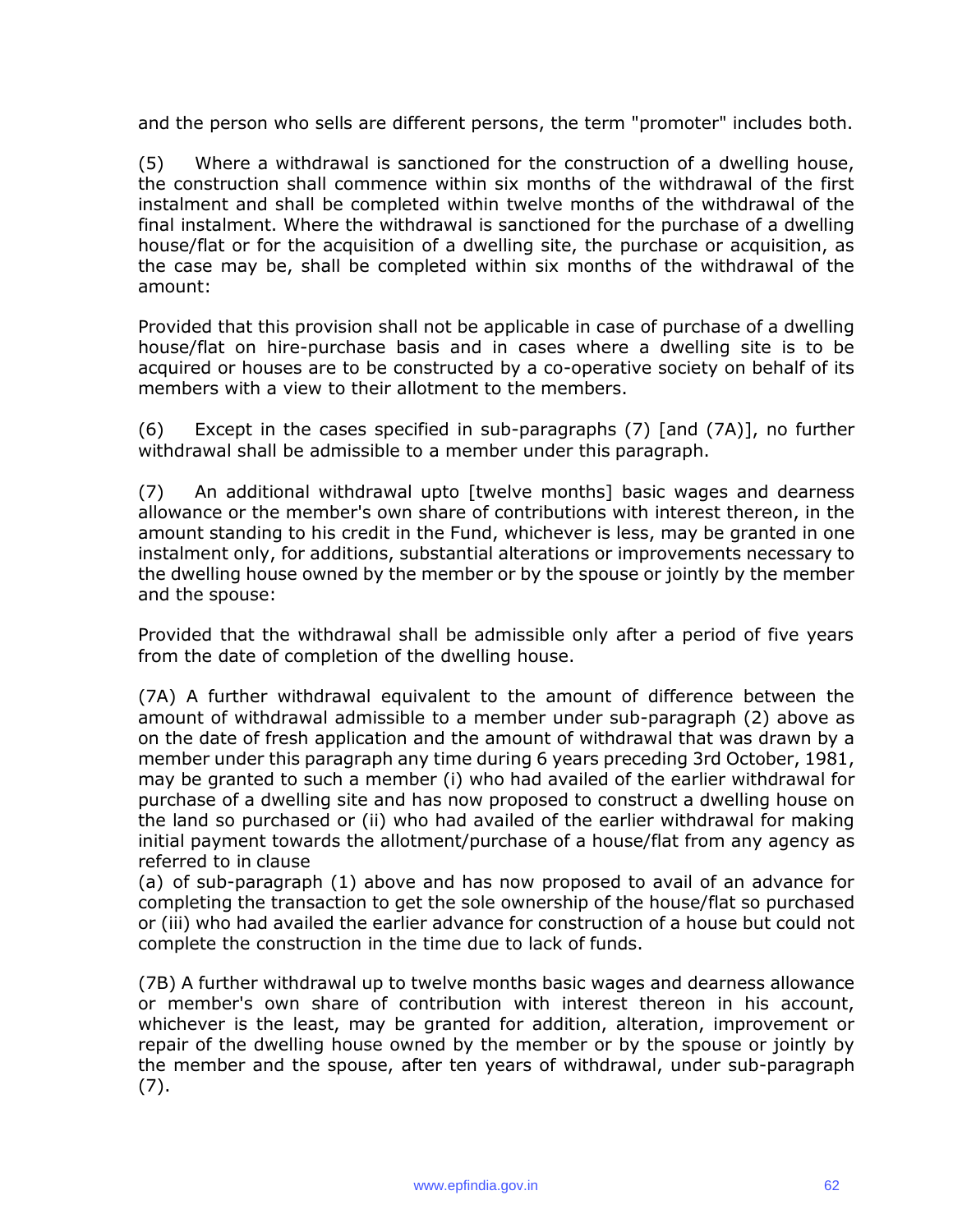(8) [\*\*\*].

(9) (a) If the withdrawal granted under this paragraph exceeds the amount actually spent for the purpose for which it was sanctioned, the excess amount shall be refunded by the member to the Fund in one lump sum within thirty days of the finalisation of the purchase, or the completion of the construction of, or necessary additions, alterations, or improvements to a dwelling house, as the case may be. The amount so refunded shall be credited to the employer's share of contributions in the member's account in the Fund to the extent of withdrawal granted out of the said share and the balance, if any, shall be credited to the member's share of contributions in his account.

(b) In the event of the member not having been allotted a dwelling site/dwelling house/flat, or in the event of the cancellation of an allotment made to the member and of the refund of the amount by the agency, referred to in clause (a) of subparagraph (1) or in the event of the member not being able to acquire the dwelling site or to purchase the dwelling house/flat from any individual or to construct the dwelling house, the member shall be liable to refund to the Fund in one lump sum and in such manner as may be specified by the Commissioner, or where so authorised by the Commissioner, any officer subordinate to him, the amount of withdrawal remitted under this paragraph to him or, as the case may be, to the agency referred to in clause (a) of sub- paragraph (1).

The amount so refunded shall be credited to the employer's share of contributions in the member's account in the Fund, to the extent of withdrawal granted out of the said share, and the balance, if any, shall be credited to the member's own share of contributions in his account.

(10) If the Commissioner, or where so authorised by the Commissioner, any officer subordinate to him is satisfied that the withdrawal granted under this paragraph has been utilised for a purpose other than that for which it

was granted or that the member refused to accept an allotment or to acquire a dwelling site or that the conditions of withdrawal have not been fulfilled or that there is reasonable apprehension that they will not be fulfilled wholly or partly; or that the excess amount will not be refunded in terms of clause (a) of sub- paragraph (9) or that the amount remitted back to the member by any agency referred to in clause (a) of sub-paragraph (1), will not be refunded in terms of clause (b), of subparagraph (9), the Commissioner, or where so authorised by the Commissioner, any officer subordinate to him, shall forthwith take steps to recover the amount due with penal interest thereon at the rate of two per cent per annum from the wages of the member in such number of instalments as the Commissioner, or where so authorised by the Commissioner, any officer subordinate to him, may determine. For the purpose of such recovery the Commissioner or where so authorised by the Commissioner, any officer subordinate to him may direct the employer to deduct such instalment from the wages of the member and on receipt of such direction, the employer shall deduct accordingly. The amount so deducted, shall be remitted by the employer to the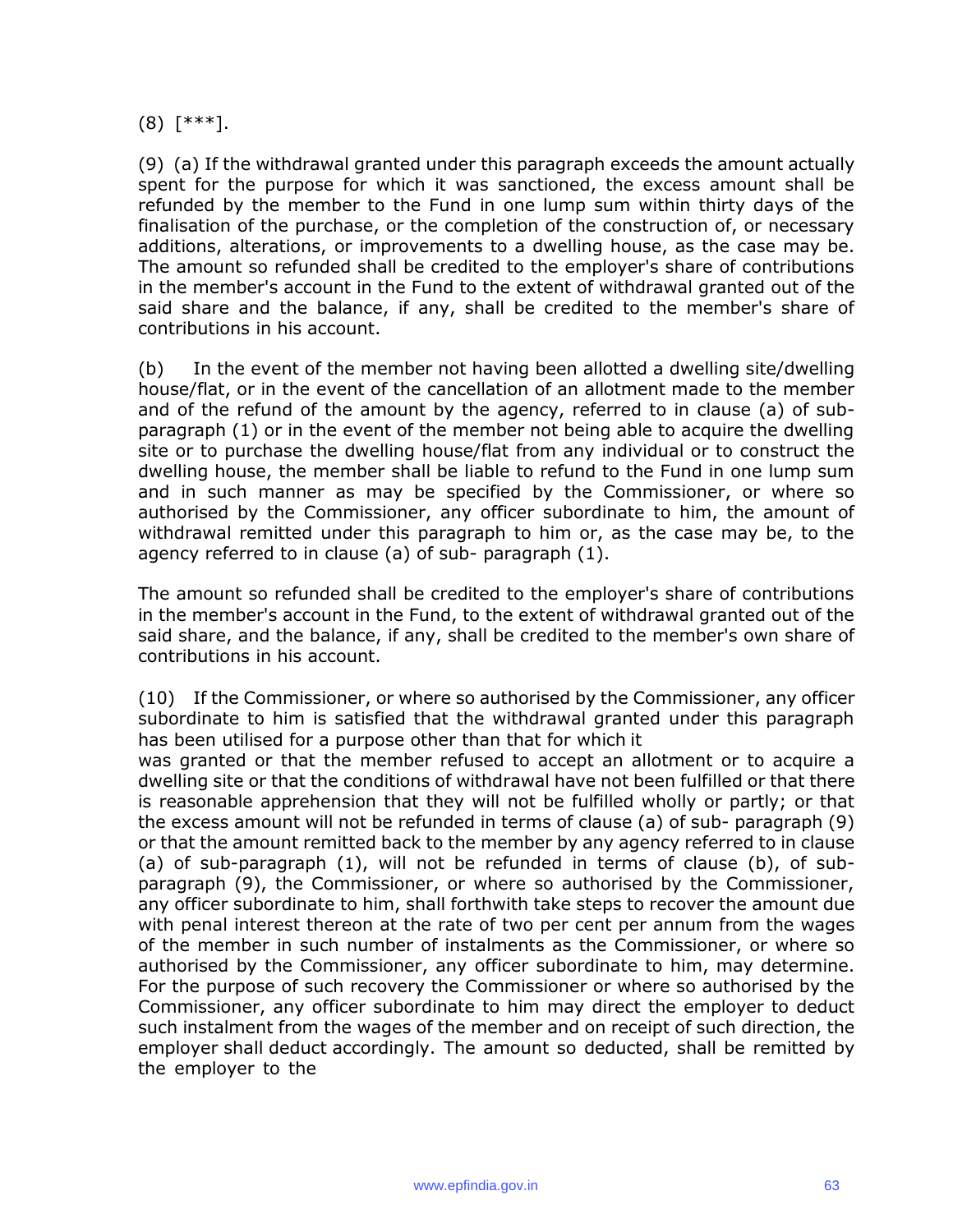Commissioner, or where so authorised by the Commissioner, any officer subordinate to him within such time and in such manner as may be specified in the direction. The amount so refunded, excluding the penal interest, shall be credited to the employer's share of contributions in the member's account in the Fund to the extent of withdrawal granted out of the said share and the balance, if any, shall be credited to the member's own share of contributions in his account. The amount of penal interest shall, however, be credited to the Interest Account:

Provided that the recovery of withdrawal under sub-paragraph (10) shall be restricted to cases where the recovery has been ordered by the sanctioning authority while the member is in service.

(11) Where any withdrawal granted under this paragraph has been misused by the member, no further withdrawal shall be granted to him under this paragraph within a period of three years from the date of grant of the said withdrawal or till the full recovery of the amount of the said withdrawal, with penal interest thereon, whichever is later.

## **68-BB. Withdrawal from the Fund for repayment of loans in special cases**

(1) (a) The Commissioner, or, where so authorised by the Commissioner, any officer subordinate to him, may on an application from a member, sanction from the amount standing to the credit of the member in the Fund, [withdrawal] for the repayment, wholly or partly, of any outstanding principal and interest of a loan [obtained in the name of the member or spouse of the member or jointly by the member and spouse from a State Government, registered Co-operative Society, State Housing Board, Nationalised Banks, Public Financial Institutions], Municipal Corporation or a body similar to the Delhi Development Authority solely for the purposes specified in subparagraph (i) of paragraph 68B.

(b) The amount of [withdrawal] shall not exceed the member's basic wages and dearness allowance for [thirty-six months] or his own share of contributions together with the employer's share of contributions, with interest thereon, in the member's account in the Fund or the amount of outstanding principal and interest of the said loans, whichever is least.

(2) No [withdrawal] shall be sanctioned under this paragraph unless—

- (a) the member has completed [ten] years membership of the Fund; and
- (b) the member's own share of contributions, with interest thereon, in the amount standing to his credit in the Fund, is one thousand rupees or more; and
- (c) the member produces a certificate or such other documents, as may be prescribed by the Commissioner or where so authorised by the Commissioner, any officer subordinate to him from such agency, indicating the particulars of the member, the loan granted, the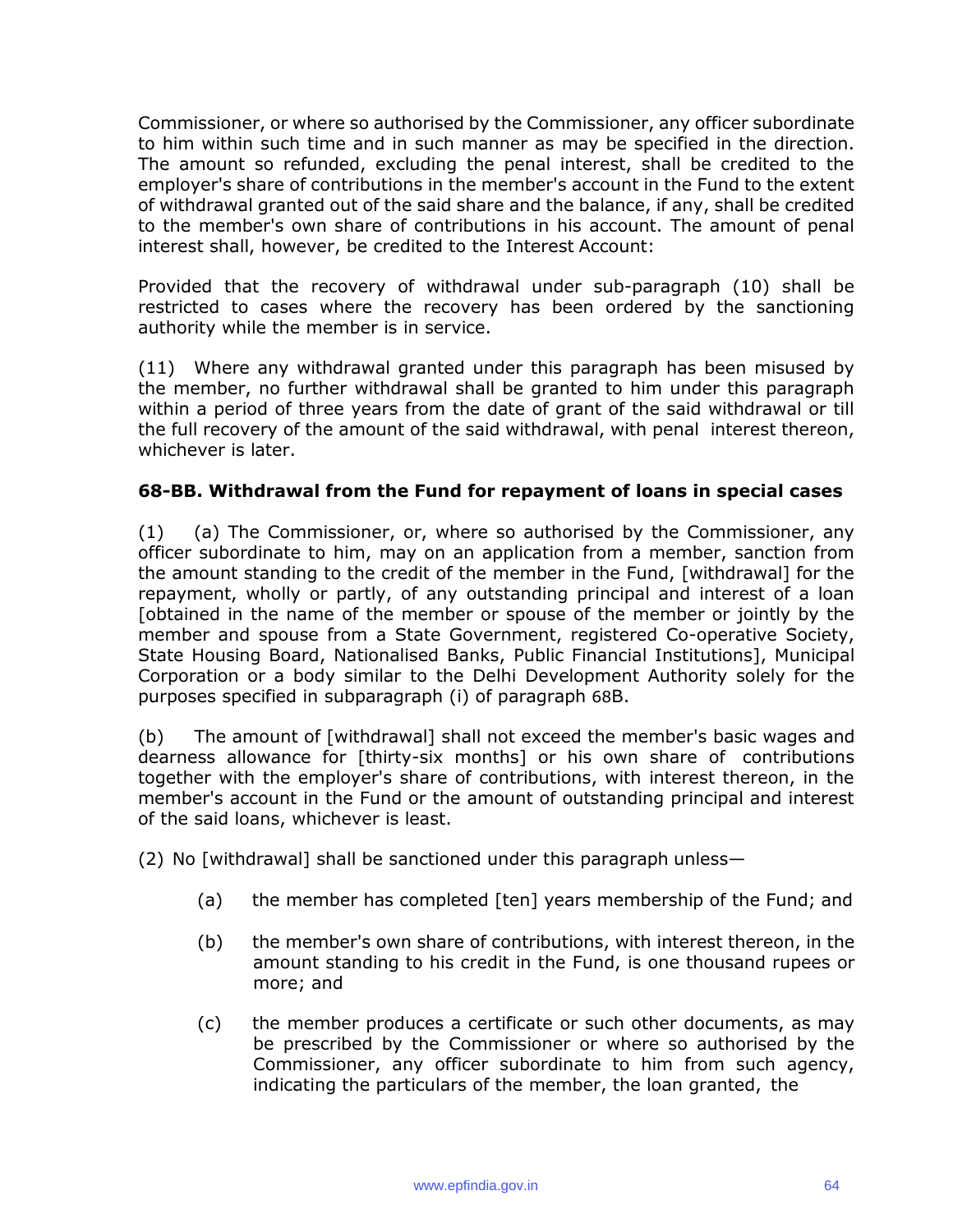outstanding principal and interest of the loan and such other particulars as may be required.

(3) The payment of the [withdrawal] under this paragraph shall be made direct to such agency on receipt of an authorisation from the member in such manner as may be specified by the Commissioner, or where so authorised by the Commissioner, any officer subordinate to him, and in no event the payment shall be made to the member.

#### **68BC. Withdrawal/financing from the Fund for the purchase of a dwelling house/flat or the construction of a dwelling house including the acquisition of a suitable site by the Member**

(1) Notwithstanding anything contained in Paragraph 68B or 68BB, where a member desires to purchase a dwelling house/flat, including a flat in a building owned jointly with others (outright or on hire purchase basis), or for construction of a dwelling house including the acquisition of a suitable site for the purpose, from the Central Government, a State Government, or a Housing Agency under a Housing Scheme as notified by the Central Provident Fund Commissioner from time to time, may apply in such form and in such manner, as may be prescribed by the Commissioner, for withdrawal from the amount standing to the credit of the member in the Fund, and the Commissioner, or where so authorized by the Commissioner, any officer subordinate to him, on receipt of such application may sanction such amount not exceeding the members own share of contributions with interest thereon (and the employers share of contributions with interest thereon to his credit) or the cost of the acquisition of the proposed property whichever is less by debiting to the members account:

Provided that no withdrawal under this paragraph shall be granted unless—

(i) the member has completed five years membership of the Fund; and

(ii) the share of contributions with interest thereon in the amount standing to the credit in the Fund of the member/or together with the spouse who is also a member, is not less than twenty thousand rupees:

Provided further that the Commissioner may, on sufficient grounds being shown through an application from a member in this regard, reduce the period as stipulated in (i) above to three years for withdrawal from the amount standing to the credit of the member in the Fund, for the repayment, wholly or partly, of any outstanding principal and/or interest of a loan obtained in the name of the member or spouse of the member or jointly by the member and spouse from any Government or a Housing Agency under Housing Scheme so notified, solely for the purposes specified in this proviso and the Commissioner, or where so authorized by the Commissioner, any officer subordinate to him, on receipt of such application may sanction such amount not exceeding the member's own share of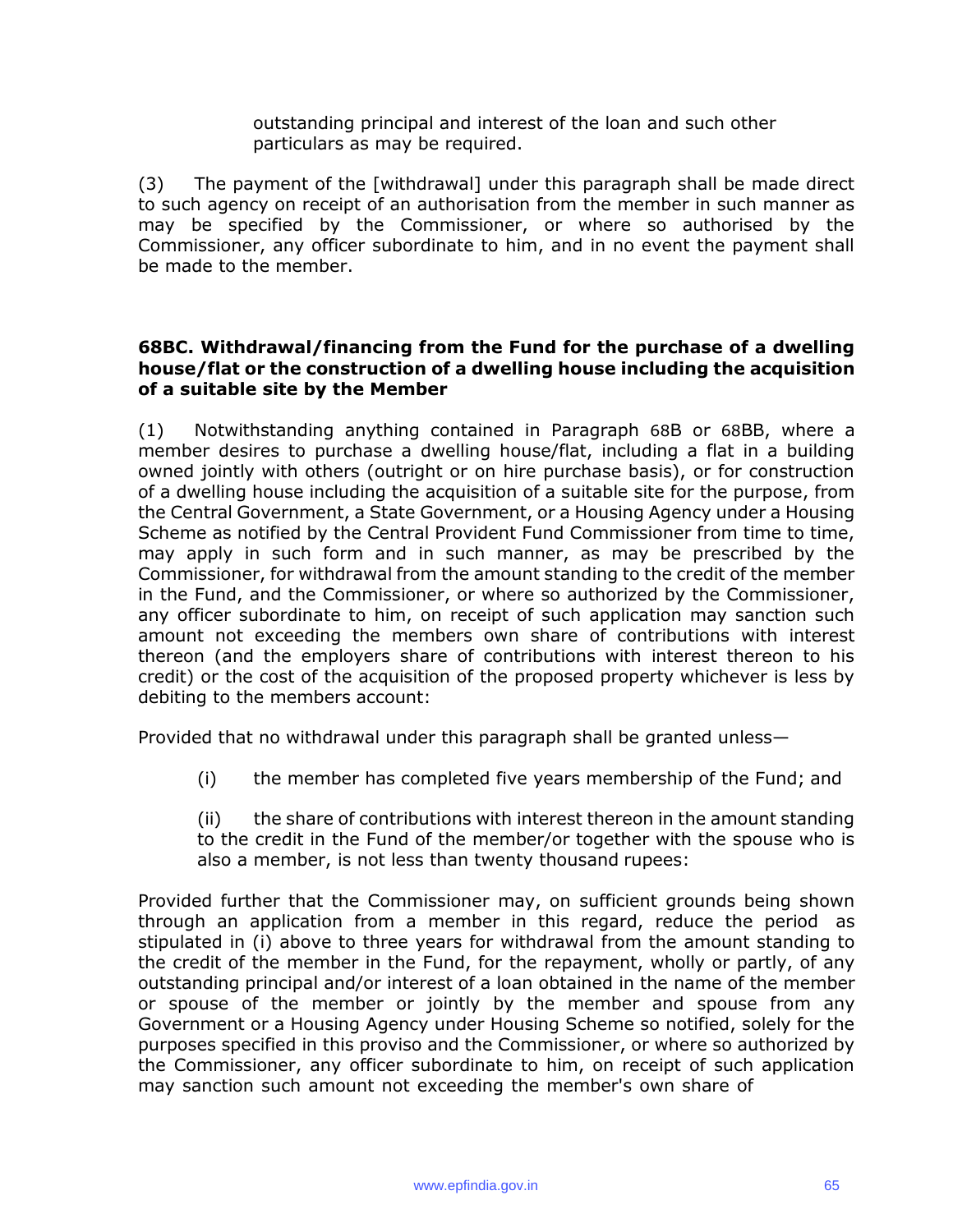contributions with interest thereon alongwith with the employers share of contributions with interest thereon, or the amount requested by the member or the outstanding balance in the loan account, whichever is less, by debiting to the members account:

Provided also that, where a member desires that monthly instalments for the repayment, wholly or partly, of any outstanding principal and/or interest of a loan obtained in the name of the member or spouse of the member or jointly by the member and spouse, solely for the purposes specified in this proviso, may be paid from the amount standing to the credit of the member in the Fund, he may apply in such form and in such manner, as may be prescribed by the Commissioner and on receipt of such an application, the Commissioner or where so authorized by the Commissioner, any other officer subordinate to him may make payment by the 15th of each month on behalf of the member to the Government or a Housing Agency concerned, as the case may be:

Provided also that when the membership of the member ceases to exist, to, where the amount standing in the credit of the member's account is not sufficient to pay the monthly instalment for any month, the Commissioner or where so authorized by the Commissioner any other officer subordinate to him shall not be liable to pay the monthly instalment or any late fee and/or interest, if any monthly instalment could not be remitted in time.

(2) The withdrawal or finance for the purchase of a dwelling house/flat or a dwelling site or construction of a dwelling house, under sub-paragraph (1) and proviso thereunder, shall not be made to the member in any event and shall be made direct to the Government or Housing Agency concerned only, as the case may be, in one or more instalments, as may be authorized by the member.

(3) No further withdrawal under this sub-paragraph (1) above shall be admissible to a member unless he has discharged his liability towards the existing loan.

(4) (a) If the withdrawal or finance granted under this paragraph exceeds the amount actually spent for the purpose for which it was sanctioned, the excess amount shall be refunded by the member to the Fund in one lump sum within thirty days of the finalisation of the purchase, or the completion of the construction of, or necessary additions or alterations to a dwelling house/flat, as the case may be.

The amount so refunded under sub-paragraph (a) shall be credited to the employer's share of contributions in the member's account in the Fund to the extent of withdrawal granted out of the said share and the balance, if any, shall be credited to the member's share of contributions in his account.

(c) In the event of the member not having been allotted a dwelling site/dwelling house/flat or in the event of the cancellation of an allotment made to the member by the Government or the Housing Agency, referred to in subparagraph (1) above, then the Government or the said Housing Agency, to which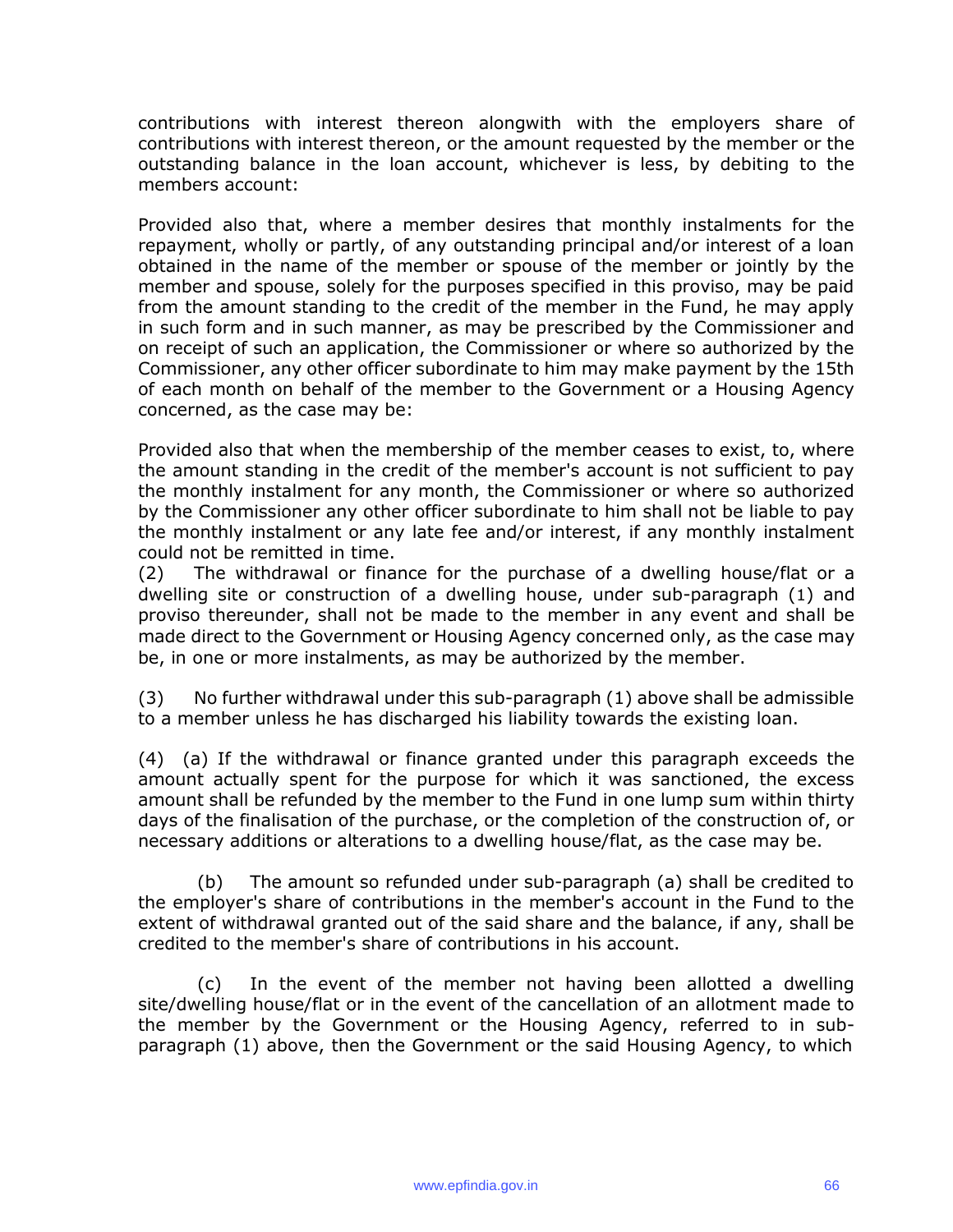the amount so withdrawn had been given shall be liable to refund the amount to the Fund in one lump sum in such manner as may be specified by the Commissioner, within a period not exceeding fifteen days from the date of such cancellation or nonallotment.

(d) The amount so refunded under clause (c) shall be credited to the employer's share of contributions in the members account in the Fund, to the extent of withdrawal granted out of the said share, and the balance, if any, shall be credited to members own share of contributions in his account.

(5) The Commissioner or where so authorized by the Commissioner any officer subordinate to him has reason to believe that the amount remitted to the Housing Agency under the Housing Scheme under this paragraph has been misutilized and will not be refunded, he shall forthwith take steps to recover the amount due with interest including penal interest thereon at the rate to be notified by the Commissioner from time to time and the amount so recovered shall be credited to member's account in the Fund to the extent of withdrawal granted out of the said account and interest thereon and the remaining amount, if any shall be credited to Administrative Account.

(6) The Commissioner may notify such Housing Agency be debarred from participation in the Housing Scheme.

**68BD.** Withdrawal of, and financing from, the Fund for purchase of dwelling house or flat or the construction or a dwelling house  $-(1)$ Notwithstanding anything contained in paragraph 68B or 68BB or 68BC, where a member of the Fund, who,-

- (a)being a member of a cooperative society or a society registered for housing purpose under any law for the time being in force and such society has at least ten members of the Fund, and
- (b)desires to purchase a dwelling house or flat including flat in a building owned jointly with others, outright or on hire-purchase basis, or for construction of a dwelling house including the acquisition of a suitable site for the purpose, from the Central Government, a State Government, or any housing agency under any housing scheme or any promoter or builder for the members,

may apply in such form and in such manner, as may be prescribed by the Commissioner, for withdrawal from the amount standing to the credit of the member in the Fund.

(2) The Commissioner, or any other officer subordinate to him where so authorized by the Commissioner, on receipt of such application may, sanction such amount not exceeding the member's own share of contribution with interest thereon and the employer's share of contribution with interest thereon to his credit or the cost of the acquisition of the proposed property whichever is less by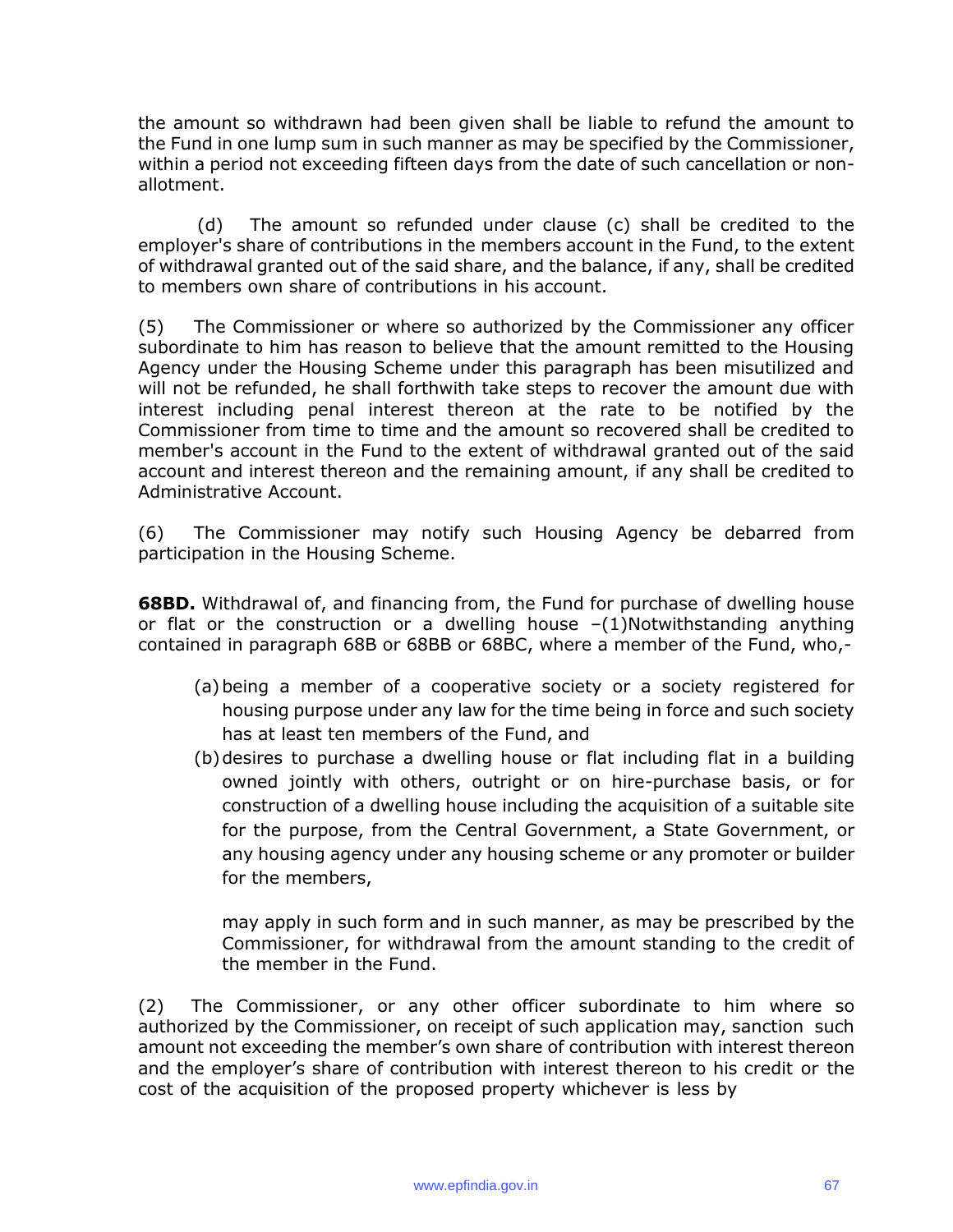debiting to the member's account:

Provided that the amount of the withdrawal shall not exceed ninety percent of the employer's share of contribution and interest thereon and employee's share of contribution and interest thereon;

Provided further that the member and the society as the case may be, shall be, liable in accordance with the terms of the agreement with the housing agency or promoter and the Commissioner shall not be responsible or liable or make himself liable for the act of the parties to the agreement.

- (3) No withdrawal under this paragraph shall be granted-
	- (i) unless the member has membership of the Fund for at least three years;
	- (ii) more than once;
	- (iii) unless the share of contribution with interest thereon in the amount standing to the credit in the Fund of the member/or together with the spouse who is also a member, is not less than twenty thousand rupees:

(4) Where a member desires and authorizes that monthly installment for the repayment, wholly or partly, of any outstanding principal or interest of a loan obtained in the name of the member or spouse of the member or jointly by the member and spouse may be paid from the amount standing to the credit of the member in the Fund, and payment may be made on behalf of the member to the Government or a housing agency or primary lending agency or bank concerned as the case may be:

Provided that when the membership of the member ceases to exist, or, where the amount standing to in the credit of the member's account is not sufficient to pay the monthly installment for any month, the Commissioner or where so authorized by the Commissioner any other officer subordinate to him shall not be liable to pay the monthly installment or any late fee or interest or other such charges.

(5) The withdrawal for the purchase of a dwelling house or flat or a dwelling site or construction of a dwelling house under sub-paragraph (1) and (2), shall not be made to the member in any event and shall be made direct to the Cooperative Society, Central Government, a State Government or any Housing Agency under any Housing Scheme or any promoter or builders as the case may be, in one or more installments, as may be authorized by the member.

(6) (a) If the withdrawal or finance granted under this paragraph exceeds the amount actually spent for the purpose for which it was sanctioned, the excess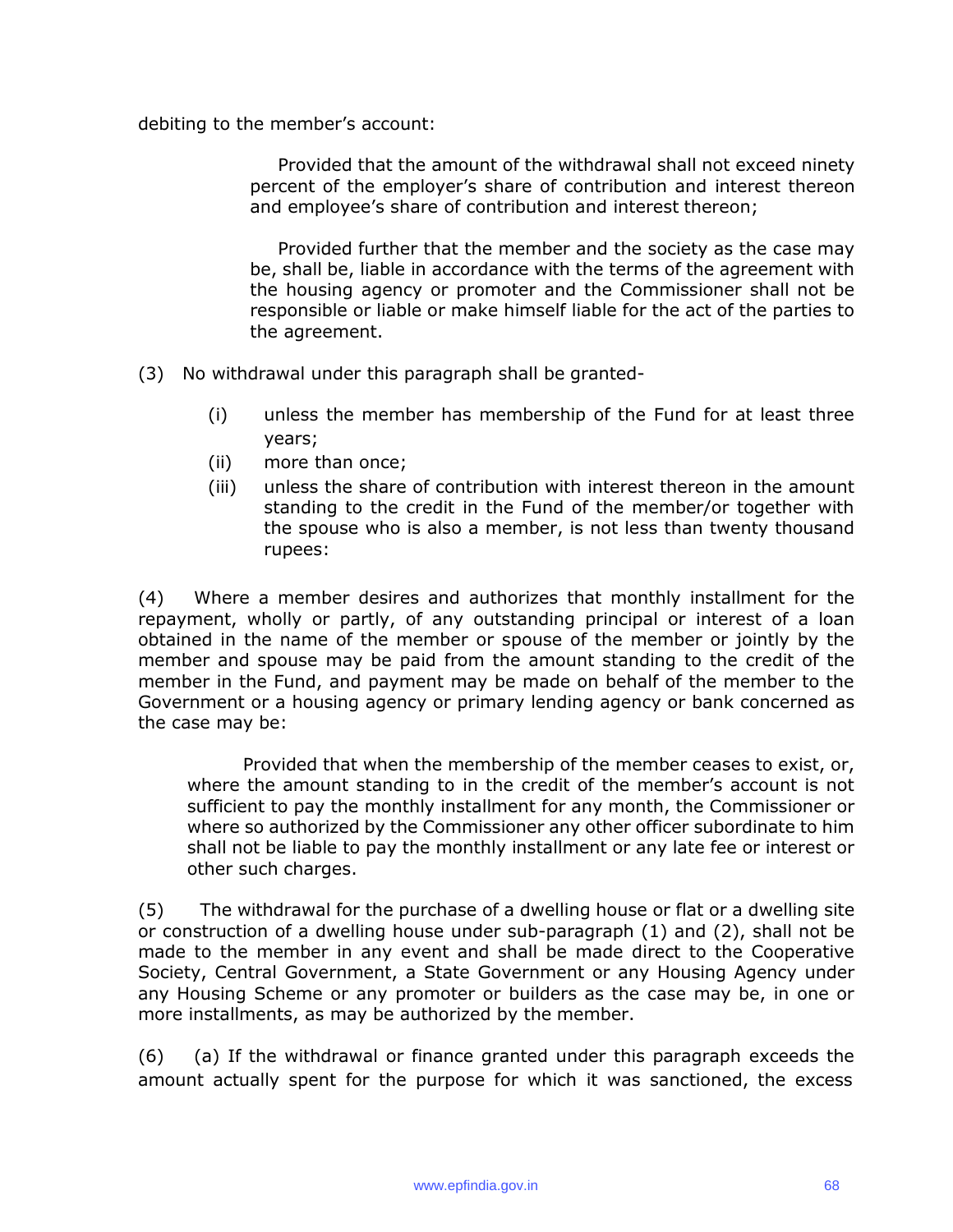amount shall be refunded by the member to the Fund in one lump sum within thirty days of the finalization of the purchase, or the completion of the construction of, or necessary additions or alterations to a dwelling house or flat, as the case may be;

(b) The amount so refunded under sub-paragraph (a) shall be credited to the employer's share of contribution in the member's account in the Fund to the extent of withdrawal granted out of the said share and the balance, if any, shall be credited to the member's share of contribution in his account;

(c) In the event of the member failing to get allotted a dwelling site or dwelling house or flat or in the event of the cancellation of an allotment, made to the member by the Cooperative Society, the Central Government, a State Government, or any Housing Agency under any Housing Scheme or any promoter or builder to which the amount so withdrawn has been given the member shall be liable to ensure the refund of the amount to the Fund in one lump sum in such manner as may be specified by the Commissioner, within a period not exceeding fifteen days from the date of such cancellation or nonallotment;

(d) The amount so refunded under clause (c) shall be credited to the employer's share of contribution in the member's account in the Fund, to the extent of withdrawal granted out of the said share, and the balance, if any, shall be credited to the member's own share of contribution in his account".

68C. [\*\*\*]

68D. [\*\*\*]

## **68-E Computation of period of membership**

In computing the period of membership of the Fund of a member under paragraphs 68-B, 68-BB and 68-K, his total service exclusive of periods of breaks under the same employer of factory/establishment before this scheme applied to him, as well as the periods, of his membership, whether of the Fund or of private provident fund of exempted factories/establishments or as an employee exempted under paragraph 27 or 27A as the case may be, immediately preceding the current membership of the Fund, shall be included:

Provided that the member has not severed his membership by withdrawal of his provident fund during such period.

68-F. [\*\*\*] 68-G. [\*\*\*]

68-GG.[\*\*\*]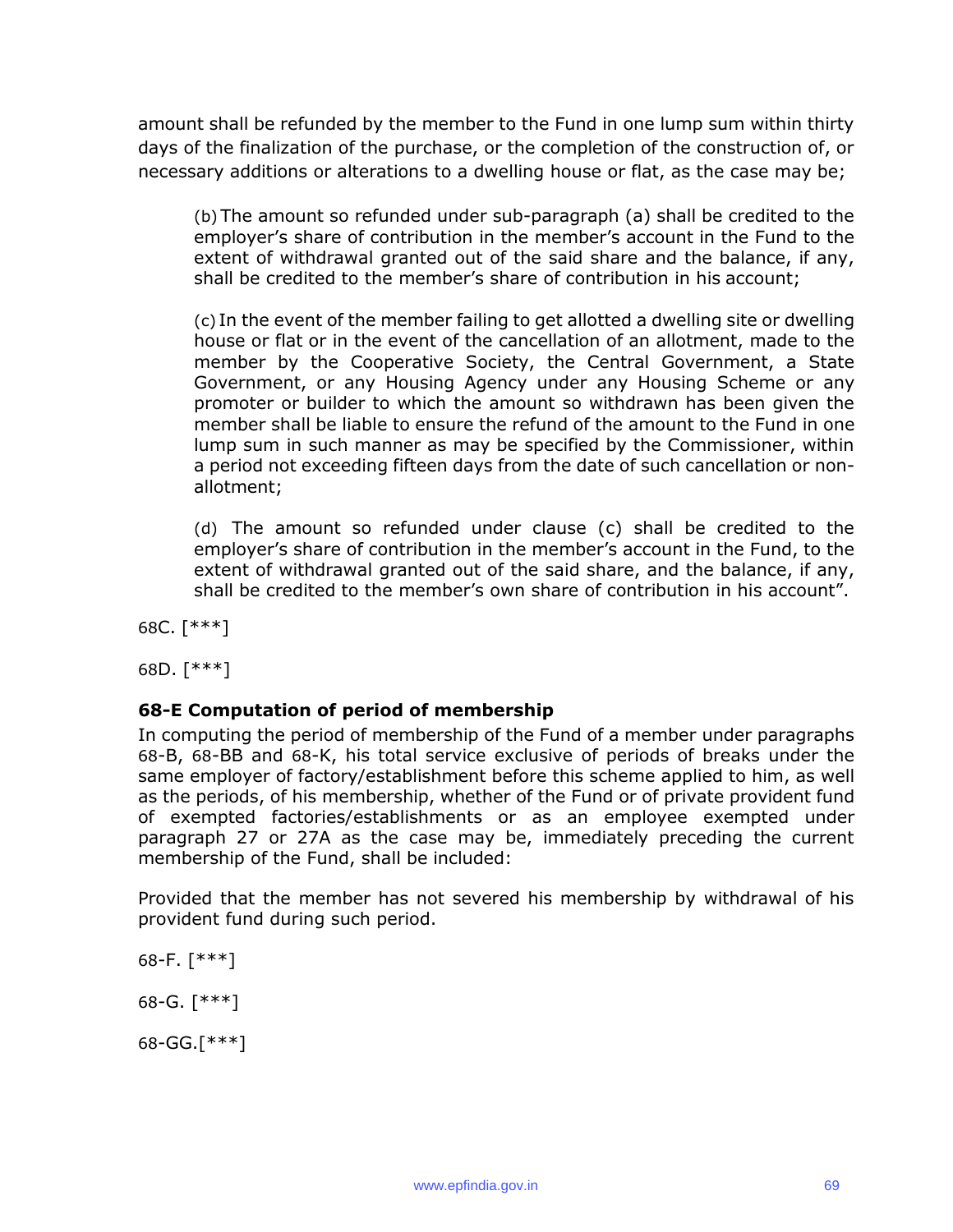#### **68-H Grant of advances in special cases**

(1) In case a factory or other establishment has been locked up or closed down for more than fifteen days and its employees are rendered unemployed without any compensation or in case an employee does not receive his wages for a continuous period of two months or more, these being for reasons other than a strike, the Commissioner or where so authorised by the Commissioner, any officer subordinate to him may on an application from an employee, who is a member of the Fund, in such form as may be prescribed, authorise payment to him, of one or more nonrecoverable advances from his provident fund account not exceeding from his own total contribution including interest thereon upto the date the payment has been authorised.

(1-A) In case a provident fund member is discharged or dismissed or retrenched by the employer and such discharge or dismissal or retrenchment is challenged by the member and the cases are pending in a Court of Law, an officer not below the rank of Assistant Provident Fund Commissioner may on an application from the member in such form as may be prescribed, authorise payment to him of one or more nonrecoverable advance from his Provident Fund Account not exceeding fifty percent of his own share of contribution with interest thereon standing to his credit in the fund on the date of such authorisation.

(2) (a) In case the factory or other establishment continues to remain locked up or closed down for more than six months, the Commissioner, or where so authorised by the Commissioner any officer subordinate to him, on being satisfied that a member who has already been granted one or more non- recoverable advances from his provident fund account under sub-paragraph

(1) still continues to be unemployed and no compensation is likely to be paid to him at an early date, may, on receipt of an application therefor in such form as may be prescribed in this behalf, authorise payment to the member of one or more recoverable advances from his provident fund account up to the extent of 100% of the employers' total contribution including interest thereon upto the date on which the payment has been authorized:

Provided that if the factory or establishment in which the member is employed remains closed for more than five years for reasons other than strike, recoverable advance may be converted into non-recoverable advance on receipt of a request in writing from the member concerned.

(b) The advance granted under clause (a) shall be interest-free.

(c) The advance granted under clause (a) shall be recovered by deductions from the wages of the member in such instalments [subject to a maximum of thirty-six instalments] as may be determined by the Commissioner [or where so authorised by the Commissioner, any officer subordinate to him]. The recovery shall commence from the first wages paid to the member immediately after the re-start of the factory or establishment.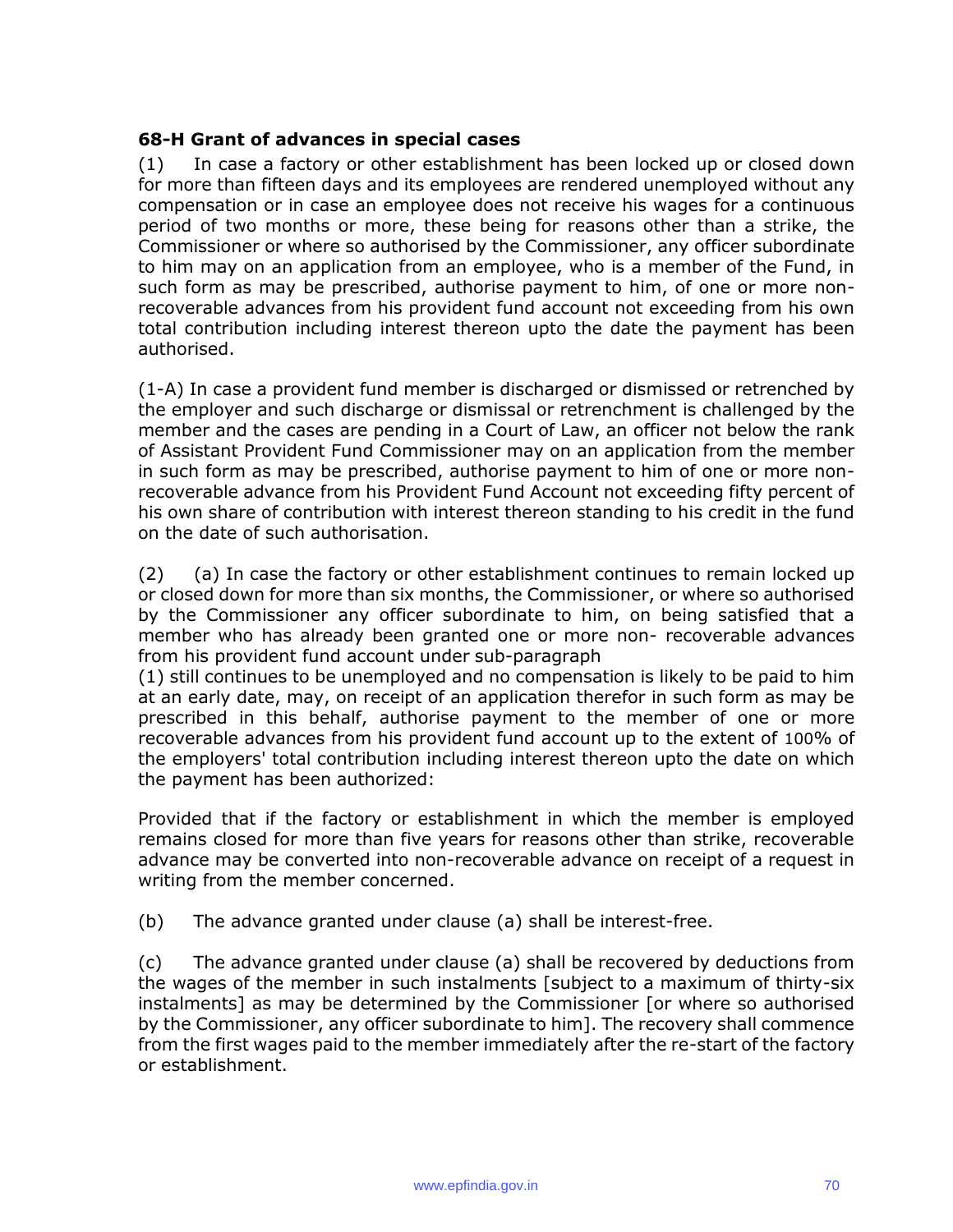(d) The employer shall remit the amount so deducted to the Fund within such time and in such manner as may be specified by the Commissioner [or where so authorised by the Commissioner, any officer subordinate to him]. The amount on receipt, shall be credited to the member's account in the Fund.

*Explanation* : For the purpose of grant of advance under this paragraph, the establishment may be closed legally, illegally, with permission or without permission, so long as the establishment is closed.

**68HH. Non-refundable advance to a member in case of continuous unemployment for a period of not less than one month -** The Commissioner or, where so authorized by the Commissioner, any other officer subordinate to him, may permit a member, on ceasing to be an employee in any factory or establishment to which the Act applies, a non-refundable advance upto seventy-five percent of the amount standing to his credit in the Fund, if he has not been employed in any factory or other establishment for a continuous period of not less than one month immediately preceding the date on which he makes an application for such non-refundable advance.

**68-I**. [\*\*\*]

## **68-J. Advance from the Fund for illness in certain cases**

(1) A member may be allowed non-refundable advance from his account in the Fund in cases of:

- (a) hospitalisation lasting for one month or more, or
- (b) major surgical operation in a hospital, or

(c) suffering from T.B., leprosy, [paralysis, cancer, mental derangement or heart ailment] and having been granted leave by his employer for treatment of the said illness.

(2) Deleted.

(3) A member may be allowed non-refundable advance from his account in the Fund for the treatment of a member of his family who has been hospitalised, or requires hospitalization, for one month or more-

(a) for a major surgical operation, or

(b) for the treatment of T.B., leprosy, [paralysis, cancer, mental derangement or heart ailment]:

(4) The amount advanced under this paragraph shall not exceed the member's [basic wages and dearness allowance] for [six] months or his own share of contribution with interest in the Fund, whichever is less.

 $(5)$  [\*\*\*]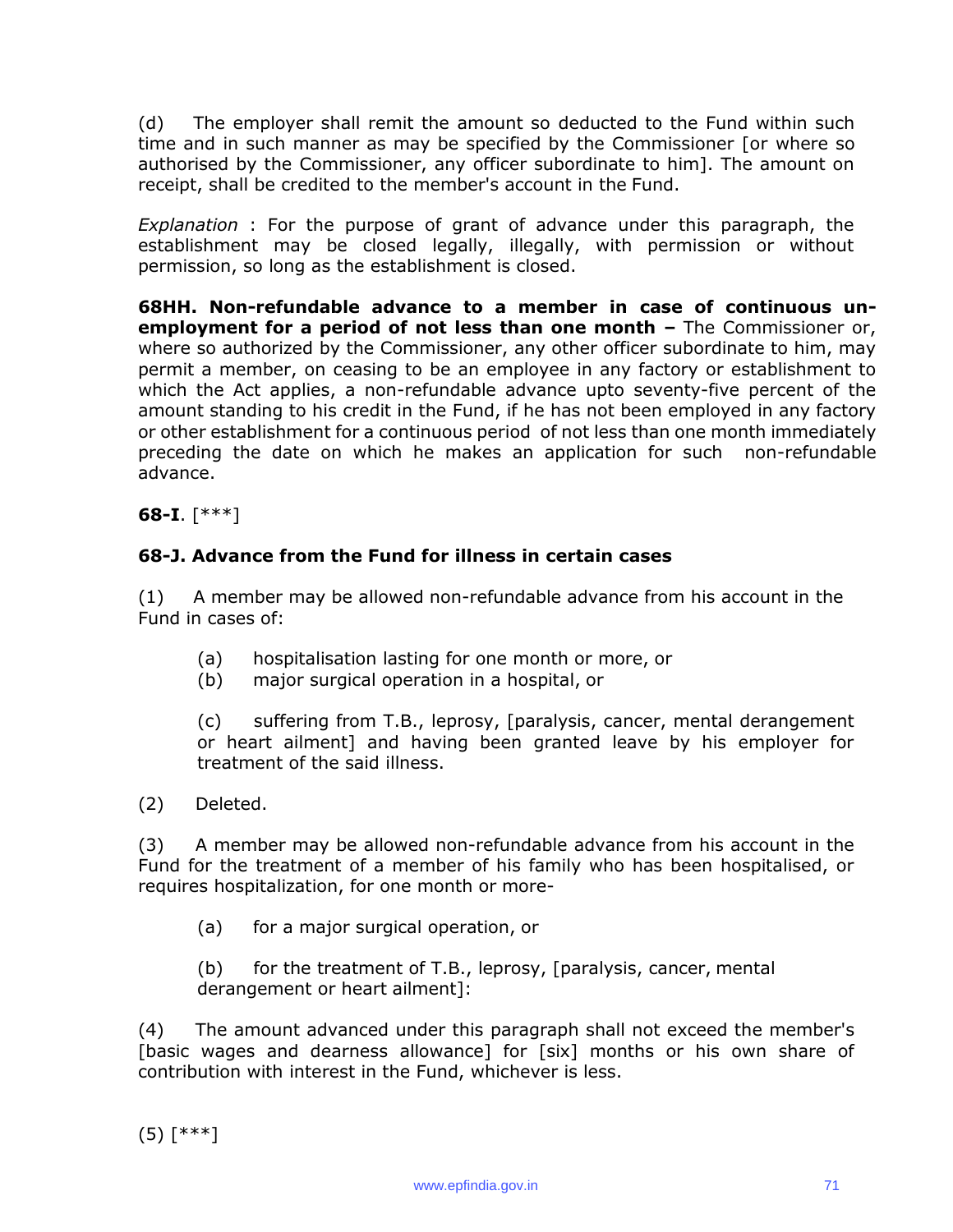(6) No advance shall be granted to the member under sub-paragraph (1) or subparagraph (3) unless he produces a self-declaration to that effect.

## **68K. Advance from the Fund for marriages or post-matriculation education of children**

(1) The Commissioner or where so authorised by the Commissioner, an officer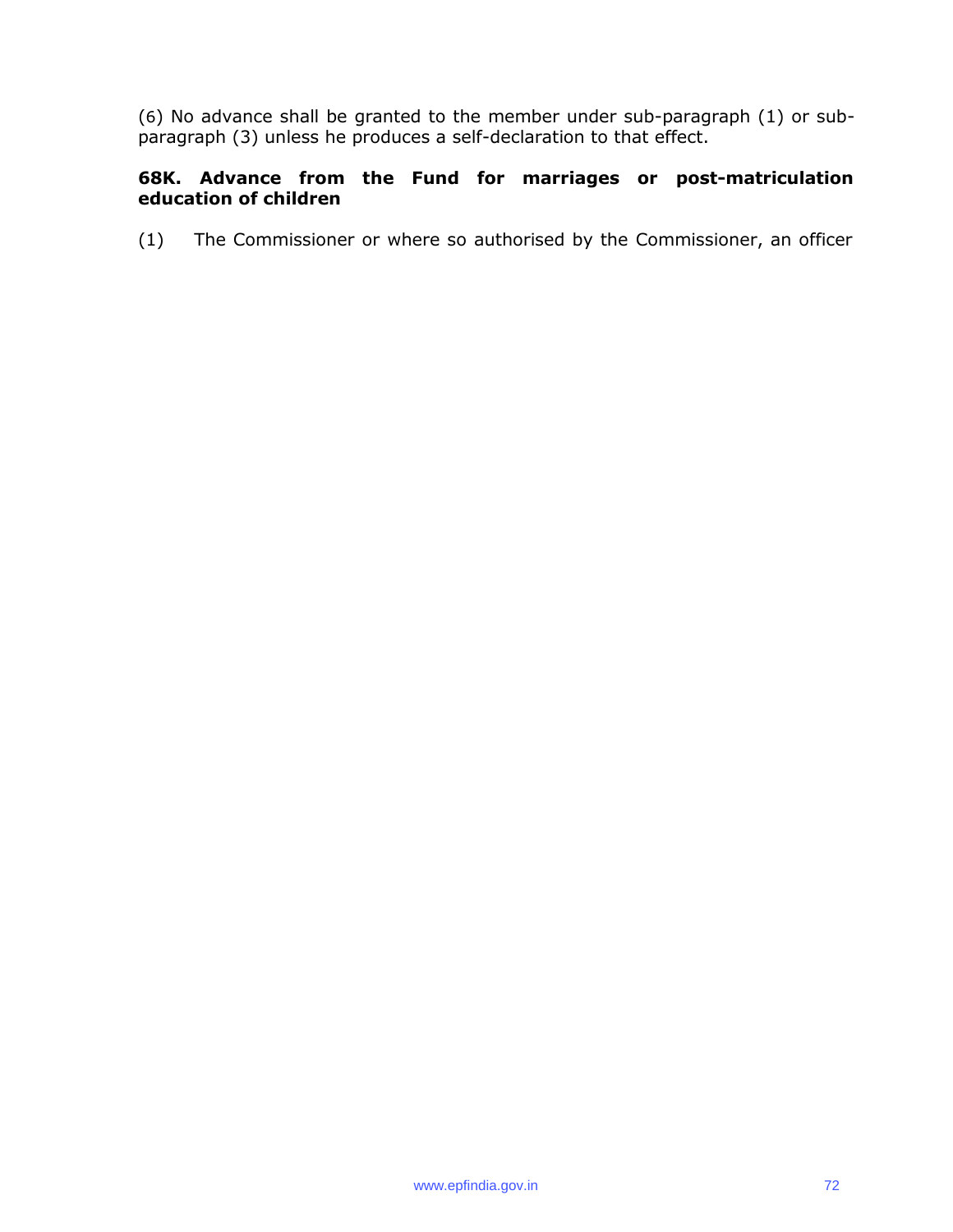subordinate to him, may on an application from a member, authorise payment to him or her of a non-refundable advance from his or her provident fund account not exceeding fifty per cent of his or her own share of contribution, with interest thereon, standing to his or her credit in the Fund, on the date of such authorisation, for his or her own marriage, the marriage of his or her daughter, son, sister or brother or for the post-matriculation education of his or her son or daughter.

(2) No advance under this paragraph shall be sanctioned to a member unless—

(a) he has completed seven years' membership of the Fund; and

(b) the amount of [his own share of contributions] with interest thereon standing to his credit in the Fund is rupees one thousand or more.

(3) Not more than [three] advances shall be admissible to a member under this paragraph.

(4) [1]

# **68L. Grant of advances in abnormal conditions**

(1) The Commissioner [or where so authorised by the Commissioner, any officer subordinate to him] may, on an application from a member whose property, movable or immovable, has been damaged by a calamity of exceptional nature, such as floods, earthquakes or riots, authorise payment to him from the provident fund account, a non-refundable advance of [rupees five thousand] or fifty per cent of his own total contribution including interest there on standing to his credit on the date of such authorisation, whichever is less, to meet any unforeseen expenditure:

(2) No advance under sub-paragraph (1) shall be paid unless—

(i) the State Government has declared that the calamity has affected the general public in the area;

(ii) the member produces a certificate from an appropriate authority to the effect that his property (movable or immovable) has been damaged as a result of the calamity;

(iii) the application for advance is made within a period of 4 months from the date of declaration referred to in sub-para (i).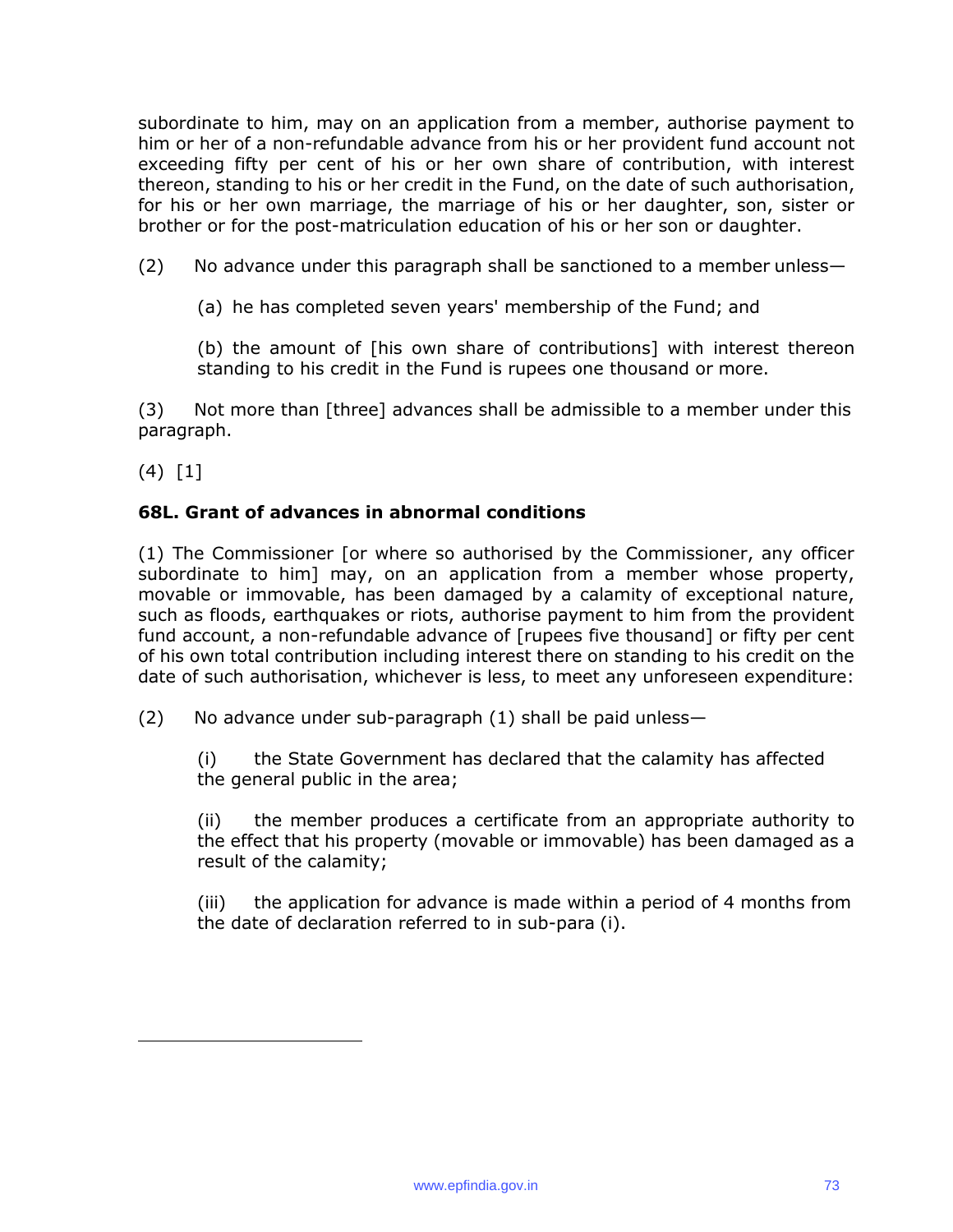### **68-M. Grant of advance to members affected by cut in the supply of electricity**

A member may be allowed a non-refundable advance from his account in the Fund, if there is a cut in the supply of electricity to a factory or establishment in which he is employed on the following conditions, namely:  $-$ 

(a) The advance may be granted only to a member whose total wages for any one month commencing from the month of January, 1973 were three fourths or less than three-fourths of wages for a month.

(b) The advance shall be restricted to the amount of wages for a month or [Rs.300] or the amount standing to the credit of the member in the fund as his own share of contribution with interest thereon, whichever is less.

(c) No advance shall be paid unless the State Government certify that the cut in the supply of electricity was enforced in the area in which the factory or establishment is located and the employer certifies that the fall in the member's pay was due to cut in the supply of electricity.

(d) Only one advance shall be admissible under this paragraph.

*Explanation*: 'Wages' means for the purpose of this paragraph, basic wages and dearness allowance excluding lay-off compensation, if any.

# **68-N. Grant of advance to members who are physically handicapped**

(1) A member, who is physically handicapped, may be allowed a non- refundable advance from his account in the Fund, for purchasing an equipment required to minimize the hardship on account of handicap.

(2) No advance shall be paid to the member under sub-paragraph (1) unless he produces a self-declaration to that effect.

(3) The amount advanced under this paragraph shall not exceed the member's basic wages and dearness allowance for six months or his own share of contributions with interest thereon or the cost of the equipment, whichever is the least.

(4) No second advance under this paragraph shall be allowed within a period of three years from the date of payment of an advance allowed under this paragraph.

#### **68-NN. Withdrawal within one year before the retirement**

The Commissioner, or where so authorised by the Commissioner, any officer subordinate to him, may, on an application from a member in such form as may be prescribed, permit withdrawal of upto 90 per cent of the amount standing at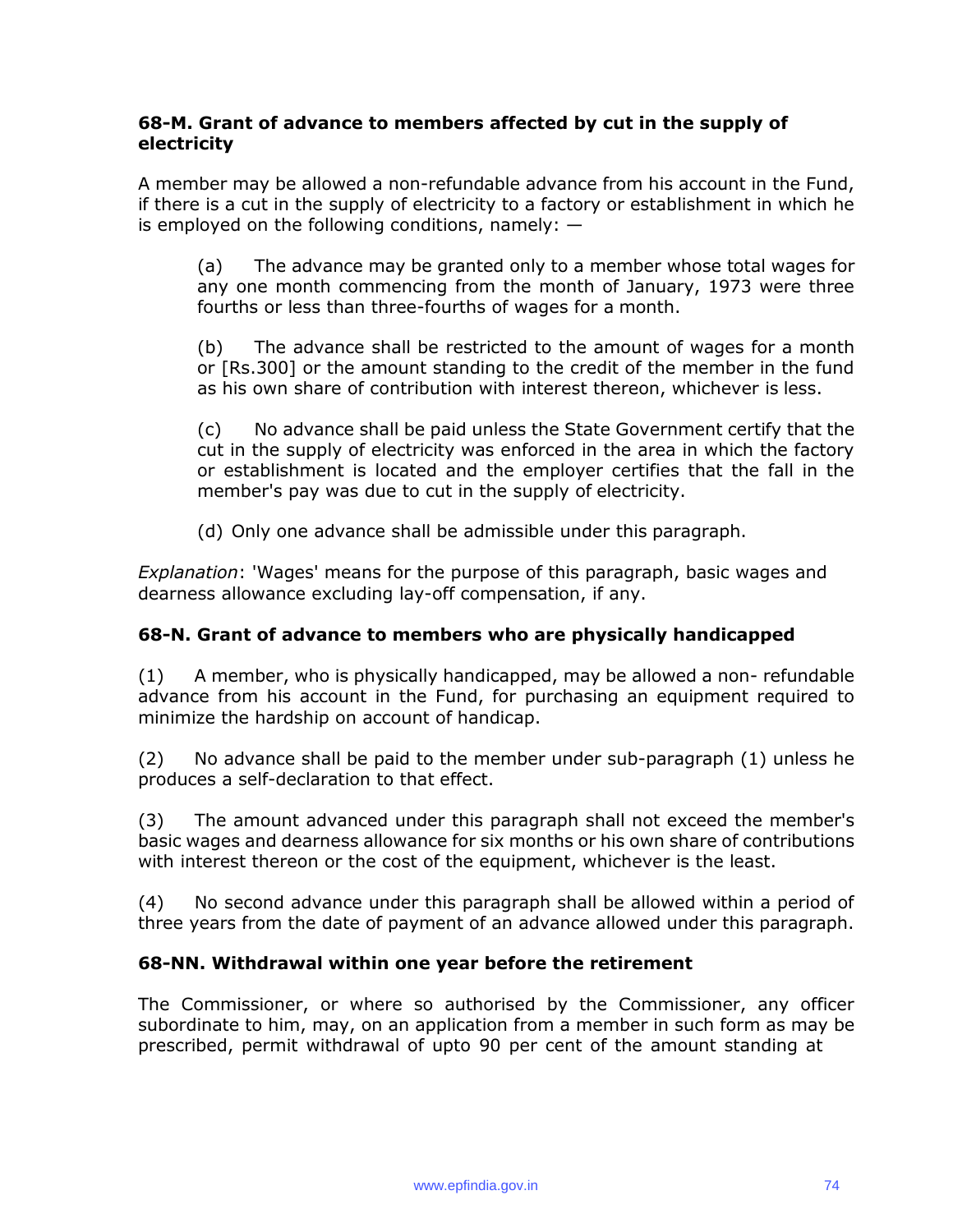his credit, at any time after attainment of the age of 54 years by the member or within one year before his actual retirement on superannuation, whichever is later.

#### **68- NNN. Option for withdrawal at the age of 55 years for investment in Varishtha Pension Bima Yojana**

The Commissioner, or where so authorized by the Commissioner, any officer subordinate to him, may, on an application from a member in such form as may be prescribed, permit withdrawal of upto 90 per cent of the amount standing at his credit at any time after attaining the age of 55 years by the member, to be transferred to the Life Insurance Corporation of India for investment in Varishtha Pension Bima Yojana.

#### **68-O. Payment of withdrawal or advance**

The payment of withdrawal or advance under paragraphs 68-B, 68-H, 68-J, 68-K, 68-L, 68-M and [68-N and 68-NN] of the Scheme may be made, at the option of the member—

(i) by postal money order, or

(ii) by deposit in the payee's bank account in any Scheduled Bank or in Co-operative Bank (including the Urban Co-operative Bank) or any post office, or

(iii) through the employer.

**69. Circumstances in which accumulations in the Fund are payable to a member**(1) A member may withdraw the full amount standing to his credit in the Fund—

(a) On retirement from service after attaining of the age of 55 years:

Provided that a member, who has not attained the age of 55 years at the time of termination of his service, shall also be entitled to withdraw the full amount standing to his credit in the Fund if he attains the age of 55 years before the payment is authorized;

(b) on retirement on account of permanent and total incapacity for work due to bodily or mental infirmity duly certified by the medical officer of the establishment, or where an establishment has no regular medical officer, by a registered medical practitioner designated by the establishment;

(c) immediately before migration from India for permanent settlement abroad [or for taking employment abroad];

(d) on termination of service in the case of mass or individual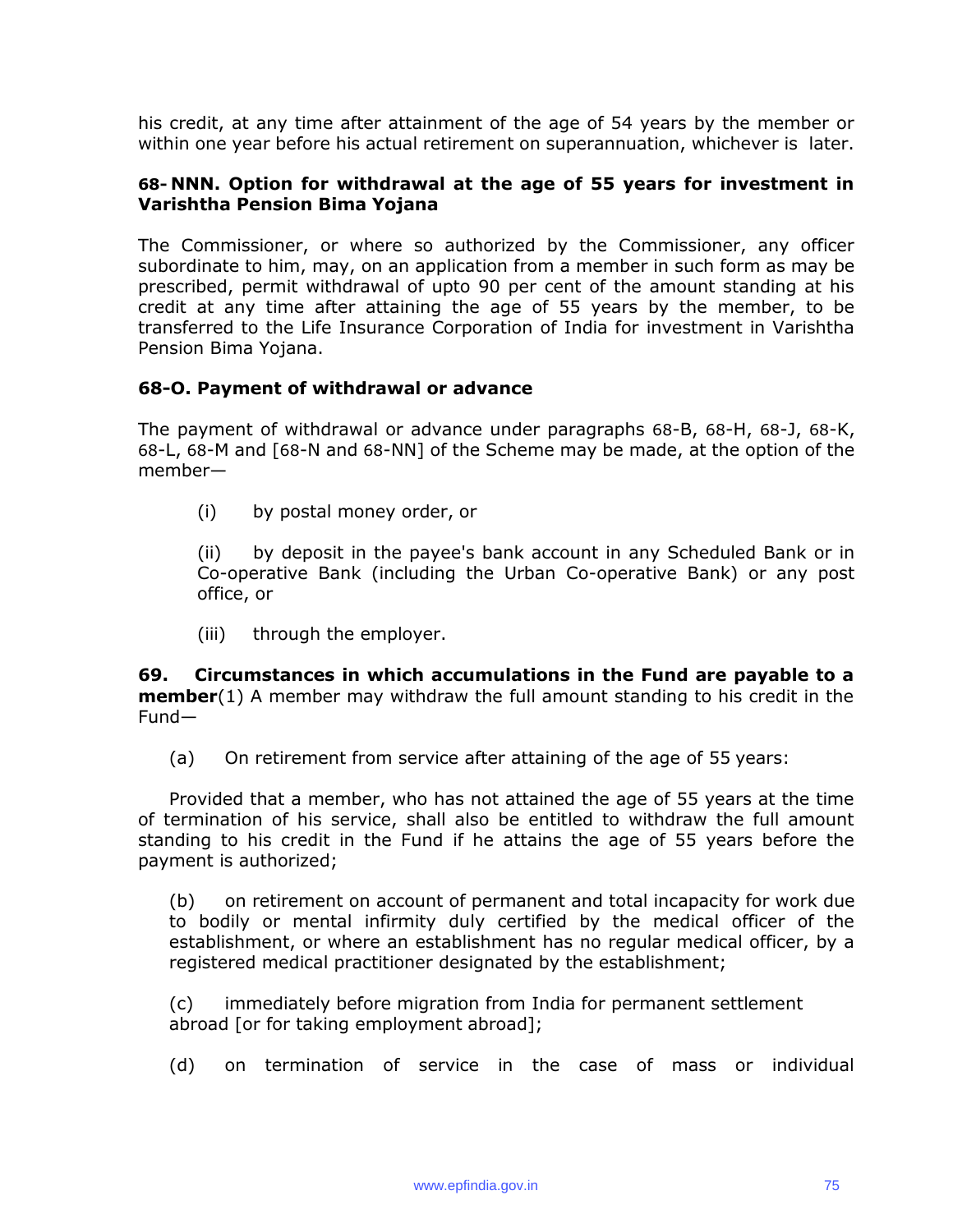retrenchment;

[\*\*\*]

(dd) on termination of service under a voluntary scheme of retirement framed by the employer and the employees under a mutual agreement specifying, inter alia, that notwithstanding the provisions contained in sub-clause (a) of clause (oo) of section 2 of the Industrial Disputes Act, 1947, excluding voluntary retirements from the scope of definition of "retrenchment" such voluntary retirements shall for the purpose be treated as retrenchments by mutual consent of the parties;

(e) in any of the following contingencies, provided the actual payment shall be made only after completing a continuous period of not less than [two months] immediately preceding the date on which a member makes the application for withdrawal:—

- (i) where a factory or other establishment is closed but certain employees who are not retrenched, are transferred by the employer to other factory or establishment, not covered under the Act;
- (ii) where a member is transferred from a covered factory or other establishment to another factory or other establishment not covered under the Act, but is under the same employer; and
- (iii) where a member is discharged and is given retrenchment compensation under the Industrial Disputes Act, 1947 (14 of 1947)] or;

(f) [\*\*\*]

(1-A) For the purpose of clause (d) of sub-paragraph  $(1)$  -

- (i) where an establishment has been closed, the certificate of any registered medical practitioner may be accepted;
- (ii) where there is no medical officer in the establishment, the employer shall designate a registered medical practitioner stationed in the vicinity of the establishment; or
- (iii) where the establishment is covered by the Employees' State Insurance Scheme, medical certificate from a medical officer of the Employees' State Insurance Dispensary with which, or from the Insurance Medical Practitioner with whom, the employee is registered under that Scheme, shall be produced:

Provided that where by mutual agreement of employers and employees, a Medical Board exists for any establishment or a group of establishments, certificate issued by such Medical Board may also be accepted for the purpose of this paragraph:

Provided further that it shall be open to the Regional Commissioner to demand from the member a fresh certificate from a Civil Surgeon or any doctor acting on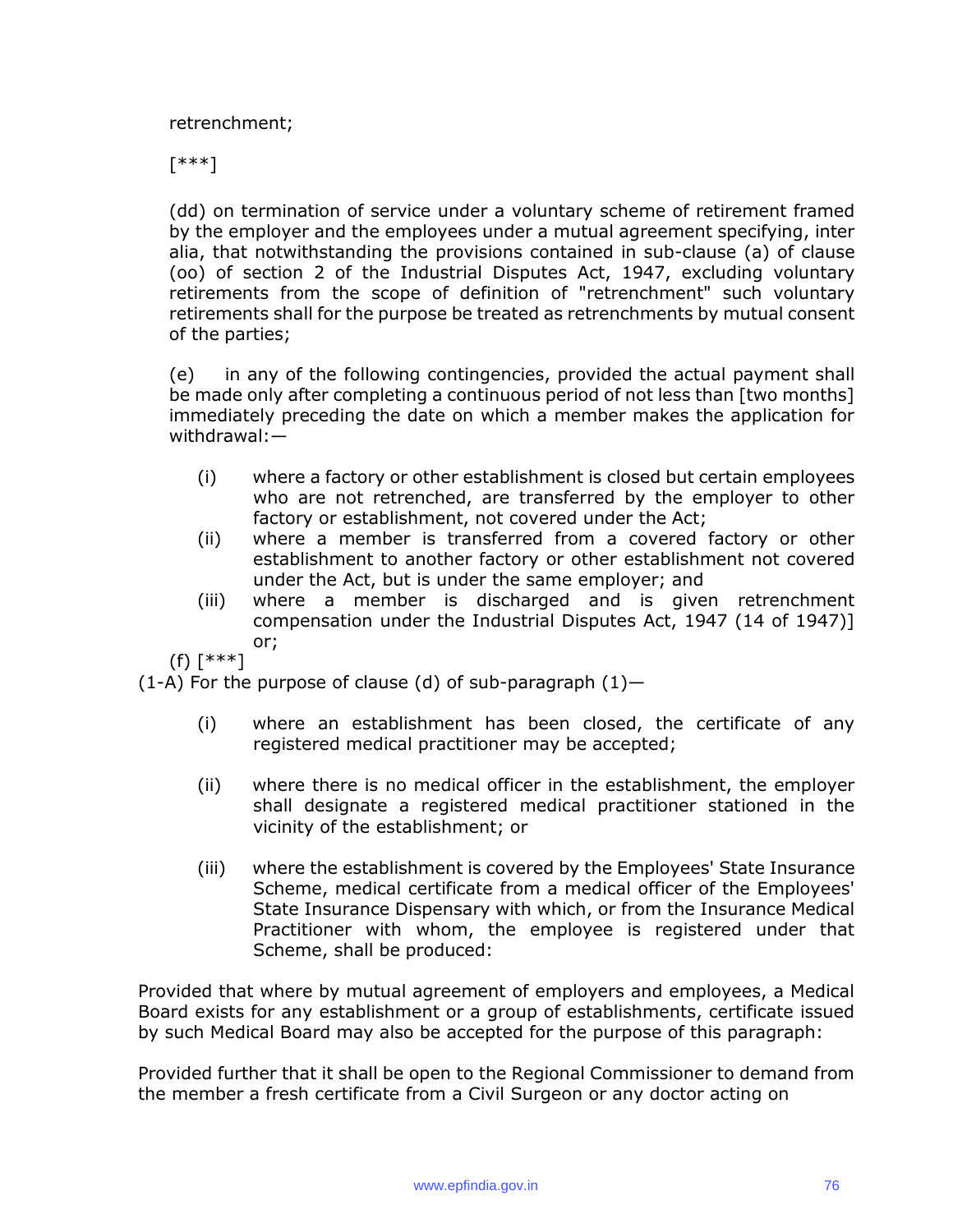his behalf where the original certificate, produced by him gives rise to suspicion regarding its genuineness:

Provided further the entire fee of the Civil Surgeon or any doctor acting in his behalf shall be paid from the Fund in case the findings of the Civil Surgeon or any doctor acting on his behalf agree with the original certificate and that where such findings do not agree with the original certificate, only half of the fee shall be paid from the Fund and the remaining half shall be debited to the member's account;

(iv) A member suffering from tuberculosis or leprosy [or cancer] even if contracted after leaving the service of an establishment on grounds of illness but before payment has been authorised, shall be deemed to have been permanently and totally incapacitated for work.

(2) In cases other than those specified in sub-paragraph (1), the Central Board, or where so authorised by the Central Board, the Commissioner, or where so authorised by the Commissioner, any officer subordinate to him, may permit a member to withdraw the full amount standing to his credit in the fund on ceasing to be an employee in any establishment to which the Act applies provided that he has not been employed in any factory or other establishment to which the Act applies for a continuous period of not less than two months immediately preceding the date on which he makes an application for withdrawal. The requirement of two months waiting period shall not, however, apply in cases of female members resigning from the services of the establishment for the purpose of getting married.

- (3) [\*\*\*]
- (4) [\*\*\*]

(5) Any member who withdraws the amount due to him under subparagraph (2) shall, on obtaining re-employment in a [factory or other establishment] to which the Scheme applies, be required to qualify again for the membership of the Fund and on qualifying for membership shall be treated as a fresh member thereof.

(6) [\*\*\*]

# **70. Accumulations of a deceased member to whom payable**

On the death of a member before the amount standing to his credit has become payable, or where the amount has become payable before payment has been made—

(i) if a nomination made by the member in accordance with paragraph 61 subsists, the amount standing to his credit in the Fund or that part thereof to which the nomination relates, shall become payable to his nominee or nominees in accordance with such nomination; or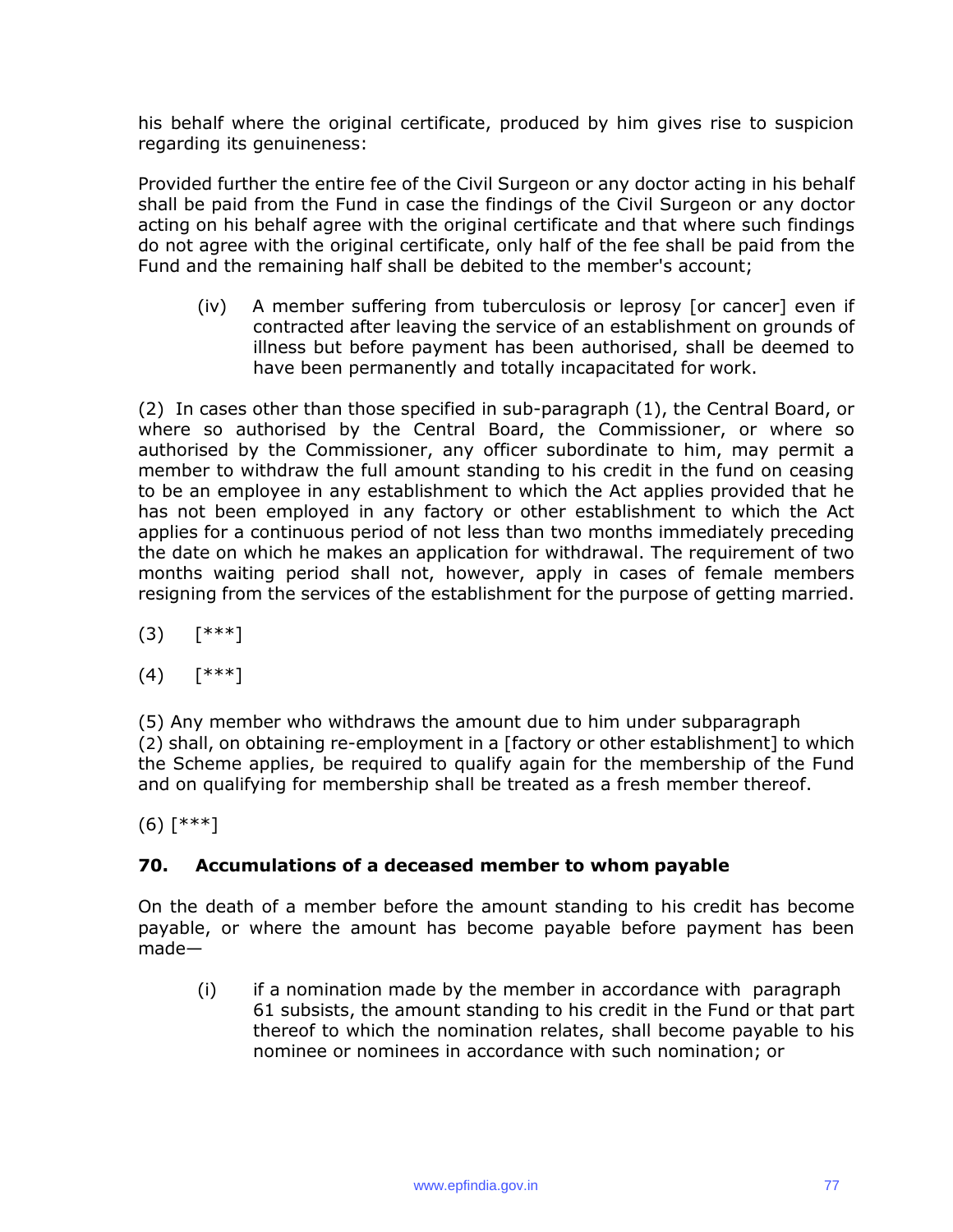(ii) if no nomination subsists or if the nomination relates only to a part of the amount standing to his credit in the Fund, the whole amount or the part thereof to which the nomination does not relate, as the case may be, shall become payable to the members of his family in equal shares:

Provided that no share shall be payable to—

- (a) sons who have attained maturity;
- (b) sons of a deceased son who have attained maturity;
- (c) married daughters whose husbands are alive;

(d) married daughters of a deceased son whose husbands are alive; if there is any member of the family other than those specified in clauses (a), (b), (c) and (d):

Provided further that the widow or widows, and the child or children of a deceased son shall receive between them in equal parts only the share which that son would have received if he had survived the member and had not attained the age of majority at the time of the member's death.

(iii) in any case to which the provisions of clauses (i) and (ii) do not apply the whole amount shall be payable to the person legally entitled to it.

*Explanation* : For the purpose of this paragraph a member's posthumous child, if born alive, shall be treated in the same way as a surviving child born before the member's death.

#### **70A. Payment of provident fund accumulations in the case of a person charged with the offence of murder**

(1) If a person, who in the event of the death of a member of the fund is eligible to receive provident fund accumulations of the deceased member under paragraph 70, is charged with the offence of murdering the member or abetting in the commission of such an offence, his claim to receive the share of provident fund shall remain suspended till the conclusion of the criminal proceedings initiated against him for such offence.

(2) If on the conclusion of the criminal proceedings referred to in subparagraph  $(1)$ , the person concerned is, -

(a) convicted for the murder or abetting the murder of the member, he shall be debarred from receiving the share of provident fund accumulations which shall be payable to other eligible members, if any, of the deceased member; or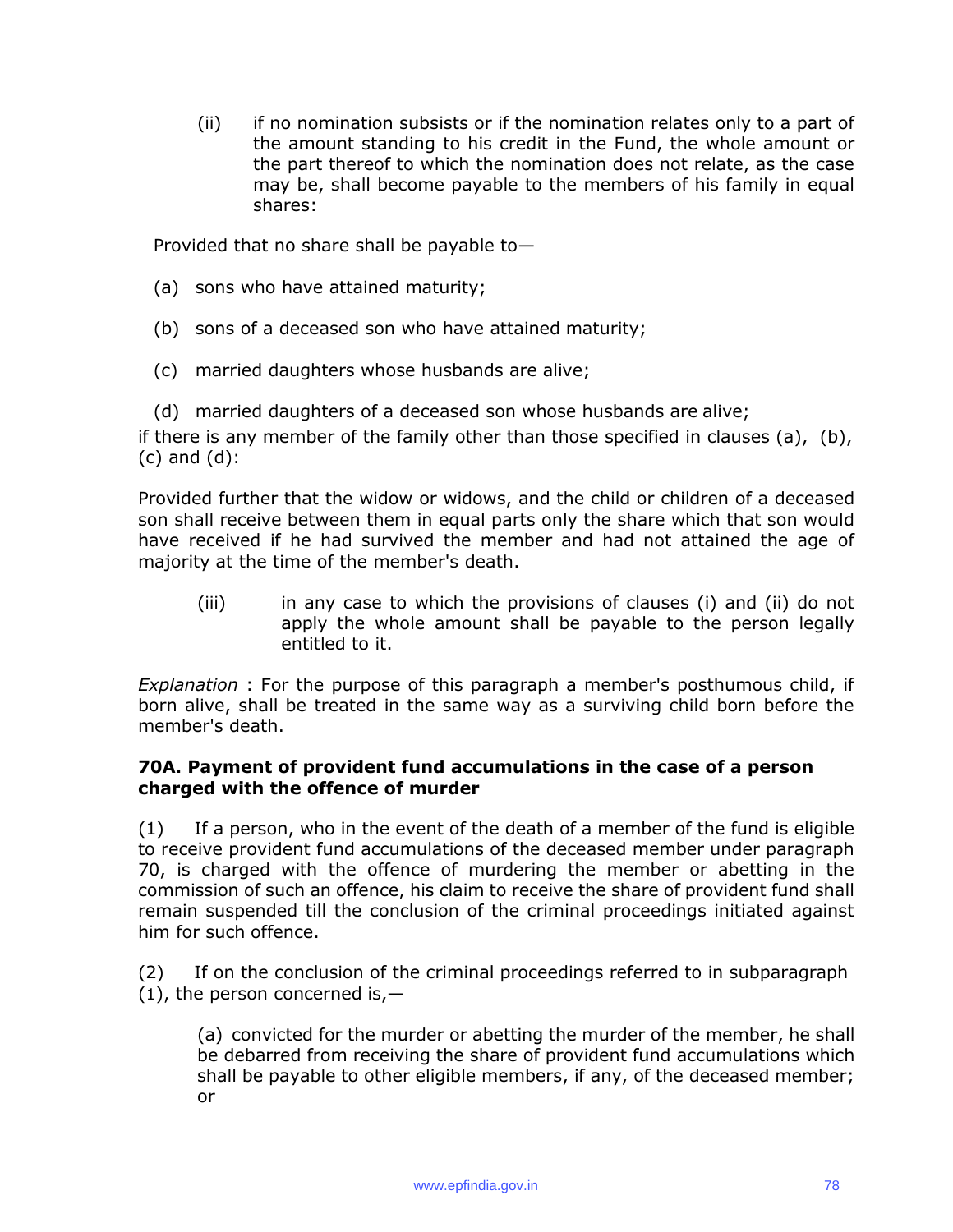(b) acquitted of the murdering or abetting the murder of the member, his share of provident fund shall be payable to him.

# **71. [**\* \*\*]

# **72. Payment of Provident Fund**

(1) When the amount standing to the credit of a member, becomes payable, it shall be the duty of the Commissioner to make prompt payment as provided in this scheme. In case there is no nominee in accordance with this Scheme, [or there is no person entitled to receive such amount under sub-paragraph (ii) of paragraph 70] the Commissioner may, if the amount to the credit of the Fund does not exceed [Rs. 10,000] and if satisfied after enquiry about the title of the claimant, pay such amount to the claimant.

(2) If any portion of the amount, which has become payable, is in dispute or doubt, the Commissioner shall make prompt payment of that portion of the amount in regard to which there is no dispute or doubt, the balance being adjusted as soon as may be possible.

(3) If the person to whom any amount is to be paid under this Scheme is a minor for whose estate a guardian under the Guardians and Wards Act, 1890 (8 of 1890), has been appointed, the payment shall be made to such guardian. Where no guardian under the Guardians and Wards Act, 1890 (8 of 1890), has been appointed, the payment shall be made to the guardian, if any, appointed under the subparagraph (4A) of paragraph 61. Where no guardian under the Guardians and Wards Act, 1890 (8 of 1890) or under sub-paragraph (4A) of paragraph 61 has been appointed, the payment shall be made to the natural guardian and in the absence of a natural guardian, to such person as the Commissioner, where the amount does not exceed [Rs.

20.0] or the Chairman of the Central Board, if the amount exceeds [Rs.

20.0] , considers to be the proper person representing the minor and the receipt of such person for the amount paid shall be a sufficient discharge thereof.

(3A) If the person to whom any amount is to be paid under this Scheme is a lunatic for whose estate a manager under the Indian Lunacy Act, 1912 (4 of 1912), has been appointed, the payment shall be made to such manager. If no such manager has been appointed, the payment shall be made to the natural guardian of the lunatic and in the absence of any such natural guardian, to such person as the Commissioner, where the amount does not exceed [Rs. 20,000] or the Chairman of the Central Board, if the amount exceeds [Rs. 20,000] considers to be the proper person representing the lunatic and the receipt of such person for the amount paid shall be a sufficient discharge thereof.

(4) If it is brought to the notice of the Commissioner that a posthumous child is to be born to the deceased member he shall retain the amount which will be due to the child in the event of its being born alive and distribute the balance. If subsequently no child is born or the child is still-born, the amount retained shall be distributed in accordance with the provisions of paragraph 70.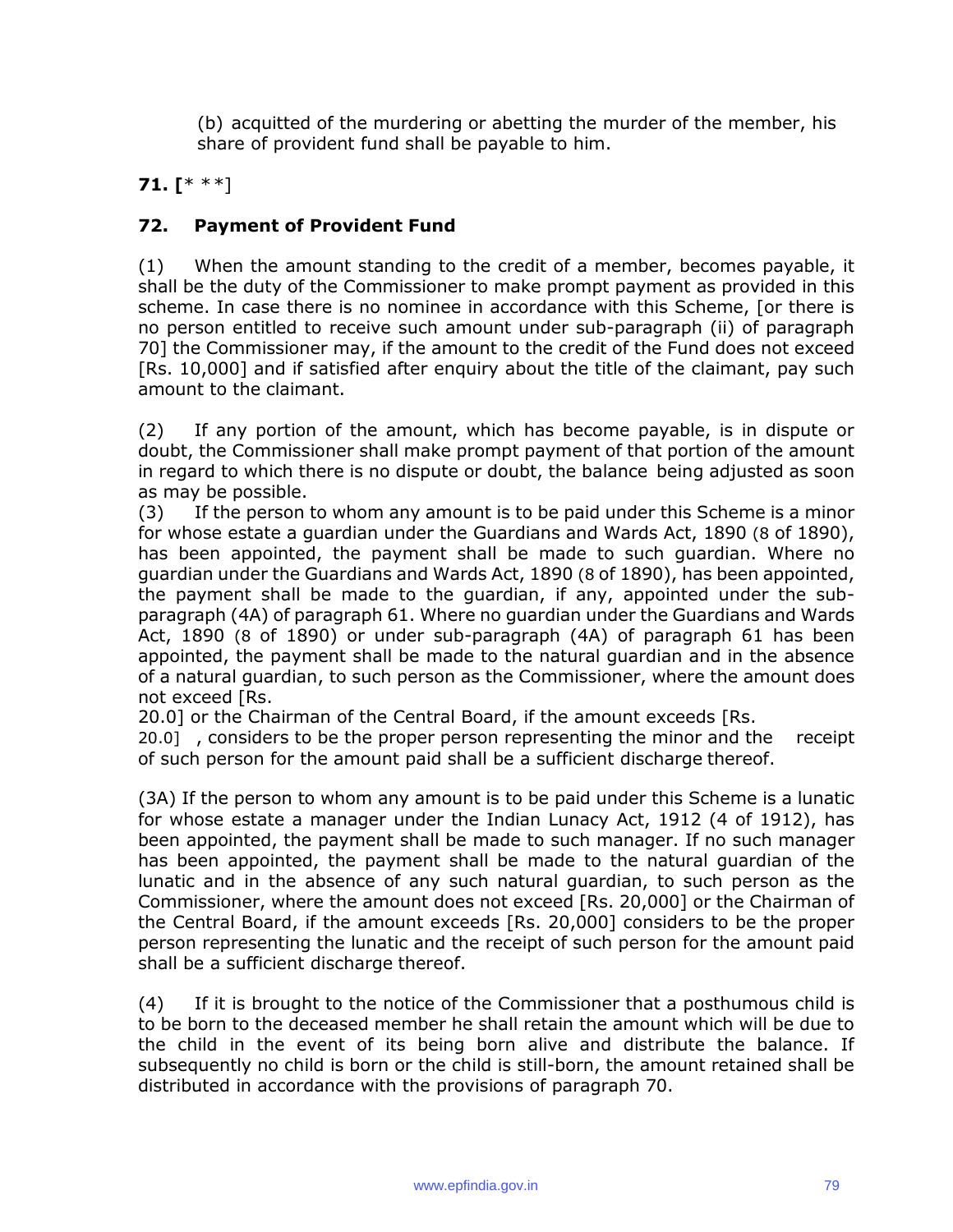(5) (a) Every employer shall, at the time when a member of the Fund leaves the service, be required to get the claim application, for payment of provident fund in cases specified in clauses (a) to (dd) of sub-paragraph (1), of paragraph 69, duly filled in and attested, and to forward the said application [within five days of its receipt] to the Commissioner or any other officer authorised by him in this behalf.

(b) Every employer shall, at the time when a member of the Fund leaves the service, be required to get the claim application, for payment of provident fund in cases specified in clause (e) of subparagraph (1), and in subparagraph (2) of paragraph 69, duly filled in and attested, and to give the said application to the member, for submission, on completion of the period specified in sub-paragraph (2) of paragraph 69, [provided the member continues to remain unemployed in a factory or other establishment to which the Act applies] either through post or in person with proper identification, to the Commissioner or any other officer authorised by him in this behalf.

(c) Every employer shall, on the death of the member and on receipt of an application for receiving the amount standing to the credit of such member, forward forthwith [but not later than five days of its receipt] the said application to the Commissioner or any other officer authorised by him in this behalf.

(d) If the applicant is unable to send the claim application through the employer or duly attested by him, for any reason whatsoever, he may forward it to the Commissioner or any other officer authorised by him in this behalf, and wherever necessary, the Commissioner or any other officer authorised by him in this behalf may forward such application to the employer and the employer shall be required, to return it within five days of its receipt.

(i) The payment may be made to the person, to whom payment is to be made, through electronic or digital fund transfer system of any Scheduled commercial bank or any post office.

(e) Every employer shall, at the time when the employee joins the service, be required to get the application for transfer of provident fund in cases specified in sub-paragraphs (1) and (2) of paragraph 57, duly filled in and attested, and to forward the said application within five days of its receipt to the Commissioner or any other officer authorized by him in this behalf.

Provided that notwithstanding anything contained in this sub-paragraph, the Central Provident Fund Commissioner may permit a member to submit his claim, in such form and manner, and on such terms and conditions as may be specified by him in this regard, directly to the Commissioner.

(6) Any amount becoming due to a member as a result of: (i) supplementary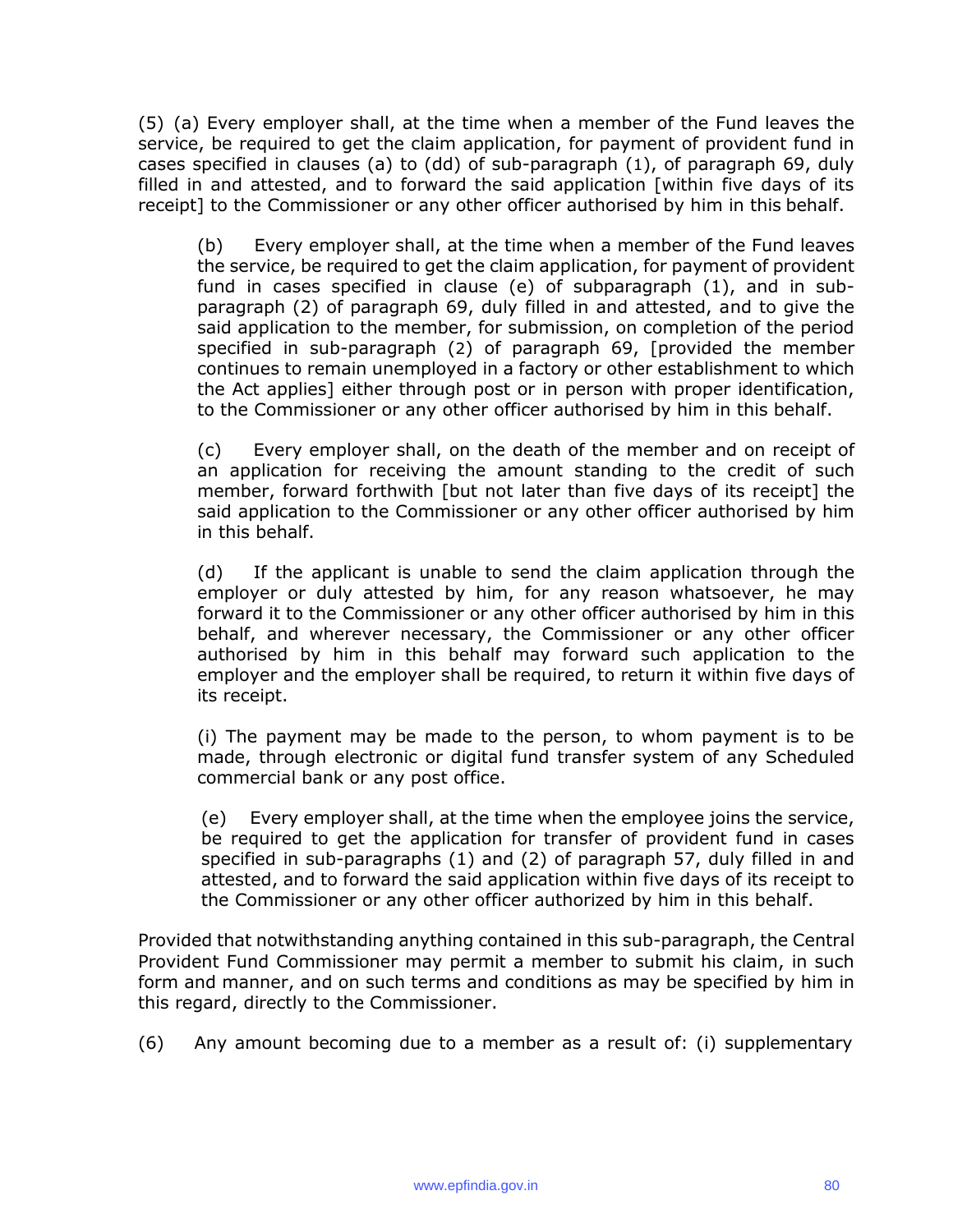contribution from the employer in respect of leave wages/arrears of pay, instalment of arrear contribution received in respect of a member whose claim has been settled on account but which could not be remitted for want of latest address, or (ii) accumulation in respect of any member who has either [retired from service after attaining age fifty-five years or migrated abroad permanently] or died, [but no application for withdrawal under paragraph 69 or 70 has been preferred] within a period of [thirty six months] from the date it becomes payable, or if any amount remitted to a person, is received back undelivered, and it is not claimed within a period of [thirty six months] from the date it becomes payable, shall be transferred to an account to be called the [Inoperative Account]:

Provided that in the case of a claim for the payment of the said balance, the amount shall be paid by debiting the [Inoperative Account].

Provided further that if any amount becoming due to a member, as a result of supplementary contributions on account of litigation or default by the establishment or a claim which has been settled but is received back undelivered not attributable to the member, shall not be transferred to the Inoperative Account.

(7) The claims, complete in all respects submitted along with the requisite documents shall be settled and benefit amount paid to the beneficiaries within 30 days from the date of its receipt by the Commissioner. If there is any deficiency in the claim, the same shall be recorded in writing and communicated to the applicant within 20 days from the date of receipt of such application. In case the Commissioner fails without sufficient cause to settle a claim complete in all respects within 20 days, the Commissioner shall be liable for the delay beyond the said period and penal interest at the rate of 12% per annum may be charged on the benefit amount and the same may be deducted from the salary of the Commissioner.

# **73. Annual statement of member's account**

(1) As soon as possible after the close of each period of currency of contribution card the Commissioner shall send to each member through the employer of the [factory or other establishment] in which he was last employed a statement of his account in the Fund showing the opening balance at the beginning of the period, amount contributed during the year, the total amount of interest credited at the end of the period or debited in the period and the closing balance at the end of the period.

(2) Members should satisfy themselves as to the correctness of the annual statement and any error should be brought to the notice of the Commissioner within six months of the receipt of the statement.

73A. [\* \* \*]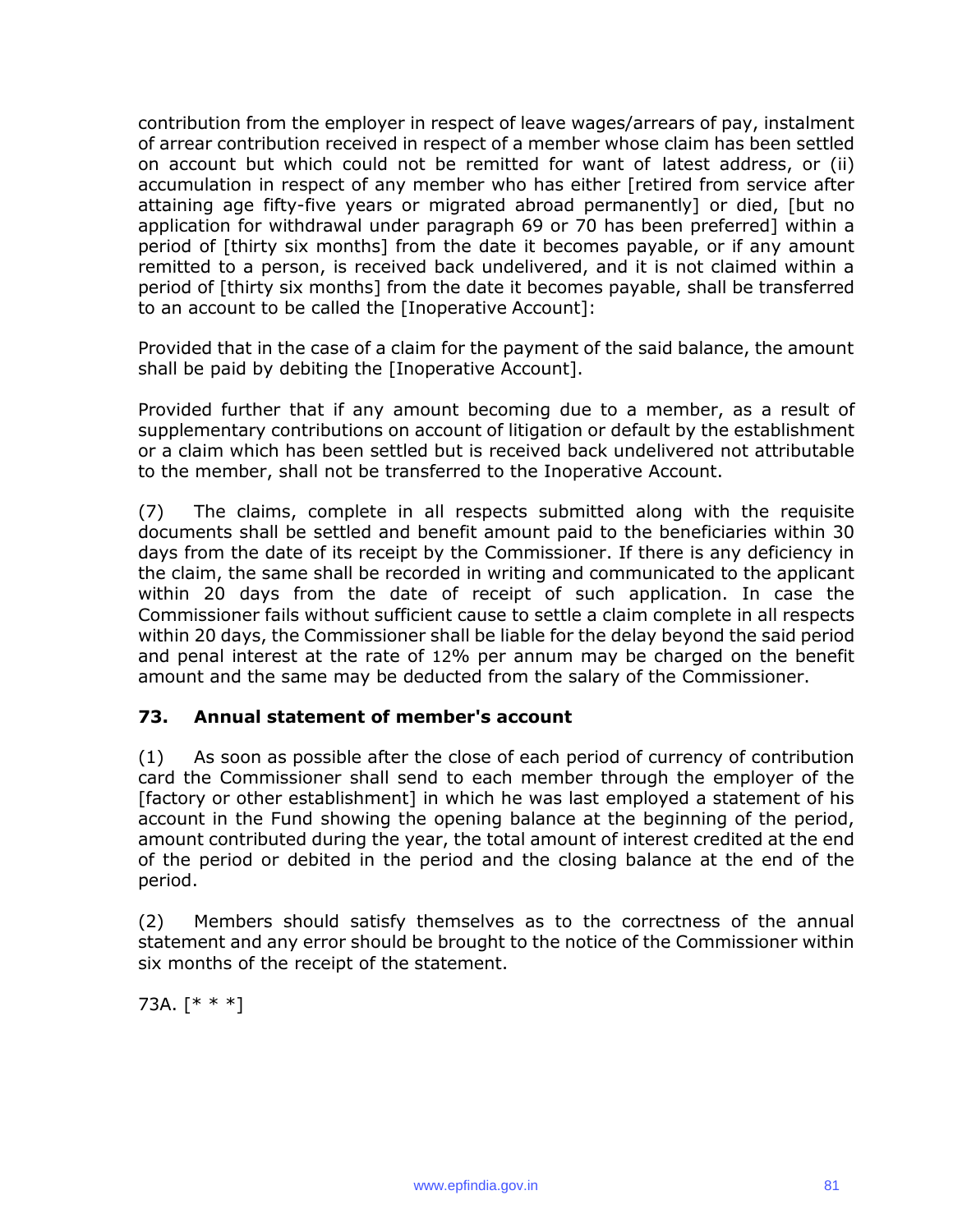# **CHAPTER IX**

### **MISCELLANEOUS**

#### **74. Annual report on the work and activities of the Board and its audited accounts**

(1) The annual report on the work and activities of the Central Board and its audited accounts together with the report of Comptroller and Auditor General of India shall be considered by the Executive Committee and shall be placed for adoption at a meeting of the Board to be held before the Tenth of December following the close of the financial year concerned:

Provided that if the report of the Comptroller and Auditor General is not received by the first of December following the close of the financial year to which it pertains, the audited accounts together with report of the Comptroller and Auditor General may be placed before the Executive Committee/Board separately from the annual report on the work and activities of the Board.

(2) The annual report on the work and activities of the Board and the audited accounts of the Board together with the report of the Comptroller and Auditor General of India, as adopted by the Board, shall be authenticated by affixing the common seal of the Board and four copies thereof together with the comments of the Board on the report of the Comptroller and Auditor General shall be submitted to the Central Government not later than Twentieth of December following the close of the financial year concerned for being placed before Parliament:

Provided that if the report of the Comptroller and Auditor General is not received, by the first of December following the close of the financial year to which it pertains, the audited accounts together with the report of the Comptroller and Auditor General and the comments of the Board thereon shall be submitted to the Central Government separately from the annual report on the work and activities of the Board.

# **75. Issue of copies of Member's Accounts, Annual Reports, etc.**

The Commissioner shall furnish copies of the member's account and of the Annual Reports of the Fund to any employer or member on written application and on payment of such fees and subject to such conditions as may be specified by the Central Board in this behalf.

# **76. Punishment for failure to pay contribution, etc**

If any person—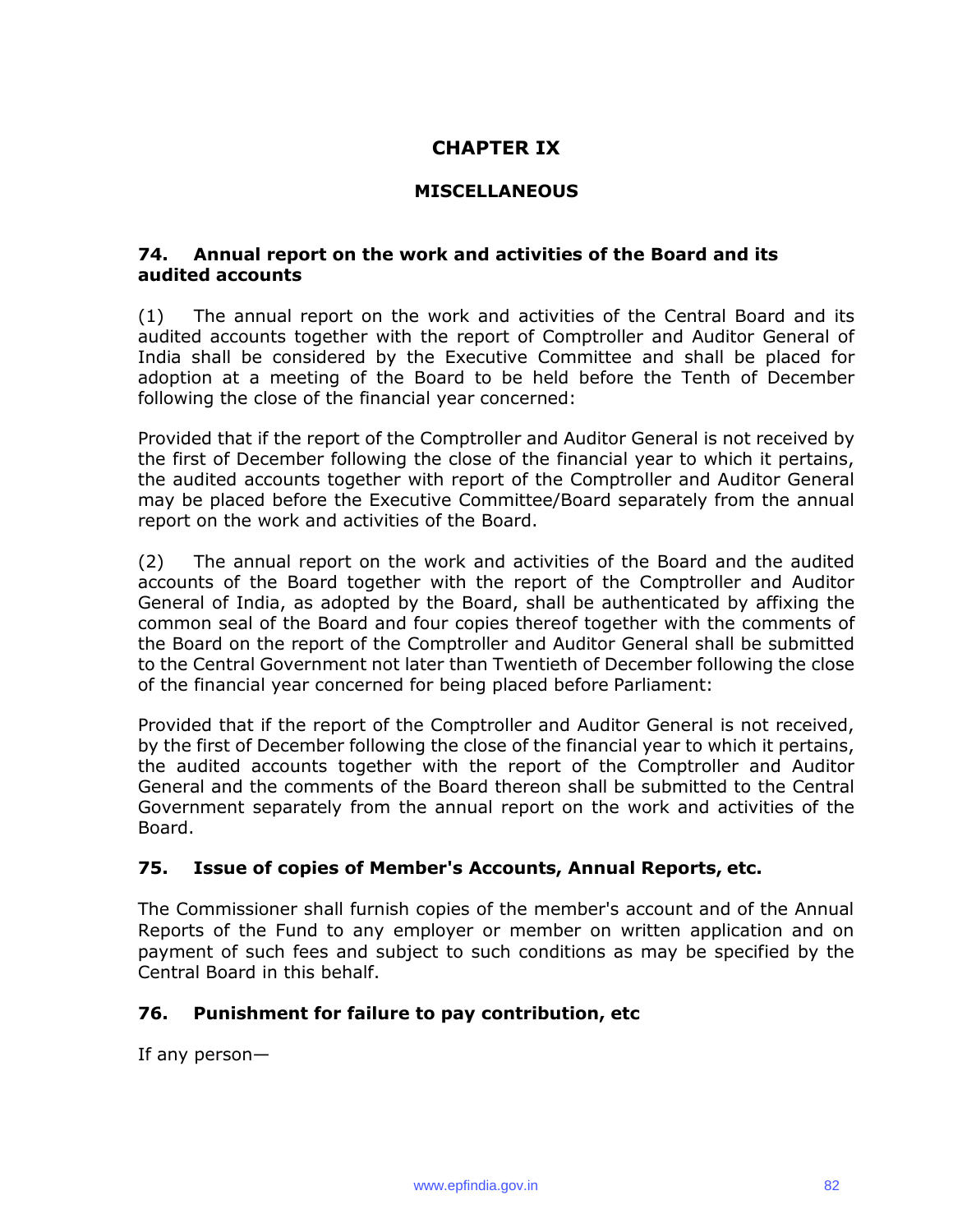(a) deducts or attempts to deduct from the wages or other remuneration of a member the whole or any part of the employer's contribution, or

(b) fails or refuses to submit any return, statement or other document required by this Scheme or submits a false return, statement or other document, or makes a false declaration, or

(c) obstructs any Inspector or other official appointed under the Act or this Scheme in the discharge of his duties or fails to produce any record for inspection by such Inspector or other official, or

(d) is guilty of contravention of or non-compliance with any other requirement of this Scheme,

he shall be punishable with imprisonment which may extend to [one year, or with fine which may extend to four thousand rupees], or with both.

# **77. Conduct of business of the Central Board**

(1) All orders and other instruments shall be made and executed in the name of the Central Board and shall be authenticated by such person and in such manner as the Central Board may specify.

(2) All contracts and assurances of property shall be expressed to be made by the Central Board and shall be executed on behalf of the Central Board by the Commissioner.

# **78. Power to issue directions**

(1) The Central Government may, from time to time, issue such directions to State Governments, the Central Board or any other authority under this Act or Scheme as it may consider necessary for the proper implementation of the Scheme or for the purpose of removing any difficulty which may arise in the administration thereof including difficulties in the matter of payment of accumulations in the Fund to members after they cease to be such members.

(2) [\*\*\*]

(3) The authority to whom any directions are issued under this paragraph shall comply with such directions.

#### **79. Special provisions relating to factories or other establishments in respect of which applications for exemption are received**

Notwithstanding anything contained in this Scheme, the Commissioner may in relation to [factory or other establishments] in respect of which an application for exemption under section 17 of the Act has been received, relax, pending the disposal of the application the provisions of this Scheme in such manner as he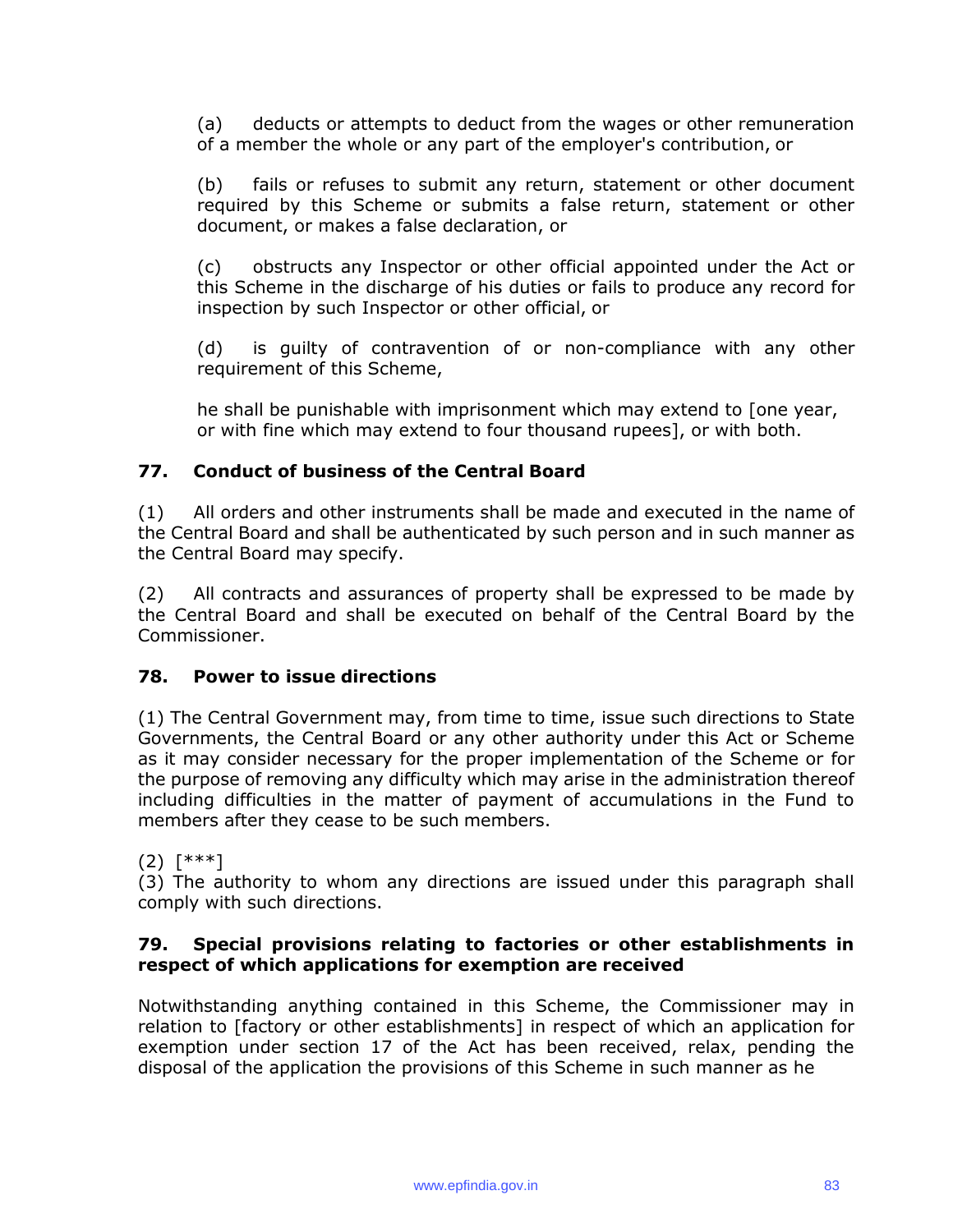may direct.

#### **79A. Filing application for review**

Any person aggrieved by an order made under sub-section (1) of section 7-A and who desires to obtain a review of such order may apply for a review of that order, as provided in sub-section (1) of section 7B of the Act in Form 9 to the officer who passed such order:

Provided that no application for review of an order will be entertained by the concerned officer, unless the application for review is submitted within 45 days from the date of making such order.

#### **79B. Time limit for communicating the views of the Central Board to the appropriate Government on a proposal for grant of exemption to an establishment**

When an appropriate Government consults the Central Board with regard to its proposal for grant of exemption to an establishment under section 17 of the Act, the Board shall give its views on the proposal within a period of three months from the date on which such proposal is received by it.

### **79C. Composition of the Board of Trustees of the exempted establishments and the terms and conditions of service of the trustees**

(1) The Board of Trustees of the establishment granted exemption under clause (a) of sub-section (2) of section 17 of the Act shall consist of not less than two and not more than six representatives each of the employers and employees. The number of trustees shall be so fixed, as to afford, as far as possible, representation to employees of each branch or department of the establishment. In the case of common provident fund for a group of two or more establishments, there will be at least one representative each from the participating establishments:  $2^2$ 

(2) The employer shall nominate his representatives on the Board of Trustees from amongst the officers employed in managerial or administrative capacity in the establishment.

(3) The representatives of the employees, on the Board of Trustees shall be nominated or elected in the following manner, namely: —

(a) wherever there is a union recognised by the employer under the Code of Discipline in industry or under any Act, such union shall nominate the representatives of the employees;

(b) where there are more than one trade union recognised by the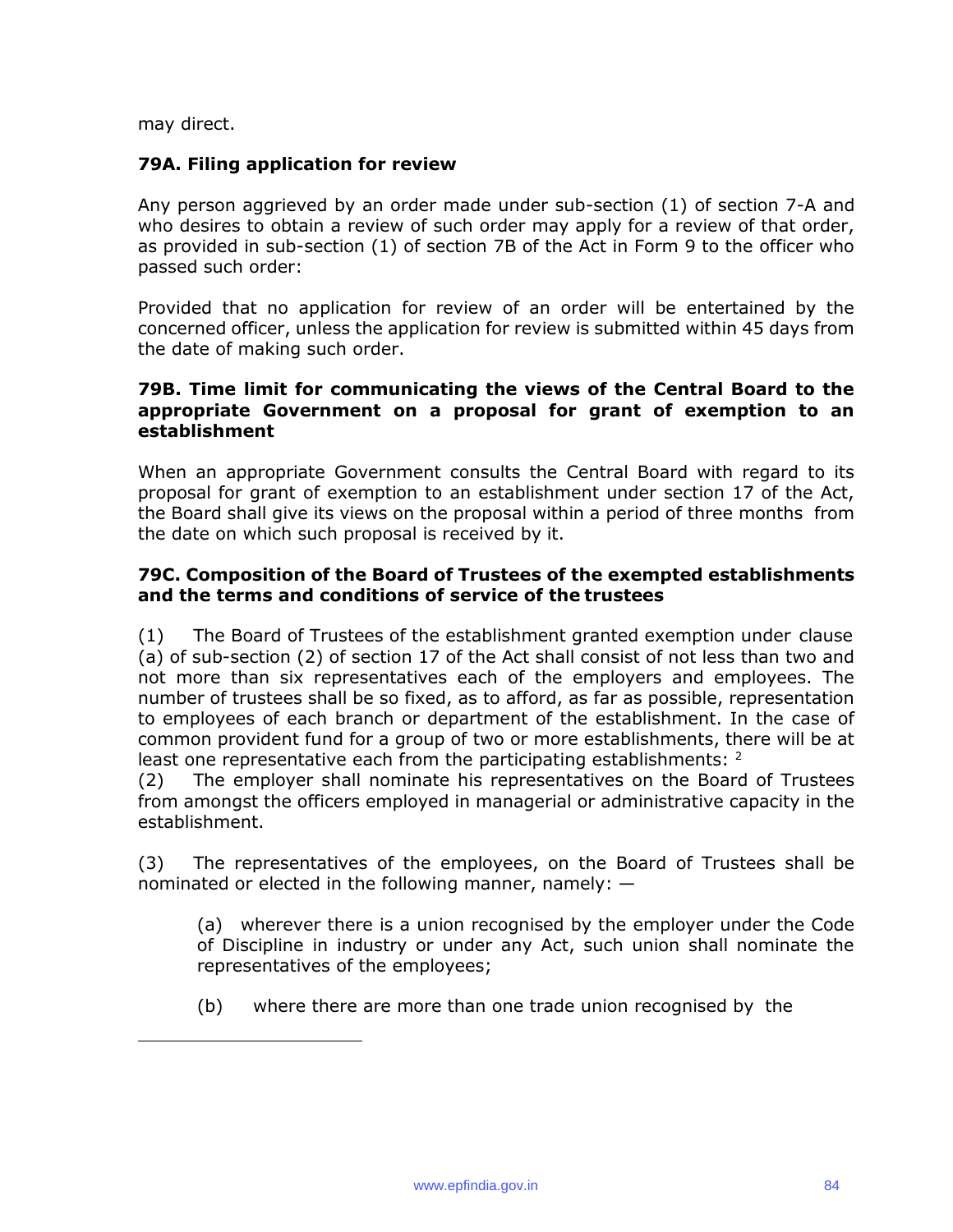employer, the representatives of employees shall be elected by the members of the union in an election to be held for the purpose of any working day;

(c) where there is no union recognised by the employer under the Code of Discipline in industry or under any Act but there are more than one registered union, functioning in the establishment, the union having the largest number of members, subject to a minimum of 15 per cent membership, shall have the right to nominate employees' representatives; and in case there is only one registered union, it shall have the right to nominate the employees' representative, provided it has a minimum of 15 per cent membership.

(4) The employer shall nominate one of his representatives on the board to be the Chairman thereof. In the events of equality of votes, the Chairman may exercise a casting vote.

(5) The terms of office of the Trustee shall be five years from the date of election or nomination. An outgoing Trustee shall be eligible for re-election or renomination. A Trustee elected or nominated to fill the casual vacancy shall hold office for the remaining period of the term of the trustee in whose place he is elected or nominated.

- (6) A person shall be disqualified from being a trustee if he,  $-$ 
	- (a) is declared to be of unsound mind by a competent court; or
	- (b) has been convicted of an offence involving moral turpitude; or
	- (c) is an undischarged insolvent; or

(d) is an employer of an exempted or un-exempted establishment which has defaulted in payment of any dues under the Act.

 $(7)$  A person shall cease to be a Trustee of the Board if,  $-$ 

(a) he ceases to be an employee of the establishment; or

(b) he ceases to be a member of the provident fund of the establishment; or

(c) the union on whose behalf he was elected or nominated, ceases to be recognised by the employer; or

(d) he fails to attend three consecutive meetings of the Board without obtaining leave of absence from the Chairman of the Board of Trustees. The Chairman may, however, condone the absence of a trustee if he is satisfied that there were reasonable grounds for such absence.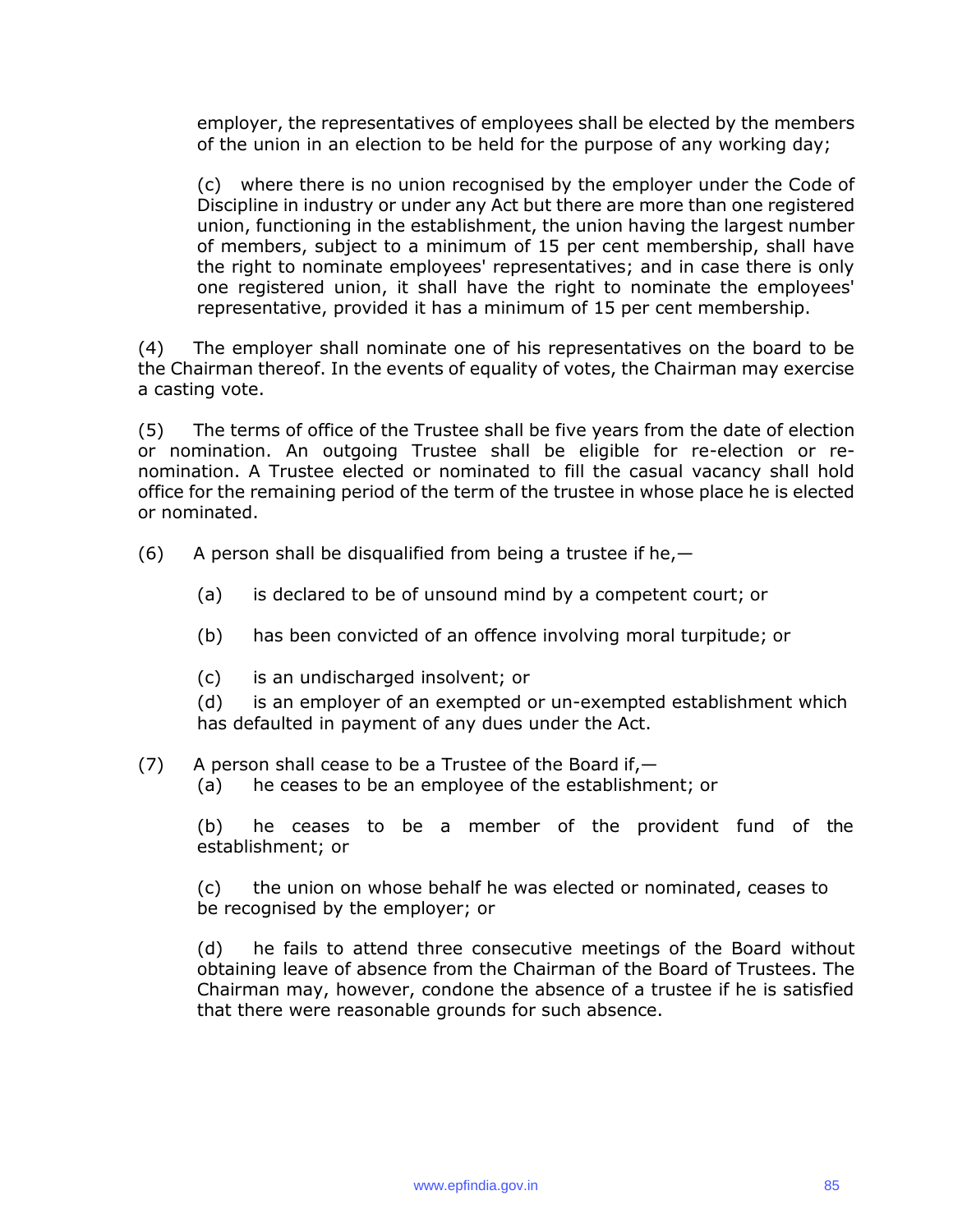(8) The procedure for election or nomination of trustees, the quorum at the meeting of the Board, records to be kept of the transaction of business and all other matters not specifically provided for in the Scheme shall be regulated as per the provisions of the approved provident fund rules of the establishment and the guidelines for the functioning of the Board of Trustees of the exempted establishments which the Commissioner may specify from time to time.

(9) In case of any dispute or doubt, the matter shall be referred to the Regional Provident Fund Commissioner in whose jurisdiction the head office of the establishment is located. The decision of the Commissioner in the matter shall be final and binding.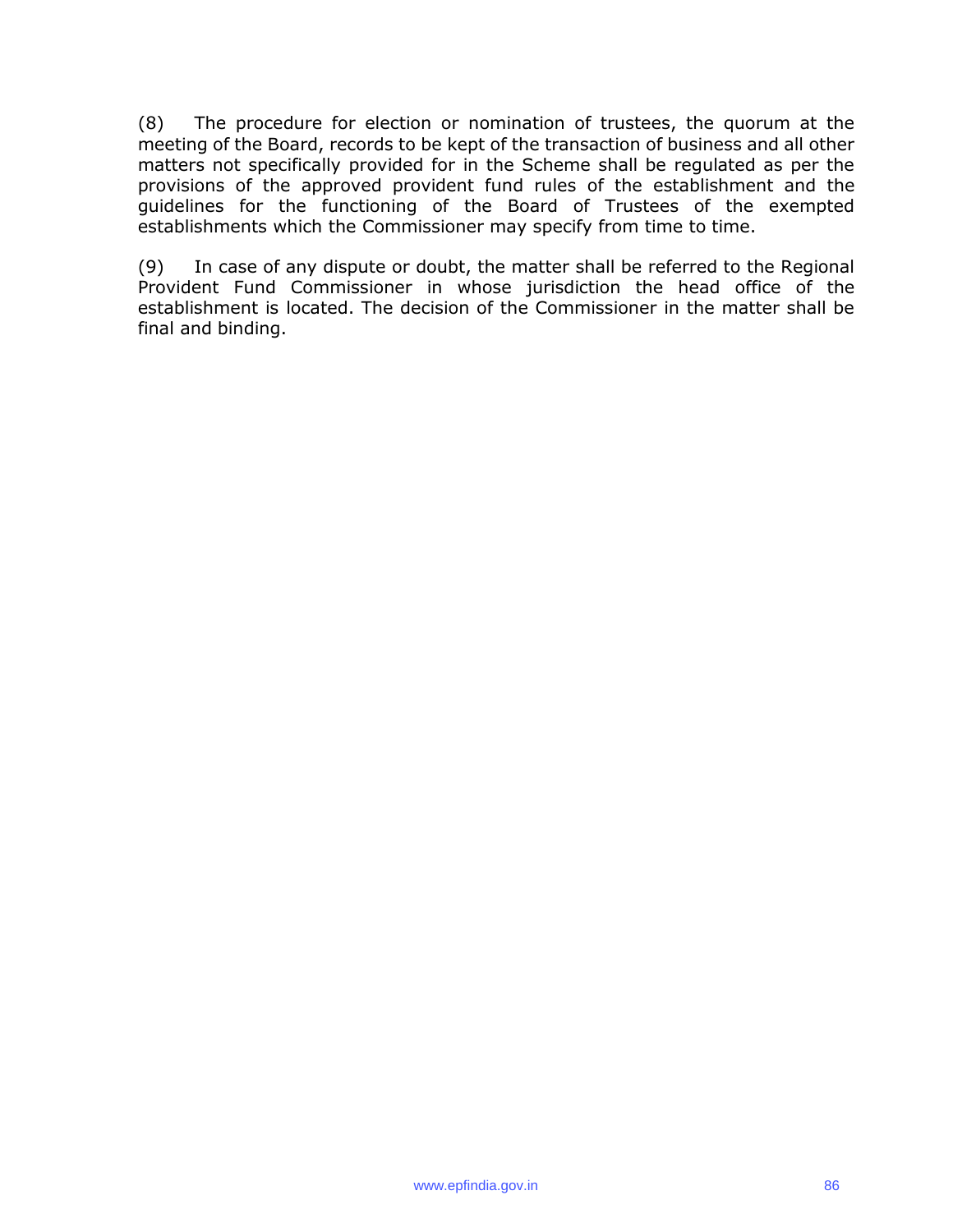# **CHAPTER X**

### **80. Special provisions in the case of newspaper establishments and newspaper employees**

The Scheme shall, in its application to newspaper establishments and newspaper employees, as defined in section 2 of the Working Journalists (Conditions of Service) and Miscellaneous Provisions Act, 1955, come into force on the 31st day of December, 1956 and be subject to the modifications mentioned below : —

1. In Chapters I to IX, references to 'industry', 'factories' and 'employees' shall be construed as references to 'newspaper industry', 'newspaper establishments' and 'newspaper employees', respectively;

2. For paragraph  $2(f)$ , the following shall be substituted, namely:  $-$ 

"(f) 'excluded employee' means,-

(i) an employee who, having been a member of the Fund, has withdrawn the full amount of his accumulations in the Fund under clause (a) or (c) of sub-paragraph (1) of paragraph 69;

(ii) an apprentice.

*Explanation :* 'Apprentice' means a person who, according to the standing orders applicable to the newspaper establishment concerned, is an apprentice or who is declared to be an apprentice by the authority specified in this behalf by the appropriate Government.

3. For para.26, the following shall be substituted, namely:  $-$ 

# **26.** *Class of employees entitled and required to join the Fund*

(1) (a) Every newspaper employee employed to do any work in, or in relation to, any newspaper establishment to which this Scheme applies, other than an excluded employee, shall be entitled and required to become a member of the Fund from the beginning of the months following that in which this paragraph comes into force in such establishment, if on the date of such coming into force he has completed [three months' continuous service] or has actually worked for not less than [60 days during a period of three months or less] in that newspaper establishment or in other such establishment [to which the Act applies]under the same employer or partly in one and partly in the other [or has been declared permanent in any such factory or other newspaper establishment, whichever is the earliest].

(b) Every newspaper employee employed to do any work, in or in relation to, any newspaper establishment to which this Scheme applies other than an excluded employee, shall be entitled and required to become a member of the Fund from the beginning of the month following that in which this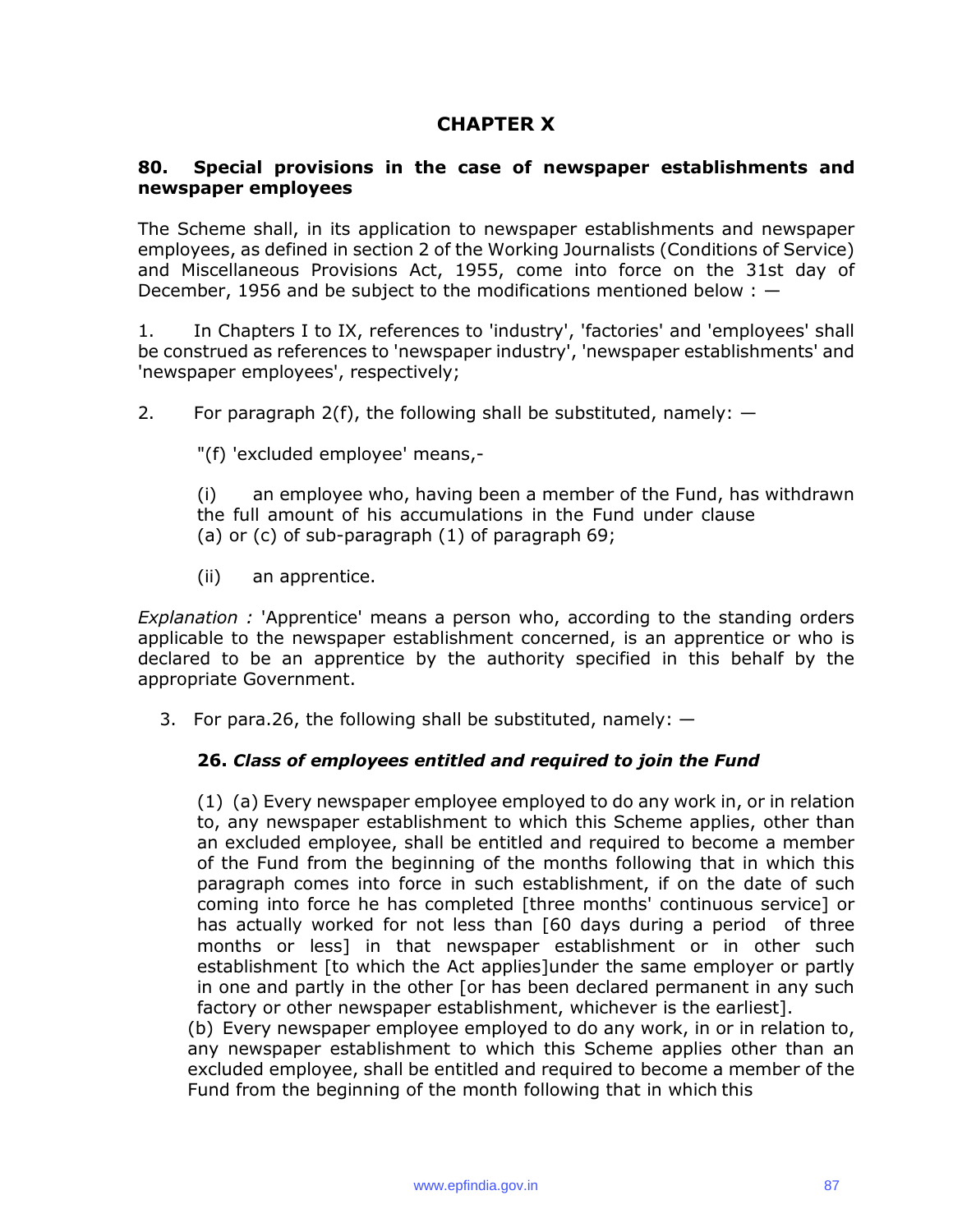paragraph comes into force in such newspaper establishment, if on the date of such coming into force, such employee is a subscriber to a provident fund maintained in respect of the establishment or in respect of another establishment [to which the Act applies] under the same employer.

(2) Where the Scheme applies to a newspaper establishment on the expiry or the cancellation of an order of exemption under section 17 of the Act, every employee, who, but for the exemption, would have become and continued as a member of the Fund shall become a member of the Fund forthwith.

(3) After this paragraph comes into force in a newspaper establishment, every newspaper employee thereof, other than an excluded employee, who has not become a member already shall also be entitled and required to become a member from the beginning of the month following that in which he completes [three months' continuous service] or has actually worked for not less than [60 days during a period of three months or less], in that establishment or in another such establishment [to which the Act applies] under the same employer or partly in one and partly in the other [or has been declared permanent in any such factory or other newspaper establishment, whichever is the earliest.

(4) An excluded employee referred to in clause (ii) or paragraph 2(f) of a newspaper establishment to which this Scheme applies shall, on ceasing to be such an employee be entitled and required to become a member of the Fund from the beginning of the month following that in which he ceases to be such employee, provided that on the date on which he ceases to be an excluded employee, he has completed [three months' continuous service] or has actually worked for not less than [60 days during a period of three months or less] in the newspaper establishment or in another such establishment [to which the Act applies] under the same employer or partly in one and partly in the other [or has been declared permanent in any such newspaper establishment, whichever is the earliest].

(5) On re-election of a class of newspaper employees exempted under paragraph 27-A to join the Fund or on the expiry or cancellation of an order under that paragraph, every newspaper employee, who but for such exemption would have become and continued as a member of the Fund, shall forthwith become a member thereof.

(6) Every newspaper employee who is a member of a private provident fund maintained in respect of an exempted newspaper establishment and who, but for the exemption would have become and continued as a member of the Fund shall, on joining a newspaper establishment to which this Scheme applies, become a member of the Fund forthwith.

(7) Notwithstanding the other provisions of this paragraph, a Commissioner may, on a joint request in writing of any newspaper employee of a newspaper establishment to which this Scheme applies and his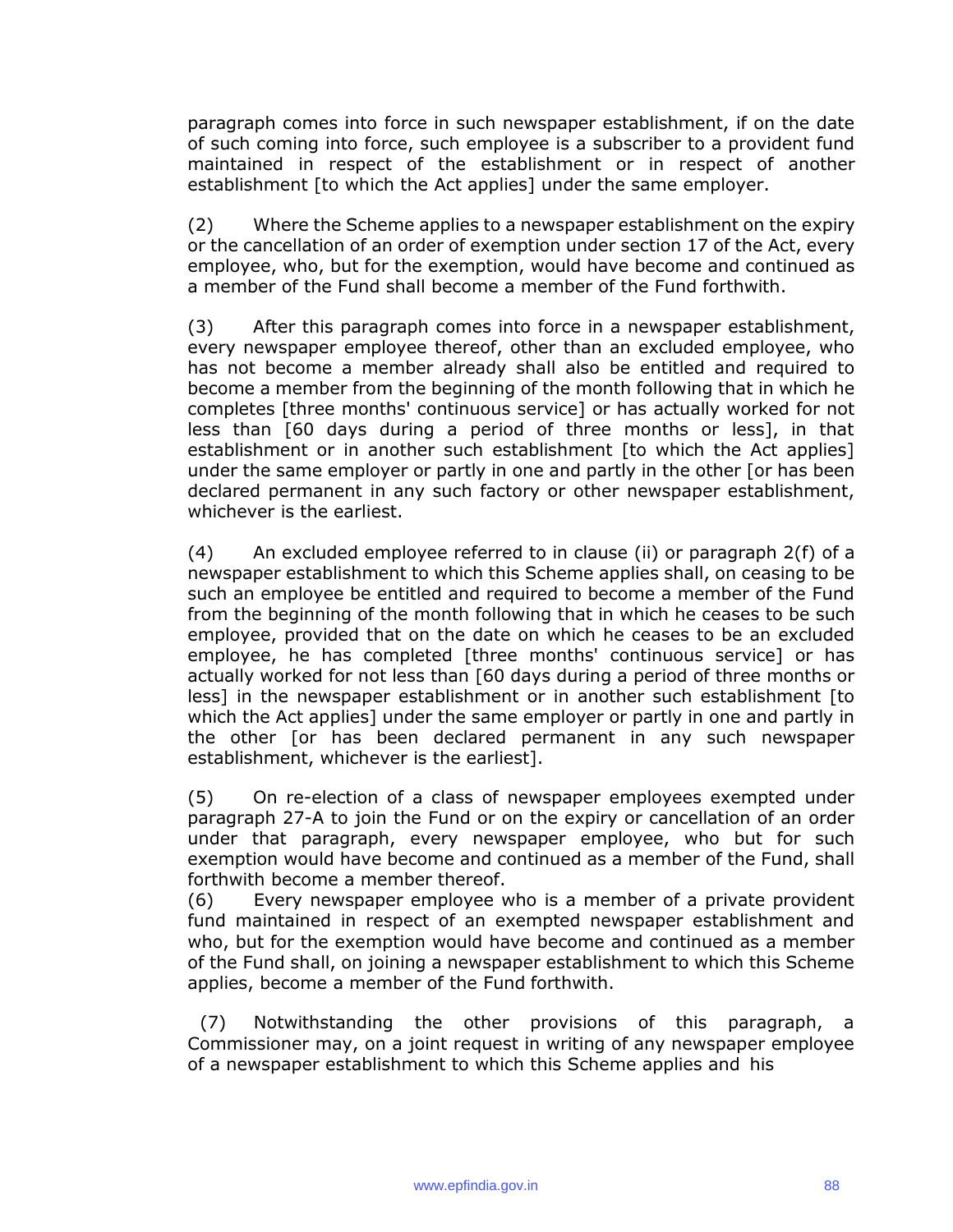employer, enroll such employee as a member who shall, thereafter, be entitled to the benefits and shall be subject to the conditions of the Fund:

Provided that the employer gives an undertaking, in writing, that he shall pay the administrative charges payable and comply with all statutory provisions of the Act and this Scheme in respect of such employee.

*Explanation I:* For purposes of this paragraph the provision contained in clause (e) of paragraph (2) shall not apply and "continuous service" shall mean uninterrupted service but include service which is interrupted by sickness, accident, authorised leave, strike which is not illegal or involuntary unemployment.

*Explanation II* : In computing the period of work for [60 days] under this paragraph:

(a) periods of involuntary unemployment caused by stoppage of work due to shortage of raw materials or fuel, changes in the line of production, breakdown of machinery or any other similar cause;

(b) periods of authorised leave;

(c) in the case of female employees, period of maternity leave for any number of days not exceeding twelve weeks; and

(d) Sundays and holidays intervening the days of actual work,

shall also be deemed to be days on which the employee has worked in the [establishment].

#### **26A.** *Retention of membership*

A member of the Fund shall continue to be a member until he withdraws under paragraph 69 the amount standing to his credit in the Fund or is covered by a notification of exemption under section 17 of the Act or an order of exemption under paragraph 27 or 27-A.

*Explanation.—In* the cases of a claim for refund by a member under subparagraph (2) of paragraph 69 the membership of the Fund shall be deemed to have been terminated from the date the payment is authorised to him by the authority specified in this behalf by the Commissioner irrespective of the date of claim.

#### **26B.Resolution of doubts**

If any question arises as to whether a newspaper employee is entitled or required to become or continue as member or as to the date from which he is entitled or required to become a member, the same shall be referred to the Regional Provident Fund Commissioner: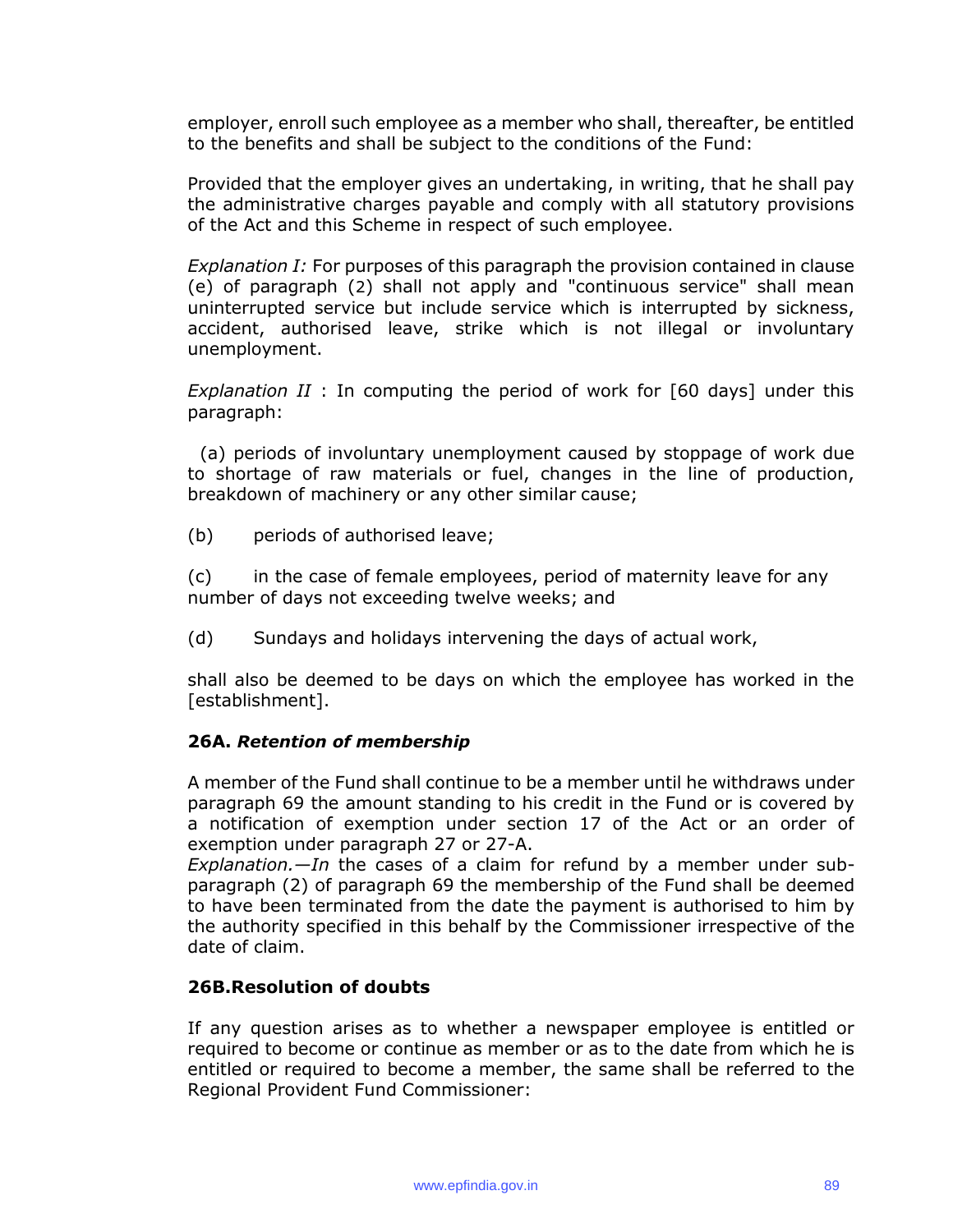Provided that both the employer and the newspaper employee shall be heard before passing any order in the matter.

#### **Special provisions in the case of cine-workers**

The Scheme shall, in its application to cine-workers as defined in clause (c) of section 2 of the Cine-Workers and Cinema Theatre Workers (Regulation of Employment) Act, 1981 (50 of 1981), be subject to the following modifications, namely :—

(1) In Chapters I to IX references to "industry" and "employees" shall be construed as references to "film production" and "cine-workers", respectively;

(2) For sub-paragraph (f) of paragraph 2, the following sub-paragraph shall be substituted, namely: —

(f) "excluded employee" means : —

(i) a cine-worker who having been a member of the Fund, has withdrawn the full amount of his accumulations in the fund under clause (a) or clause (c) of sub-paragraph (1) of paragraph 69;

(ii) a "cine-worker" whose wages at the time he is otherwise entitled to become a member of the Fund exceeds one thousand and six hundred rupees per month and where such remuneration is by way of a lump sum exceeding fifteen thousand rupees.

*Explanation* : "Wages" means "wages" as defined in clause (k) of section 2 of the Cine Workers and Cinema Theatre Workers (Regulation of Employment) Act, 1981 (50 of 1981);

#### (3) For paragraph 26, the following paragraphs shall be substituted:  $-$ **'26.** *Class of employees entitled and required to join the fund*

(1)(a) Every cine-worker to whom this scheme applies, other than an excluded employee, shall be entitled and required to become a member of the Fund from the beginning of the month following that in which this paragraph comes into force, if on the date of such coming into force he had worked in not less than three feature films with one or more producers.

*Explanation:* "Feature film" means "feature film" as defined in clause (f) of section 2 of the Cine-Workers and Cinema Theatre Workers (Regulation of Employment) Act, 1981 (50 of 1981).

(b) Every cine-worker employed to do any work, in or relation to any feature film in a film production unit to which this scheme applies, other than an excluded employee, shall be entitled and required to become a member of the Fund from the beginning of the month following that in which this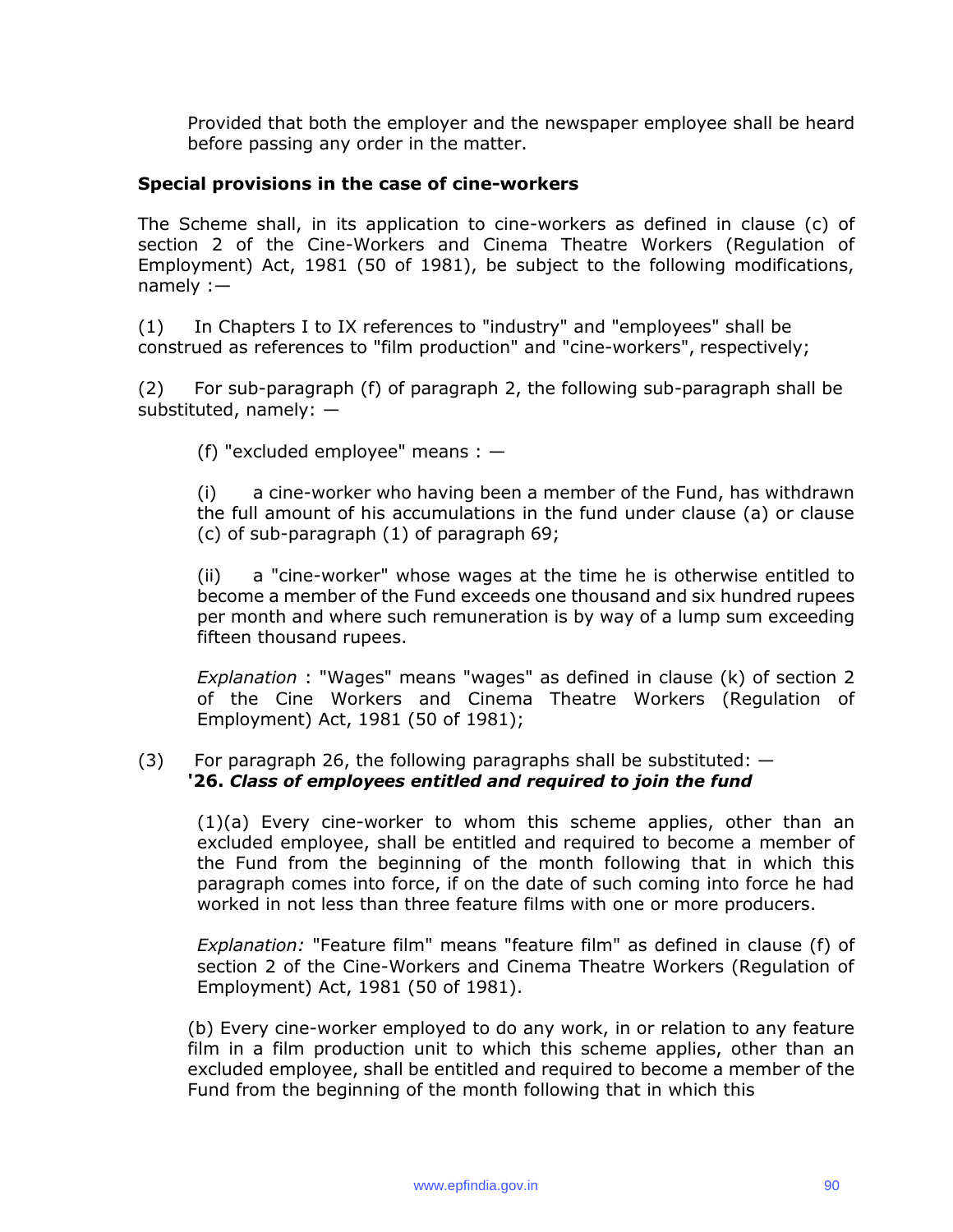paragraph comes into force in such film production unit, if on the date of such coming into force, such employee is a subscriber to a provident fund maintained in respect of the establishment or in respect of another establishment under the same employer.

(2) Where the scheme applies to a film production unit on the expiry or cancellation of an order of exemption under section 17 of the Act, every cineworker who, but for the exemption would have become and continued as a member of the Fund shall become a member of the fund forthwith.

(3) After this paragraph comes into force in a film production unit, every cine-worker thereof, other than an excluded employee, who has not become a member already shall also be entitled and required to become a member from the beginning of the month following that in which he completes work in three feature films in that production unit or in another such unit (to which the Act applies) under the same producer or partly in one and partly in the other.

(4) An excluded employee referred to in clause (ii) of paragraph 2(f) of a film production unit to which this scheme applies shall, on ceasing to be such an employee be entitled and required to become a member of the Fund from the beginning of the month following that on which he ceases to be such employee provided that on the date on which he ceases to be an excluded employee, he had worked in not less than three feature films in that production unit to which the Act applies under the same producer or partly in one and partly in the other.

(5) On re-election of a class of cine-workers exempted under paragraph 27-A to join the Fund or on the expiry or cancellation of an order under that paragraph, every cine-worker, who but for such exemption would have become and continued as a member of the fund, shall forthwith become a member thereof.

(6) Every cine-worker who is a member of a private Provident Fund maintained in respect of an exempted film production unit and who but for the exemption, would have become and continued as a member of the Fund shall, on joining a film production unit to which this scheme applies, become a member of the Fund forthwith.

(7) Notwithstanding, the other provisions of this paragraph, a Commissioner may, on a joint request in writing of any cine-worker of a film production unit to which this Scheme applies and his producer, enroll such cine-worker as a member who shall, thereafter, be entitled to the benefits and shall be subject to the conditions of the fund:

Provided that the producer gives an undertaking in writing, that he shall pay the administrative charges payable and comply with all statutory provisions of the Act and this Scheme in respect of such cine-worker.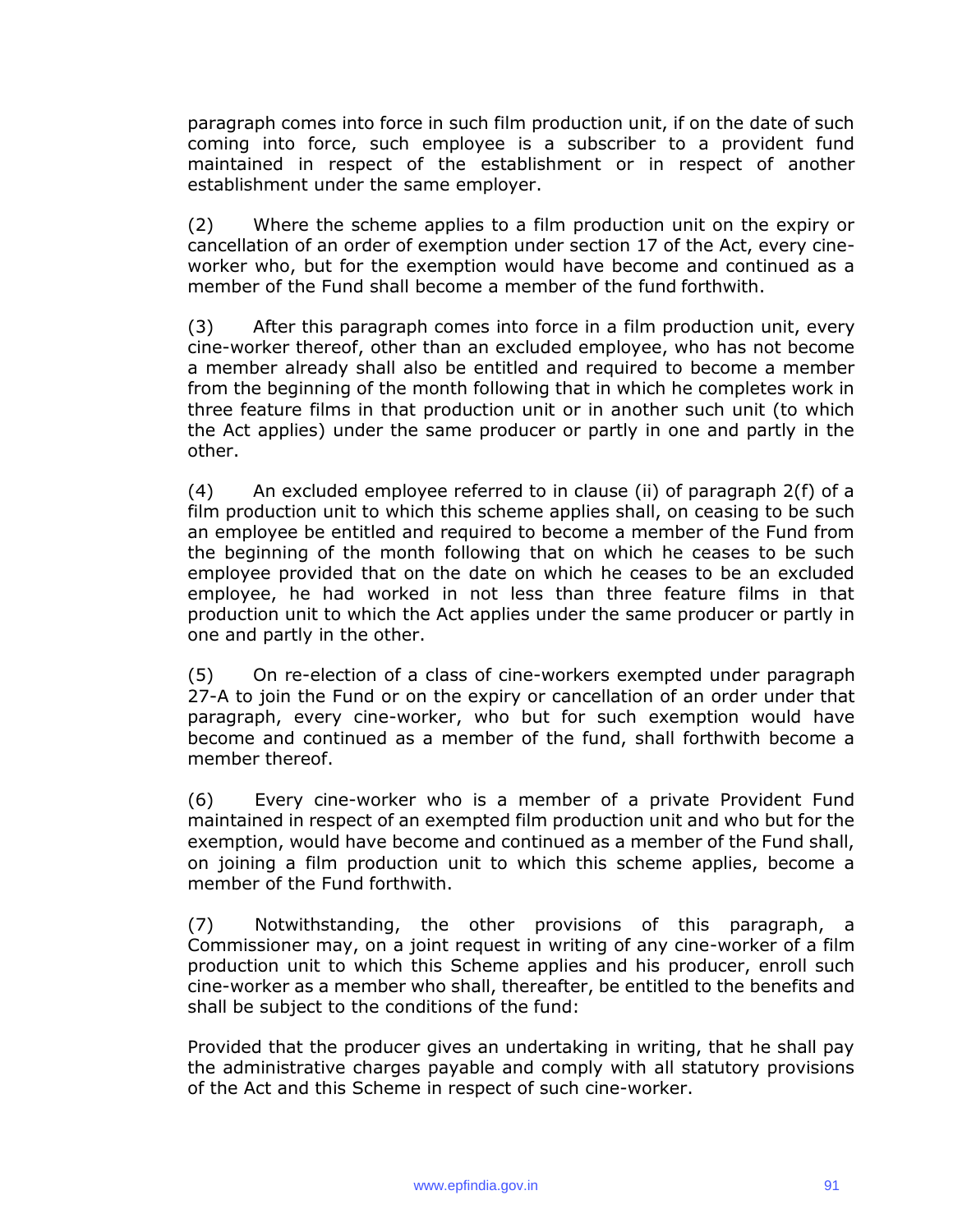#### **26-A.** *Retention of membership*

A member of the Fund shall continue to be a member until he withdraws under paragraph 69 the amount standing to his credit in the Fund or is covered by a notification of exemption under section 17 of the Act or an order of exemption under paragraph 27 or 27A.

*Explanation.—In* the case of a claim for refund by a member under subparagraph (2) of paragraph 69, the membership of the fund shall be deemed to have been terminated from the date of the payment is authorised to him by the authority specified in this behalf by the Commissioner irrespective of the date of claim.

#### **26-B.** *Resolution of doubts*

If any question arises as to whether a cine-worker is entitled or required to become or continue as member, or as to the date from which he is entitled or required to become a member, the same shall be referred to the Regional Provident Fund Commissioner:

Provided that both the employer and the newspaper employee shall be heard before passing any order in the matter.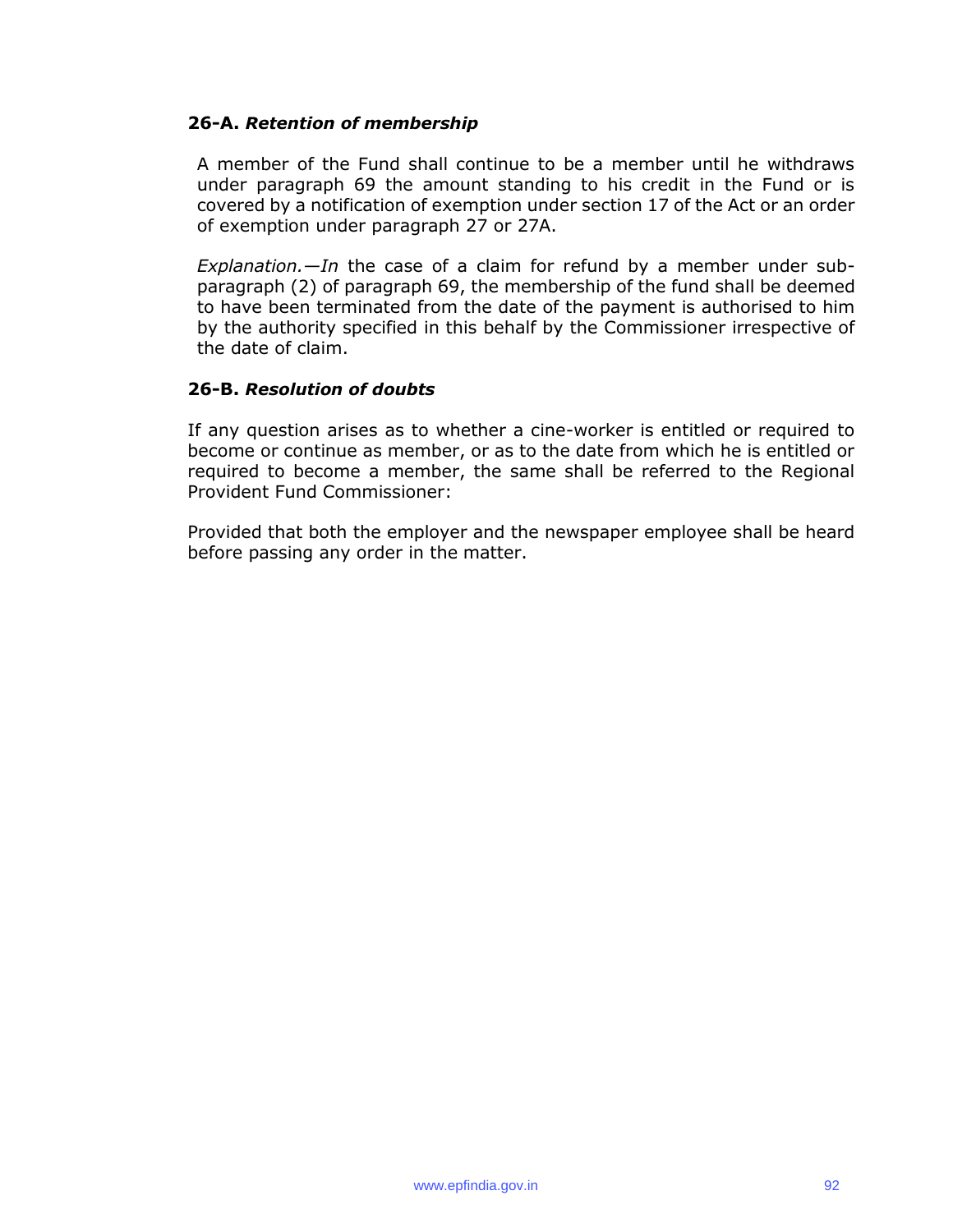**[81**. **Special provisions in the case of cine-Workers.** – The Scheme shall, in its application to Cine-Workers as defined in clause (c) of section of 2 of the Cine-Workers and Cinema Theatre Workers (c) of section 2 of the Cine-Workers and Cinema Theatre Workers (Regulation of Employment) Act, 1981 (50 of 1981), be subject to the following modification, namely : -

- (1)In chapters I to IX, references to 'industry ' and ' employees ' shall be construed as references to ' film production ' and ' cine-workers ' , respectively.
- (2)For sub-paragraph (f) of paragraph 2, the following sub-para-graph shall

be substituted, namely :-

:-

- (i) A cine-worker, who having been a member of the Fund, has withdrawn the full amount of his accumulations, in the Fund under clause (a) or clause (c) of sub-paragraph (1) of paragraph 69 ;
- (ii) A ' cine-worker ' , whose wages at the time he is otherwise entitled to become a member of the Fund exceeds one thousand and six hundred rupees per month and where such remuneration is by way of a lump sum exceeding fifteen thousand rupees.

Explanation. – ' Wages ' means 'wages ' as defined in clause (k) of section 2 of the Cine-Workers and Cinema Theatre Workers (Regulation of Employment) Act, 1981 (50 of 1981) ".

(3)For paragraph 26, the following paragraph shall be substituted, namely

"26. Class of employees entitled and required to join the fund.

- (1) Every cine-worker to whom this Scheme applies, other than an excluded employee, shall be entitled and required to become a member of the Fund from the beginning of the month following that in which this paragraph comes into force, if on the date of such coming into force he had worked in not less than three feature films with one or more producers.

**Explanation.** – ' Feature film ' means ' feature film ' as defined in clause (f) of section 2 of the Cine-Workers and Cinema Theatre Workers (Regulation of Employment) Act, 1981 (50 of 1981).

(B) Every cine-worker employed to do any work, in or in relation to any feature film in a film production unit to which this Scheme applies, other than an excluded employee, shall be entitled and required to become a member of the Fund From the beginning of the month following that in which this paragraph comes into force in such film production unit, if on the date of such coming into force, such employee is a subscriber to a Provident Fund maintained in respect of the establishment or in respect of another establishment under the same employer.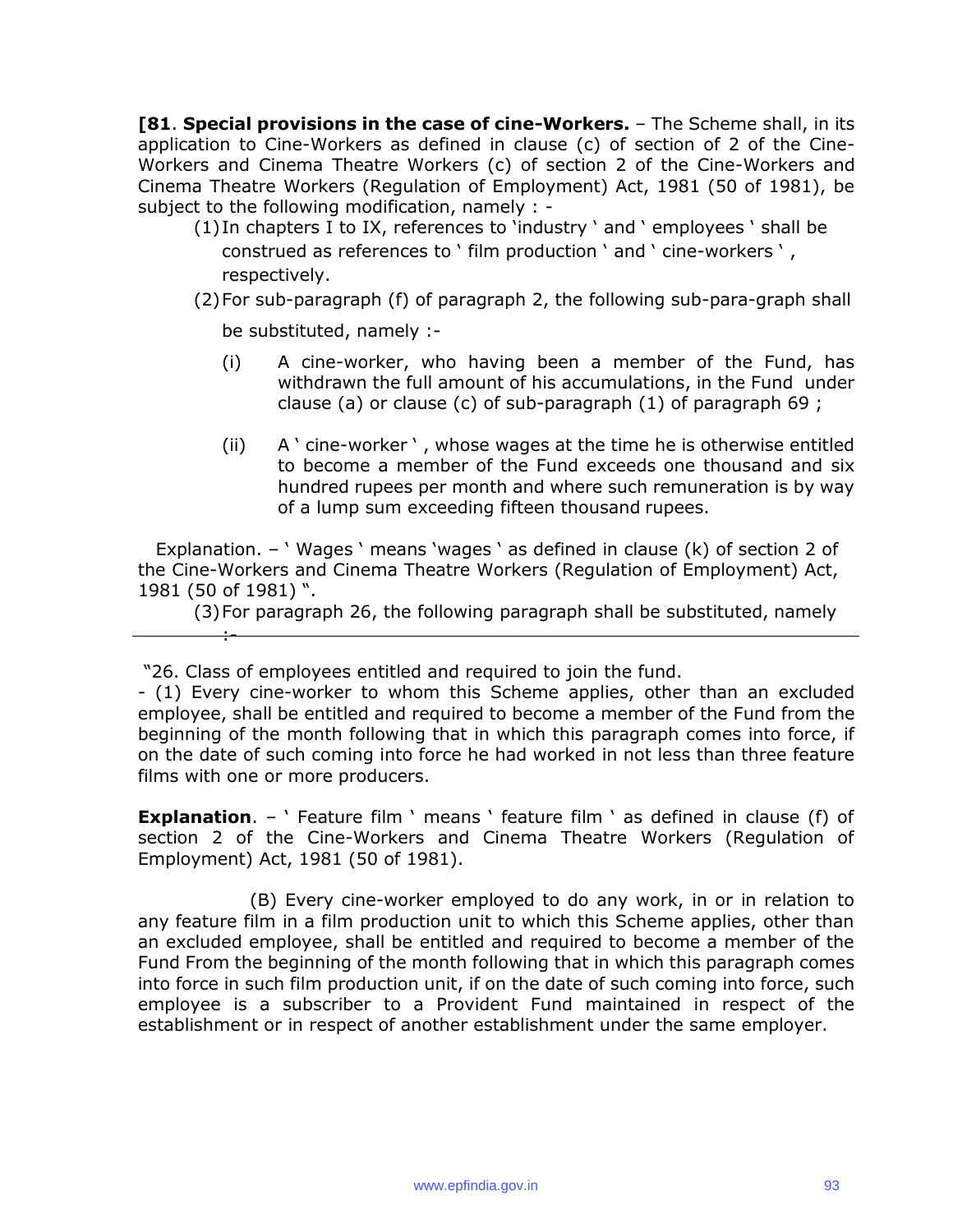(2) Where the Scheme applies to a film production unit on the expiry or cancellation of an order of exemption under section 17 of the Act, every cine- worker who, but for the exemption would have become and continued as a member of the Fund shall become a member of the Fund forthwith.

(3) After this paragraph comes into force in a film production unit, every cine-worker thereof, other than an exclude employee, who has not become a member already shall also be entitled and required to become a member from the beginning of the month following that in which he completes work in three feature films in that production unit or in another such unit (to which the Act applies) under the same producer or partly in one and partly in the other.

(4) An excluded employee referred to in clause (ii) of paragraph 2 (f) of a film production unit to which this Scheme applies shall, on ceasing to be such an employee be entitled and required to become a member of the Fund from the beginning of the month following that on which he ceases to be such employee, provided that on the date on which he ceases to be and excluded employee, he had worked in not lee than three feature films in that production unit to which the Act applies under the same producer or partly in one and partly in the other.

- (5) On re-election of a class of cine-workers exempted under paragraph 27- A to join the fund or on the expiry or cancellation of an order under that paragraph, every cine-worker, who for such exemption would have become and continued as a member of the fund, shall forthwith become a member thereof.
- (6) Every cine-worker who is a member of a private provident Fund maintained in respect of an exempted film production unit and who, but for the exemption, would have become and continued as a member of the Fund shall, on joining a film production unit to which this Scheme applies, become a member of the Fund forthwith.
- (7) Notwithstanding the other provisions of this paragraph, a Commissioner may, on a joint request in writing of any cine-worker of a film production unit to which this Scheme applies and his producer, enrol such cineworker as a member who shall, thereafter, be entitled to the benefits and shall be subject to the conditions of the Fund:

Provided that the producer gives an undertaking, in writing, that he shall pay the administrative charges payable and comply with all statutory provisions of the Act and this Scheme in respect of such cine worker.

**26-A Retention of membership.** – A member of the Fund shall

Continue to be a member until he withdraws under paragraph 69 the amount standing to his credit in the Fund or is covered by a notification of exemption under section 17 of the Act or an order exemption under paragraph 27 or 27- A.

Explanation. – In the case of a claim for refund by a member under sub-paragraph (2) of paragraph 69, the membership of the fund shall be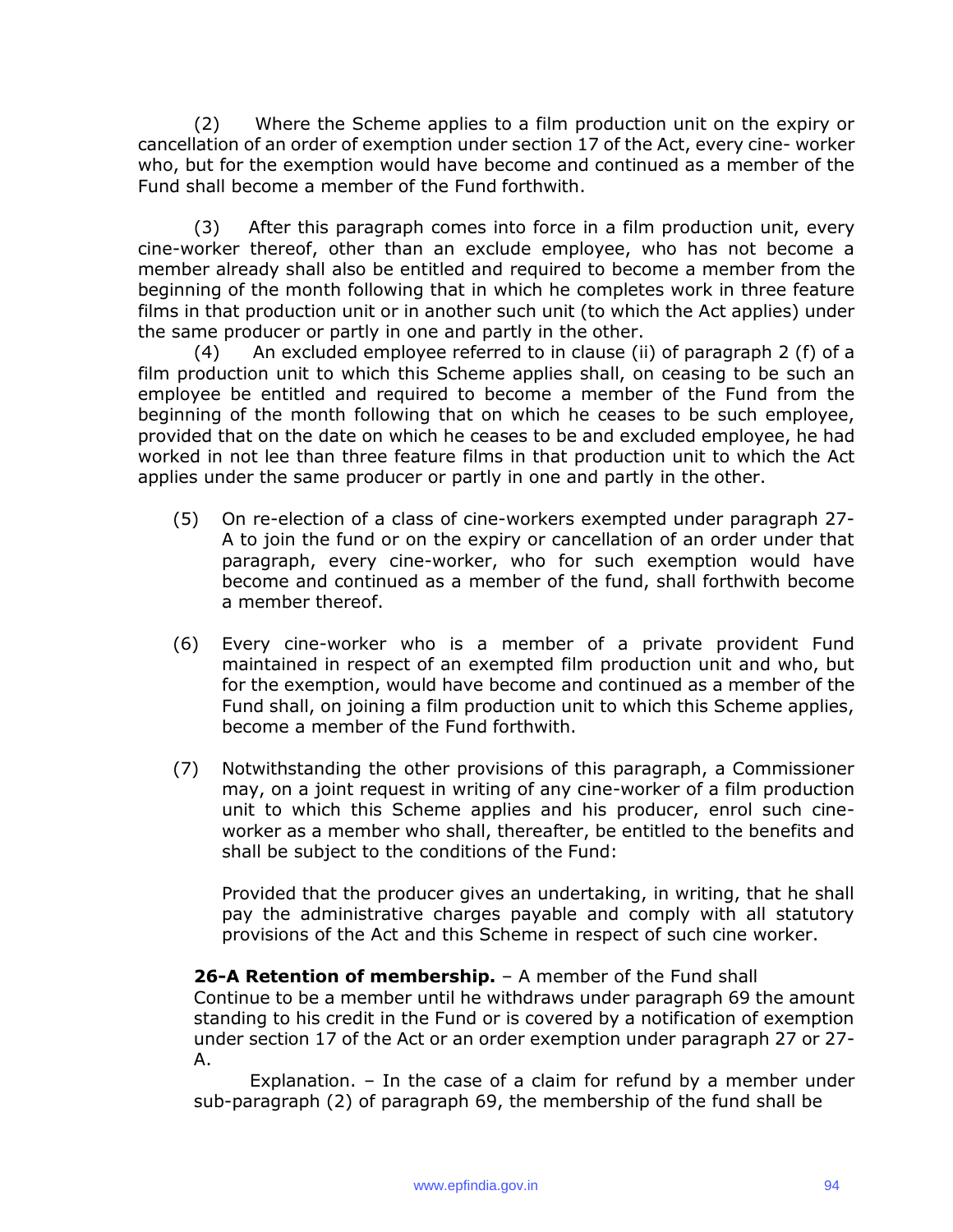deemed to have been terminated from the date the payment is authorised to him by the authority specified in this behalf by the Commissioner irrespective of the date of claim.

 $1$ [26B. Resolution of doubts.  $-$  If any question arises as to whether a Cine-Worker is entitled to, or required to become, or continue as, a member, or as to the date from which he is entitled or required to become a member, the same shall be referred to the Regional Provident Fund Commissioner who shall decide the same:

\*[Provided that both the film produced and the Cine-Workers shall be heard before passing final order in the matter.]]

**82. Special provisions in respect of certain employees.** – The Scheme shall, in its application to an employee who is a person with disability under the persons with Disabilities (Equal Opportunities, Protection of Right and Full Participation) Act, 1995 (1 of 1996) and under the National Trust for Welfare of Persons with Autism, Cerebral Palsy, mental Retardation and Multiple Disabilities Act, 1999 (44 of 1999) respectively, be subject to the following modifications namely:-

2. For paragraph 2 (f) the following shall be substituted, namely:-

(1) For clause (1) of paragraph 2, the following clause shall be substituted namely:-

- \*[(f) 'excluded employee'] means,
	- (i) a person with disability, who having been a member of the Fund has withdrawn the full amount of his accumulations in the fund under clause (a) or clause (c) of sub-paragraph (1) of paragraph 69;
	- (ii) a person with disability, whose pay at the time he is otherwise entitled to become a member of the Fund, exceeds twenty-five thousand rupees per month.
	- (iii) An apprentice "

(2) In paragraph 30, after sub-paragraph (3), the following proviso shall be inserted, namely:-

"Provided that the Central Government shall contribute the employer's share of contribution upto a maximum period of three years from the date of commencement of membership of the Fund, in respect of an employee who is a person with disability. Employed directly by the principal employer or through a contractor."

(3) In paragraph 34, after the first proviso, the following proviso shall be inserted, namely:-

"Provided further that in the case of any such employee who is a person with disability. The aforesaid Declaration From shall further contain such particulars as are necessary for such employees."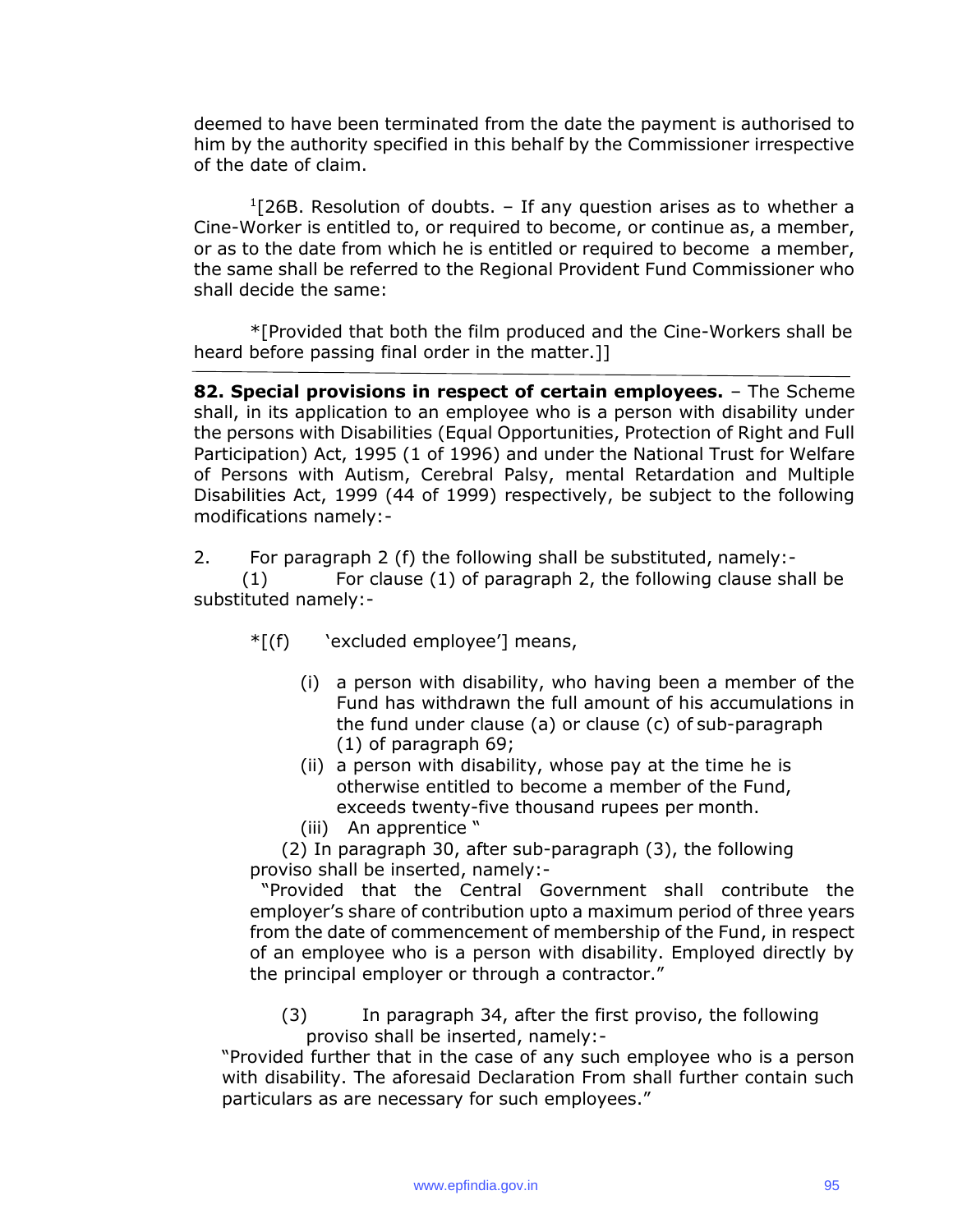(4) In paragraph 36, after sub-paragraph (1), the following sub-paragraph shall be inserted, namely:-

"(1A) every employer shall send the commissioner, within fifteen days of every month commencing from the 1st day of April, 2005, in such form as the

(5) In paragraph 38, in sub-paragraph (1), after the second proviso, the following proviso shall be inserted, namely:-

"Provided also that the Central Government shall pay the employer's share of contribution in respect of an employee who is a person with disability. Upto a maximum period of three years from the date of commencement of membership of the Fund. "].

**83, Special provision in respect of International Workers**. – The Scheme. Shall, in its application to international Workers as defined in this paragraph, be subject to the following modifications, namely:-

(1) For clause (f) of paragraph 2, the following clause shall be substituted, namely :-

(f) "excluded employee " means, -

(i) an International Worker, who is contributing to a social security programme of his country of origin, either as a citizen or resident, with whom Indian has entered into a social security agreement on reciprocity basis and enjoying the status of detached worker for the period and terms, as specified in such an agreement ; or

(ii) an International Worker, who is contributing to a social security programme of his country of origin, either as a citizen or resident, with whom India has entered into a bilateral comprehensive economic agreement containing a clause on social security prior to  $1<sup>st</sup>$  October, 2008, which specifically exempts natural persons of either country to contribute to the social security fund of the host country;]

(2) After clause (i) of paragraph 2, the following clause shall be substituted, namely:-

(ja) "International Worker" means,-

(a) an Indian employee having worked or going to work in a foreign country with which India has entered into a social security agreement and being eligible to avail the benefits under a social security programme of that country, by virtue of the eligibility gained or going to gain, under the said agreement;

(b) an employee other than an Indian employee, holding other than an Indian Passport, working for an establishment in Indian to which the Act applies;

<sup>(3)</sup> For Paragraphs 26, 26-A and 25-B, the following paragraphs shall be substituted, namely :-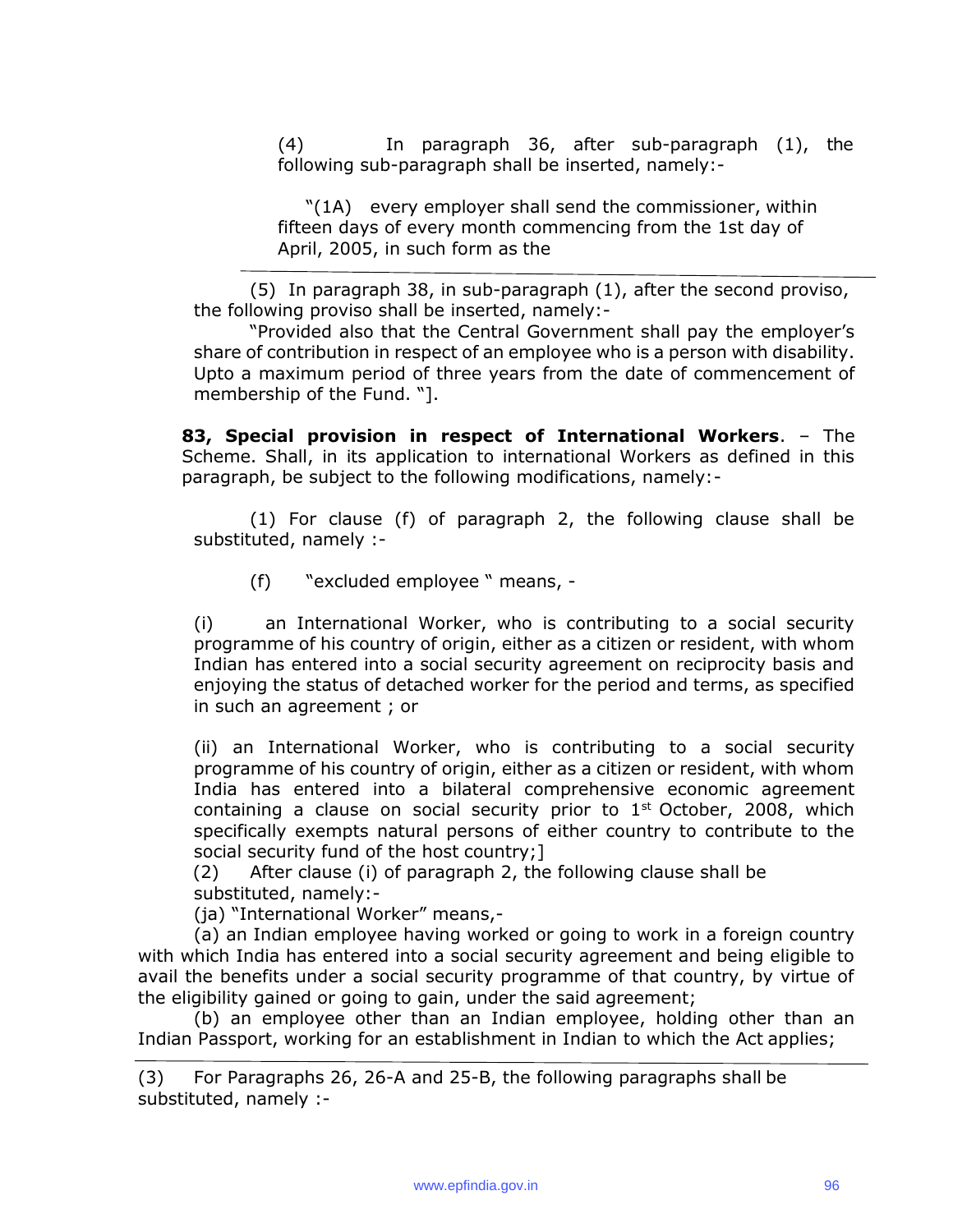# **26. Class of international Workers entitled and required to join the Fund**.

–(1) (a) Every international Worker (other than an excluded employee),employed as on first day of October, 2008, in an establishment to which this Scheme applies, shall be entitled and required to become a member of the Fund with effect from the first day of November, 2008.

(2) Every International Worker (other than an excluded employee), employed after the 1st day of October, 2008 in an establishment to which this Scheme applies, who has not become a member already shall be entitled and required to become a member of the Fund from the date of his joining the establishment.

(3) Where the Scheme applies to an establishment on the expiry or cancellation of an order of exemption under section 17 of the Act, every international Worker who, but for the exemption would have become and continued as a member of the Fund shall become a member of the Fund forthwith.

(4) An excluded employee of an establishment to which this Scheme applies shall, on ceasing to be such an employee, be entitled and required to become a member of the Fund from the date he ceases to be such employee.

(5) On re-election of a class of International Workers exempted under paragraph 27-A to join the Fund or on the expiry of cancellation of an order under that paragraph, every International Worker, who but for such exemption would have become and continued as a member for the Fund, shall forthwith become a member thereof.

(6) Every International Worker who is a member of a private provident fund maintained in respect of an exempted establishment and who, but for the exemption, would have a become and continued as a member of the Fund shall, on joining an establishment to which this Scheme applies, become a member of the Fund forthwith.

**26-A. Retention of membership.** – A member of the Fund shall continue to be a member until he withdraws under paragraph 69 the amount standing to his credit in the Fund or is covered by a notification of exemption under section 17 of the Act or an order of exemption under paragraph 27 or 27-A or the benefits are settled in terms of the relevant provisions under the social security agreement entered into between India and his country of origin.

**26-B. Resolution of doubts**. – If any question arises as to whether an International Worker is entitled to. Or required to become, or continue as, a member, or as to the date from which he is entitled or required to become a member, the same shall be referred to the Regional Provident Fund Commissioner who shall decide the same:

Provided that both the employer and the International worker shall be heard before passing any order in the matter and such hearing, if any, shall be in India.]

4. In paragraph 29, in sub-paragraph (1), after the points, the following provision shall be inserted, namely:-

Provided father that where wages are paid in a currency other than in the Indian Rupee, the rate of conversion of that currency shall be the telegraphic transfer buying rate offered by the State Bank of India established under the State Bank of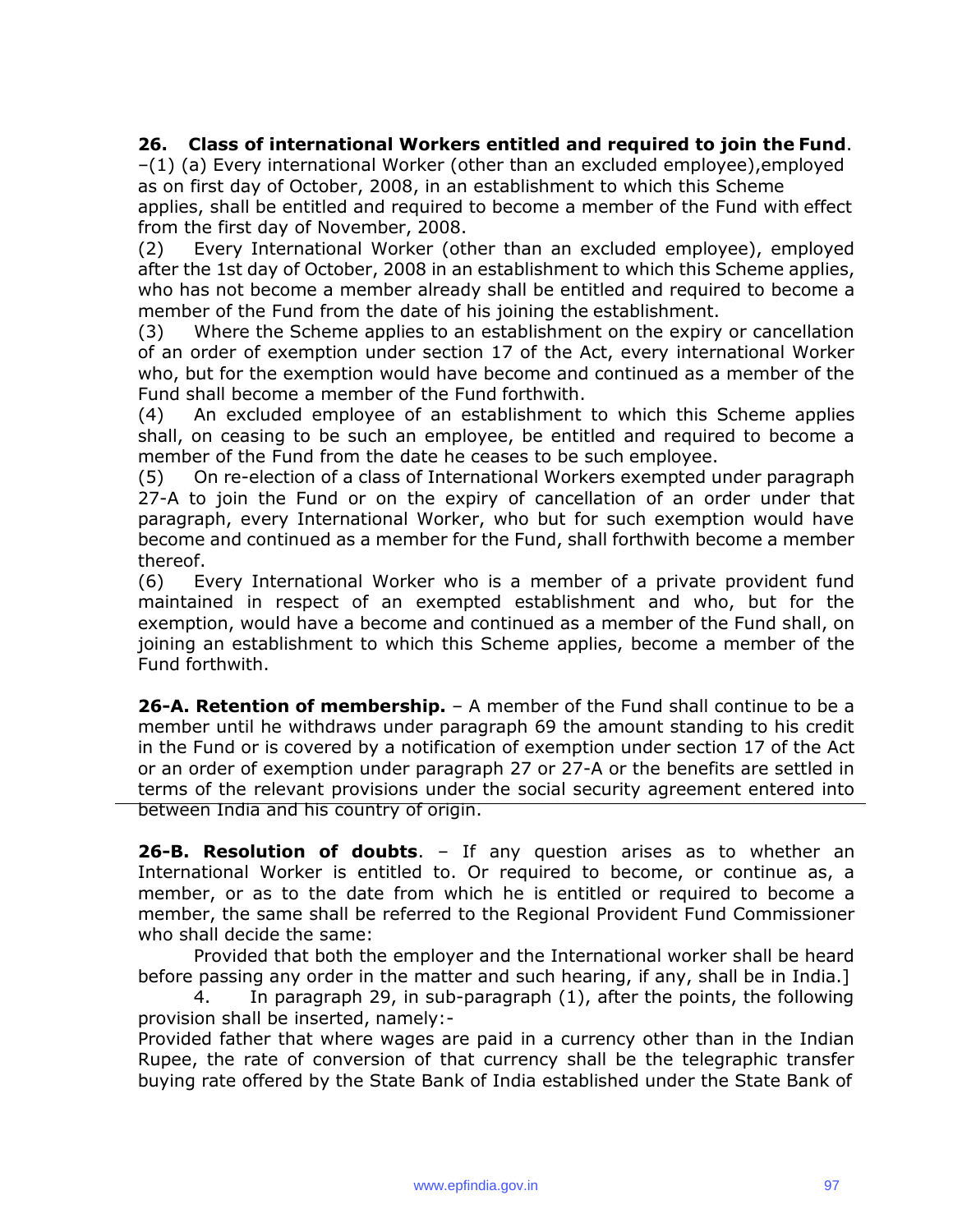India Act, 1995 (23 of 19940 for buying such currency on the last working of the month for which the wages are due.

5. For paragraph 36, the following paragraph shall be substituted, Namely:-

"36. Duties of employer. – (1) Every employer of an establishment to which this scheme applies shall send to the commissioner within fifteen days from the application of the Scheme to such establishment, a consolidated return in such form as the Commissioner may specify, of the International Workers (indicating distinctly the nationality of each and every International Worker) required or entitled to become members of the Fund showing the basic wage, retaining allowance (ifany0 and dearness allowance including the cash value of any food concession paid to each of such international Worker :

Provided that if there is no International Worker who is required or entitled to become a member of the Fund, the employer shall send a ' Nil ' return.

(2) Every employer shall send to the Commissioner, within fifteen days of the close of each month, a return –

(a) in Form 5, of the International Workers qualifying to become members of the Fund for the first time during the preceding month together with the declarations in Form 2 furnished by such qualifying International Workers (indicating distinctly the nationality of each and every International Worker) ,and

(b) In such form as the Commissioner may specify, of the International Workers (indicating distinctly the nationality of each and every International Worker) leaving service of the employer during the preceding month:

Provided that if there is no International Worker qualifying to become a member of the Fund for the first time or there is no International Woke leaving service of the employer during the preceding month, the employer shall send a ' Nil ' return.

<sup>1</sup>[Provided further that a copy of the forms as mentioned in clauses (a) and (b) above shall be provided by the employer to concerned employees immediately after joining the service or at the time of leaving the service, as the case may be.]

6. For paragraph 69, the following paragraph shall be substituted, namely:-

"69. Circumstances in which accumulations in the Fund are payable to an International Worker. – (1) An International Worker may withdraw the full amount standing to his credit in the Fund –

(a) On retirement from service in the establishment at any time after the attainment of 58 years:

(b) on retirement on account of permanent and total incapacity for work due to bodily or mental infirmity duly certified by the medical officer of the establishment, or where an establishment has no regular medical officer, by a registered medical practitioner designated by the establishment: Provided that-

(i) Where an establishment has been closed, the certificate of any registered medical practitioner may be accepted;